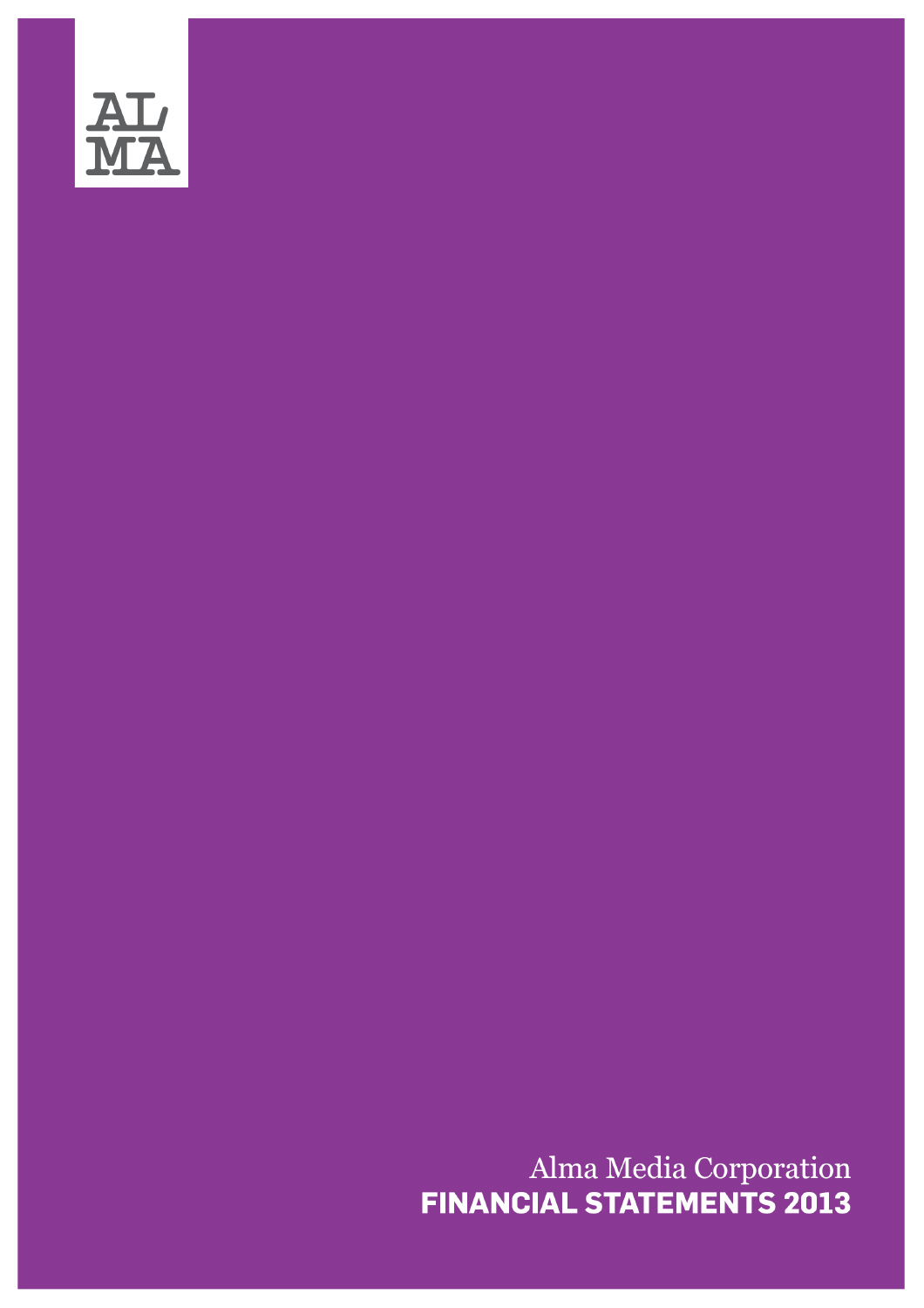

# Table of Contents

| Report by the board of directors                                        | $\mathbf 1$ |
|-------------------------------------------------------------------------|-------------|
| Key figures                                                             | 12          |
| Key figures 2009-2013                                                   | 12          |
| Calculation of key figures                                              | 14          |
| <b>Financial statements</b>                                             | 16          |
| Consolidated comprehensive income statement                             | 16          |
| Consolidated balance sheet                                              | 18          |
| Cash flow statement                                                     | 20          |
| Consolidated statement of changes in equity                             | 22          |
| Accounting principles                                                   | 23          |
| <b>Notes</b>                                                            | 33          |
| Parent company financial statements                                     | 101         |
| Income statement                                                        | 101         |
| Balance sheet                                                           | 102         |
| Parent company cash flow statement                                      | 103         |
| Accounting principles used in the parent company's financial statements | 105         |
| <b>Notes</b>                                                            | 107         |
| Board's proposal to the annual general meeting                          | 124         |
| Auditor's report                                                        | 126         |
|                                                                         |             |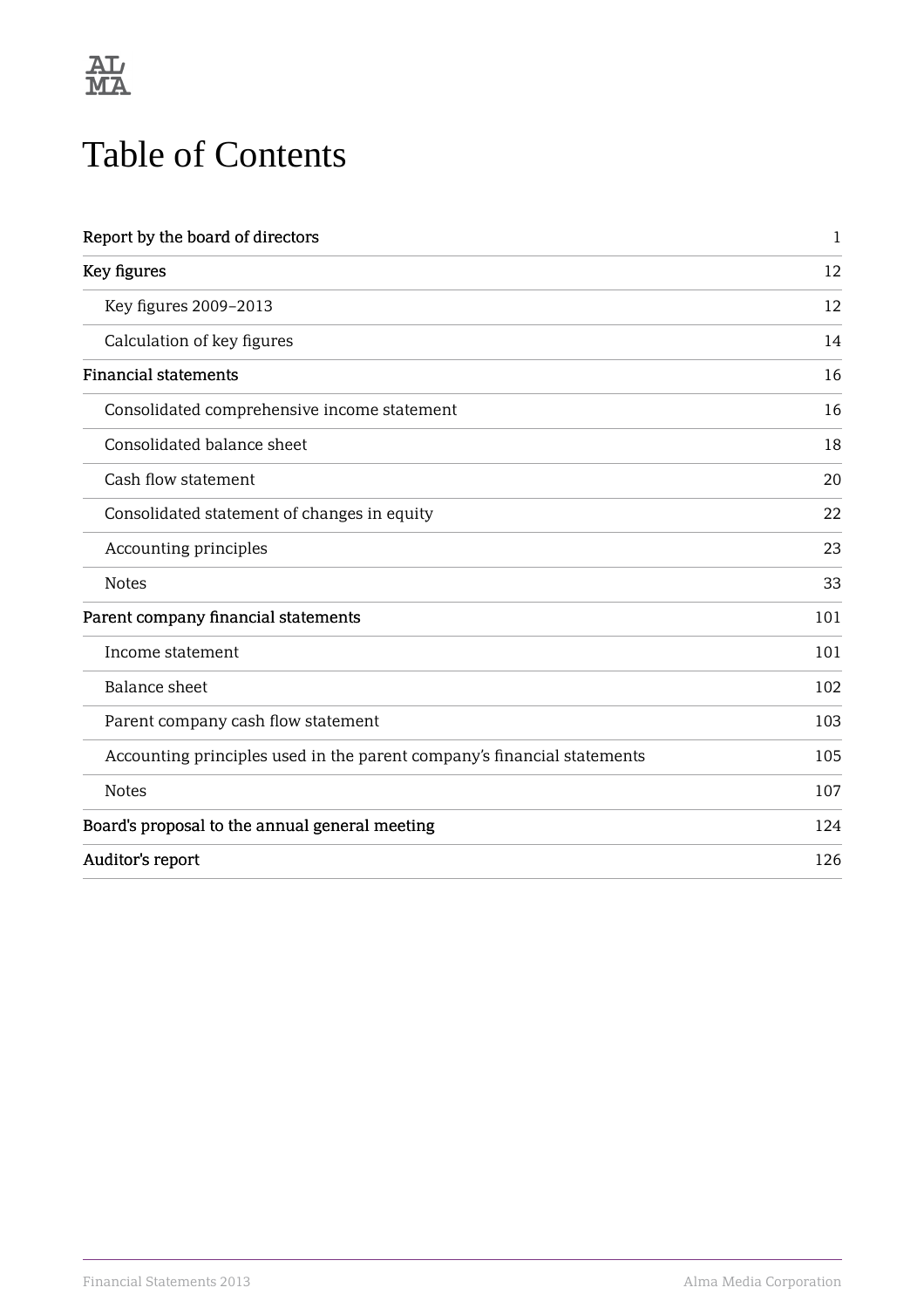# <span id="page-2-0"></span>Report by the board of directors

# Financial performance full year 2013:

- Revenue MEUR 300.2 (320.1), down 6.2%.
- Content revenue MEUR 115.3 (122.3), down 5.7%; advertising revenue MEUR 147.3 (160.8), down 8.3%; service revenue MEUR 37.6 (37.1), up 1.5%.
- EBITDA (Earnings before interest, taxes, depreciation and amortisation) excluding non-recurring items MEUR 37.5 (45.1), down 16.7%.
- EBITDA MEUR 45.3 (39.5), up 14.5%.
- Operating profit excluding non-recurring items MEUR 24.2 (33.5) or 8.0% (10.5%) of revenue, down 27.8%.
- Operating profit MEUR 27.0 (26.5) or 9.0% (8.3%) of revenue, up 1.9%.
- Profit for the period MEUR 16.0 (17.4), down 8.2%.
- The result for the review period includes a non-recurring item, proceeds of MEUR 8.3 from the sale of the Mascus business, as well as write-downs of Group's assets and restructuring expenses, MEUR 10,3.
- Earnings per share EUR 0.20 (0.22).
- Proposed refund of capital EUR 0.10 (dividend 2012: EUR 0.10) per share. In addition, the Board proposes to the Annual General Meeting that it be given an authorisation to decide on an additional refund of capital of no more than EUR 0.10 per share.

| <b>KEY FIGURES</b>                             | 2013    | 2012    | Change  |         |
|------------------------------------------------|---------|---------|---------|---------|
| <b>MEUR</b>                                    | $Q1-Q4$ | $Q1-Q4$ |         | %       |
| Revenue                                        | 300.2   | 320.1   | $-19.9$ | $-6.2$  |
| Content revenue                                | 115.3   | 122.3   | $-7.0$  | $-5.7$  |
| Advertising revenue                            | 147.3   | 160.8   | $-13.4$ | $-8.3$  |
| Service revenue                                | 37.6    | 37.1    | 0.6     | 1.5     |
| Total expenses excluding non-recurring items   | 276.7   | 287.0   | $-10.3$ | $-3.6$  |
| EBITDA excluding non-recurring items           | 37.5    | 45.1    | $-7.6$  | $-16.7$ |
| <b>EBITDA</b>                                  | 45.3    | 39.5    | 5.7     | 14.5    |
| Operating profit excluding non-recurring items | 24.2    | 33.5    | $-9.3$  | $-27.8$ |
| % of revenue                                   | 8.0     | 10.5    |         |         |
| Operating profit                               | 27.0    | 26.5    | 0.5     | 1.9     |
| % of revenue                                   | 9.0     | 8.3     |         |         |
| Profit for the period                          | 16.0    | 17.4    | $-1.4$  | $-8.2$  |
| Earnings per share, EUR (basic)                | 0.20    | 0.22    | $-0.02$ | $-9.6$  |
| Earnings per share, EUR (diluted)              | 0.20    | 0.22    | $-0.02$ | $-9.5$  |

# Dividend proposal for the Annual General Meeting:

On 31 December 2013, the Group's parent company had distributable funds totalling EUR 23,905,611 (8,014,054). No essential changes in the company's financial standing have taken place after the end of the financial year. Alma Media's Board of Directors proposes to the Annual General Meeting that a refund of capital of EUR 0.10 (0.10) per share be paid from the reserve for invested non-restricted equity for the financial year 2013. Based on the number of shares on the closing date, 31 December 2013, the total refund of capital would amount to EUR 7,548,685 (dividend for 2012: EUR 7,548,685).

In addition, the Board proposes to the Annual General Meeting that it be given an authorisation to decide on an additional refund of capital of no more than EUR 0.10 per share.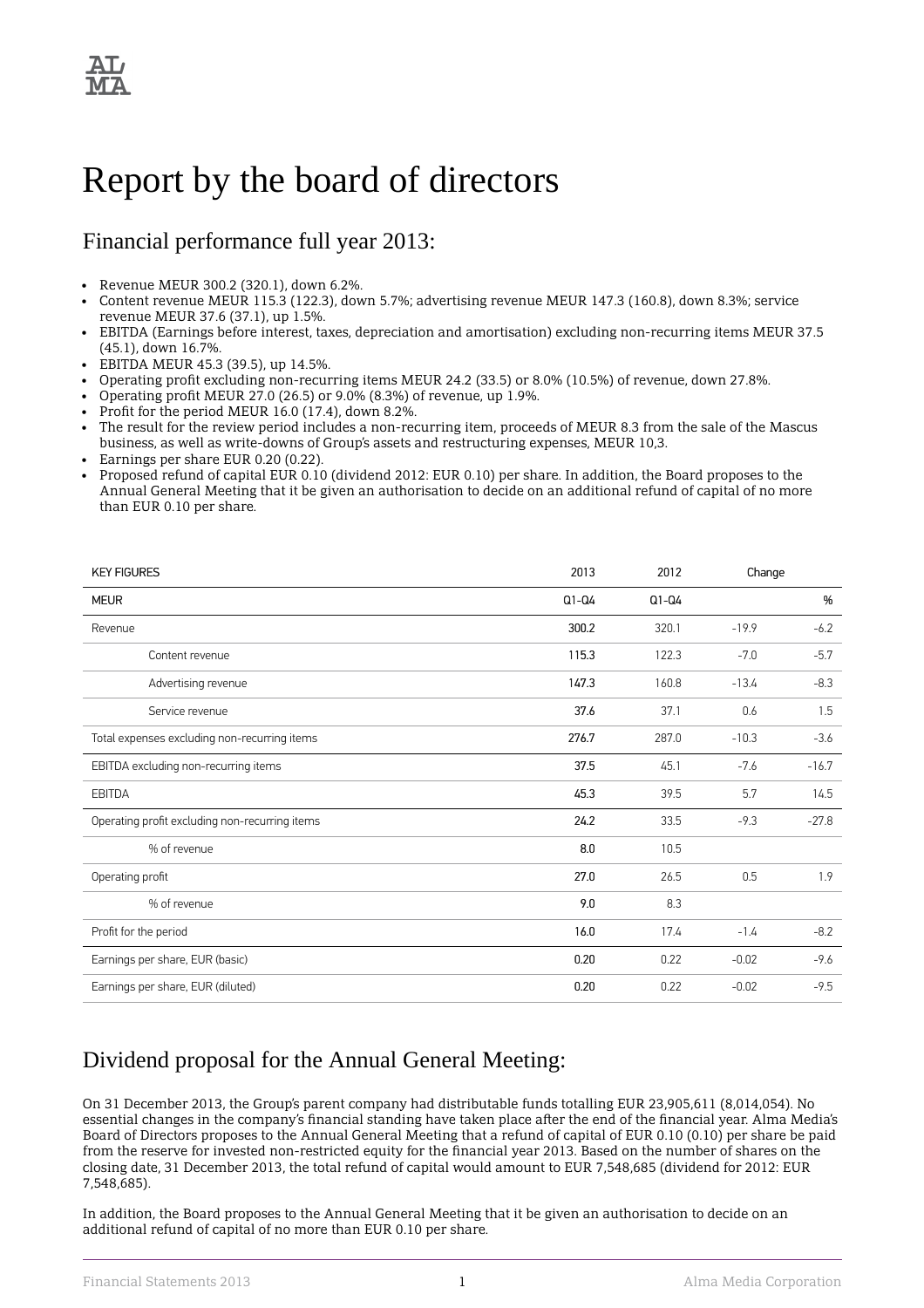

## Outlook for 2014:

Economic growth is estimated to pick up gradually in Europe but remain weak during the first half of 2014 in Finland. The decline in media advertising is expected to slow down during the first half of the year.

Alma Media expects the revenue of the first half of 2014 to be on a par with the level of 2013 or slightly lower. The operating profit excluding non-recurring items is estimated to amount to MEUR 9,0–10,5. Revenue for the first half of 2013 was MEUR 151.2 and operating profit excluding non-recurring items MEUR 10.1.

# Kai Telanne, President and CEO:

For media companies, 2013 was a year of strong renewal and efficiency improvements. Accelerated by the weak economic situation, print media sales dropped as media consumption increasingly shifted to digital channels.

Alma Media continued its investments in future business. The Group's revenue from digital products and services increased by 8.4% in 2013. Digital products and services accounted for 28.1% (24.3%) of the Group's revenue. Kauppalehti's digital content sales increased by 22.1% in 2013.

The popularity of mobile services grew at a strong rate throughout the Group. For example, Iltalehti's mobile advertising sales grew fivefold during the year. Performance-based network advertising turned to significant growth, and related products were developed.

Towards the end of 2013, Alma Media decided to expand its international recruitment business: the services of Monster in Poland, Hungary and the Czech Republic were added to Alma Media's recruitment service offering at the beginning of 2014. The share of the digital recruitment business of total Group revenue was 10.7%. The profitability of Alma Media's international business operations continued to develop favourably, and the decline in the Finnish recruitment business, which had continued all year long, slowed down towards the end of the year.

The development of Alma Regional Media's regional newspapers' online services proceeded. In order to improve profitability, it was decided to publish the print edition of Pohjolan Sanomat five days per week. The change will took effect as of the beginning of 2014. The announced terminations of early morning delivery agreements of papers and increases in the agreement prices will increase uncertainty in the business environment with regard to print media.

In accordance with its strategy, Alma Media will continue to make its publishing operations more multi-channel and increase its digital business. The aim is to increase the share of digital revenue to 50% by 2020. This will be achieved by developing the digital capacity and moving paid content to online and mobile environments. Through these measures Alma Media is well set for the future, regardless of economic cycles, and starts the year on a solid foundation.

# Strategy and related activities during the review period

The cornerstones of the strategy are the development of multi-channel publishing, growing digital services and increasing the operational efficiency of the company.

During the fourth quarter of the year, Alma Media continued to implement measures to increase the competitiveness of publishing operations. Iltalehti launched the fiidi.fi service, distributing content in digital media. The successful launch has resulted in an average of 400,000 unique visitors a week. The renewal of Aamulehti was continued by publishing a new mobile site in December 2013 and opening a fee-based online service in January 2014. Pohjolan Sanomat, a newspaper published in Kemi, opened its fee-based online site at the beginning of 2014. At the same time, the print edition began to be published on 5 days a week. Kauppalehti continued its development project to redesign digital media content, subscription products and media sales.

In November 2013, Alma Media signed an agreement on closer cooperation in the digital recruitment business with Monster Worldwide. In the restructuring that materialised at the beginning of 2014, the services of Monster in Poland, Hungary and the Czech Republic were added to the company's recruitment service offering.

Performance-based network advertising has turned to significant growth, and related products have been actively developed. In October, Alma Media launched the Almascope online advertising service, making it possible to better target advertising to users of digital services. The company is also preparing a new marketing service for self-service purchasing, Alma Meedio, to allow companies to manage their digital marketing via a digital desktop. The service was rolled out on January 2014.

The development of Alma Media's mobile applications has been accelerated as a result of strong growth in mobile services. Kauppalehti launched a new application for Windows 8 tablets and the online service Telkku.com launched applications for Android, iOS and Windows. Etuovi.com launched a new mobile site. The Group also adopted a new mobile advertising delivery system.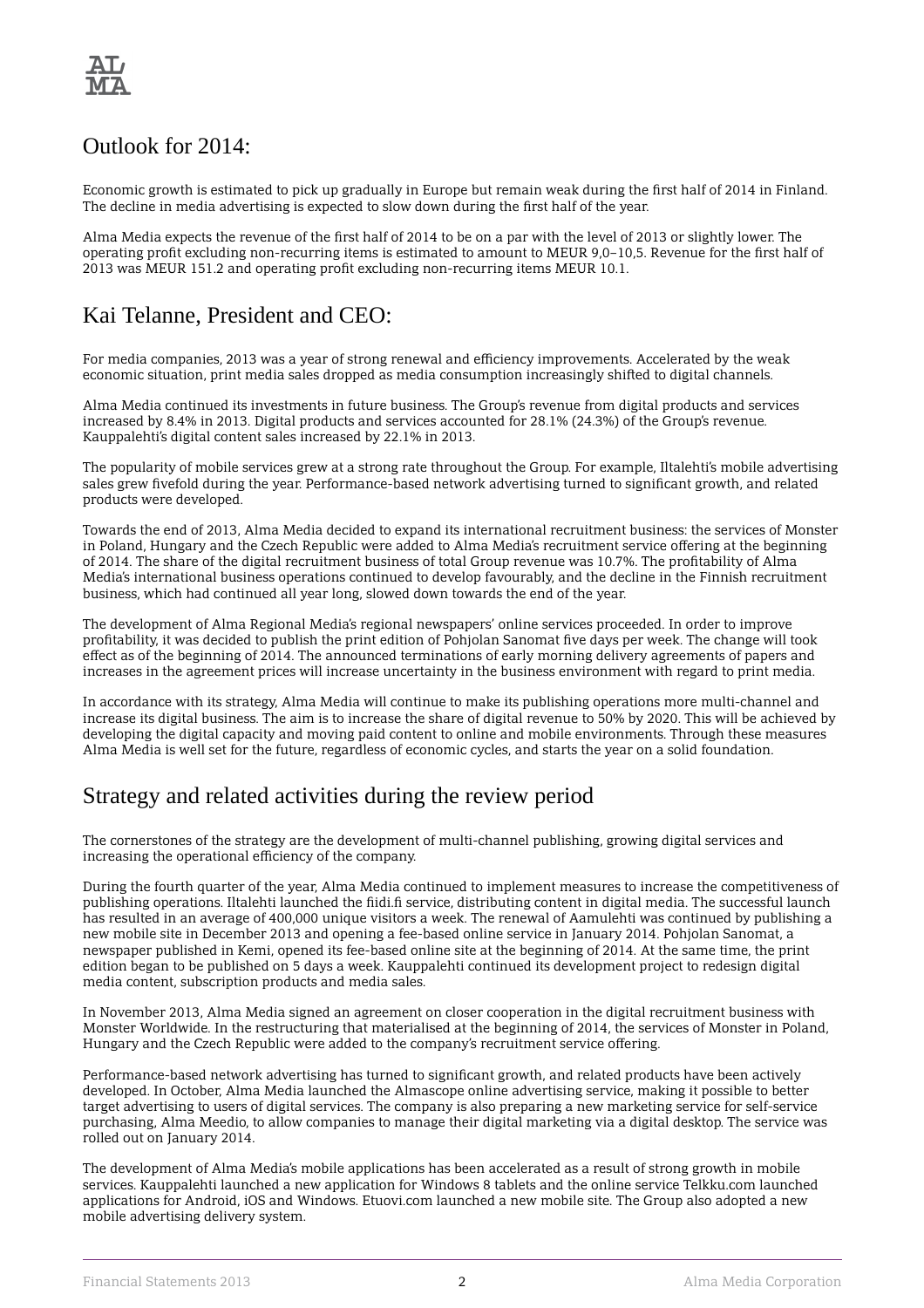

Video content plays an important role in Alma Media's strategy. For example, IL-TV launched two new programme formats: the Rikos & oikeus (Crime & justice) format on court cases and the Sohvalla (On the sofa) format featuring entertaining interviews. Alma360, a provider of customer media services, has also increased its video offering as a result of increased demand.

Alma Media published its long-term financial targets in November 2013. Alma Media aims to grow its digital revenue by more than 15% a year, achieve an annual return on investment of a minimum of 15% and distribute a minimum of one-half of the profit for the period as dividend.

# Market conditions

According to TNS Media Intelligence, total advertising volume decreased by 8.5% (decreased by 4.1%) in 2013. Advertising in newspapers and city papers decreased by 15.7% (decreased by 7.6%), while advertising in online media grew by 5.8% (increased by 10.0%) from the comparison period. The total market of afternoon papers in terms of volume declined by 12.0% (8.9%) in 2013.

# Changes in Group structure in 2013

On 14 June 2013, Alma Media acquired the entire share capital of Julkaisupalvelu Lounais-Lappi Oy. The company publishes the local newspaper Lounais-Lappi in the Kemi-Tornio economic region. Lounais-Lappi will be reported under the Newspapers segment.

Alma Media is focusing on recruitment and home sales portals in its international marketplace business, and sold Mascus, the marketplace for heavy machinery and vehicles, to Alma Media's licence partner in the Benelux countries, Mascus International B.V., on 30 April 2013.

On 3 April 2013, Alma Media sold its marketplace for used cars in Slovakia, Autovia.sk, to Azet.sk. The principal owner of Azet.sk is Ringier Axel Springer Slovakia.

# Group revenue and result full year 2013

Revenue declined by 6.2% to MEUR 300.2 (320.1) in 2013.

Revenue from print media was MEUR 191.9 (217.2), with a share of 63.9% (67.9%) in the Group's revenue. Revenue from digital products and services was MEUR 84.8 (77.8), an increase of 8.4%. Digital products and services accounted for 28.1% (24.3%) of Group revenue. The growth of digital products and services revenue was accelerated by the recruitment service companies acquired in Slovakia and Croatia in November 2012, as well as the February 2012 acquisition of CV Online, a recruitment service company operating in the Baltic region. Other revenue totalled MEUR 23.1 (25.1), constituting 8.0% (7.8%) of Group revenue.

Content revenue\* declined by 5.7% to MEUR 115.3 (122.3). Content revenue decreased from the comparison period due to the declining circulations of print media.

Revenue from advertising sales decreased by 8.3% to MEUR 147.3 (160.8). Advertising sales accounted for 49.1% (50.2%) of Group revenue. Advertising sales for print media decreased by 18.1% from the comparison period, totalling MEUR 80.0 (97.7). Online advertising sales increased by 7.6% to MEUR 66.5 (61.8). Sales of Alma Media's digital network products grew significantly during the financial period.

Service revenue totalled MEUR 37.6 (37.1). Service revenue includes items such as the business operations of Kauppalehti Information Services, the custom publishing house Alma 360 Group and the online dating service Ekontakti.

Total expenses excluding non-recurring items decreased by MEUR 10.3, equalling 3.6%, and totalled MEUR 276.7 (287.0). Total expenses decreased by 4.1% and amounted to MEUR 282.4 (294.5). The reorganisation of the various business operations during 2012, as well as the savings realised in 2013, contributed to the decrease in expenses.

Depreciation amounted to MEUR 18.3 (13.0) during the fiscal year 2013. The depreciation for the financial period includes impairment losses related to assets in the total amount of MEUR 4.9. The depreciation for the comparison period included impairment losses in the amount of MEUR 1.6. Depreciation of the businesses acquired in late 2012 and new system investments also contributed to depreciation being higher than in the comparison period.

Operating profit excluding non-recurring items was down 27.8% to MEUR 24.2 (33.5), constituting 8.0% (10.5%) of revenue. Operating profit was MEUR 27.0 (26.5), rising to 9.0% (8.3%) of revenue. The operating profit includes net non-recurring items in the amount of MEUR 2.8 (-7.0). The period's non-recurring items were related to the sales gains from the heavy machinery business Mascus, impairment losses related to assets as well as restructuring costs. The non-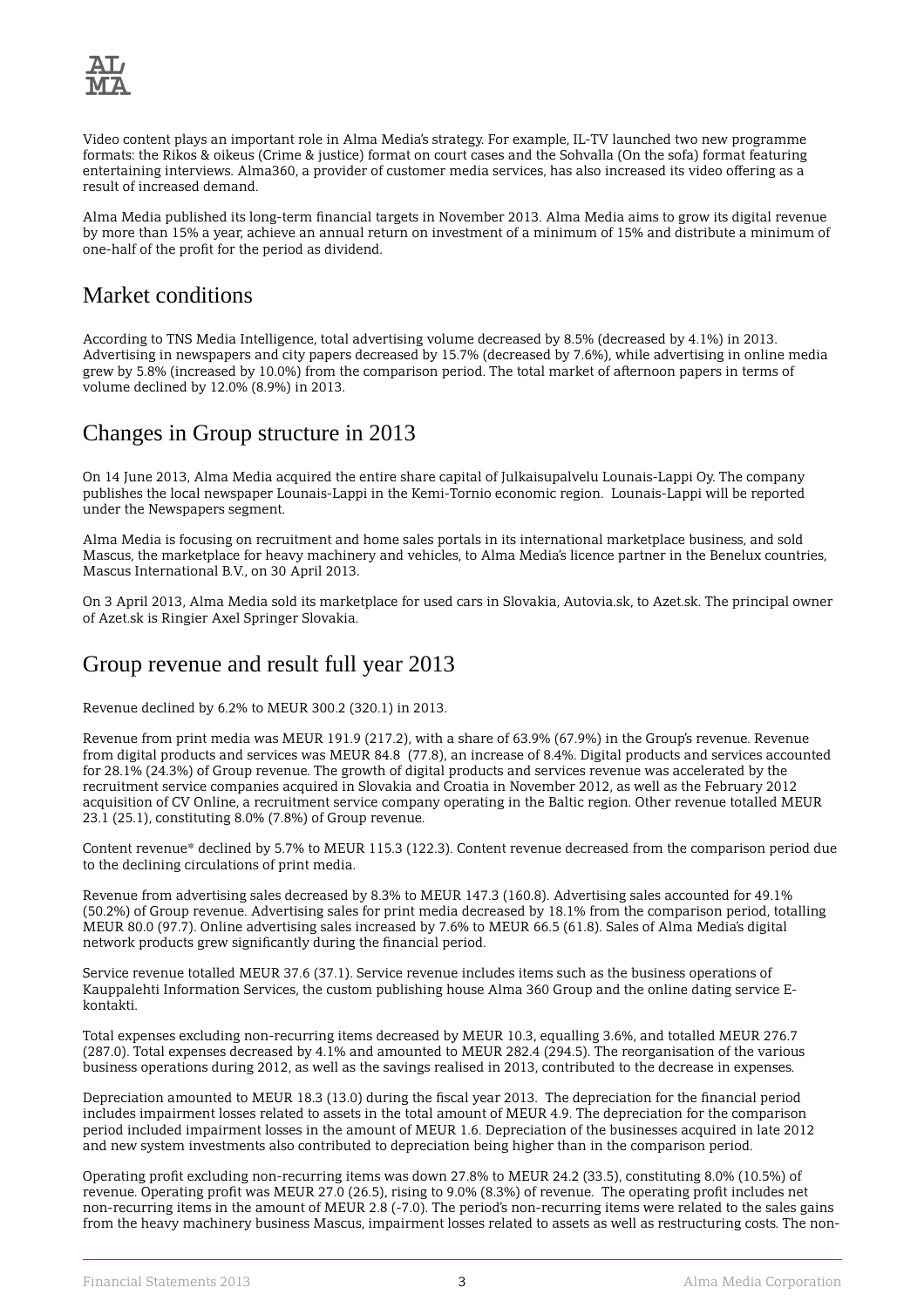

recurring items in the comparison period were mainly related to operational restructuring as well as capitalised impairment losses relating to the research and development costs of the Marketplaces business.

The financial result for 2013 was MEUR 16.0 (17.4), and the period's result excluding non-recurring items MEUR 18.1 (29.3). A non-recurring write-down of MEUR 5.0 was recognised in the value of associated companies during 2013. The review period's result included changes in the fair value of contingent considerations and debt incurred by the reorganisation of the Marketplaces business in the amount of MEUR 1.1 (3.6).

\*Alma Media has earlier reported content revenue under the term "circulation revenue", but the term was changed to "content revenue" from the beginning of 2013. The new term better describes the content income of the publishing operation from consumers through both print and digital distribution channels.

### **Newspapers**

The Newspapers segment reports the Alma Regional Media and IL-Media business units, that is, the publishing activities of over 30 newspapers. The best-known media in this segment are Aamulehti, Iltalehti and Iltalehti.fi.

The segment's content revenue declined by 6.5% in 2013 to MEUR 98.5 (105.3). The decline was due to the decreasing single-copy sales of Iltalehti and declining circulations of other newspapers. Online business only has a minor contribution to the segment's content revenue. Iltalehti's market share was 39.8% (40.9%) in 2013.

The segment's advertising sales totalled MEUR 83.9 (98.0), down 14.4%. Advertising sales for print media decreased by 17.3%. With regard to advertising sales, the volume of the advertising of daily consumer goods as well as recruitment and housing notices decreased in particular. The segment's online advertising sales grew by 7.6%, amounting to MEUR 12.1 (11.3). Online business accounted for 6.9% (5.6%) of the segment's revenue. Online advertising sales represented 59.1% (53.4%) of IL-Media's total advertising sales.

Savings from the restructuring measures in 2012 have been realised as expected. Additional savings measures have been implemented in 2013.

The segment's operating profit excluding non-recurring items was MEUR 13.5 (25.6) and operating profit MEUR 11.5 (22.1). Operating profit excluding non-recurring items accounted for 7.2% (12.4%) of total revenue. An impairment loss of MEUR 1.6 million related to the goodwill of Pohjois-Suomen Media was recognised as a non-recurring expense in the fourth quarter. In addition, restructuring expenses of MEUR 0.3 were allocated to the business unit, resulting from making the Kemi-based regional newspaper Pohjolan Sanomat a five-day publication from the beginning of 2014.

## Kauppalehti Group

The Kauppalehti Group specialises in the production of financial information as well as providing information and marketing solutions for businesses. Its best-known product is Finland's leading business paper, Kauppalehti. The Group also includes the custom media house Alma 360 Group, and the news agency and media monitoring unit BNS Group that operates in all of the Baltic countries. Starting from the beginning of 2013, the digital service Objektvision.se has been reported under the Kauppalehti Group.

The segment's content revenue declined from the previous year to MEUR 16.8 (17.0). Online content sales increased by 22.1%, which offset the decline in content revenue for print media. Content revenue for print media decreased by 5.1%.

Advertising sales for 2013 declined to MEUR 16.2 (17.3), down 6.2%. Advertising sales declined as the result of decreasing advertising sales for print media. Online advertising sales increased by 10.9% from the comparison period.

Service revenue decreased to MEUR 23.8 (24.7). The decline was due to the Alma 360 custom publication business where some of the printing procurement of non-profit organisations has been transferred directly to the organisations due to changes in value added tax regulations. This has resulted in a decrease in revenue, but the change has not had an effect on profitability.

Online business accounted for 33.4% (29.0%) of the segment's revenue.

The segment's total expenses excluding non-recurring items were MEUR 49.1 (52.5) and total expenses MEUR 49.1 (53.6). The decrease in total expenses is the result of last year's reorganisation measures, as well as savings measures implemented in early 2013.

The Kauppalehti Group's operating profit excluding non-recurring items was MEUR 7.8 (6.6), and operating profit MEUR 7.8 (5.5). Operating profit excluding non-recurring items accounted for 13.8% (11.1%) of total revenue. The segment did not report non-recurring items during the review period.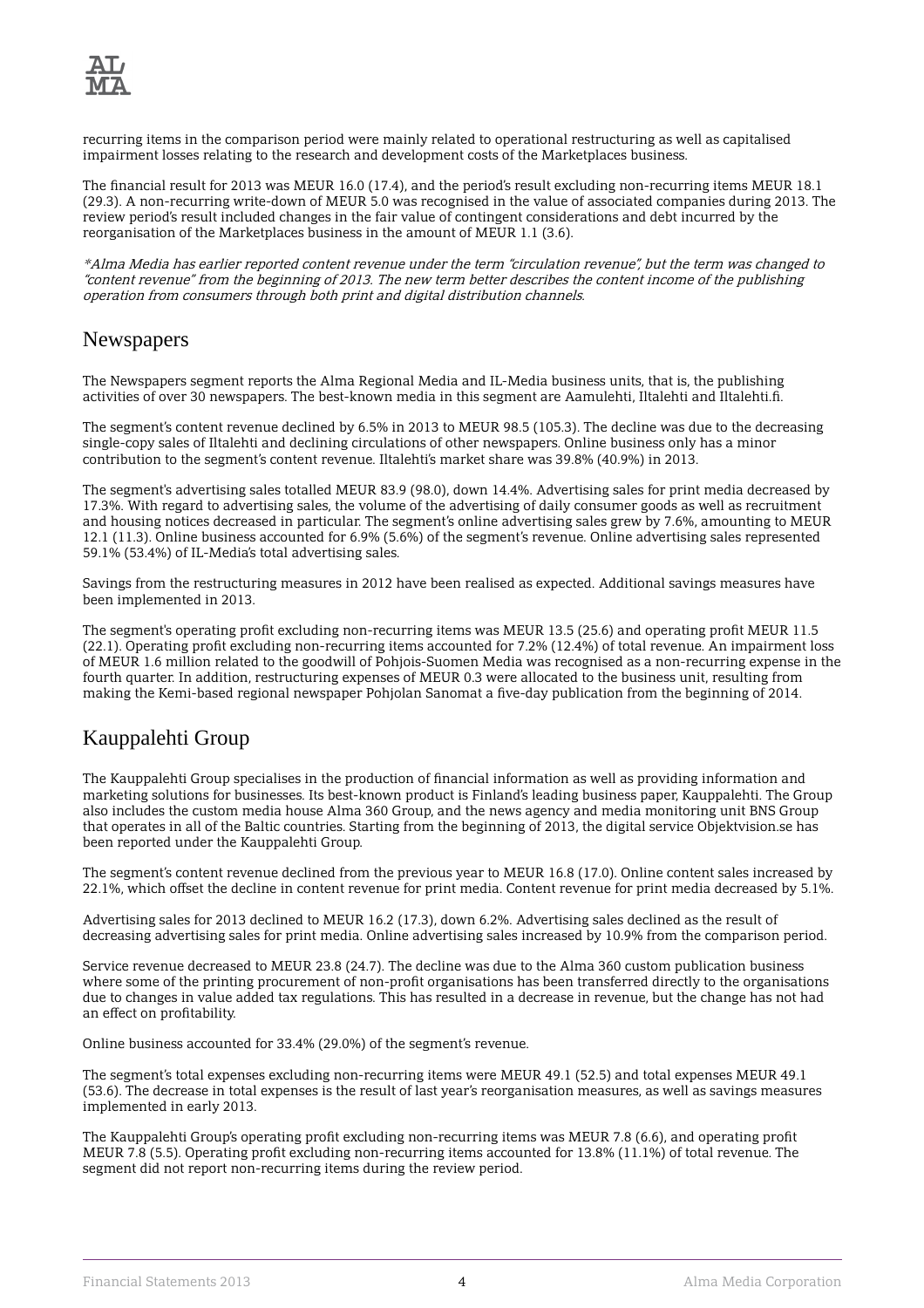

# Digital Consumer Services

The services of the Digital Consumer Services segment in Finland are Etuovi.com, Vuokraovi.com, Monster.fi, Autotalli.com, MyyJaOsta.com, Telkku.com, Kotikokki.net, E-kontakti.fi, Nytmatkaan.fi and Suomenyritykset.fi. The services operating outside Finland are Jobs.cz, Prace.cz, topjobs.sk, CV Online, Profesia.sk, MojPosao.net and City24. In addition, the segment includes the development of the technology platform for the online services of regional and local papers.

In January–December, the Digital Consumer Services segment's revenue was MEUR 55.9 (54.4), up 2.6%.

The full-year revenue of the segment's recruitment-related business grew with the support of international acquisitions made in 2012. Recruitment-related business accounted for 58.3% (49.8%) of the segment's revenue in 2013. The acquired businesses create synergy benefits through a variety of recruitment-related added-value services and through competence sharing.

The Etuovi.com service succeeded in improving its profitability compared to the previous year despite the slow cycle in the home sales market in Finland.

The total expenses during the review period, excluding non-recurring items, were MEUR 48.2 (48.3) and total expenses MEUR 48.4 (50.8).

In April, the Marketplaces business unit sold the business operations of the heavy machinery and vehicles marketplace Mascus, recording a non-recurring sales gain of MEUR 8.3.

The Digital Consumer Services segment's operating profit excluding non-recurring items rose to MEUR 7.9 (6.3). The operating profit was MEUR 16.2 (3.8). The operating profit includes net non-recurring items in the amount of MEUR 8.3 (2.5). The non-recurring items during the period were related to the sales gains of MEUR 8.3 from the heavy machinery business Mascus, non-recurring contractual income of MEUR 0.2 and impairment losses of assets in the amount of MEUR 0.3. The non-recurring items in the comparison period were mainly related to operational restructuring as well as capitalised impairment losses relating to research and development costs.

### Other Operations

The Other operations segment reports the operations of the Group's printing and distribution company Alma Manu as well as those of the parent company. The financial characteristics of both are similar, as they primarily provide services for the other business segments.

The full-year external revenue of the Other operations segment was MEUR 7.1 (6.3), up 12.3%, mainly due to sales of printing services outside the Group. The segment's total expenses excluding non-recurring items increased by 1.1 % during 2013 and totalled MEUR 90.6 (89.6). The operating loss of the Other operations segment excluding non-recurring items was MEUR 5.0 (5.0). The operating loss was MEUR 8.5 (5.0). The full-year expenses excluding non-recurring items increased by 1.1%. Early in the year, expenses increased due to project expenses related to the commissioning of a printing press, while savings measures in support functions in particular decreased expenses towards the end of the year.

The company's new newspaper printing facility was taken into use in Tampere during the first months of 2013. The investment cost for the printing press was MEUR 49.5, with a further investment of MEUR 24.0 in the property reported in 2012.

In the second quarter, the procurement cost of the new printing press was increased by MEUR 3.4 in value-added tax related to a partial delivery. The leasing company that financed the new printing press has filed a tax appeal related to the case in the Finnish Supreme Administrative Court, a decision on which is expected no later than in spring 2014. During the second quarter, the leasing company received a preliminary decision from the Finnish Central Tax Board stating that the value-added tax related to the printing press delivery was undeductible insofar as the value-added tax concerned advance payments to the now bankrupt supplier manroland AG. After the bankruptcy of the printing press supplier, the delivery was continued on the basis of a new order to the new owner.

An agreement signed in September confirmed that the printing of Hämeen Sanomat and Hämeenlinnan Kaupunkiuutiset will be moved to the printing facility in Tampere from 1 January 2014 onwards.

In April, the company decided to close down printing operations in Rovaniemi by the end of March 2014. As a result of the shutdown decision, Alma Media recorded a non-recurring expense of MEUR 3.5 for the second quarter consisting of impairment loss on fixed assets and other reorganisation costs.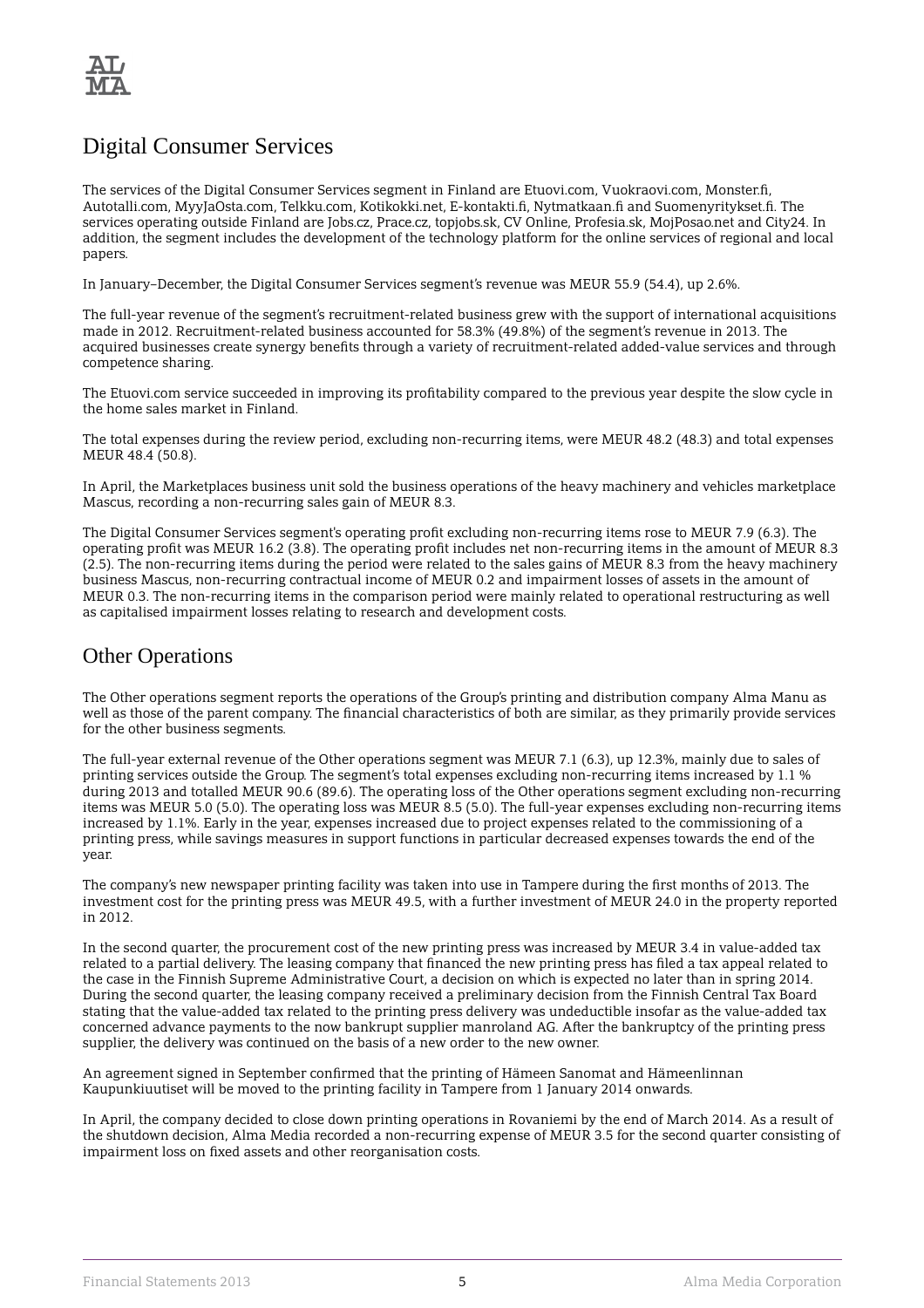

# Associated companies

Alma Media recognised an impairment loss of a total of MEUR 5.0 on the goodwill included in the book values of associated companies. Of the impairment loss, MEUR 3.5 concerned the associated company holding in Talentum Oy, reported under the Kauppalehti Group, and MEUR 1.4 concerned the associated company holding in Tampereen Ykkösjakelu Oy, reported under the Newspapers segment.

Alma Media Group holds a 32.14% stake in Talentum Oyj, which is reported under the Kauppalehti Group. The company's own shares in the possession of Talentum are included in the total number of shares. In the consolidated financial statements of Alma Media, the own shares held by Talentum itself are not included in the total number of shares. Alma Media's shareholding in Talentum is stated as 32.64% in Alma Media's consolidated financial statements of 31 December 2013.

# The Group's parent company

The reported revenue of the Group's parent company Alma Media Plc in 2013 was MEUR 27.1 (25.8) and the loss for the period was MEUR 76.6 (14.2). The parent company recorded a write-down of MEUR 93.4 (27.0) on investments in subsidiaries and associated companies in 2013. At the end of December 2013, the parent company's balance sheet stood at MEUR 471.1 (573.2).

## Non-recurring items

A non-recurring item is a comprehensive income or expense arising from non-recurring or rare events. Gains or losses from the sale or discontinuation of business operations or assets, gains or losses from restructuring business operations as well as impairment losses of goodwill and other assets are recognised as non-recurring items. Non-recurring items are recognised in the profit and loss statement within the corresponding income or expense group.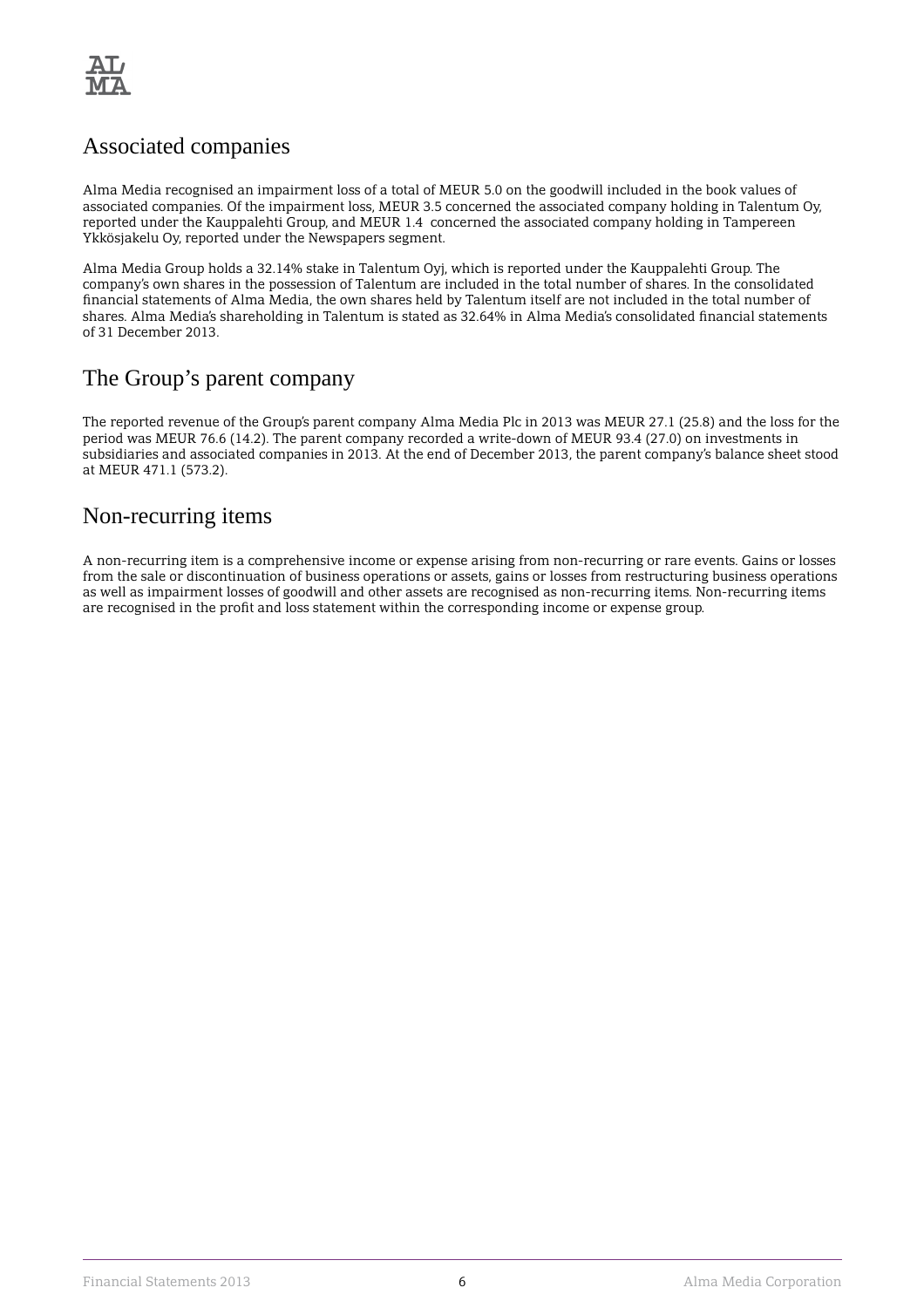

| NON-RECURRING ITEMS                       | 2013    | 2012    |
|-------------------------------------------|---------|---------|
| <b>MEUR</b>                               | $Q1-Q4$ | $Q1-Q4$ |
| Newspapers                                |         |         |
| Restructuring                             | $-0.3$  | $-3.3$  |
| Impairment losses                         | $-1.6$  |         |
| Gains on sales of assets                  | 0.0     | $-0.1$  |
|                                           | $-1.9$  | $-3.4$  |
| Kauppalehti Group                         |         |         |
| Restructuring                             | 0.0     | $-0.9$  |
| Gains on sales of assets                  | 0.0     | $-0.1$  |
|                                           | $0.0\,$ | $-1.0$  |
| Digital consumer services                 |         |         |
| Restructuring                             | 0.0     | $-0.3$  |
| Gains on sales of assets                  | 8.5     | $-0.6$  |
| Impairment losses                         | $-0.2$  | $-1.6$  |
|                                           | 8.3     | $-2.7$  |
| Other operations                          |         |         |
| Restructuring                             | $-3.5$  | $-0.5$  |
| Gains on sales of assets                  | $0.0\,$ | 0.4     |
|                                           | $-3.5$  | $-0.1$  |
| NON-RECURRING ITEMS IN OPERATING PROFIT   | 2.8     | $-7.0$  |
|                                           |         |         |
| <b>Translation differences</b>            | 0.0     | $-0.1$  |
| Impairment losses of associated companies | $-5.0$  | $-4.8$  |
|                                           |         |         |
| NON-RECURRING ITEMS IN PROFIT BEFORE TAX  | $-2.1$  | $-11.9$ |

The non-recurring items in the 2013 financial period comprised restructuring costs, gains on sales of assets and impairment losses related to fixed assets.

# Balance sheet and financial position

At the end of December 2013, the consolidated balance sheet stood at MEUR 272.8 (245.1). The Group's equity ratio at the end of December was 34.9% (36.5%) and equity per share rose to EUR 1.17 (1.08).

The consolidated cash flow from operations in January–December was MEUR 24.4 (24.9). Cash flow before financing was MEUR 26.7 (-38.0). The cash flow for the comparison period included the recruitment business-related business acquisition in the Digital Consumer Services segment.

The Group's interest-bearing debt at the end of December amounted to MEUR 109.9 (79.4). The total interest-bearing debt at the end of December comprised MEUR 74.9 in finance leasing debt and MEUR 35.0 in commercial papers.

The Group's interest-bearing net debt at the end of December stood at MEUR 97.6 (62.3). The increase in net debt was due to including the finance leasing debt for the new printing press in the balance sheet.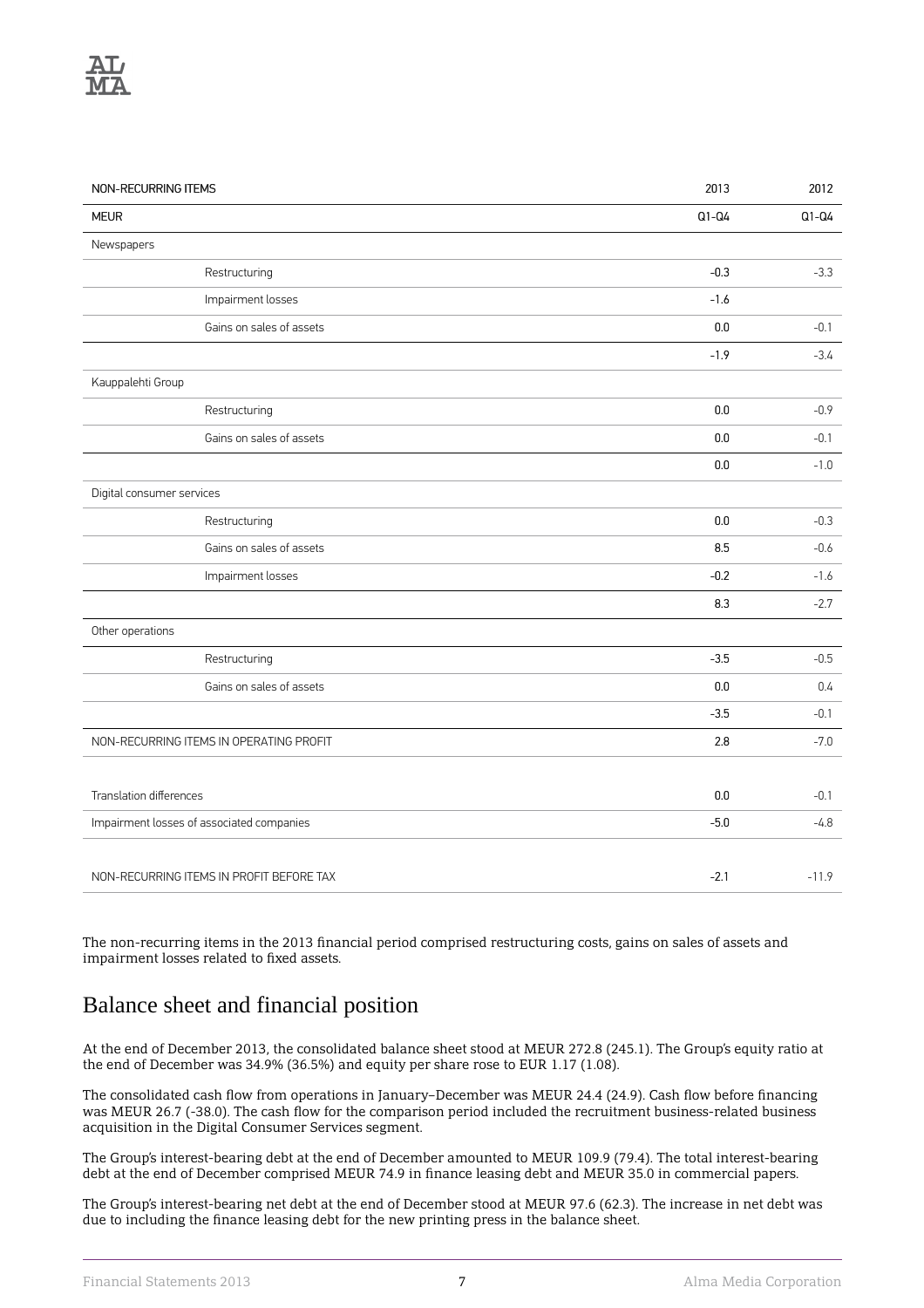

Alma Media has a EUR 25 million and two EUR 20 million financing limits at its disposal, of which all, a total of EUR 65 million, were unused on 31 December 2013. In addition, on the balance sheet date, the company had a commercial paper programme of EUR 100 million in Finland. Of the commercial paper programme, MEUR 65 was unused on 31 December 2013.

The fair value of the financial assets recognised at fair value through profit or loss resulting from business reorganisation was MEUR 2.0 (0.9) on 31 December 2013, and the fair value of debt MEUR 0.3 (2.7). The contingent considerations resulting from mergers and acquisitions are tied to the companies' operating profit for 2013.

# Research and Development Costs

The Group's research and development costs in 2013 totalled MEUR 5.3 (MEUR 4.1 in 2012). Of this total, MEUR 4.2 (MEUR 3.1) was recognised in the income statement and MEUR 1.1 (MEUR 1.0 in 2012) was capitalised to the balance sheet in 2013. There were capitalised research and developments costs to a total of MEUR 2.0 on the balance sheet on 31 December 2013.

# Capital expenditure

Alma Media Group's capital expenditure in January–December 2013 totalled MEUR 62.8 (111.3). The capital expenditure during the review period comprised normal operational and replacement investments and the newspaper printing press investment in Tampere, MEUR 49.5.

# Employees

During 2013, Alma Media had on average 1,965 (1,910) employees, calculated as full-time employees. The number of newspaper delivery staff was 998 (1,006) on average.

# Administration

Alma Media Corporation's Annual General Meeting (AGM) held on March 14, 2013 elected Timo Aukia, Niklas Herlin, Petri Niemisvirta, Perttu Rinta, Kai Seikku, Erkki Solja, Catharina Stackelberg-Hammarén and Harri Suutari members of the company's Board of Directors. In its constitutive meeting held after the AGM, the Board of Directors elected Harri Suutari as its Chairman.

The Board also elected the members of its committees. Catharina Stackelberg-Hammarén, Perttu Rinta and Kai Seikku as Chairman were elected members of the Audit Committee. Petri Niemisvirta and Erkki Solja, as well as Timo Aukia as Chairman, were elected members of the Nomination and Compensation Committee.

The Board of Directors of Alma Media Corporation has evaluated that with the exception of Timo Aukia, Perttu Rinta and Niklas Herlin, the elected members of the Board of Directors are independent of the company and its significant shareholders. The three members named above are evaluated to be independent of the company but dependent on its significant shareholders.

Mikko Korttila, General Counsel of Alma Media Corporation, was appointed secretary to the Board of Directors.

The AGM appointed Ernst & Young Oy as the company's auditors.

Virpi Juvonen was appointed Vice President, Human Resources of Alma Media Corporation starting April 26, 2013.

Olli-Pekka Behm was appointed Executive Editor-in-Chief of Satakunnan Kansa starting December 1, 2013.

Alma Media Corporation applies the Finnish Corporate Governance Code for listed companies, issued by the Securities Market Association on June 15, 2010 and in effect since October 1, 2010, in its unaltered form. The Corporate Governance Statement as well as the details of salaries and bonuses for 2012 has been published on the company's website at www.almamedia.fi/investors.

# **Dividends**

The AGM resolved to distribute a dividend of EUR 0.10 per share, a total of MEUR 7.6 (30.2) for the financial year 2012 in accordance with the proposal of the Board of Directors. The dividend was paid on March 26, 2013 to shareholders who were registered in Alma Media Corporation's shareholder register maintained by Euroclear Finland Oy on the record date, March 19, 2013.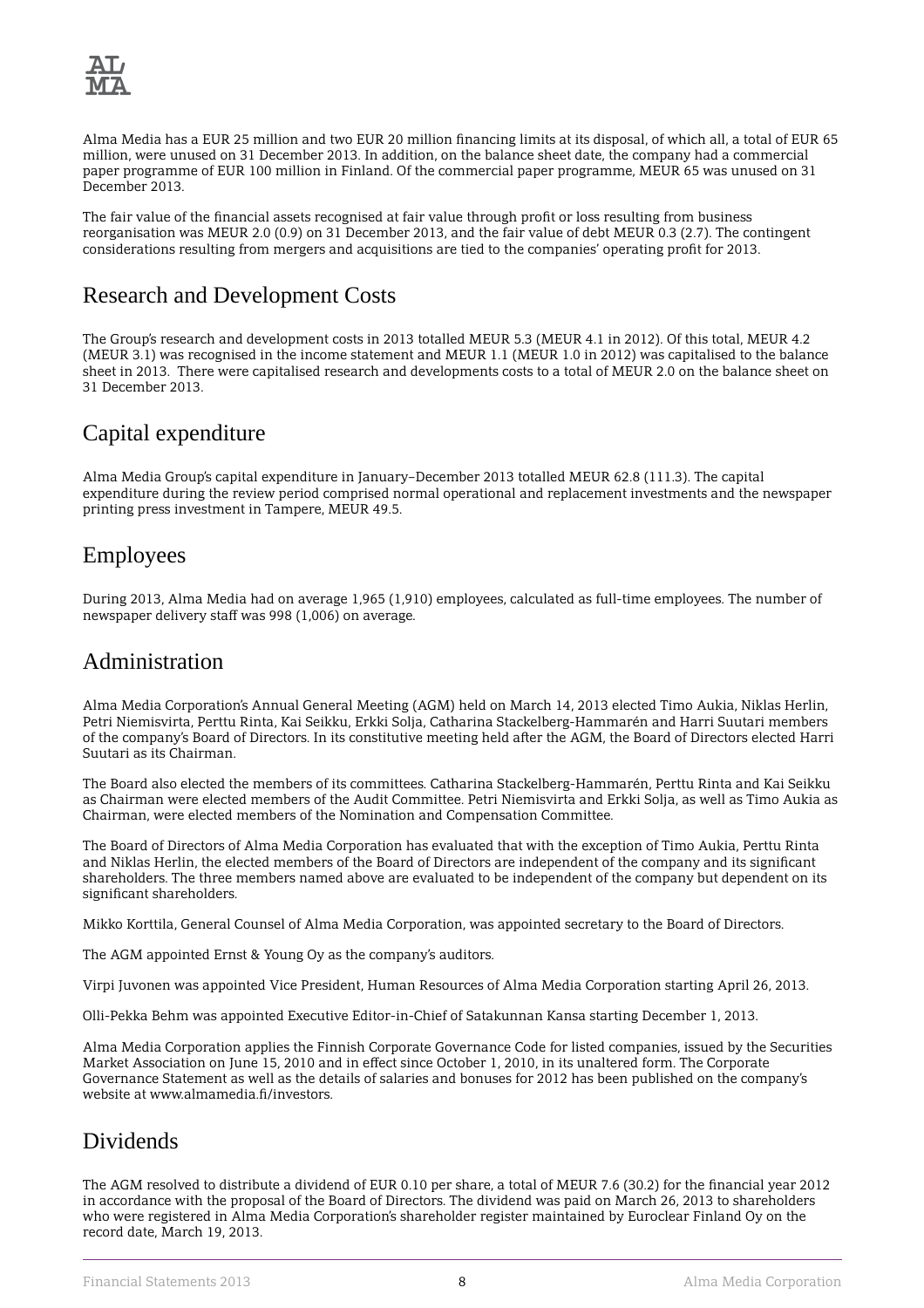

# Other decisions by the Annual General Meeting

The AGM on March 14, 2013 resolved to reduce the share premium fund shown on the balance sheet December 31, 2012, EUR 419,295,759, by a total of EUR 100,000,000, which will be transferred to the company's invested nonrestricted equity fund. The equity of the company consists only of restricted equity, and it is expedient for the equity structure and distribution of profits to change the structure in a way that reduces the proportion of restricted equity in total equity. The share premium fund constitutes part of the company's restricted equity, which is why reducing the fund requires a public notice to creditors in accordance with the Limited Liability Companies Act prior to the registration of the reduction of the share premium fund. According to a notification received from the National Board of Patents and Registration of Finland on July 19, 2013, none of the company's creditors indicated opposition to the reduction of the share premium fund. The company has recorded the reduction of the share premium fund in the parent company's accounts. The transfer from the share premium fund to the invested non-restricted equity fund has been eliminated in the consolidated financial statements.

The AGM authorised the Board of Directors to decide on a share issue. The authorisation entitles the Board to issue a maximum of 15,000,000 shares. This maximum amount of shares corresponds to approximately 20% of the total number of shares of the company. The share issue may be implemented by issuing new shares or transferring shares now in possession of the company. The authorisation entitles the Board to decide on a directed share issue, which entails deviating from the pre-emption rights of shareholders. The Board can use the authorisation in one or more parts. The Board may use the authorisation for developing the capital structure of the company, widening the ownership base, financing or realising acquisitions or other arrangements, or for other purposes decided upon by the Board. The authorisation may not, however, be used to implement incentive programmes for the management or key employees of the company. The authorisation is valid until the following ordinary AGM, however no longer than until June 30, 2014.

## The Alma Media share

In January–December, altogether 8,130,118 Alma Media shares were traded on the NASDAQ OMX Helsinki Stock Exchange, representing 10.8% of the total number of shares. The closing price of the Alma Media share at the end of the last trading day of the reporting period, 31 December 2013, was EUR 2.99. The lowest quotation during the review period was EUR 2.49 and the highest EUR 5.00. Alma Media Corporation's market capitalisation at the end of the review period was MEUR 225.7.

# Option programme and share-based incentive plan

Alma Media has the option programme 2009 in effect. The programme is an incentive and commitment system for Group management. If all the subscription rights are exercised, the programme 2009 will dilute the holdings of the earlier shareholders by a maximum of 2.0%. Further details about the programmes are given in the notes to the financial statements.

The Board of Directors of Alma Media Corporation decided in 2012 on a new share-based incentive plan for the Group's key employees. The new Performance Share Plan consists of three performance periods, the calendar years 2012, 2013 and 2014. The Board of Directors will decide on the plan's performance criteria and the achievement targets at the beginning of each performance period. No rewards were paid for the performance periods 2012 and 2013. The potential reward from the plan for the performance period 2014 will be based on Alma Media Group's profitability, and it will be paid partly in the company's shares and partly in cash in 2015. For the members of the Group Executive Team, the plan additionally includes one three-year performance period, the calendar years 2012–2014, based on the profitable growth of the Group. No reward is expected to be paid for these performance periods. The Performance Share Plan includes approximately 20 persons.

# Other authorisations of the Board of Directors

The Board of Directors has no other current authorisations.

# Market liquidity guarantee

The Alma Media share has no market liquidity guarantee in effect.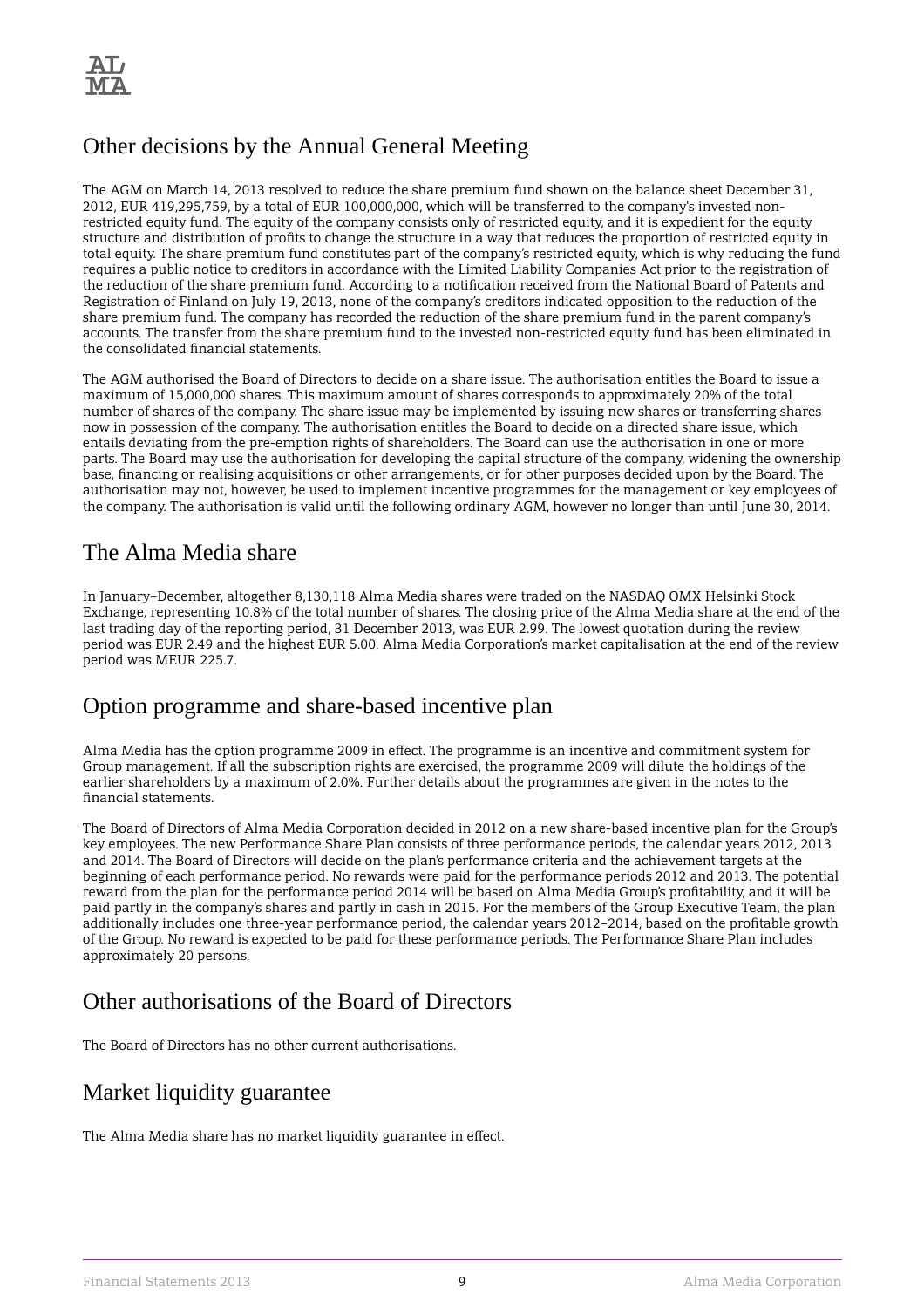

# Flagging notices

In the year 2013, Alma Media did not receive notices of changes in shareholdings pursuant to Chapter 9, Section 5 of the Finnish Securities Markets Act.

## Risks and risk management

The purpose of Alma Media Group's risk management activities is to continuously evaluate and manage all opportunities, threats and risks in conjunction with the company's operations to enable the company to reach its set objectives and to secure business continuity.

The risk management process identifies the risks, develops appropriate risk management methods and regularly reports on risk issues to the risk management organisation. Risk management is part of Alma Media's internal control function and thereby part of good corporate governance. Limits and processing methods are set for quantitative and qualitative risks by the corporate risk management system in writing.

The most critical strategic risks for Alma Media are a significant drop in its print newspaper readership, a permanent decline in advertising sales and a significant increase in distribution and delivery costs. The media industry is undergoing changes following the transformation in media consumption and technological development. Alma Media's strategic objective is to meet this challenge through renewal and the development of new business in digital consumer and business services.

Fluctuating economic cycles are reflected in the development of advertising sales. Advertising sales account for approximately half of the Group's revenue. Business operations outside Finland, such as in the East and Central European countries, include country-specific risks relating to market development and economic growth. The expansion of business outside Finland has reduced the risks inherent in operating in one market area.

The most important operational risks are disturbances in information technology and data transfer, as well as an interruption of the printing operations.

# Sustainable development

With its Code of Ethics, Alma Media is committed to supporting the universally accepted principles in the areas of human rights, labour, environment and anti-corruption laid out in the United Nations Global Compact initiative. Alma Media participates in the annual Carbon Disclosure Project (CDP) climate reporting directed at investors, and was the only media company to make it to the Nordic Climate Disclosure Leadership index in October 2013. In addition, the Alma Media share is included in the OMX GES Sustainability Finland index. Alma Media is a member of the corporate responsibility networks Nordic Media CR Forum and Finnish Business & Society.

The most significant environmental impacts of Alma Media's business operations are related to purchases, printing and delivery operations and real estate. In 2013, the company's printing facilities used approximately 24,900 (26,400) tonnes of newsprint. Alma Media used 16,333 (16,696) MWh of electric power in 2013. Additional information on the company's Sustainable Media programme is available on the Alma Media website.

# Events after the review period

Alma Media Corporation and Monster Worldwice Inc. have agreed that they will strengthen their cooperation to cover Eastern Central Europe and the Baltic countries. The expansion of the cooperation will see Monster's services being added to Alma Media's recruitment service offering, which will be available in Finland, Estonia, Latvia, Lithuania, Poland, Czech Republic, Slovakia, Hungary and Croatia. The business will be run by Alma Career Oy (previously Monster Oy), and it will be reported under Alma Media's Digital Consumer Services segment.

Monster Worldwide Inc. becomes Alma Career Oy's minority shareholder with a 15% holding. Against its holding, Monster transfers its recruitment service business in Poland, Hungary and the Czech Republic to the company and purchases the shares in the joint venture for MEUR 4.7. Alma Media owns 85% of the joint venture's shares. Monster has an option to increase its holding to 20% by 2017. The arrangement was implemented on 1 January 2014.

The arrangement will not have any effects on Alma Media's profit or loss at the time of its implementation. The arrangement will have a positive cash flow impact of MEUR 4.7 million for the first quarter of 2014.

Alma Media and five other Finnish newspaper publishers signed a letter of intent in February 2014 as part of a plan to significantly expand their journalistic cooperation. Aamulehti, Satakunnan Kansa, Lapin Kansa, Kainuun Sanomat, Pohjolan Sanomat, Turun Sanomat, Kaleva, Ilkka, Pohjalainen, Hämeen Sanomat, Forssan Lehti and Keskipohjanmaa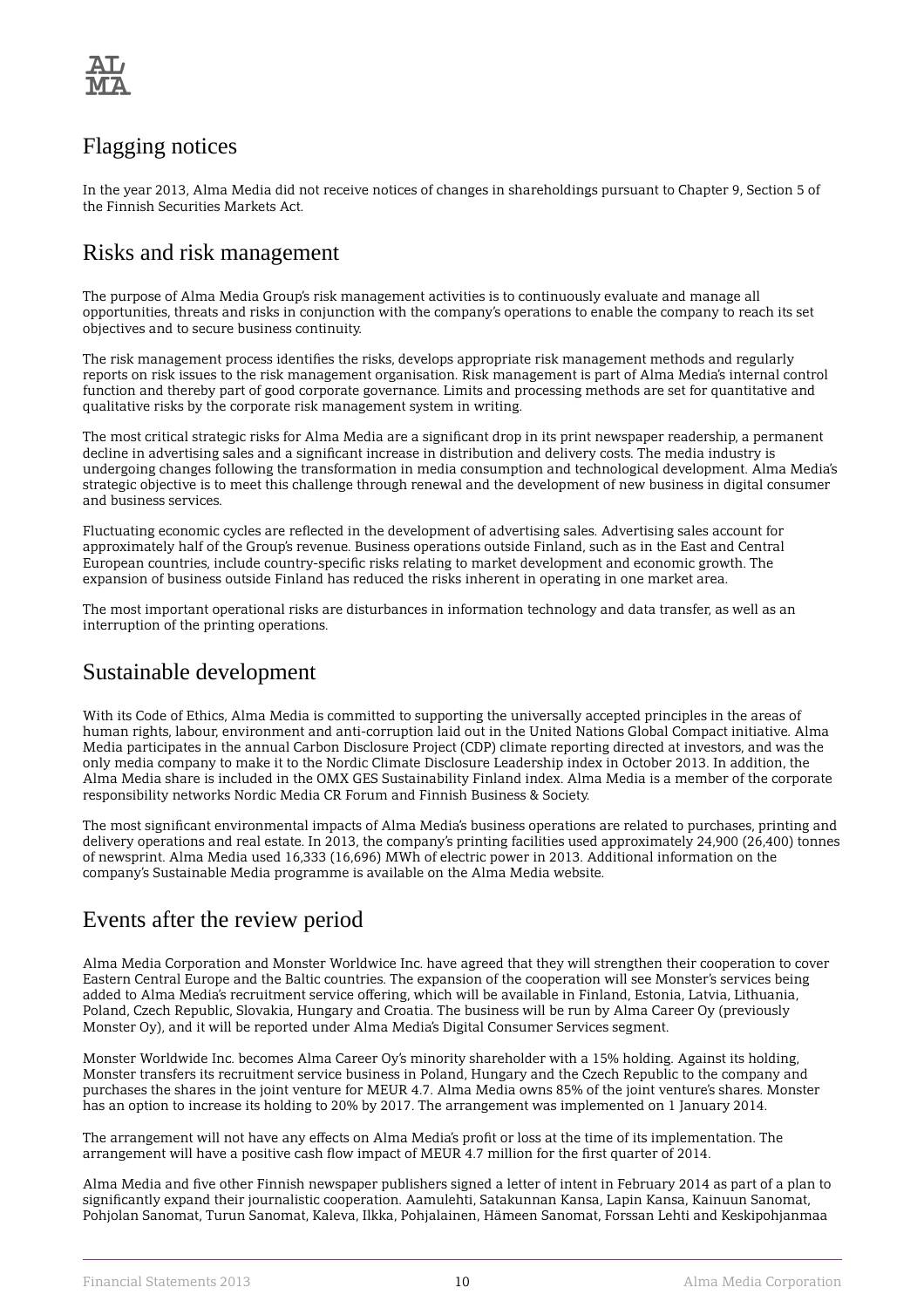

are planning to establish a new company, named Lännen Media, in 2014 to produce common content for all of the newspapers involved.

# Proposal by the Board of Directors for distribution of profit

Alma Media's Board of Directors proposes to the Annual General Meeting that a refund of capital of EUR 0.10 (0.10) per share be paid from the reserve for invested non-restricted equity for the financial year 2013. Based on the number of shares on the closing date, 31 December 2013, the total refund of capital would amount to EUR 7,548,685 (EUR 7,548,685).

On 31 December 2013, the Group's parent company had distributable funds totalling EUR 23,905,611 (8,014,054). The parent company's profit for the period amounted to EUR -76,559,758.04 (-14,169,546). No essential changes in the company's financial standing have taken place after the end of the financial year. The refund of capital will be paid to shareholders who are registered in Alma Media Corporation's shareholder register maintained by Euroclear Finland Oy on the record date, 25 March 2014. The payment date of the refund of capital is 1 April 2014.

In addition, the Board proposes to the Annual General Meeting that it be given an authorisation to decide on an additional refund of capital of no more than EUR 0.10 per share.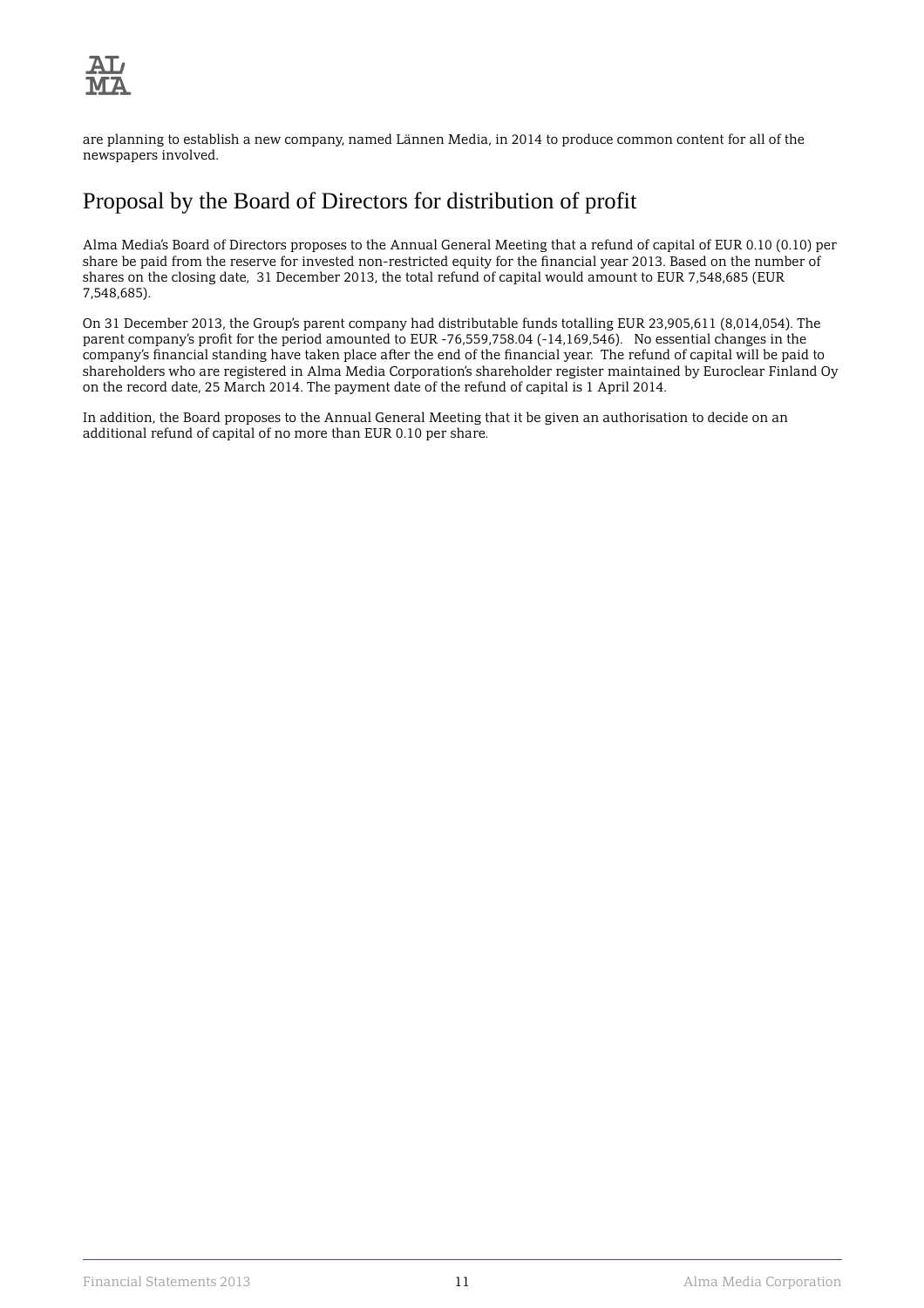# <span id="page-13-0"></span>Key figures

Key figures are calculated applying IFRS recognition and measurement principles.

|                                                                                       |    | <b>IFRS</b> | Change   | <b>IFRS</b> | Change   | <b>IFRS</b> | Change   | <b>IFRS</b> | Change   | <b>IFRS</b> |
|---------------------------------------------------------------------------------------|----|-------------|----------|-------------|----------|-------------|----------|-------------|----------|-------------|
|                                                                                       |    | 2013        | %        | 2012        | %        | 2011        | %        | 2010        | %        | 2009        |
| Key figures describing economic development                                           |    |             |          |             |          |             |          |             |          |             |
| Revenue                                                                               | M€ | 300.2       | $-6.2$   | 320.1       | 1.2      | 316.2       | 1.6      | 311.4       | 1.1      | 307.8       |
| Operating profit                                                                      | M€ | 27.0        | 1.9      | 26.5        | $-36.9$  | 42.0        | $-3.3$   | 43.4        | 7.4      | 40.4        |
| % of revenue                                                                          | %  | 9.0         |          | 8.3         |          | 13.3        |          | 13.9        |          | 13.1        |
| Operating profit excluding non-recurring<br>items                                     | M€ | 24.2        | $-27.8$  | 33.5        | $-22.0$  | 42.9        | $-2.2$   | 43.9        | 2.6      | 42.8        |
| % of revenue                                                                          | %  | 8.0         |          | 10.5        |          | 13.6        |          | 14.1        |          | 13.9        |
| Profit before tax                                                                     | М€ | 22.4        | $-5.4$   | 23.7        | -43.6    | 42.0        | -6.6     | 45.0        | 13.2     | 39.7        |
| Profit excluding non-recurring items                                                  | М€ | 24.5        | $-31.0$  | 35.6        | $-17.1$  | 42.9        | $-6.0$   | 45.7        | 8.4      | 42.1        |
| Profit for the period                                                                 | М€ | 16.0        | $-8.2$   | 17.4        | $-43.5$  | 30.8        | $-7.1$   | 33.2        | 17.3     | 28.3        |
| Return on equity (ROE)                                                                | %  | 18.3        | -4.9     | 19.3        | $-33.9$  | 29.1        | $-7.9$   | 31.6        | 2.6      | 30.8        |
| Return on investment (ROI)                                                            | %  | 10.1        | $-26.6$  | 13.8        | $-46.4$  | 25.7        | $-16.4$  | 30.7        | 9.4      | 28.1        |
| Net financial expenses                                                                | M€ | 0.5         | $-131.3$ | $-1.5$      | $-158.5$ | 2.5         | $-375.1$ | $-0.9$      | $-369.4$ | 0.3         |
| Net financial expenses, % of revenue                                                  | %  | 0.2         |          | $-0.5$      |          | 0.8         |          | $-0.3$      |          | 0.1         |
| Share of profit of associated companies                                               | M€ | -4.1        | $-3.4$   | $-4.3$      | $-268.1$ | 2.5         | 271.3    | 0.7         | $-315.3$ | $-0.3$      |
| Balance sheet total                                                                   | M€ | 272.8       | 11.3     | 245.1       | 23.8     | 198.0       | 7.3      | 184.5       | 19.5     | 154.4       |
| Capital expenditure                                                                   | M€ | 62.8        | $-43.5$  | 111.3       | 1,671.6  | 6.3         | $-51.4$  | 12.9        | 57.0     | 8.2         |
| Capital expenditure, % of revenue                                                     | %  | 20.9        |          | 34.8        |          | 2.0         |          | 4.1         |          | 2.7         |
| Research and development costs                                                        | M€ | 5.3         | 29.0     | 4.1         | $-10.0$  | 4.6         | 13.6     | 4.0         | 346.8    | 0.9         |
| Research and development costs, % of<br>revenue                                       | %  | 1.8         |          | 1.3         |          | 1.4         |          | 1.3         |          | 0.3         |
| Equity ratio                                                                          | %  | 34.9        |          | 36.5        |          | 57.0        |          | 67.1        |          | 66.9        |
| Gearing                                                                               | %  | 108.0       |          | 74.1        |          | $-33.4$     |          | $-28.2$     |          | $-17.3$     |
| Interest-bearing net debt                                                             | М€ | 97.6        |          | 62.3        |          | $-32.3$     |          | $-32.4$     |          | $-16.5$     |
| Interest-bearing liabilities                                                          | M€ | 109.9       | 38.5     | 79.4        | 210.9    | 25.5        | 539.0    | 4.0         | $-13.2$  | 4.6         |
| Non-interest-bearing liabilities                                                      | M€ | 72.4        | $-11.4$  | 81.8        | 8.0      | 75.7        | 15.2     | 65.7        | 19.7     | 54.9        |
| Average no. of employees, calculated as full-<br>time employees, excl. delivery staff |    | 1,965       | 2.8      | 1,911       | 5.3      | 1,816       | 0.6      | 1,806       | $-4.4$   | 1,888       |
| Delivery staff total (no. of employees)                                               |    | 998         | $-0.8$   | 1,006       | 4.7      | 961         | $-0.1$   | 962         | $-0.7$   | 969         |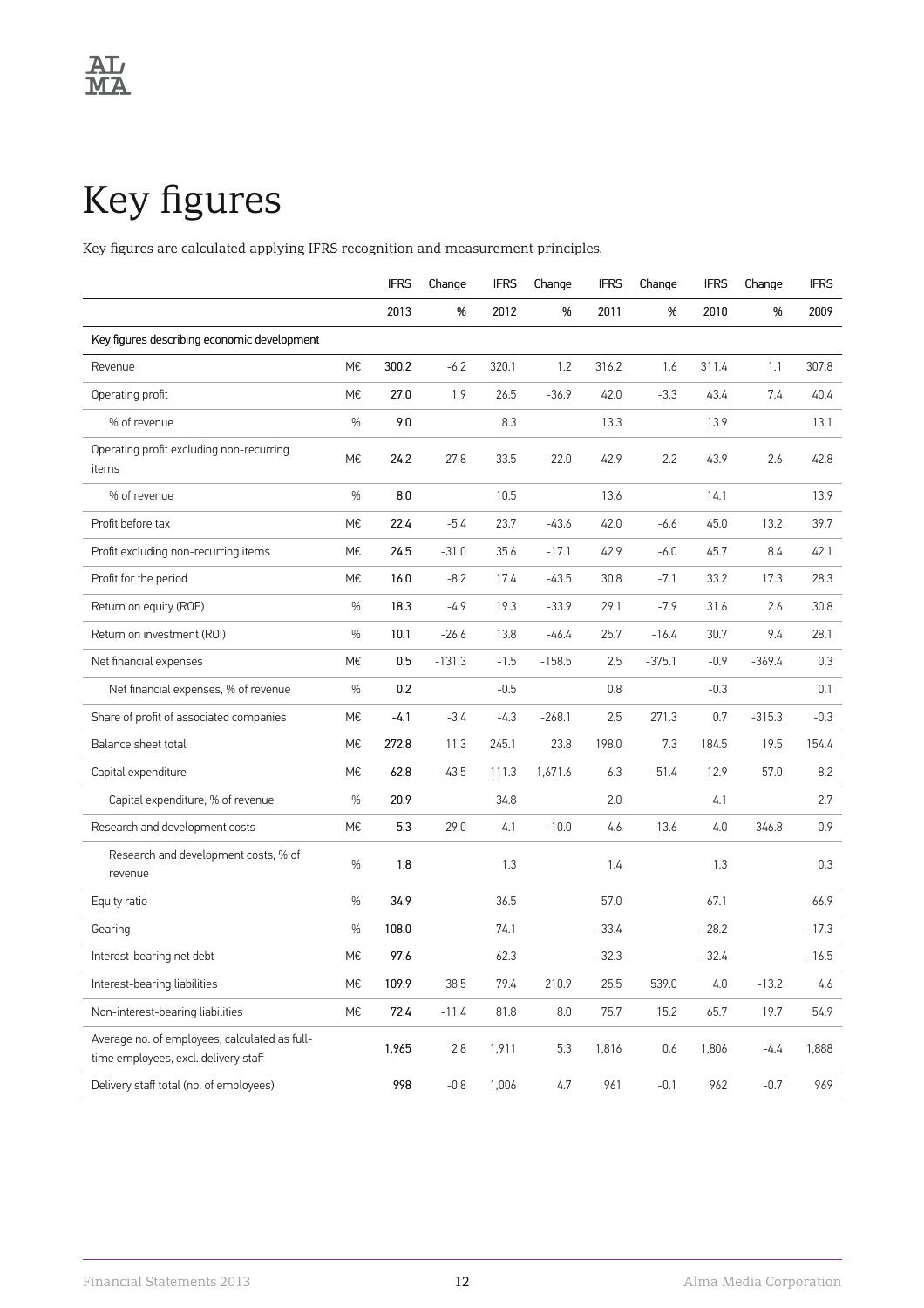

#### Per share data

| Earnings per share                            | €    | 0.20    | 0.22   | 0.39   | 0.44   | 0.38   |
|-----------------------------------------------|------|---------|--------|--------|--------|--------|
| Cash flow from operating activities / share   | €    | 0.32    | 0.33   | 0.67   | 0.62   | 0.58   |
| Shareholders' equity per share                | €    | 1.17    | 1.08   | 1.24   | 1.50   | 1.27   |
| Dividend per share                            | €    | $0,10*$ | 0.10   | 0.40   | 0.70   | 0.40   |
| Payout ratio                                  | %    | 50.2    | 45.4   | 102.8  | 160.0  | 106.0  |
| Effective dividend yield                      | %    | 3.3     | 2.2    | 6.5    | 8.5    | 5.3    |
| P/E Ratio                                     |      | 15.0    | 20.6   | 15.8   | 18.9   | 19.8   |
| Share prices                                  |      |         |        |        |        |        |
| Highest                                       | €    | 5.00    | 6.80   | 9.44   | 8.46   | 8.94   |
| Lowest                                        | €    | 2.49    | 4.35   | 5.40   | 6.00   | 4.50   |
| On 31 Dec                                     | €    | 2.99    | 4.55   | 6.14   | 8.28   | 7.48   |
| Market capitalisation                         | M€   | 225.7   | 343.5  | 463.5  | 621.4  | 558.1  |
| Turnover of shares, total                     | kpcs | 8,130   | 5,066  | 10,034 | 14,839 | 38,290 |
| Relative turnover of shares, total            | %    | 10.8    | 6.7    | 13.3   | 19.8   | 51.3   |
| Average no. of shares (1,000 shares), basic   | kpcs | 75,487  | 75,487 | 75,339 | 74,894 | 74,613 |
| Average no. of shares (1,000 shares), diluted | kpcs | 75,487  | 75,661 | 75,772 | 75,086 | 74,859 |
| No. of shares on 31 December                  | kpcs | 75,487  | 75,487 | 75,487 | 75,053 | 74,613 |
|                                               |      |         |        |        |        |        |

\*) Proposal of the Board of Directors to the Annual General Meeting, capital repayment EUR 0.10

In addition, the Board proposes to the Annual General Meeting that it be given an authorisation to make an additional capital repayment of no more than EUR 0.10 per share.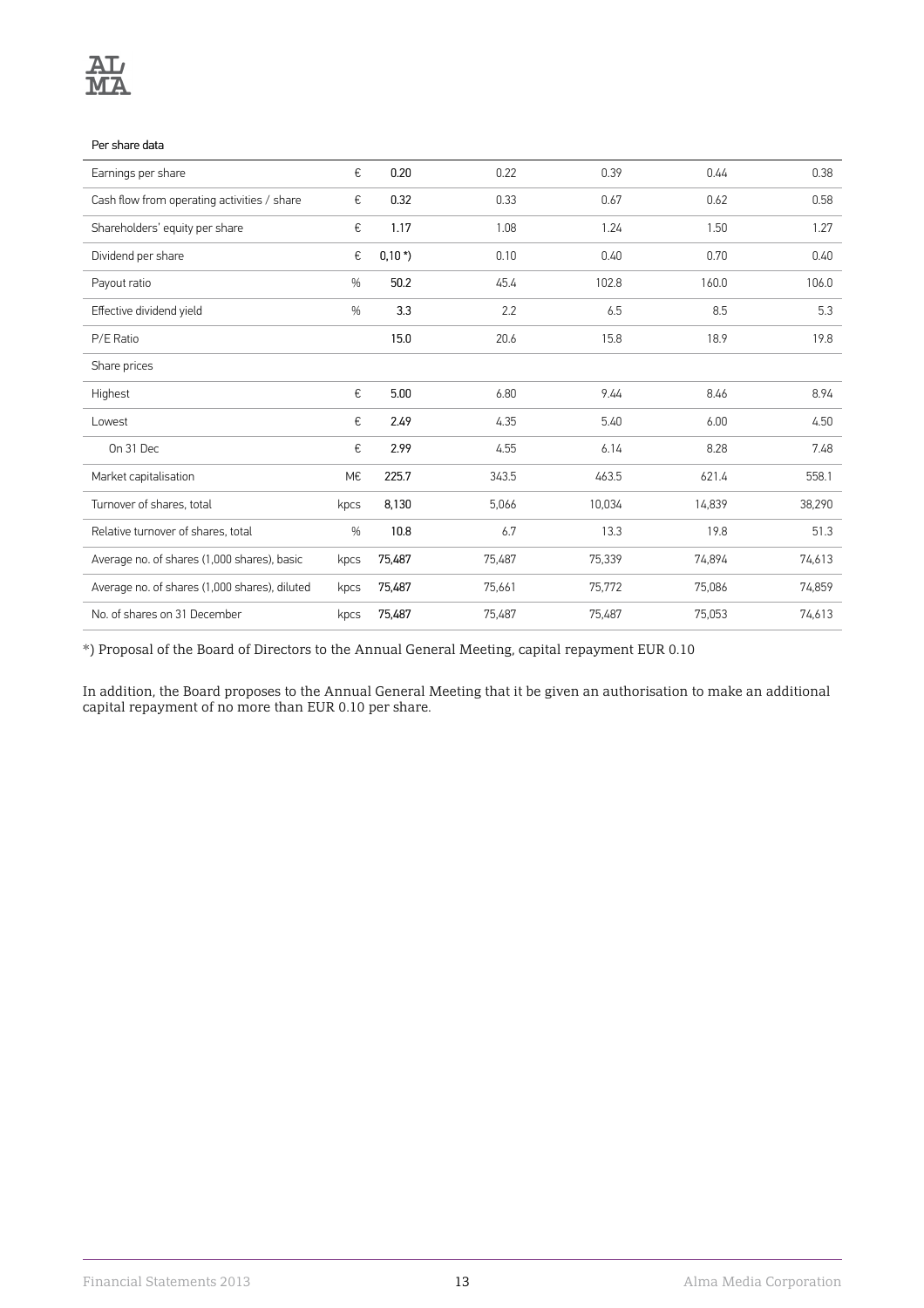# <span id="page-15-0"></span>Calculation of key figures

| Return on shareholders' equity, % (ROE)        | Profit for the period<br>x 100                                                                         |  |
|------------------------------------------------|--------------------------------------------------------------------------------------------------------|--|
|                                                | Shareholders' equity + non-controlling<br>interest (average during the year)                           |  |
| Return on investment, % (ROI)                  | Profit for the period + interest and other<br>financial expenses<br>x 100                              |  |
|                                                | Balance sheet total - non-interest-bearing<br>debt (average during the year)                           |  |
| Equity ratio, %                                | Shareholders' equity + non-controlling interest<br>x 100                                               |  |
|                                                | Balance sheet total - advances received                                                                |  |
| Operating profit                               | Profit before tax and financial items                                                                  |  |
| Operating profit excluding non-recurring items | Profit before tax and financial items,<br>excluding non-recurring items                                |  |
| <b>EBITDA</b>                                  | Operating profit excluding depreciation,<br>amortisation and impairment losses                         |  |
| EBITDA excluding non-recurring items           | Operating profit excluding depreciation,<br>amortisation, impairment losses and<br>non-recurring items |  |
| Basic earnings per share, $\epsilon$           | Share of net profit belonging to parent<br>company owners                                              |  |
|                                                | Average number of shares adjusted<br>for share issues                                                  |  |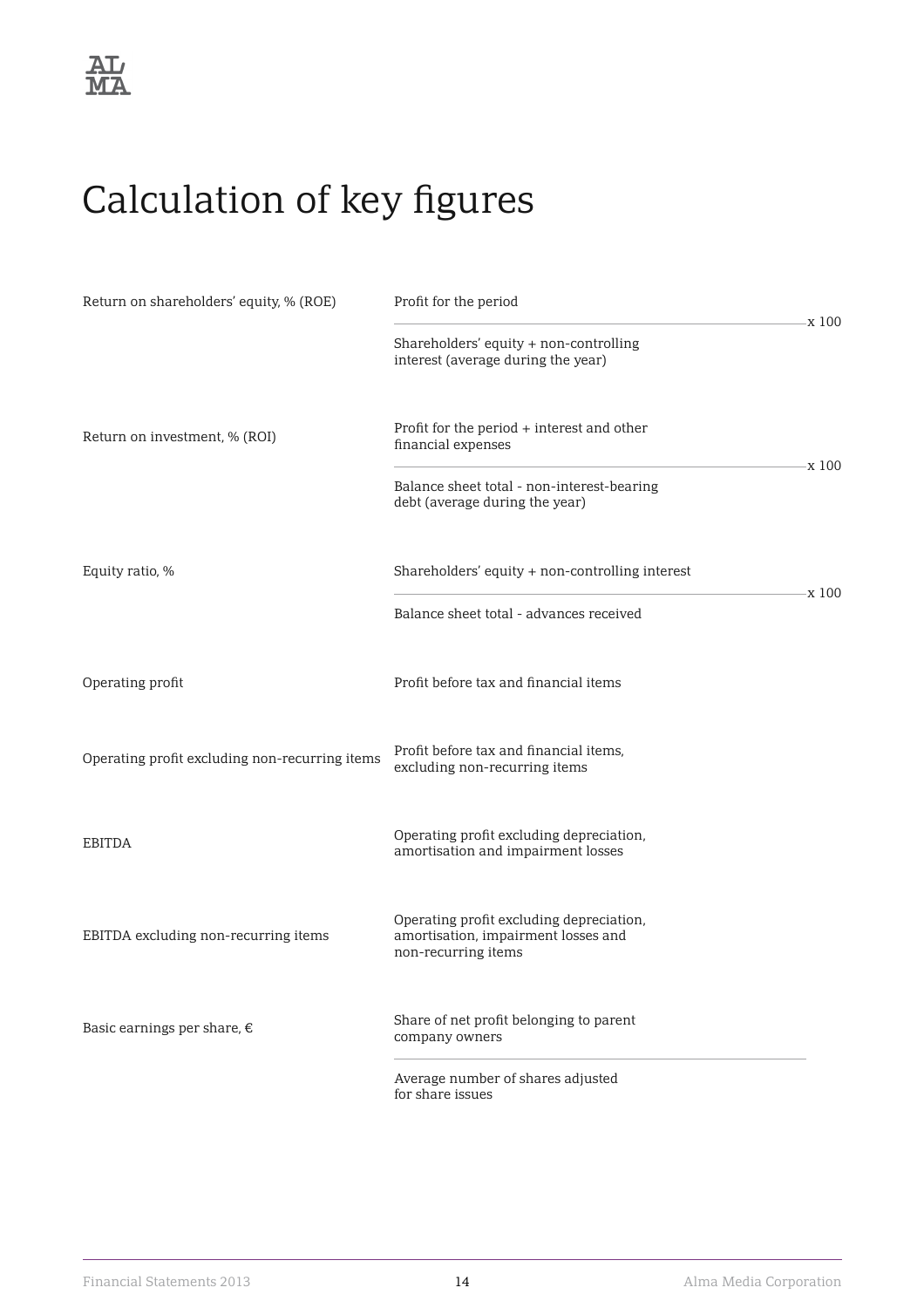

| Diluted adjusted earnings per share, €  | Share of net profit belonging to parent<br>company owners                                                                                                 |       |
|-----------------------------------------|-----------------------------------------------------------------------------------------------------------------------------------------------------------|-------|
|                                         | Diluted average number of shares<br>adjusted for share issues                                                                                             |       |
| Gearing, %                              | Interest-bearing debt - cash and bank receivables                                                                                                         | x100  |
|                                         | Shareholders' equity + non-controlling interest                                                                                                           |       |
| Net financial expenses, %               | Financial income and expenses                                                                                                                             | x 100 |
|                                         | Revenue                                                                                                                                                   |       |
| Dividend per share, $\epsilon$          | Dividend / refund of capital per share approved by the Annual<br>General Meeting With respect to the most<br>recent year, the Board's proposal to the AGM |       |
| Payout ratio, %                         | Dividend/share                                                                                                                                            | x 100 |
|                                         | Share of EPS belonging to parent company<br>shareholders                                                                                                  |       |
| Effective dividend yield, %             | Dividend/share adjusted for share issues                                                                                                                  | x 100 |
|                                         | Final quotation at close of period adjusted<br>for share issues                                                                                           |       |
| Price/earnings (P/E) ratio              | Final quotation at close of period adjusted for<br>share issues                                                                                           |       |
|                                         | Share of EPS belonging to parent<br>company owners                                                                                                        |       |
| Shareholders' equity per share, €       | Equity attributable to equity holders of the parent                                                                                                       |       |
|                                         | Basic number of shares at the end of period<br>adjusted for share issues                                                                                  |       |
| Market capitalisation of share stock, € | Number of shares x closing price at end of period                                                                                                         |       |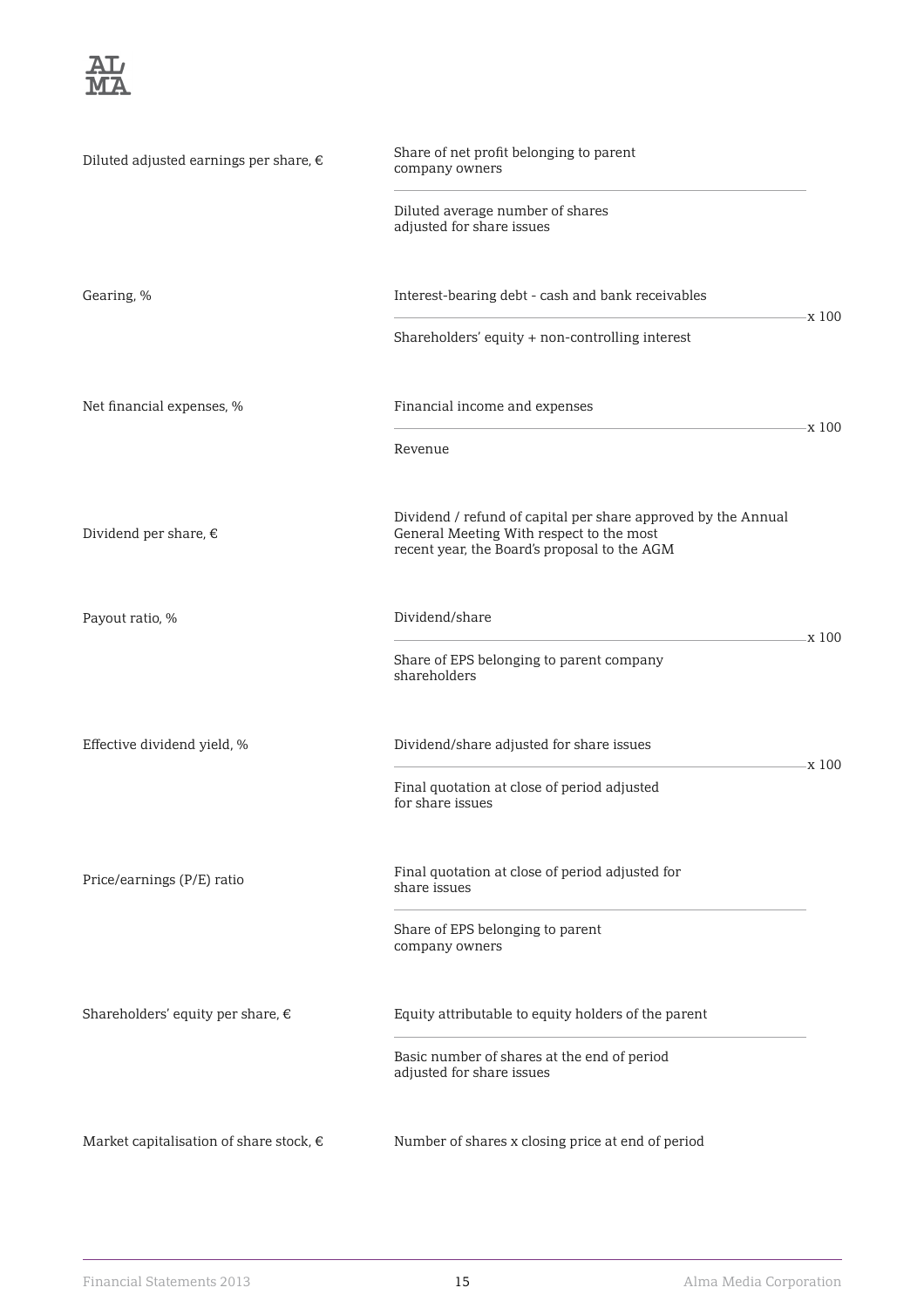

# <span id="page-17-0"></span>Consolidated comprehensive income statement

| <b>MEUR</b>                                          | Note                                                                                          | 1 Jan-31 Dec 2013 | 1 Jan-31 Dec 2012 |
|------------------------------------------------------|-----------------------------------------------------------------------------------------------|-------------------|-------------------|
| Revenue                                              | 1, 3                                                                                          | 300.2             | 320.1             |
| Other operating income                               | 4                                                                                             | 9.2               | 0.9               |
| Materials and services                               | 5                                                                                             | 79.6              | 84.9              |
| Expenses arising from<br>employee benefits           | 7                                                                                             | 119.4             | 129.3             |
| Depreciation, amortisation<br>and impairment charges | 13, 14                                                                                        | 18.3              | 13.0              |
| Other operating expenses                             | 8, 9                                                                                          | 65.1              | 67.2              |
| Operating profit                                     | $\mathbf{1}$                                                                                  | 27.0              | 26.5              |
|                                                      |                                                                                               |                   |                   |
| Finance income                                       | 10                                                                                            | 1.9               | 4.2               |
| Finance expenses                                     | 10                                                                                            | 2.4               | 2.7               |
| Share of profit of<br>associated companies           | 16                                                                                            | $-4.1$            | $-4.3$            |
| Profit before tax                                    |                                                                                               | 22.4              | 23.7              |
| Income tax                                           | 11                                                                                            | $-6.4$            | $-6.3$            |
| Profit for the period                                |                                                                                               | 16.0              | 17.4              |
| Other comprehensive income                           |                                                                                               |                   |                   |
|                                                      | Items that are not later transferred to be recognised through profit or loss                  |                   |                   |
|                                                      | Items arising due to the redefinition of the<br>net defined benefit liability (or asset item) | 0.0               | $-0.2$            |
|                                                      | Tax on items that are not later transferred to<br>be recognised through profit or loss        | $0.0\,$           | 0.0               |
|                                                      | Items that may later be transferred to be recognised through profit or loss                   |                   |                   |
|                                                      | Exchange differences on translation of<br>foreign operations                                  | $-0.8$            | $-0.0$            |
|                                                      | Share of other comprehensive income of<br>associated companies                                | $-0.4$            | 0.4               |
| Other comprehensive income for the year, net of tax  |                                                                                               | $-1.1$            | 0.2               |
|                                                      |                                                                                               |                   |                   |
| Total comprehensive income for the year, net of tax  |                                                                                               | 14.8              | 17.6              |
|                                                      |                                                                                               |                   |                   |
| Profit for the period attributable to                |                                                                                               |                   |                   |
| Owners of the parent company                         |                                                                                               | 15.0              | 16.6              |
| Non-controlling interest                             |                                                                                               | $0.9\,$           | 0.8               |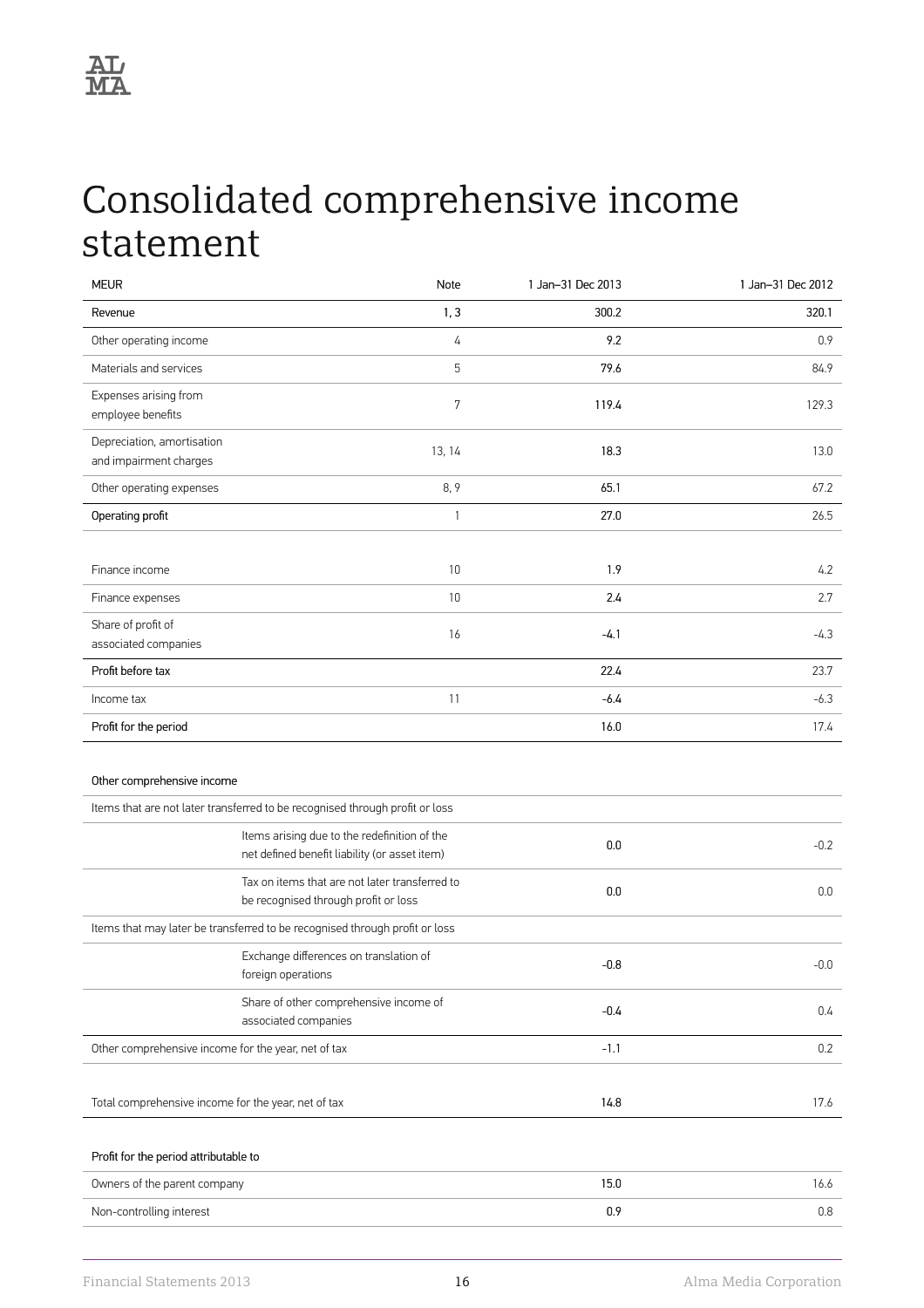### Total comprehensive income for the period attributable to

| Owners of the parent company |  |
|------------------------------|--|
| Non-controlling interest     |  |

### Earnings per share calculated from the profit for the period attributable to

the parent company shareholders (€)

| Earnings per share (basic)      | 0.20 | በ 22 |
|---------------------------------|------|------|
| Earnings per share<br>(diluted) | 0.20 | በ 22 |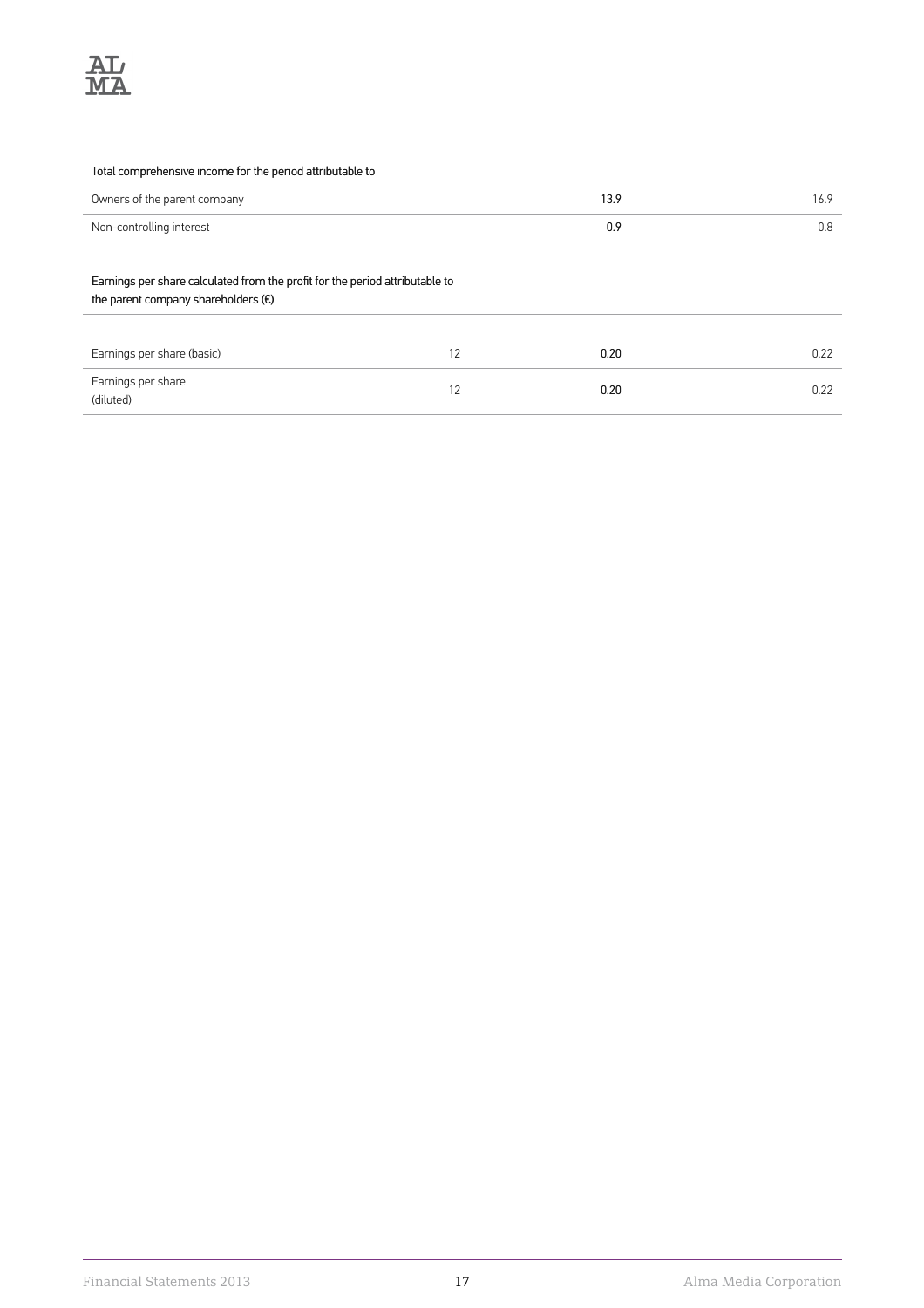# <span id="page-19-0"></span>Consolidated balance sheet

| <b>MEUR</b>                         | Note | 31 Dec 2013 | 31 Dec 2012 |
|-------------------------------------|------|-------------|-------------|
| <b>ASSETS</b>                       |      |             |             |
| Non-current assets                  |      |             |             |
| Goodwill                            | 13   | 70.7        | 74.3        |
| Other intangible assets             | 13   | 42.2        | 43.9        |
| Property, plant and equipment       | 14   | 86.3        | 41.3        |
|                                     |      |             |             |
| Investments in associated companies | 16   | 25.5        | 31.3        |
| Other non-current financial assets  | 17   | 3.8         | 4.7         |
| Deferred tax assets                 | 23   | 1.5         | 1.0         |
|                                     |      | 230.0       | 196.6       |
| Current assets                      |      |             |             |
| Inventories                         | 18   | 1.4         | 0.7         |
| Tax receivables                     |      | 0.0         | 1.3         |
| Trade and other receivables         | 19   | 27.0        | 29.3        |
| Other short-term financial assets   | 17   | 2.0         | 0.0         |
| Cash and cash equivalents           | 20   | 12.3        | 17.1        |
|                                     |      | 42.7        | 48.5        |
| Assets total                        |      | 272.8       | 245.1       |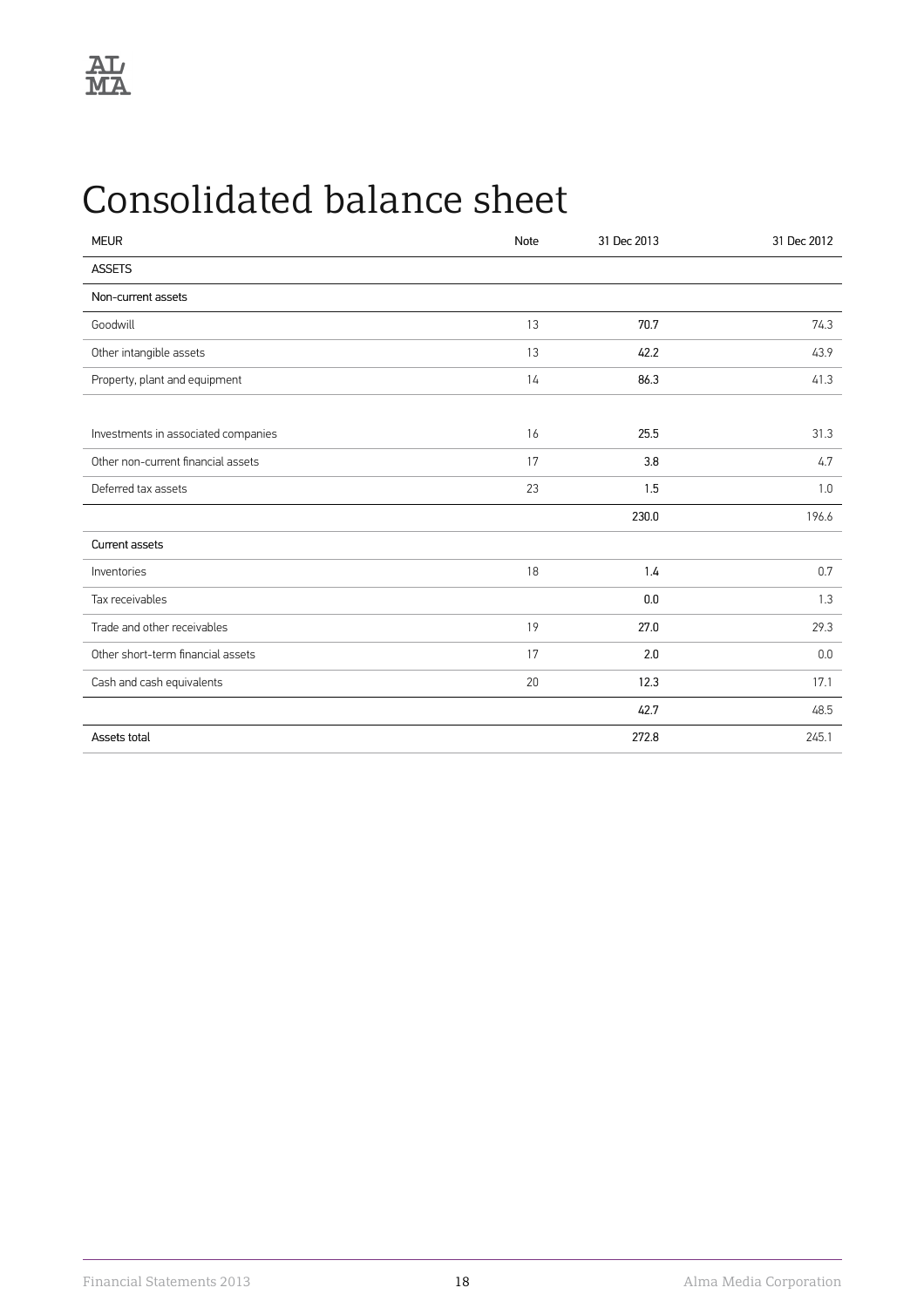

| <b>MEUR</b>                                 |    | 31 Dec 2013 | 31 Dec 2012 |
|---------------------------------------------|----|-------------|-------------|
| <b>EQUITY AND LIABILITIES</b>               |    |             |             |
| Share capital                               |    | 45.3        | 45.3        |
| Share premium reserve                       |    | 7.7         | 7.7         |
| Foreign currency translation reserve        |    | $-0.6$      | 0.2         |
| Retained earnings                           |    | 35.6        | 28.0        |
| Equity attributable to owners of the parent | 21 | 88.1        | 81.3        |
| Non-controlling interest                    |    | 2.3         | 2.7         |
| Total equity                                |    | 90.4        | 84.0        |
|                                             |    |             |             |
| Non-current liabilities                     |    |             |             |
| Deferred tax liabilities                    | 23 | 7.0         | 7.9         |
| Pension liabilities                         | 24 | 2.6         | 3.0         |
| Provisions                                  | 25 |             | 0.1         |
| Non-current financial liabilities           | 26 | 70.1        | 26.5        |
|                                             |    | 79.7        | 37.4        |
| <b>Current liabilities</b>                  |    |             |             |
| Advances received                           |    | 13.7        | 14.8        |
| Income tax liability                        |    | 1.5         | 0.0         |
| Provisions                                  | 25 | 4.2         | 0.4         |
| Current financial liabilities               | 26 | 40.8        | 55.5        |
| Trade and other payables                    | 28 | 42.4        | 53.0        |
|                                             |    | 102.6       | 123.7       |
| Liabilities, total                          |    | 182.3       | 161.1       |
| Equity and liabilities, total               |    | 272.8       | 245.1       |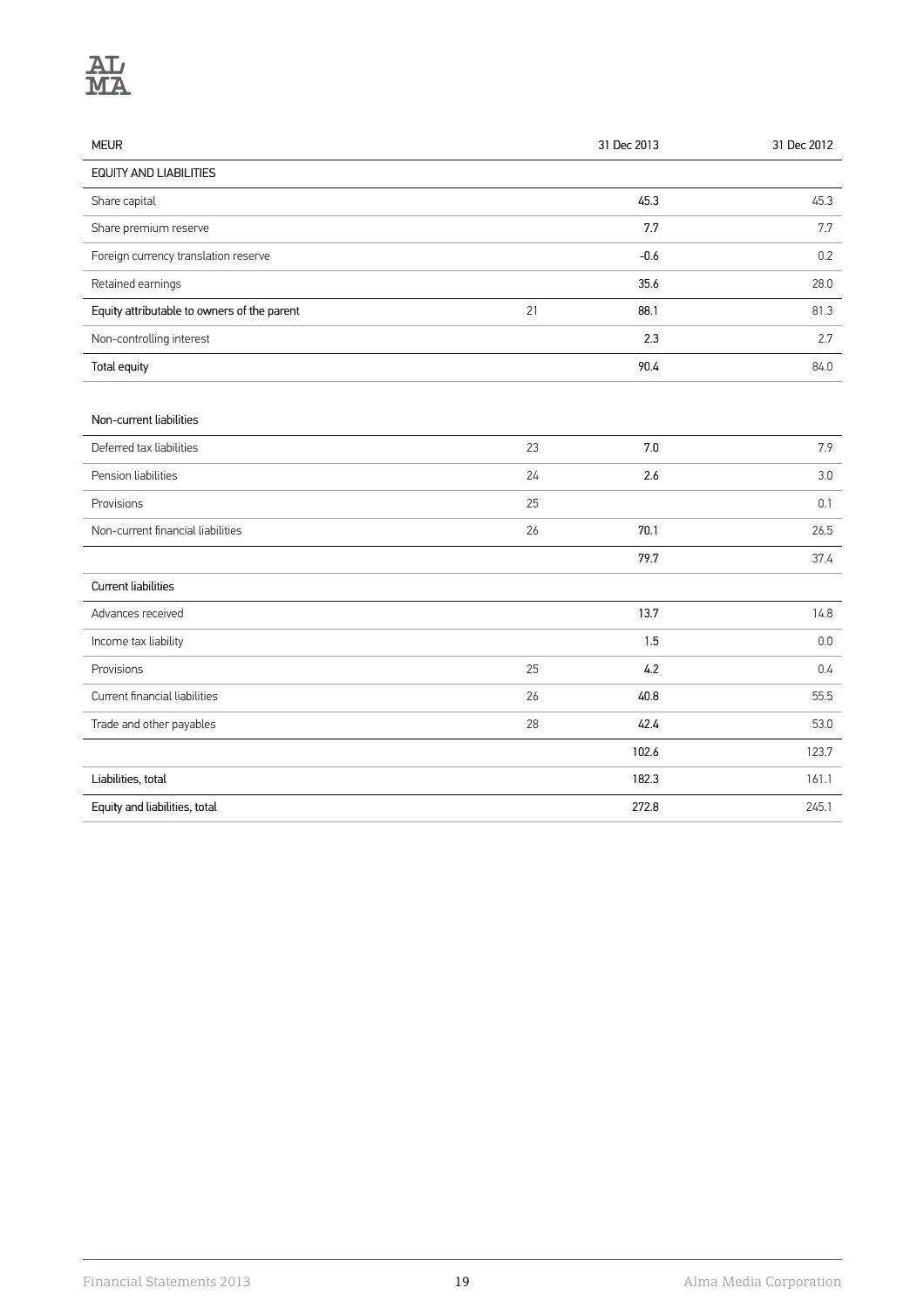

# <span id="page-21-0"></span>Consolidated cash flow statement

| <b>MEUR</b>                                                                              | Note           | 1 Jan-31 Dec 2013 | 1 Jan-31 Dec 2012 |
|------------------------------------------------------------------------------------------|----------------|-------------------|-------------------|
| Operating activities                                                                     |                |                   |                   |
| Profit for the period                                                                    |                | 16.0              | 17.4              |
| Adjustments                                                                              |                | 25.4              | 19.2              |
| Change in working capital                                                                |                | $-11.8$           | -4.8              |
| Dividend received                                                                        |                | 1.3               | 0.9               |
| Interest received                                                                        |                | 0.1               | 0.2               |
| Interest paid                                                                            |                | $-1.8$            | $-2.4$            |
| Taxes paid                                                                               |                | $-4.7$            | $-5.7$            |
| Net cash flow from operating activities                                                  |                | 24.4              | 24.9              |
| Investing activities                                                                     |                |                   |                   |
| Acquisitions of tangible and intangible assets                                           |                | $-6.2$            | $-4.1$            |
| Proceeds from sale of tangible and intangible assets                                     |                | 0.0               | 3.0               |
| Other investments                                                                        |                | 0.0               | $-0.1$            |
| Proceeds from sale of other investments                                                  |                | 0.1               | 0.2               |
| Acquisitions of subsidiaries less cash and cash equivalents at the time of sale          | $\overline{2}$ | $-2.6$            | $-64.3$           |
| Proceeds from sale of subsidiaries less cash and cash equivalents at the time of<br>sale |                | 10.5              | 3.8               |
| Acquisition and sale of associated companies                                             | 16             | 0.4               | $-1.4$            |
| Net cash flows from/(used in) investing activities                                       |                | 2.3               | $-62.8$           |
| Cash flow before financing activities                                                    |                | 26.7              | $-38.0$           |
|                                                                                          |                |                   |                   |
| Financing activities                                                                     |                |                   |                   |
| Current loans taken                                                                      |                | 143.5             | 52.0              |
| Repayment of current loans                                                               |                | $-160.5$          | $-22.0$           |
| Payments of finance lease liabilities                                                    |                | $-5.5$            | $-1.4$            |
| Dividends paid and capital repayment                                                     | 21             | $-8.7$            | $-31.5$           |
| Net cash flows from/(used in) financing activities                                       |                | $-31.2$           | $-2.8$            |
|                                                                                          |                |                   |                   |
| Change in cash and cash equivalent funds increase (+) decrease (-)                       |                | $-4.5$            | $-40.8$           |
| Cash and cash equivalents at beginning of period                                         | 20             | 17.1              | 57.8              |
| Effect of change in foreign exchange rates                                               |                | $-0.3$            | 0.1               |
| Cash and cash equivalents at end of period                                               | 20             | 12.3              | 17.1              |
|                                                                                          |                |                   |                   |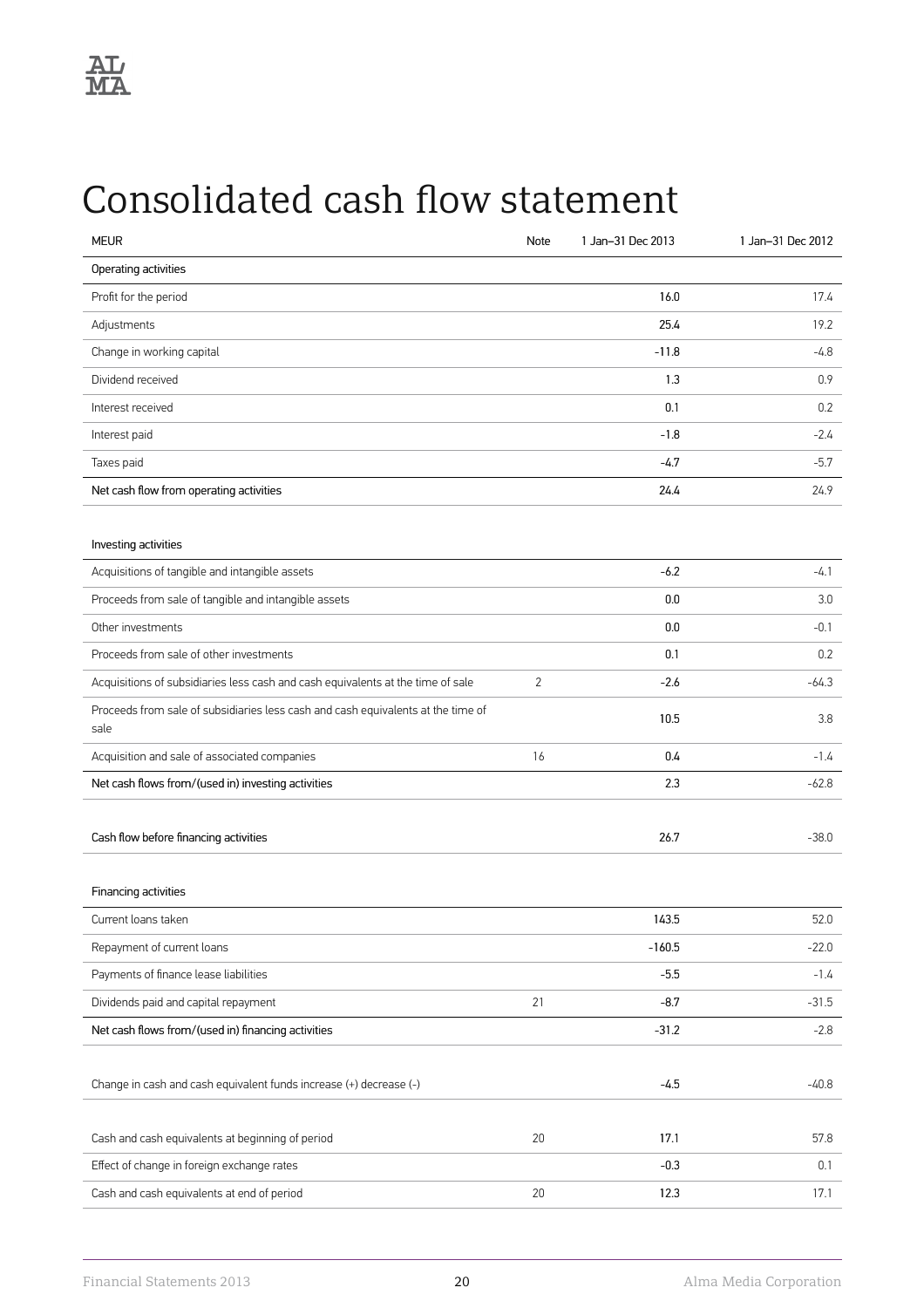# Further details for statement of cash flow

| <b>MEUR</b>                                               |                                                                             |        | 1 Jan-31 Dec 2013 | 1 Jan-31 Dec 2012 |
|-----------------------------------------------------------|-----------------------------------------------------------------------------|--------|-------------------|-------------------|
| Operating activities                                      |                                                                             |        |                   |                   |
| Adjustments:                                              |                                                                             |        |                   |                   |
|                                                           | Depreciation, amortisation and impairment<br>charges                        | 13, 14 | 18.3              | 13.0              |
| Share of results in associated companies                  |                                                                             | 16     | 4.1               | 4.3               |
|                                                           | Capital gains (losses) on the sale of fixed<br>assets and other investments |        | $-8.5$            | 1.7               |
|                                                           | Finance income and expenses                                                 | 10     | 0.5               | $-1.5$            |
|                                                           | Taxes                                                                       | 11     | 6.4               | 6.3               |
|                                                           | Change in provisions                                                        | 25     | 3.7               | $-0.8$            |
|                                                           | Other adjustments                                                           |        | 0.9               | $-3.8$            |
| Adjustments, total                                        |                                                                             |        | 25.4              | 19.2              |
| Change in working capital:                                |                                                                             |        |                   |                   |
|                                                           | Change in trade receivable                                                  |        | 2.1               | 1.8               |
|                                                           | Change in inventories                                                       |        | $-0.7$            | 0.3               |
|                                                           | Change in trade payable                                                     |        | $-13.2$           | $-6.8$            |
| Change in working capital, total                          |                                                                             |        | $-11.8$           | -4.8              |
| Investing activities                                      |                                                                             |        |                   |                   |
| Investments financed through finance leases               |                                                                             |        | 55.3              | 26.8              |
| Gross capital expenditure, payment-based *)               |                                                                             |        | 6.2               | 6.5               |
| Sold and purchased business operations, non-payment-based |                                                                             |        | 1.4               | 78.0              |
| Investments, total                                        |                                                                             |        | 62.8              | 111.3             |
|                                                           |                                                                             |        |                   |                   |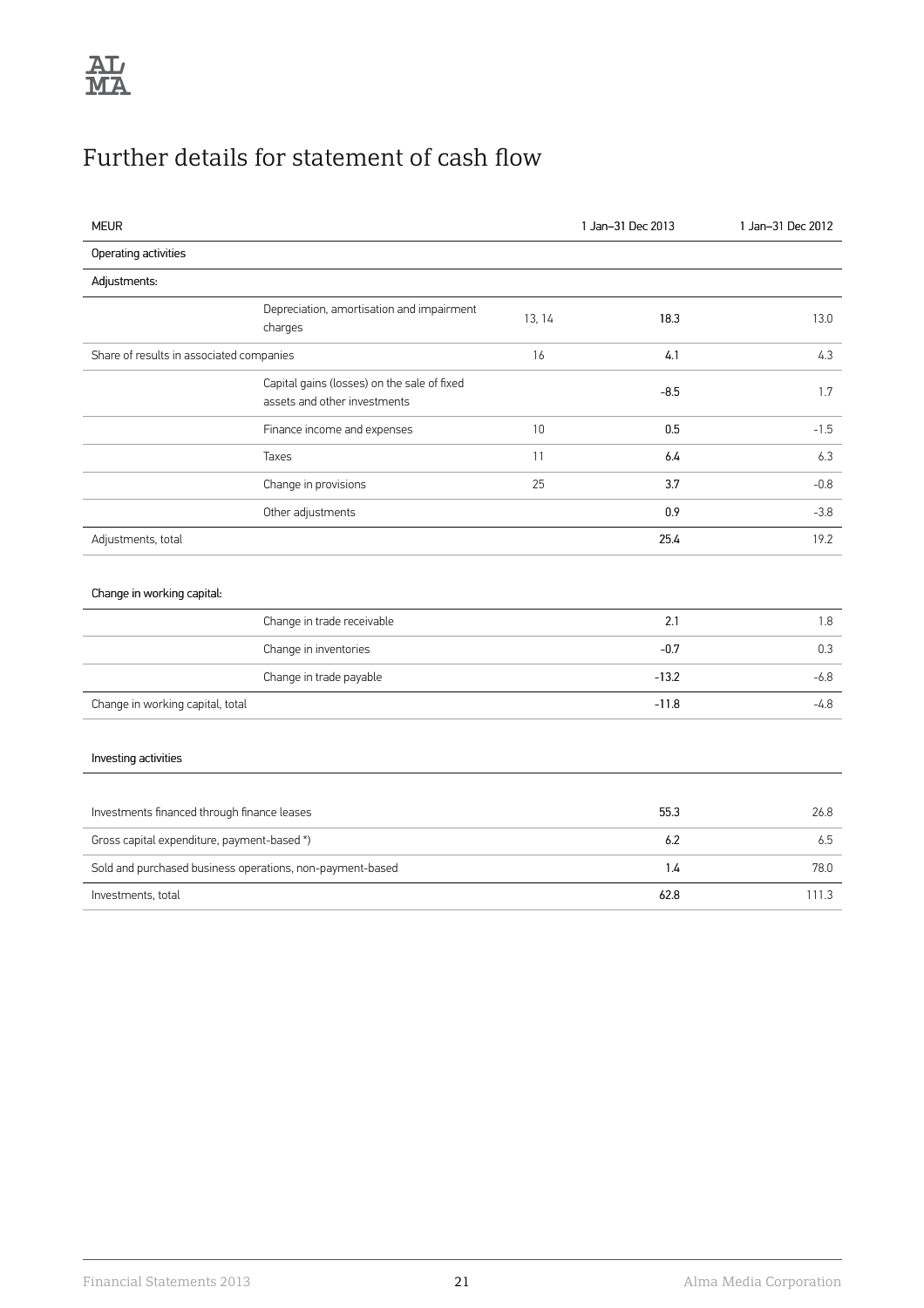# <span id="page-23-0"></span>Consolidated statement of changes in equity

|                                                  | Attributable to equity holders of the parent |                  |                             |                                         |                      |                                                |                      |                 |
|--------------------------------------------------|----------------------------------------------|------------------|-----------------------------|-----------------------------------------|----------------------|------------------------------------------------|----------------------|-----------------|
| <b>MEUR</b>                                      | Note                                         | Share<br>capital | Share<br>premium<br>reserve | Foreign currency<br>translation reserve | Retained<br>earnings | Equity attributable to the<br>owners of parent | Minority<br>interest | Total<br>equity |
| Total equity on 1 Jan 2012                       | 23                                           | 45.3             | 7.7                         | 0.2                                     | 40.6                 | 93.8                                           | 2.9                  | 96.7            |
| Retroactive application of<br>the revised IAS 19 |                                              |                  |                             |                                         | $-0.4$               | $-0.4$                                         |                      | $-0.4$          |
| Adjusted equity on 1 Jan<br>2012                 |                                              | 45.3             | 7.7                         | 0.2                                     | 40.1                 | 93.4                                           | 2.9                  | 96.3            |
| Profit for the period                            |                                              |                  |                             |                                         | 16.6                 | 16.6                                           | 0.8                  | 17.4            |
| Other comprehensive<br>income                    |                                              |                  |                             | 0.0                                     | 0.2                  | 0.2                                            |                      | 0.2             |
| <b>Business transactions</b><br>with the owners  |                                              |                  |                             |                                         |                      |                                                |                      |                 |
| Dividends paid by<br>parent                      |                                              |                  |                             |                                         | $-29.7$              | $-29.7$                                        |                      | $-29.7$         |
| Dividends paid by<br>subsidiaries                |                                              |                  |                             |                                         |                      |                                                | $-1.3$               | $-1.3$          |
| Share-based payment<br>transactions              |                                              |                  |                             |                                         | 0.8                  | 0.8                                            |                      | 0.8             |
| Exercised options                                |                                              |                  |                             |                                         |                      |                                                |                      |                 |
| Change in ownership in subsidiaries              |                                              |                  |                             |                                         |                      |                                                | 0.3                  | 0.3             |
| Total equity on 31 Dec<br>2012                   | 23                                           | 45.3             | 7.7                         | 0.2                                     | 28.0                 | 81.3                                           | 2.7                  | 84.0            |
| Profit for the period                            |                                              |                  |                             |                                         | 15.0                 | 15.0                                           | 0.9                  | 16.0            |
| Other comprehensive<br>income                    |                                              |                  |                             | $-0.8$                                  | $-0.3$               | $-1.1$                                         |                      | $-1.1$          |
| <b>Business transactions</b><br>with the owners  |                                              |                  |                             |                                         |                      |                                                |                      |                 |
| Dividends paid by<br>parent                      |                                              |                  |                             |                                         | $-7.5$               | $-7.5$                                         |                      | $-7.5$          |
| Dividends paid by<br>subsidiaries                |                                              |                  |                             |                                         |                      |                                                | $-1.2$               | $-1.2$          |
| Share-based payment<br>transactions              |                                              |                  |                             |                                         | 0.5                  | 0.5                                            |                      | 0.5             |
| Exercised options                                |                                              |                  |                             |                                         |                      |                                                |                      |                 |
| Change in ownership in<br>subsidiaries           |                                              |                  |                             |                                         |                      |                                                | $-0.1$               | $-0.1$          |
| Total equity on 31 Dec<br>2013                   | 23                                           | 45.3             | $7.7\,$                     | $-0.6$                                  | 35.6                 | 88.1                                           | 2.3                  | 90.4            |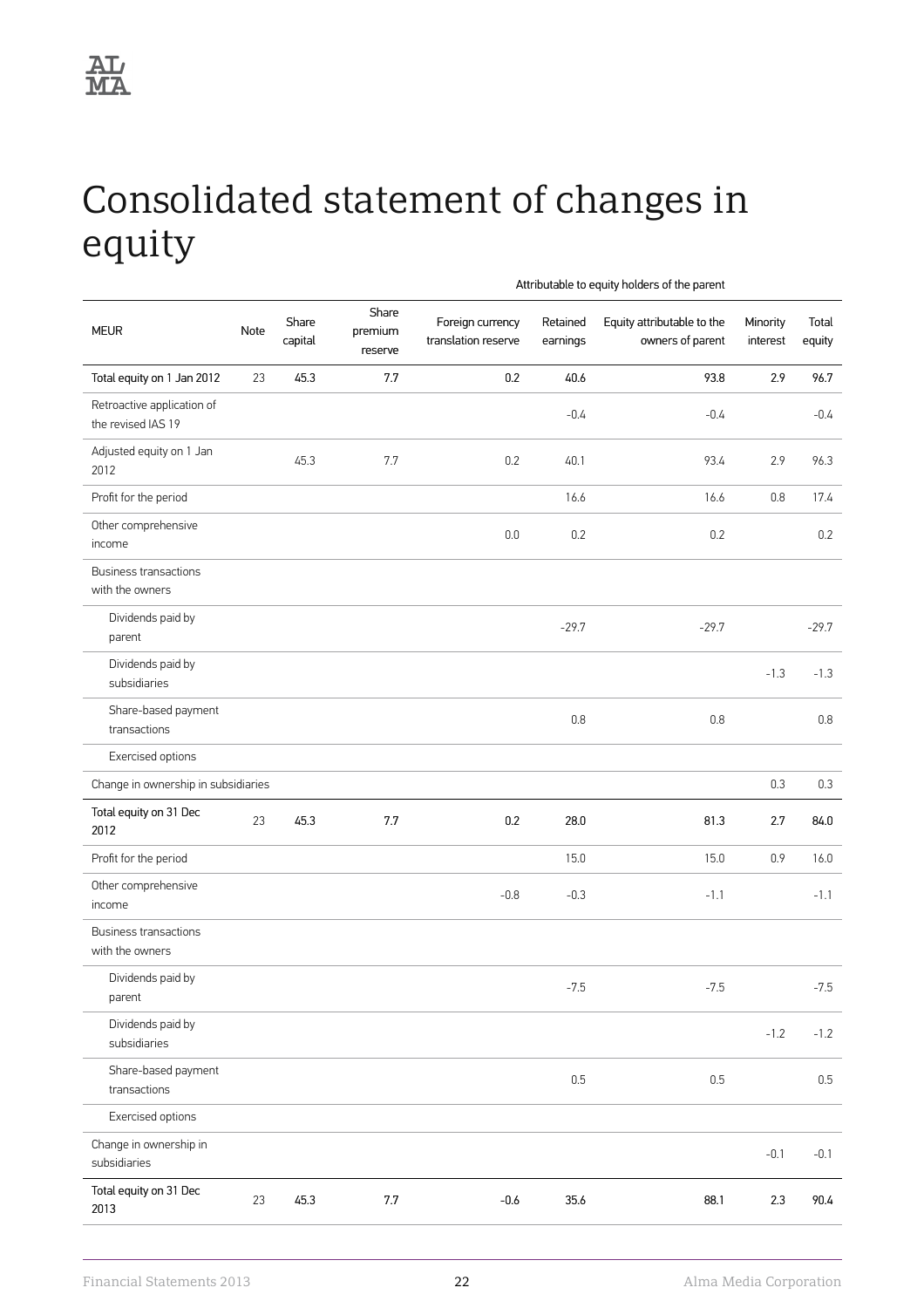# <span id="page-24-0"></span>Accounting principles

# General

Alma Media is a media company focusing on digital services and publishing. In addition to news content, the Group's products provide useful information related to lifestyle, career and business development. The services of Alma Media have expanded from Finland to the Nordic countries, the Baltic States and Central Europe. The Group's parent company Alma Media Plc is a Finnish public company established under Finnish law, domiciled in Helsinki at Alvar Aallon katu 3 C, PL 140, FI-00101 Helsinki.

A copy of the consolidated financial statements is available online at www.almamedia.fi or from the parent company head office.

The Board of Directors approved the financial statements for disclosure on 12 February 2014. According to the Finnish Limited Liability Companies Act, shareholders have the opportunity to approve or reject the financial statements at the General Meeting of Shareholders held after publication. It is also possible to amend the financial statements at the General Meeting of Shareholders.

The figures in the financial statements are independently rounded.

# Consolidated financial statements

The consolidated financial statements have been prepared in accordance with the International Financial Reporting Standards, IFRS. The IAS and IFRS standards and SIC and IFRIC interpretations in effect on 31 December 2013 have been applied. International Financial Reporting Standards refer to the standards and their interpretations approved for application in the EU in accordance with the procedure stipulated in EU regulation (EU) no 1606/2002 and embodied in Finnish accounting legislation and the statutes enacted under it. The notes to the consolidated financial statements also comply with Finnish accounting and company legislation.

The Group adopted IFRS accounting principles during 2005 and in this connection applied IFRS 1 (First-time adoption), the transition date being 1 January 2004.

The consolidated financial statements are based on the purchase method of accounting unless otherwise specified in the accounting principles below. The financial statements are presented in millions of euros.

The Group's parent company, Alma Media Corporation (corporate ID code FI19447574, called Almanova Corporation until 7 November 2005) was established on 27 January 2005. The company acquired the shares of the previous Alma Media Corporation (corporate ID code FI14495809) during 2005. The acquisition has been treated in the consolidated accounts as a reverse acquisition based on IFRS 3. This means that the acquiring company was the old Alma Media Corporation and the company being acquired was the Group's current legal parent company, Almanova Corporation. The net fair value of the assets, liabilities and contingent liabilities on the acquisition date did not differ from their carrying values in the company's accounts. The acquisition cost was equivalent to the net fair value of the assets, liabilities and contingent liabilities and therefore no goodwill was created by the acquisition. The accounting principles adopted for the reverse acquisition apply only to the consolidated financial statements.

# Impact of standards adopted during 2013

The Group has adopted the following new standards and interpretations from 1 January 2013 onwards:

Amendments to IFRS standards:

IFRS 7 Financial Instruments, amended: Disclosures – Offsetting Financial Assets and Financial Liabilities (effective for financial periods beginning on or after 1 January 2013)

The amendment specifies the notes requirements with regard to financial instruments presented at net value in the balance sheet and general offsetting arrangements or similar agreements. The amendment has no material effect on the consolidated financial data.

IAS 19 Employee Benefits, amended (effective for financial periods beginning on or after 1 January 2013)

The revised standard includes several amendments to harmonise the entry of defined benefit pensions and to improve comparability. The standard revision had, among other things, the effect that the corridor method which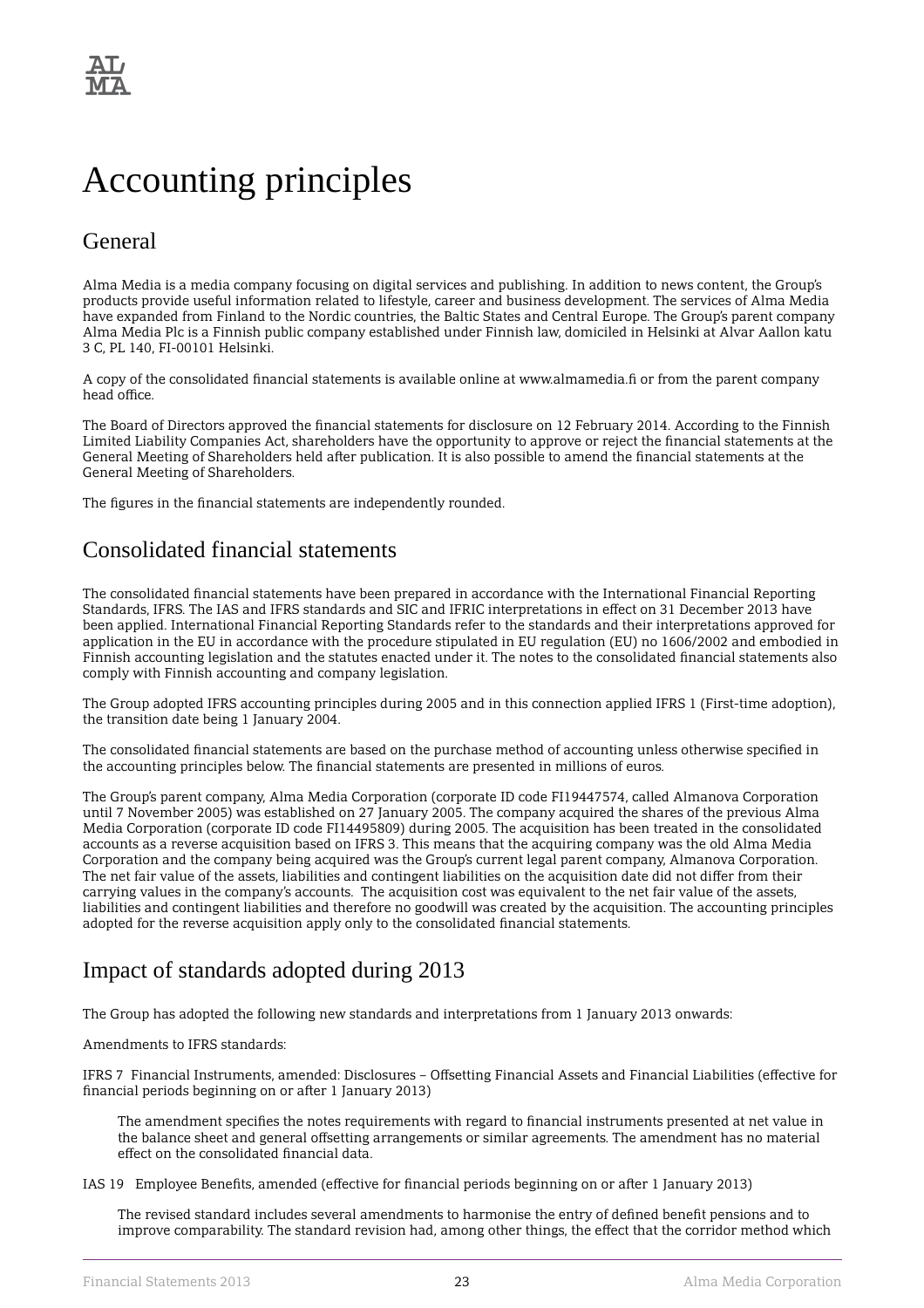the Group had applied became obsolete. Under the revised standard, actuarial gains and losses are entered in other comprehensive income immediately in the period in which they arise. Notes requirements are extended with regard to risks related to defined benefit arrangements, among other things.

The revised standard has been applied, in accordance with transition rules, retroactively in compliance with IAS 8 Accounting Policies, Changes in Accounting Estimates and Errors. Unrecorded actuarial gains and losses have been entered in the opening balance sheet of the comparison period of 1 January 2012. Data for the 2012 comparison period have been adjusted to comply with the revised standard. The following table presents the adjustments made to the opening consolidated balance sheet and comparison period data.

Funded pension obligations

| (MEUR)                              | Old standard | New standard | Change  |
|-------------------------------------|--------------|--------------|---------|
| Pension assets 1 Jan 2012           | 0.0          |              |         |
| Pension liabilities 1 Jan 2012      |              | 0.5          | 0.6     |
| Pension assets 31 Dec 2012          | 0.1          |              |         |
| Pension liabilities 31 Dec 2012     |              | 0.6          | 0.7     |
| Change in pension liability in 2012 | 0.1          | $-0.1$       | $-0.2*$ |

\*Impact on financial period 2012 is presented in other comprehensive income

IAS 1 Presentation of Items of Other Comprehensive Income, amended (effective for financial periods beginning on or after 1 July 2012)

Items of other comprehensive income will in future be grouped in two: those included in profit or loss at a later time and those recognised outside of profit or loss. The revision has no impact on which items are entered in items of comprehensive income or when the items are included profit or loss and when not.

IFRS 13 Fair Value Measurement, new (effective for financial periods beginning on or after 1 January 2013)

The standard sets out a single definition for fair value applicable to all IFRS standards and a common fair value measurement approach. It does not change regulation in terms of when the reporting entity must measure an asset item or liability at fair value. The standard also significantly extended the notes to be provided on the application of fair values.

# Comparability of consolidated financial statements

The years 2013 and 2012 are comparable. The company has no discontinued operations to report in the financial periods 2013 and 2012.

# Subsidiary companies

All subsidiaries are consolidated in the consolidated financial statements. Subsidiaries are companies in which the Group has a controlling interest. A controlling interest arises when the Group holds more than half of the voting rights or over which the Group otherwise exercises control. The existence of potential voting rights is also taken into consideration in evaluating whether the Group has a controlling interest when the instruments involving potential voting rights can be exercised at the time of evaluation. The right of control means the right to control the company's business and financial principles in order to benefit from its operations.

The accounting principles applied in the subsidiaries have been brought into line with the IFRS principles applied in the consolidated financial statements. Mutual holdings are eliminated using the purchase method. Purchase consideration and the individualised assets and liabilities of the acquired entity are recognised at their fair value on the acquisition date. The costs related to the acquisition, with the exception of costs arising from the issue of equity or debt securities, are recorded as expenses. The purchase consideration does not include business operations that are treated separately from the acquisition. Their effect in conjunction with the acquisition is recognised through profit or loss. Additional purchase cost, if applicable, is recognised at fair value on the acquisition date and classified as a liability through profit or loss. Additional purchase cost classified as a liability is measured through profit or loss at fair value on the last day of each reporting period.

Subsidiaries acquired are consolidated from the time when the Group gains the right of control, and divested subsidiaries until the Group ceases to exercise the right of control. All intra-Group transactions, receivables, liabilities and profits are eliminated in the consolidated financial statements. The distribution of the profit for the year between the parent company owners and non-controlling interest shareholders is shown in the statement of comprehensive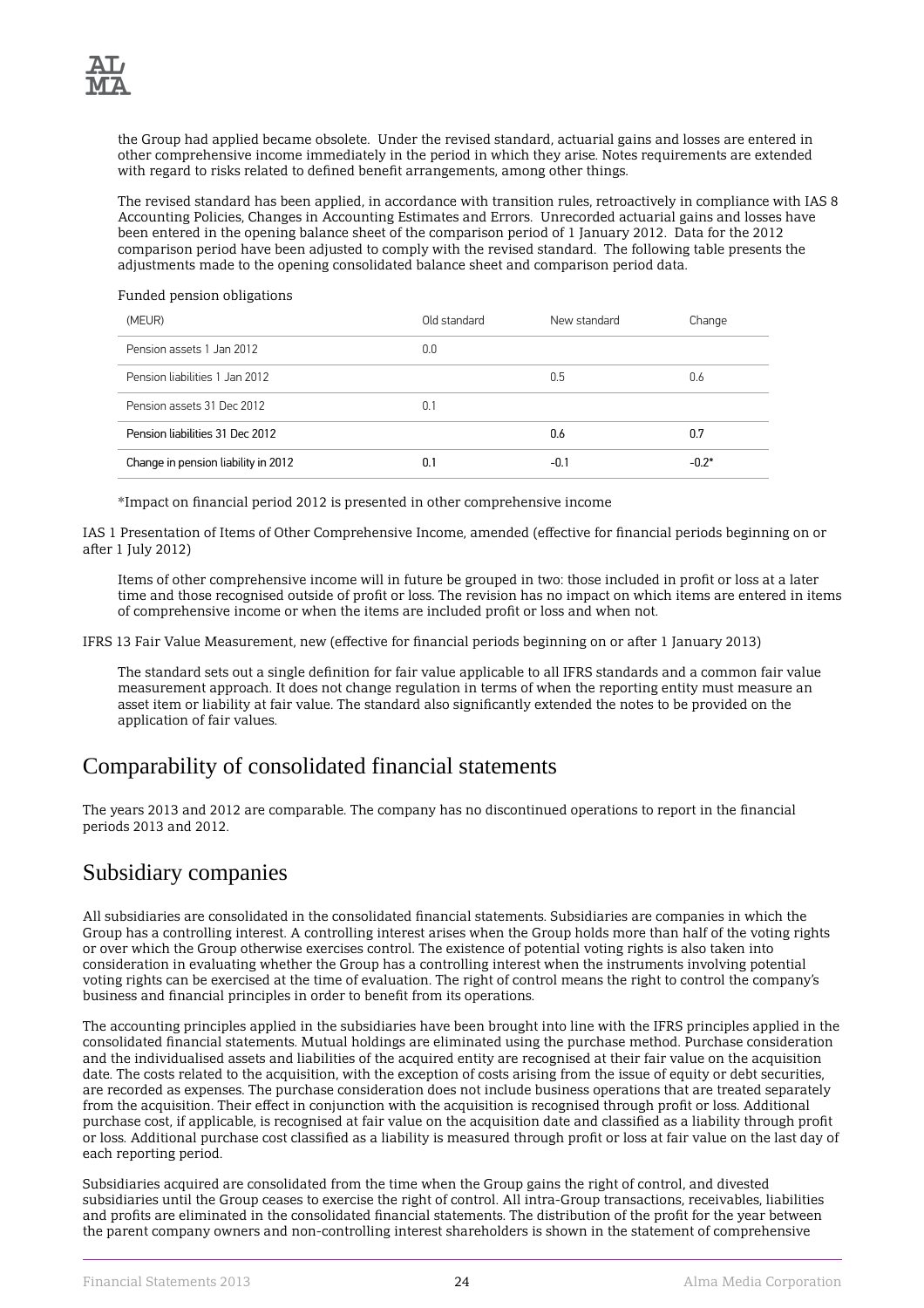

income. The eventual non-controlling interest in the acquired companies is measured at fair value or to the amount corresponding to the share of the non-controlling interest based on the proportionate share of the specified net assets. The measurement method is defined for each acquisition separately. The comprehensive income is attributed to parent company shareholders and non-controlling shareholders, even if this were to lead to a negative portion being attributed to non-controlling shareholders. The amount of shareholders' equity attributable to non-controlling shareholders is shown as a separate item in the balance sheet under shareholders' equity.

Acquisitions that took place before 1 January 2010 are recognised according to the provisions valid at the time.

# Associated companies

Associated companies are those in which the Group has a significant controlling interest. A significant controlling interest arises when the Group holds 20% or more of the company's voting rights or over which the Group otherwise is able to exercise significant control. Associated companies are consolidated using the equity method. Investments in associated companies include any goodwill arising from their acquisition. If the Group's share of the associated company's losses exceeds the book value of the investment, this investment is entered at zero value in the balance sheet and any losses in excess of this value are not recognised unless the Group has obligations with respect to the associated companies. The Group's share of the results of its associated companies is shown as a separate item after operating profit. The Group's share of its associated companies' other changes in comprehensive income is recognised in the consolidated comprehensive income statement under other comprehensive income.

## Joint venture entities

Joint venture entities are companies in which the Group exercises joint control with one or more other parties. The Group's jointly controlled assets include mutual real estate companies and housing companies. Jointly controlled entities are consolidated in the consolidated financial statements through proportionate consolidation under IAS 31.

# Translation of items denominated in foreign currencies

Figures in the consolidated financial statements are shown in euro, the euro being the functional and presentation currency of the parent company. Foreign currency items are entered in euro at the rates prevailing at the transaction date. Monetary foreign currency items are translated into euro using the rates prevailing at the balance sheet date. Non-monetary foreign currency items are measured at their fair value and translated into euro using the rates prevailing at the balance sheet date. In other respects non-monetary items are measured at the rates prevailing at the transaction date. Exchange rate differences arising from sales and purchases are treated as additions or subtractions respectively in the statement of comprehensive income. Exchange rate differences related to loans and loan receivables are taken to other finance income and expenses in the profit or loss for the period.

The income statements of foreign Group subsidiaries are translated into euro using the weighted average rates during the period, and their balance sheets at the rates prevailing on the balance sheet date. Goodwill arising from the acquisition of foreign companies is treated as assets and liabilities of the foreign units in question and translated into euro at the rates prevailing on the balance sheet date. Translation differences arising from the consolidation of foreign subsidiaries and associated companies are entered under shareholders' equity. Exchange differences arising on a monetary item that forms part of the reporting entity's net investment in the foreign operation shall be recognised in the balance sheet and reclassified from equity to profit or loss on disposal of the net investment.

# Assets available for sale and discontinued operations

Assets available for sale, and the assets related to a discontinued operation that are classified as available for sale, are measured at the lower of their book value or their fair value less the costs arising from their sale. The Group does not have assets classified under assets available for sale in the financial statements for 2013 or 2012.

# Recognition principles

Reported revenue includes the income from the sale of goods and services at fair value and adjusted by indirect taxes, discounts and foreign currency exchange rate differences. Income from the sale of goods is recognised when the material risks and rewards incidental to ownership of the goods have been transferred to the buyer. Rental income is recognised in equal instalments over the rental period. Income from services is recognised in accordance with their percentage of completion at the balance sheet date. License and royalty income is recognised in accordance with the actual content of the agreement.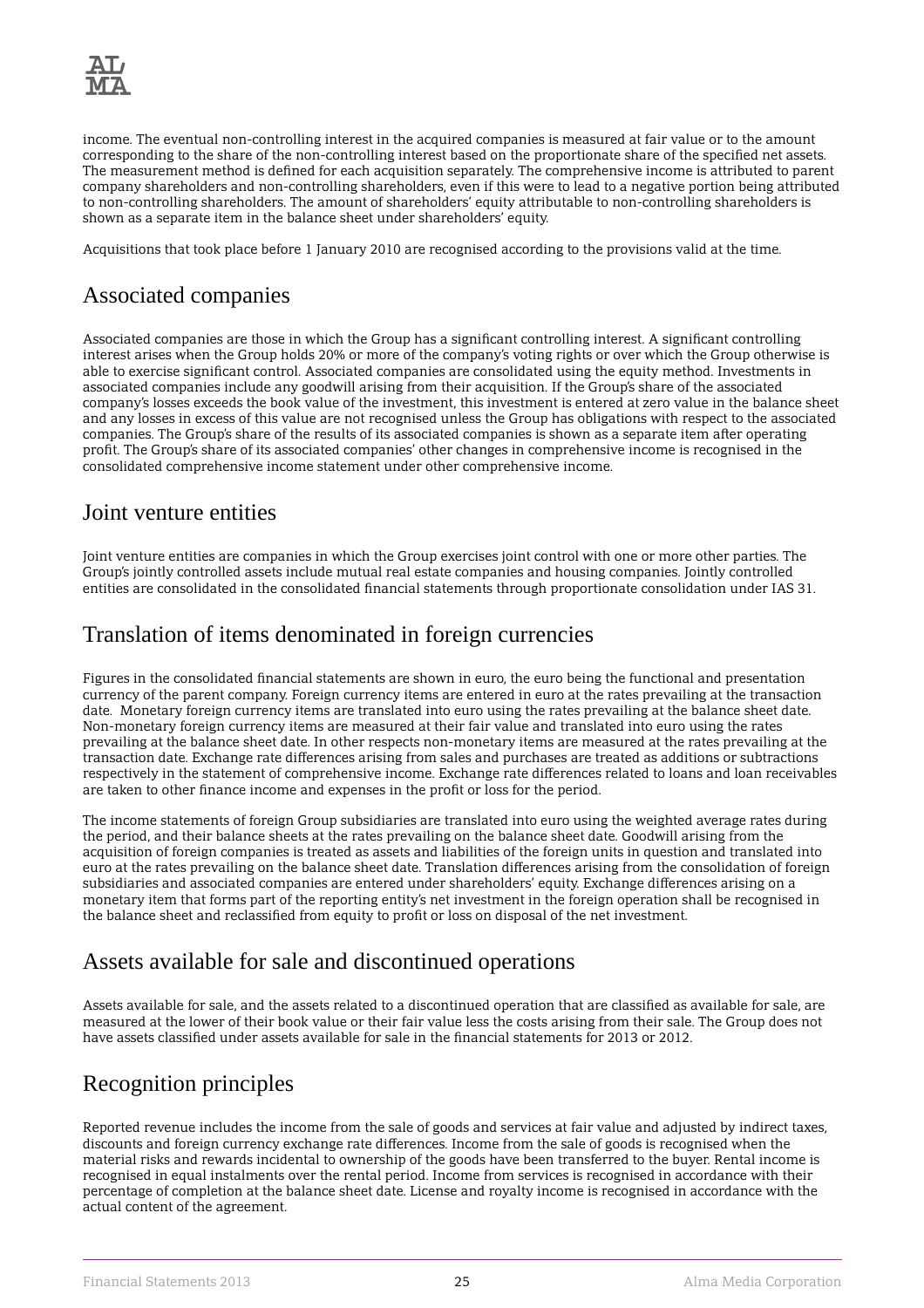

# Employee benefits

Employee benefits cover short-term employee benefits, other long-term benefits, termination benefits, and postemployment benefits.

Short-term employee benefits include salaries and benefits in kind, annual holidays and bonuses. Other long-term benefits include, for example, a celebration, holiday or remuneration based on a long period of service. Termination benefits are benefits that are paid due to the termination of an employee's contract and not for service in the company.

Post-employment benefits comprise pension and benefits to be paid after termination of the employee's contract, such as life insurance and healthcare. These benefits are classified as either defined contribution or defined benefit plans. The Group has both forms of benefit plans.

Payments made under defined contribution plans are entered in the profit or loss in the period that the payment applies to. The disability pension component of the Finnish Employees' Pension System (Tyel) handled by insurance companies was reclassified under IFRS as a defined contribution plan from the beginning of 2006. Accordingly, it is treated as a defined contribution plan in the financial statements.

Defined benefit plans are all those that do not meet the criteria for a defined contribution plan. In the Group, supplementary pension obligations arising from voluntary plans are treated as defined benefit plans. In a defined benefit pension plan, the company is left with additional obligations also after the payment for the period is made. Actuarial calculations are acquired annually for plans classified as defined benefit plans as a basis for entering the expense, debt or asset item. Debt recognised in the balance sheet is the difference between the present value of the pension obligation and the fair value of the plan assets, on the one hand, and the unrecognised actuarial gains and losses on the other.

Obligations arising from defined benefit plans are calculated for each arrangement separately. Pension costs are recognised as expenses over the beneficiaries' period of employment in the Group based on calculations made by authorised actuaries. Obligations arising from defined benefit plans are calculated using actuarial assumptions. These are divided into demographic and economic assumptions. Demographic assumptions are assumptions regarding mortality rates, termination rates and the commencement of disability. Economic assumptions are assumptions regarding the discount rate, future salary levels, the expected yield from the plan's assets, and estimated rate of inflation.

Impacts of implementation of the amended IAS 19 are presented under "Impact of standards adopted during 2013".

# Share-based payments

At balance sheet date 31 December 2013, Alma Media had a current stock option scheme for senior management launched in spring 2009 as well as a share-based incentive plan launched in 2012. The 2009 stock options are measured at fair value on the date of issue and expensed during the vesting period. The expense determined at the time of issue is based on the Group's estimate of the number of stock options that are expected to generate rights at the end of the vesting period. Their fair value is determined using the Forward Start Option Rubinstein (1990) model based on the Black–Scholes option pricing model. The Group updates the estimate of the final amount of options on each balance sheet date. When the stock options are exercised, the cash payments received from the subscription of shares, adjusted for transaction costs, are entered in shareholders' equity. Payments received for share subscriptions based on stock options issued prior to the entry into force on 1 September 2006 of the Finnish Limited Liability Companies Act (21.7.2006/624) have been recognised in share capital and the share premium reserve in accordance with the terms of the respective option programmes. Payments received for share subscriptions based on stock options issued after the entry into force of the Limited Liability Companies Act, adjusted for transaction costs, are recognised in the reserve for invested non-restricted equity in accordance with the terms of the respective option programmes. The 2009 stock option scheme and its impact on the profit or loss and balance sheet are described in the notes to the financial statements.

With regard to the share incentive plan of 2012, the fair value of the share incentive is entered as a cost in the course of the vesting period until the shares are at the disposal of the target group. The fair value of the share is its stock market price less dividend payable during the vesting period. The fair value is determined on the date when the target group has approved the terms of the plan. The fair value of a bonus paid in cash is determined at the time of reporting based on the stock market price of the share at the moment.

## Leasing agreements

Leases applying to tangible assets in which the Group holds a significant share of the risks and rewards incidental to their ownership are classified as finance leases. These are recognised in the balance sheet as assets and liabilities at the lower of their fair value or the present value of the required minimum lease payments at inception of the lease. Assets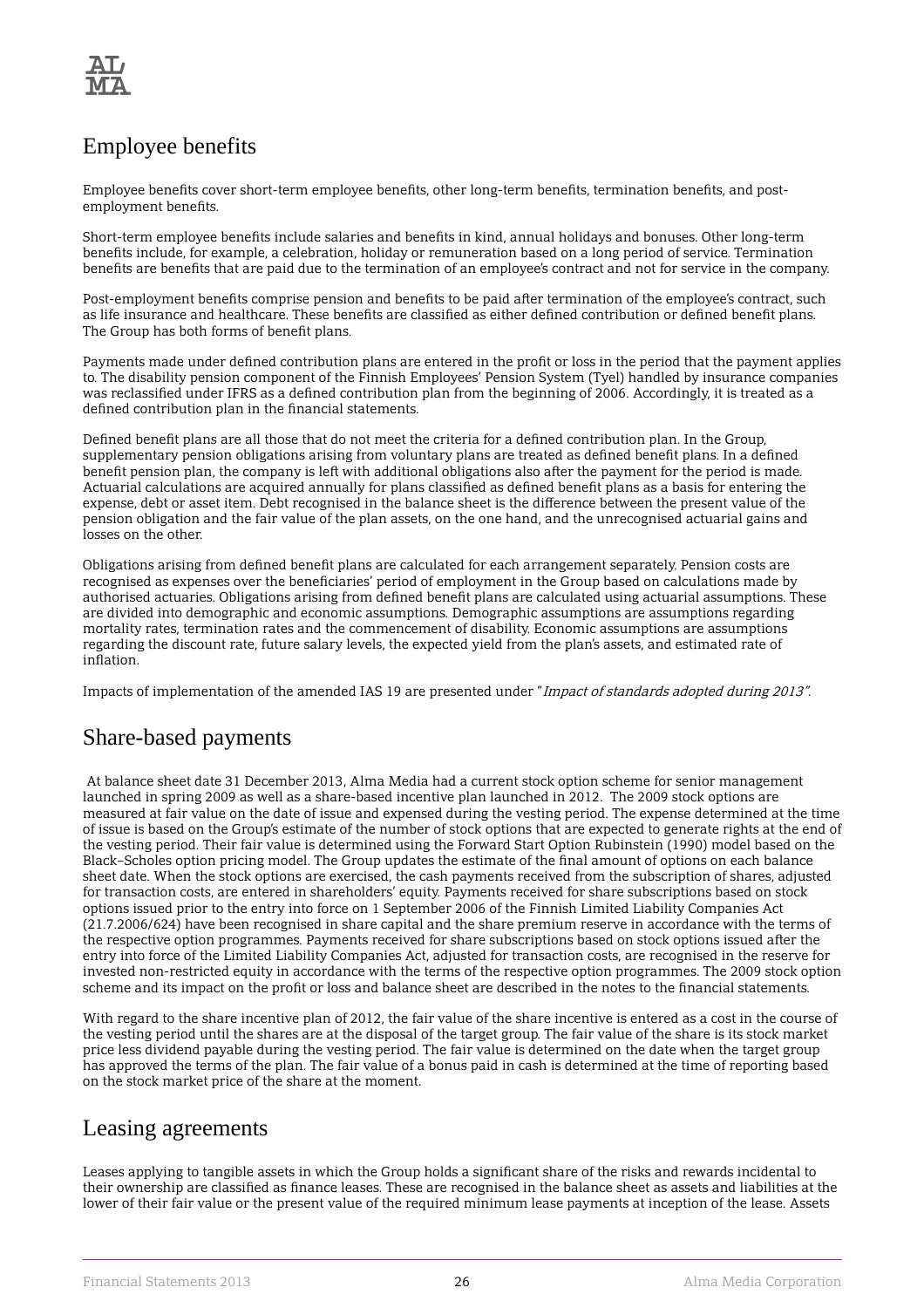

acquired through finance leases are depreciated over their useful life, or over the lease term, if shorter. Lease obligations are included under interest-bearing liabilities.

Other leases are those in which the risks and rewards incidental to ownership remain with the lessor. When the Group is the lessee, lease payments related to other leases are allocated as expenses on a straight-line basis over the lease term. Lease payments of future periods are presented as contingent liabilities in the notes. When the Group is the lessor, lease income is entered in the profit or loss on a straight-line basis over the lease term.

The Group has made purchasing agreements that include a lease component. Any such arrangements in effect are treated according to the IFRIC 4 interpretation and the arrangements are accounted for based on their actual content. The Group's current purchasing agreements that include a lease component are treated as other leases in accordance with IAS 17.

# Taxes and deferred taxes included in the taxable income for the period

The tax expense in the profit or loss comprises the tax based on the company's taxable income for the period together with deferred taxes. The tax based on taxable income for the period is the taxable income calculated on the applicable tax rate in each country of operation. The tax is adjusted for any tax related to previous periods.

Deferred tax assets and liabilities are recognised on all temporary differences between their book and actual tax values. Deferred tax is not calculated if the difference is not expected to be reversed in the foreseeable future. Deferred taxes are calculated using the tax rates enacted by the balance sheet date. Deferred tax assets are recognised to the extent that it is probable that taxable profit will be available against which the deductible temporary differences can be utilised. A deferred tax liability is recognised on non-distributed retained earnings of subsidiaries when it is likely that the tax will be paid in the foreseeable future.

Deferred tax assets and liabilities are netted by the company when they relate to income tax levied by the same tax authority and when the tax authority permits the company to pay or receive a single net tax payment. Deferred taxes are recognised to the extent that it is probable that taxable profit will be available against which the deductible temporary differences can be utilised. For this purpose, the conditions for the recognition of deferred taxes are assessed on the final day of each reporting period.

# Property, plant and equipment

Property, plant and equipment are measured at cost less depreciation, amortisation and impairment losses. The acquisition cost includes the costs arising directly from the acquisition of a tangible asset. In the event that a tangible asset comprises several components with different useful lives, each component will be recognised as a separate asset.

Straight line depreciation is entered on the assets over their estimated useful lives. Depreciation is not entered on land. The estimated useful lives are:

| <b>Buildings</b>                | $30 - 40$ years |
|---------------------------------|-----------------|
| Structures                      | 5 years         |
| Machinery and equipment         | 3-15 years      |
| Large rotation printing presses | 20 years        |

The residual value and useful life of an asset are reviewed, at a minimum, at the end of each financial period and adjusted, where necessary, to reflect the changes in their expected useful lives.

When an item of property, plant and equipment is replaced, the costs related to this new item are capitalised. The same procedure is applied in the case of major inspection or service operations. Other costs arising later are capitalised only when they give the company added economic benefit from the asset. All other expenses, such as normal service and repair procedures, are entered as an expense in the profit or loss as they arise.

Gains and losses arising from the decommissioning and sale of tangible assets are recognised through profit and loss under other operating income and expenses. The gains or losses on sale are defined as the difference between the selling price and the remaining acquisition cost.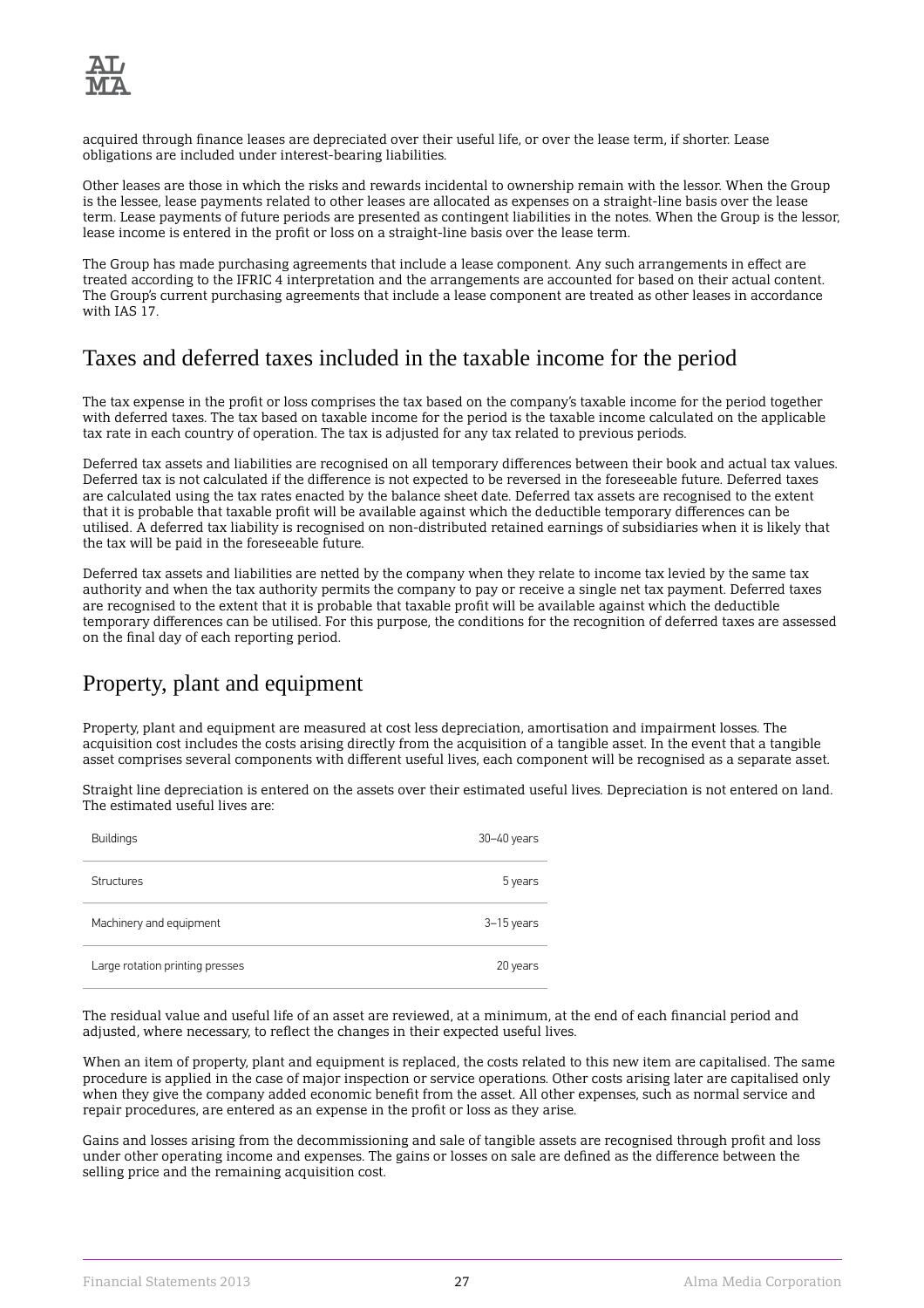

## Intangible assets

Goodwill created through mergers and acquisitions is recorded at the amount by which the sum of the purchase price, the share of the non-controlling interest in the acquired entity and the purchaser's previously held share in the entity exceed the fair value of the net assets acquired. Acquisitions carried out between 1 January 2004 and 31 December 2009 were recognised according to the previous version of IFRS 3 (2004). Goodwill created through mergers that were carried out prior to 2004 corresponds with the book value under earlier accounting standards, which was used as the acquisition cost. Goodwill is applied to cash-generating units and tested on the transition date and thereafter annually for impairment. Goodwill is measured at the original acquisition cost less impairment losses.

Research costs are entered as an expense in the period in which they arise. Development costs arising from the development of new or significantly improved products are capitalised as intangible assets when the costs of the development stage can be reliably determined, the product is technically feasible and economically viable, the product is expected to produce an economic benefit and the Group has the intention and the required resources to complete the development effort. Capitalised development costs include the costs of material, labour and testing, as well as capitalised borrowing costs, if any, that directly arise from the process of making the product complete for its intended purpose. Development costs that have previously been recognised as expenses will not be capitalised at a later date.

Patents, copyright and software licenses with a finite useful life are shown in the balance sheet and expensed on a straight-line basis in the profit or loss during their useful lives. No depreciation is entered on intangible assets with an indefinite useful life; instead, these are tested annually for impairment. In Alma Media, intangible assets with an indefinite useful life are trademarks measured at fair value at the time of acquisition.

The useful lives of intangible assets are 3-10 years

# Impairment of tangible and intangible assets

On each balance sheet date, the Group assesses the carrying amounts of its assets to determine whether there is any indication of impairment. If any such indication exists, the recoverable amount of the asset is estimated. In addition, the recoverable amounts are assessed annually of goodwill, capitalised development costs for projects in progress and intangible assets with an indefinite useful life. These are assessed regardless of whether or not indications of impairment exist. The recoverable amounts of intangible and tangible assets are determined as the higher of the fair value of the asset less cost to sell, or the value in use. The value in use refers to the estimated future net cash flows obtainable from the asset or cash-generating unit, discounted to their current value. Impairment losses are recognised when the carrying amount of the asset or cash-generating unit exceeds the recoverable amount. Impairment losses are recognised in the profit or loss. An impairment loss may be reversed if circumstances regarding the intangible or tangible assets in question change. Impairment losses recognised on goodwill are never reversed.

## Inventories

Inventories are materials and supplies, work in progress and finished goods. Fixed overhead costs are capitalised to inventories in manufacturing. Inventories are measured at the lower of their acquisition cost or net realisable value. The net realisable value is the sales price expected to be received on them in the normal course of business less the estimated costs necessary to bring the product to completion and the costs of selling. The acquisition cost is defined by the FIFO (first-in-first-out) method. Within Alma Media, inventories mainly comprise the production materials used for newspaper printing.

# Financial assets, derivative contracts and hedge accounting

The Group's financial assets have been classified into the following categories as required by IAS 39: financial assets at fair value through profit or loss, held-to-maturity investments, loans and receivables, and available-for-sale financial assets. Financial assets are classified according to their purpose when acquired and at the time of acquisition.

Financial assets at fair value through profit or loss are contingent considerations from the sales of the business operations and derivatives. Contingent considerations arise in sales of business operations. The company employs derivative instruments to hedge against changes in paper and electricity prices and interest rate derivatives to hedge against changes in interest rates of financial liabilities. Contingent considerations and derivatives are measured at fair value as they arise and remeasured on the balance sheet date. Changes in fair value of the contingent considerations are recognised in the profit or loss. Changes in fair value of paper derivatives are recognised under Material Purchases and of electricity derivatives under Other Operating Costs in the profit or loss. Changes in fair value of interest rate derivatives are recognised in the profit or loss. Matured derivatives are recognised in the profit or loss in the period during which they mature.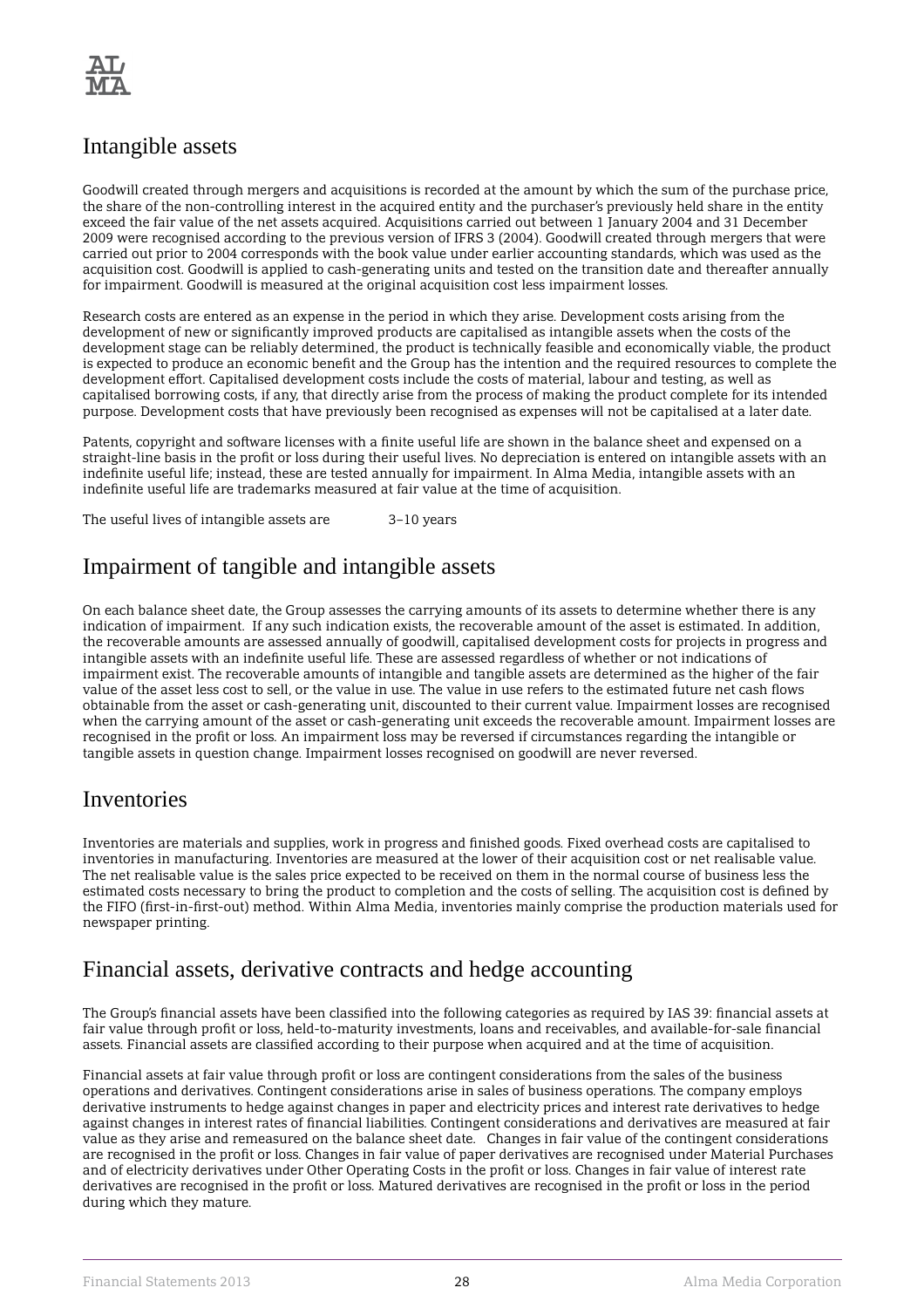

The evaluation of contingent considerations and liabilities is based on the discounted values of future cash flows. The evaluation is conducted on each reporting date based on the terms of consideration agreements. Management estimates the realisation of terms on each reporting date and the fair value is recognised as discounted values of capitalised cash flows.

Loans and Other Receivables are measured at their amortised cost. In Alma Media, this group consists of trade receivables and other receivables. The amount of uncertain receivables is estimated based on the risks associated with individual items. A debtor experiencing considerable financial difficulties, the probability of bankruptcy, the failure to make payments or a payment being delayed by more than 180 days are considered evidence of the impairment of trade receivables. Credit losses are entered as an expense in the profit or loss.

Held to maturity investments are financial assets that mature on a given date and which the Group intends and is able to keep until this date. These are measured at amortised cost.

Available-for-sale financial assets are measured at their fair value and the change in fair value is entered in other comprehensive income and presented under shareholders' equity. Accrued changes in fair value are transferred from shareholders' equity to profit or loss as adjustments arising from reclassification when the asset is sold or when its value has decreased to the extent that impairment loss is recognised. This category comprises financial assets that are not classified in any of the other categories. The Group also classifies investments in unquoted shares in this category, but these investments are measured at acquisition cost in the financial statements because they cannot be reliably measured at fair value.

Cash and cash equivalents consist of cash, demand and time deposits, and other short-term highly liquid investments.

The transaction date is generally used when recognising financial assets. Financial assets are derecognised from the balance sheet when the Group has lost the contractual right to the cash flows or when the Group has transferred a substantial portion of the risks and income to an external party.

On the final day of each reporting period, the Group evaluates whether there is objective evidence of impairment with regard to an individual financial asset or a group of financial assets.

## Financial liabilities and borrowing costs

Contingent liabilities arising from acquisitions are classified as financial liabilities through profit or loss. They are recognised at fair value in the balance sheet and the change in fair value is recognised in the financial items through profit or loss.

Other financial liabilities are initially recognised in the balance sheet at fair value. Later other financial liabilities are measured at amortised cost. Financial liabilities are included in current and long-term liabilities and can be interestbearing or non-interest bearing.

Costs arising from interest-bearing liabilities are expensed in the period in which they arise. The Group has not capitalised its borrowing costs because the Group does not incur borrowing costs on the purchase, building or manufacturing of an asset in the manner specified in IAS 23.

# Provisions and contingent liabilities

Provisions are recognised when the Group has a present legal or constructive obligation as a result of past events, and when it is probable that an outflow of resources will be required to settle the obligation and a reliable estimate of the amount of the obligation can be made. Provisions are measured at the present value of the costs required to fulfil the obligation. The provision is discounted if the time-value of the money is significant with respect to the size of the provision. Examples of provisions entered by Alma Media are rental expenses on vacant office premises (loss-making agreements), provisions to cover restructuring costs, and pension obligation provisions on unemployment pension insurance.

A restructuring provision is entered when the Group has prepared and started to put into effect a detailed restructuring plan or has informed those affected by the restructuring of the key aspects of the plan. No provisions are entered for expenses related to the Group's regular operations.

A provision is entered on loss-making agreements when the immediate costs required to fulfil the obligation exceed the benefits available from the agreement. A restructuring provision is entered when the Group has prepared and started to put into effect a detailed restructuring plan or has informed employees about this.

The Group prepares monthly and quarterly estimates on the adequacy of the provisions, and the amounts are adjusted based on actual expenses and changes in estimates.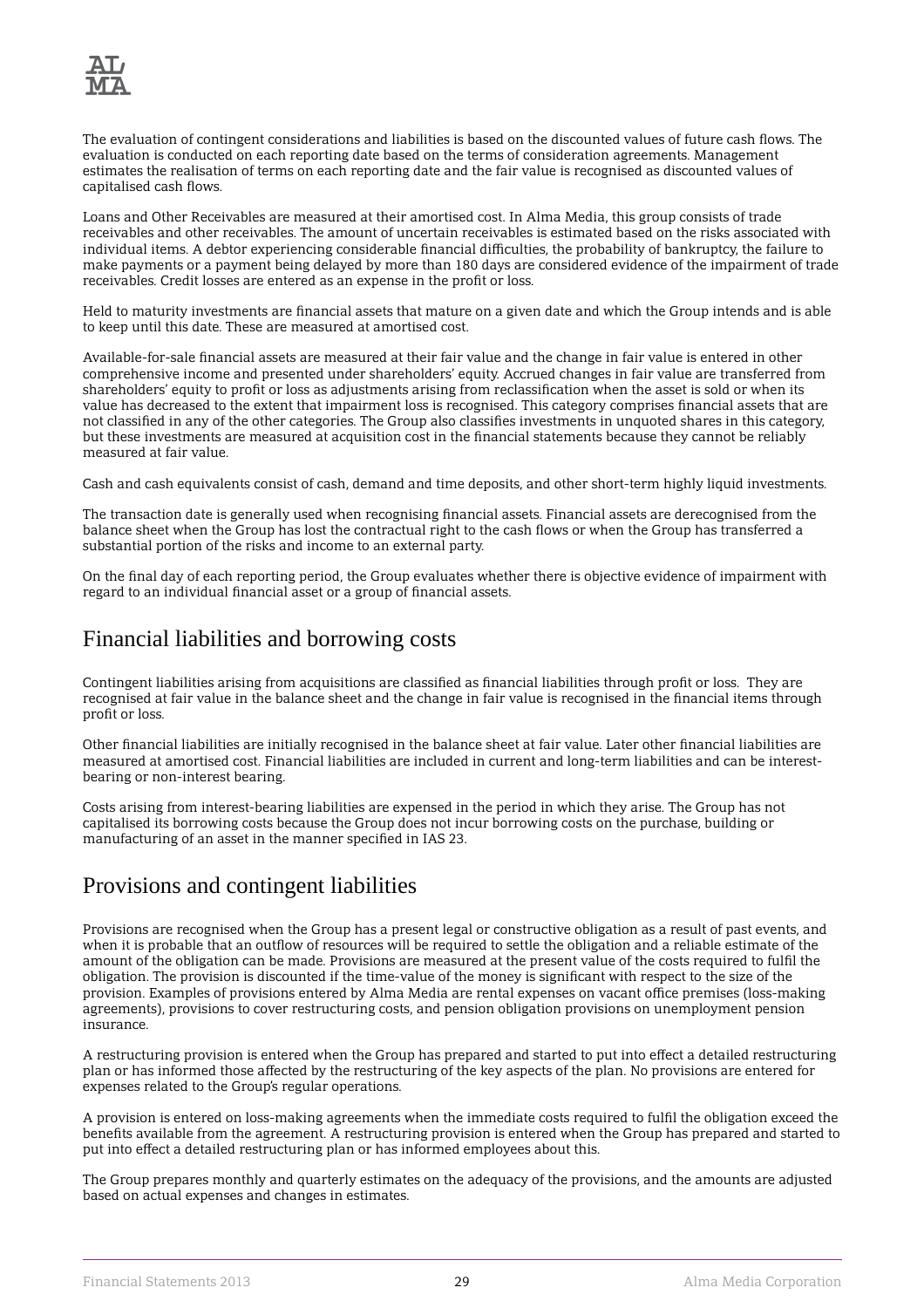

A contingent liability is a possible obligation that arises from past events and whose existence will be confirmed only by the occurrence or non-occurrence of one or more uncertain future events that are not within the Group's control. A contingent liability can also be a present obligation that is not recognised because it is not probable that the payment obligation will be realised, or the amount of the obligation cannot be measured with sufficient reliability. Contingent liabilities are presented in the notes to the financial statements.

# Operating profit

IAS 1 Presentation of Financial Statements does not include a definition of operating profit or gross margin. Gross margin is the net amount formed when other operating profit is added to net sales, and material and service procurement costs adjusted for the change in inventories of finished and unfinished products, the costs arising from employee benefits, and other operating expenses are subtracted from the total. Operating profit is the net amount formed when other operating profit is added to net sales, and the following items are then subtracted from the total: material and service procurement costs adjusted for the change in inventories of finished and unfinished products; the costs arising from employee benefits; depreciation, amortisation and impairment costs; and other operating expenses. All other items in the profit or loss not mentioned above are shown under operating profit. Exchange rate differences and changes in the fair value of derivative contracts are included in operating profit if they arise on items related to the company's normal business operations; otherwise they are recognised in financial items.

# Segment reporting and its accounting principles

In its financial statements, Alma Media Group reports on four segments: Newspapers, Kauppalehti Group, Digital Consumer Services and Other Operations. The Other Operations segment covers the Group's printing and distribution activities and parent company operations. The segment structure was revised from the beginning of 2013. Objektvision.se, previously reported under Digital Consumer Services, is now reported under the Kauppalehti Group.

As the structure and composition of the reportable segments have changed, Alma Media has, in accordance with the IFRS 8 Operating Segments standard, adjusted the corresponding items in segment information for the 2012 comparison period.

Alma Media Group's geographical segments cannot be distinguished and therefore segment reporting is restricted to the business segments listed above. The segment information is based on Group management's internal reporting, in which the valuation of assets and liabilities is based on IFRS standards.

# Non-recurring items

Non-recurring items are income or expense arising from non-recurring or rare events. Gains or losses from the sale or discontinuation of business operations or assets, gains or losses from restructuring business operations as well as impairment losses of goodwill and other assets are recognised as non-recurring items. Non-recurring items are recognised in the profit and loss statement within the corresponding income or expense group. Non-recurring items are described in the Report by the Board of Directors.

# Accounting principles requiring management's judgement and key sources of estimation uncertainty

The preparation of the consolidated financial statements in conformity with IFRS requires management to make estimates and assumptions which may differ from actual results in the future. Management is also required to use its discretion as to the application of the accounting principles used to prepare the statements. The estimates are based on management's best understanding on the balance sheet date. Any changes to these estimates and assumptions are entered in the accounts for the period in which the estimates or assumptions are adjusted and for all periods thereafter.

Accounting principles requiring management's judgement

Operating leases: The Group has significant lease agreements for its business premises. Based on assessment of the terms of the agreements, the Group has determined that it does not bear any significant rewards and risks incidental to the ownership of the premises and therefore the agreements are by nature operating lease agreements.

Key sources of estimation uncertainty

The determination of the fair value of intangible assets in conjunction with business combinations is based on the management's estimate of the cash flows related to the assets in question. The determination of the fair value of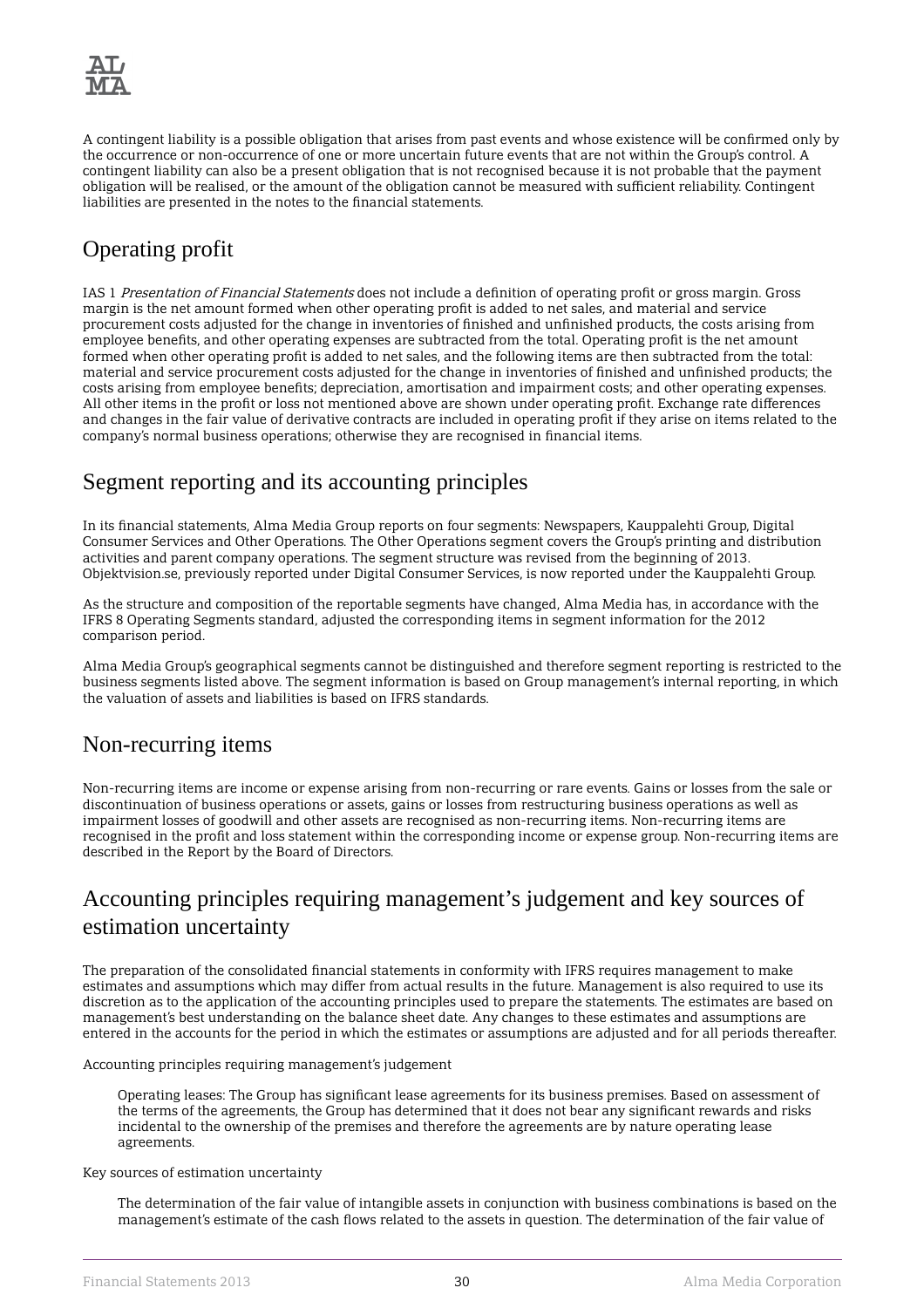

liabilities related to contingent considerations arising from business combinations are based on the management's estimate. The key variables in the change in fair value of contingent considerations are estimates of future operating profit.

Impairment tests: The Group tests goodwill and intangible assets with an indefinite useful life for impairment annually and reviews any indications of impairment in the manner described above. The amounts recoverable from cash-generating units are recognised based on calculations of their fair value. The preparation of these calculations requires the use of estimates. The estimates and assumptions used to test major goodwill items for impairment, and the sensitivity of changes in these factors with respect to goodwill testing is described in more detail in the note which specifies goodwill.

Useful lives: Estimating useful lives used to calculate depreciation and amortisation also requires management to estimate the useful lives of these assets. The useful lives used for each type of asset are listed above under Property, Plant and Equipment and Intangible Assets.

Other estimates: Other management estimates relate mainly to other assets, such as the current nature of receivables and capitalised R&D costs, to tax risks, to determining pension obligations, and to the utilisation of tax assets against future taxable income.

# Events subsequent to the closing of the accounts

The period during which matters affecting the financial statements are taken into account is the period from the closing of the accounts to the release of the statements. The release date is the day on which the Financial Statements Bulletin will be published. Events occurring during the period referred to above are examined to determine whether they do or do not render it necessary to correct the information in the financial statements.

Information in the financial statements is corrected in the case of events that provide additional insight into the situation prevailing on the balance sheet date. Events of this nature include, for example, information received after the closing of the accounts indicating that the value of an asset had already been reduced on the balance sheet date.

# Application of new and amended IFRS standards

The following new and amended standards and interpretations will be applied in the Group in future periods:

IFRS 9 Financial Instruments, new (effective for financial periods beginning on or after 1 January 2015)

IFRS 9 is the first stage in a larger project aiming to replace IAS 39 with a new standard. Different measurement methods are retained, but they have been simplified. Financial assets are divided by measurement method into two main groups: those measured at amortised cost and those measured at fair value. The classification depends on the company's operating model and on the characteristics of contractual cash flows. The guidance regarding amortisation and hedge accounting contained in IAS 39 will remain in effect. The standard has not yet been approved for application in the EU.

IFRS 10 Consolidated Financial Statements (to be applied in the EU in financial periods beginning on or after 1 January 2014)

The standard establishes, in keeping with existing principles, control as the key factor determining whether an entity should be consolidated in the consolidated financial statements. The standard also provides additional guidance for determining control in situations where it is difficult to determine. The standard is not expected to materially impact the Group's financial statements. The standard has been approved for application in the EU.

IFRS 11 Joint Arrangements (to be applied in the EU in financial periods beginning on or after 1 January 2014)

The standard stresses the subsequent rights and responsibilities rather than the legal form in accounting for joint arrangements. The standard requires that a single method, i.e. the equity method, be applied in the reporting of joint venture interests. The standard is not expected to materially impact the Group's financial statements. The standard has been approved for application in the EU.

IFRS 12 Disclosure of Interests in Other Entities (to be applied in the EU in financial periods beginning on or after 1 January 2014)

The standard provides notes requirements for an entity's interests in associates, joint arrangements, structured entities and other entities not included in the consolidated balance sheet. The new standard will expand the notes that the Group presents on its holdings in other entities. The standard has been approved for application in the EU.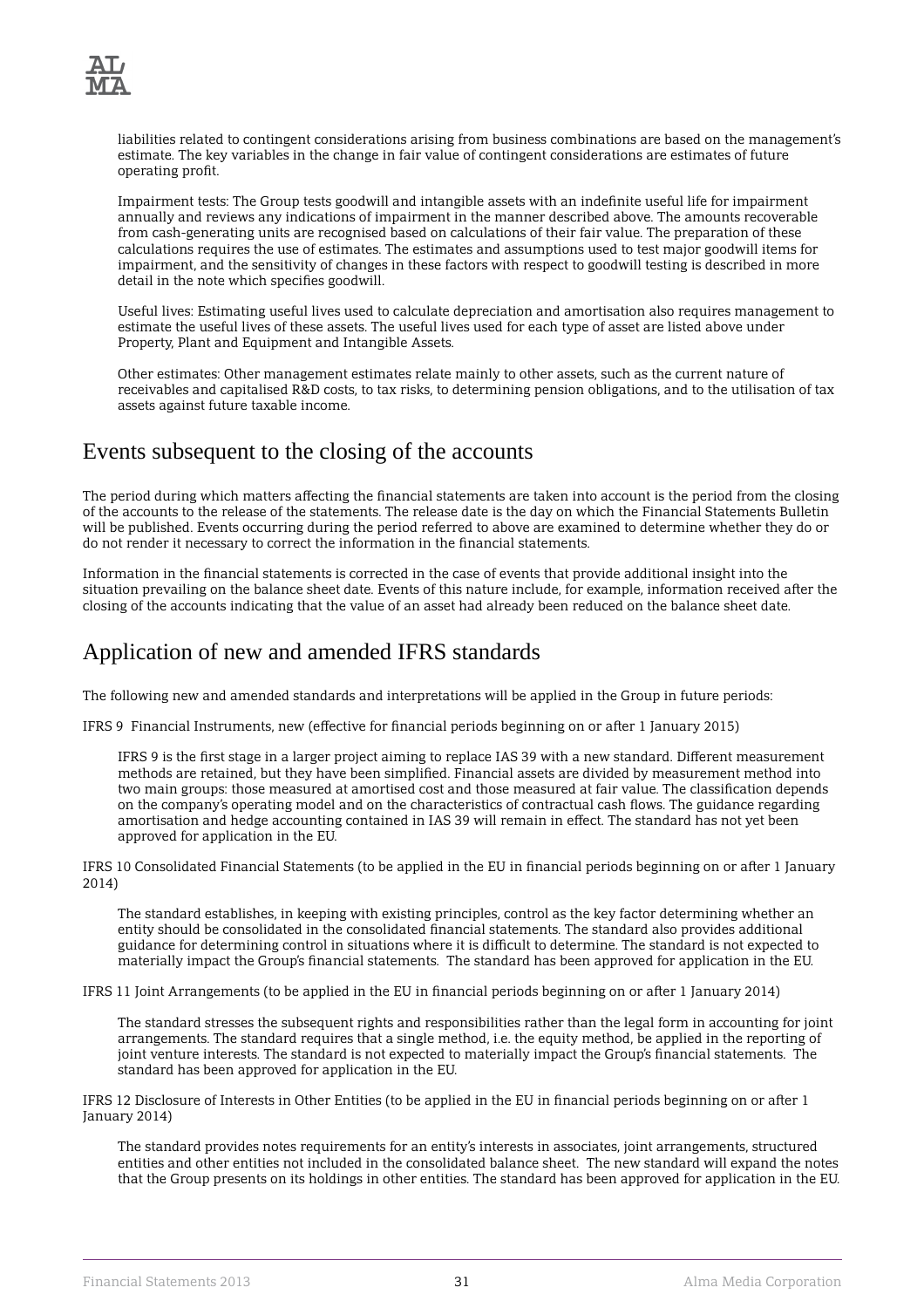

IAS 27 (amended in 2011) Separate Financial Statements (to be applied in the EU in financial periods beginning on or after 1 January 2014)

The amended standard contains the requirements on separate financial statements that remain when the sections on control have been transferred under the new IFRS 10. The amendment of the standard will have no material effect on the Group's financial statements.

The consolidation of investment entities into the consolidated financial statements, amendments to IFRS 10, IFRS 12 and IAS 28 (to be applied in the EU in financial periods beginning on or after 1 January 2014)

If the entity is determined to be an investment entity under the standard and measures all its subsidiaries at fair value, it will no longer have to issue consolidated financial statements. The amendments to these standards will have no effect on the Group's financial statements. The standard has not yet been approved for application in the EU.

IASB issued an amendment to IFRS 10 Consolidated Financial Statements in October 2012. An exception regarding consolidation was added with regard to entities engaged in investment operations. The amendment contains the criteria which an entity must meet to qualify as an investment entity that may apply the exceptional procedure. Entities which meet the criteria will not consolidate subsidiaries but will measure them at fair value through profit or loss under IFRS 9 Financial instruments or IAS 39 Financial Instruments: Recognition and Measurement.

IAS 28 (revised in 2011) Investments in Associates and Joint Ventures (to be applied in the EU in financial periods beginning on or after 1 January 2014)

The revised standard sets out requirements for using the equity method of accounting for associates and joint ventures as a result of the publication of IFRS 11. The standard has been approved for application in the EU.

IAS 32 Financial Instruments: Presentation – Offsetting Financial Assets and Financial Liabilities (effective for financial periods beginning on or after 1 January 2014)

The amendment specifies the rules regarding the presentation of offsetting of financial assets and liabilities and provides additional guidance for application. The amendment of the standard will have no material effect on the Group's financial statements. The amendment has not yet been approved for application in the EU.

IAS 36 Impairment of Assets – Recoverable amount disclosures for non-financial assets (to be applied in the EU in financial periods beginning on or after 1 January 2014)

The amendment clarifies the disclosure requirements regarding cash-flow generating units which have been subject to recognised impairment of assets. The amendment has not yet been approved for application in the EU.

IAS 39 Financial Instruments: Recognition and Measurement. Amendment regarding Novation of Derivatives and Continuation of Hedge Accounting (to be applied in the EU in financial periods beginning on or after 1 January 2014)

The amendment affects the application conditions of hedge accounting in circumstances in which the hedging instrument is novated to a central counterparty (CCP). The amendment has not yet been approved for application in the EU.

IFRIC 21 Levies (to be applied in the EU in financial periods beginning on or after 1 January 2014)

The interpretation provides guidance on when to recognise a liability for a levy imposed by a government. The interpretation will have no effect on the Group's financial statements. The interpretation has not yet been approved for application in the EU.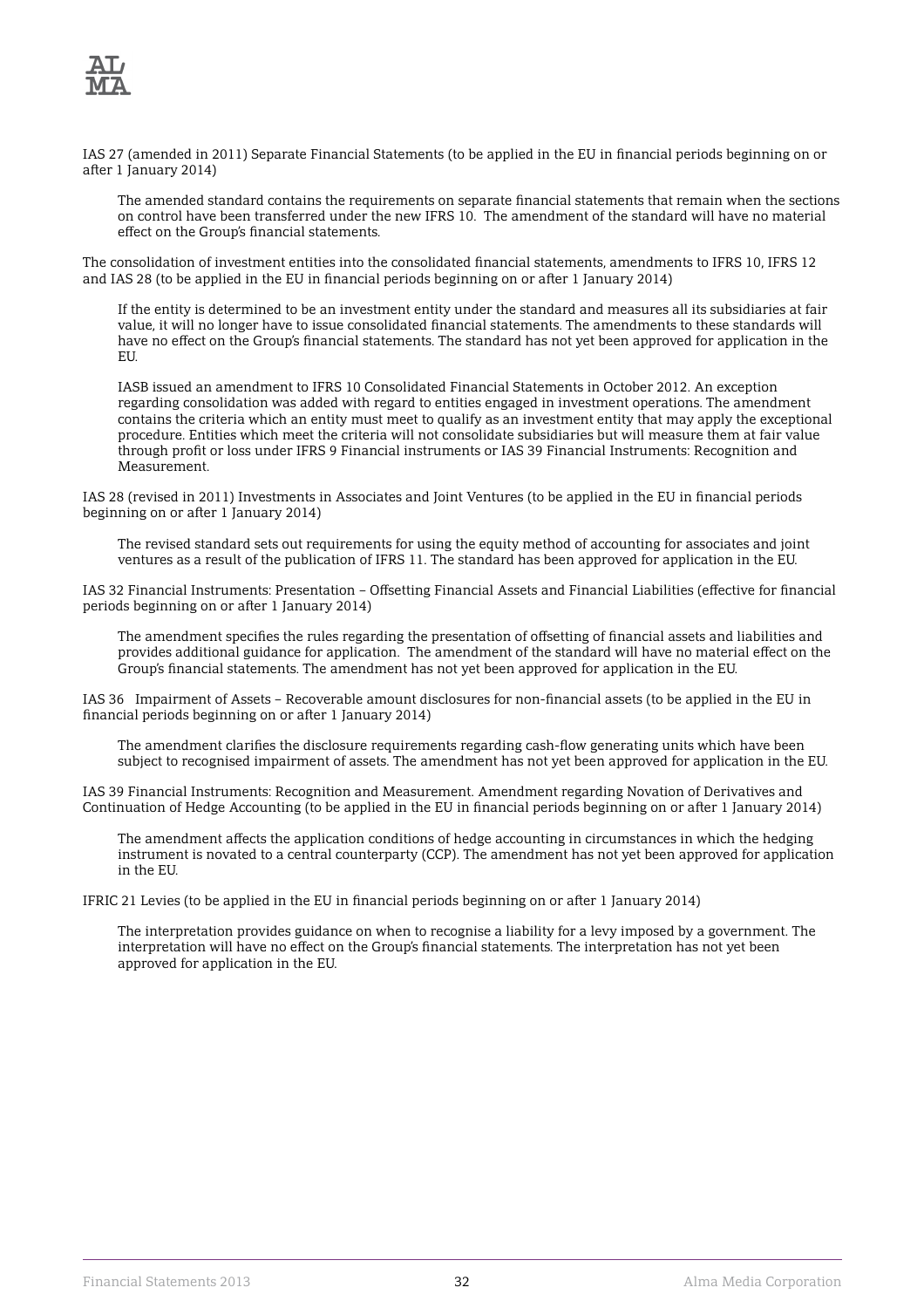

# <span id="page-34-0"></span>Notes to the consolidated financial statements

# 1. INFORMATION BY SEGMENT

The Group has four reportable segments: Newspapers, Kauppalehti Group, Digital Consumer Services and Other Operations. Segment information is based on internal management reporting, which has been prepared in accordance with IFRS. No significant changes have taken place in the segments reportable by the Group or the structure of the operating segments during the financial period. The Objectvision.se service, which was previously reported under Digital Consumer Services, was transferred to Kauppalehti Group as of 1 January 2013. The change has been dealt with retroactively in the financial statement reporting by Alma Media Group.

The Group has six operating segments as shown in the table below. The operating segments that offer similar services are combined to reportable segments due to their uniform profitability and other characteristics.

| REPORTABLE SEGMENT:       | <b>OPERATING SEGMENT:</b> |
|---------------------------|---------------------------|
| Newspapers                | Alma Regional Media       |
|                           | Iltalehti                 |
| Kauppalehti Group         | Kauppalehti Group         |
| Digital Consumer Services | Marketplaces              |
|                           | Alma Diverso              |
| Other Operations          | <b>Other Operations</b>   |

The Newspapers segment reports on the publishing activities of 35 national, regional or local media. The Alma Regional Media operating segment includes Aamulehti, Pohjois-Suomen Media, Satakunnan Kansa and Suomen Paikallissanomat as the largest publications.

Kauppalehti Group specialises in the production of financial information as well as providing information and marketing solutions for businesses. Its best-known title is Finland's leading business media Kauppalehti. The group also includes customer and media communications solutions providers Alma 360 group and BNS, a news agency operating in the Baltic countries. As of the beginning of 2013, the digital service Objektvision.se is reported in Kauppalehti Group.

The Digital Consumer Services segment reports on the online classified services of the Marketplaces operating segment, which includes Etuovi.com, Vuokraovi.com, Monster.fi, Autotalli.com, MyyJaOsta.com in Finland, as well as Jobs.cz, Prace.cz, topjobs.sk, CV Online, Profesia.sk, MojPosao.net and City24 abroad. The segment also contains digital consumer services such as Telkku.com, Kotikokki.net, E-kontakti.fi, Nytmatkaan.fi and Suomenyritykset.fi included in the operating segment of Alma Diverso. In addition, the segment includes the development of the technology platform for the online services of regional and local papers.

The Other Operations segment reports on the Group's printing and distribution unit and the parent company's support operations. Transfer prices between segments are based on market prices.

The segments' assets and liabilities are items used by the respective segments in their business operations.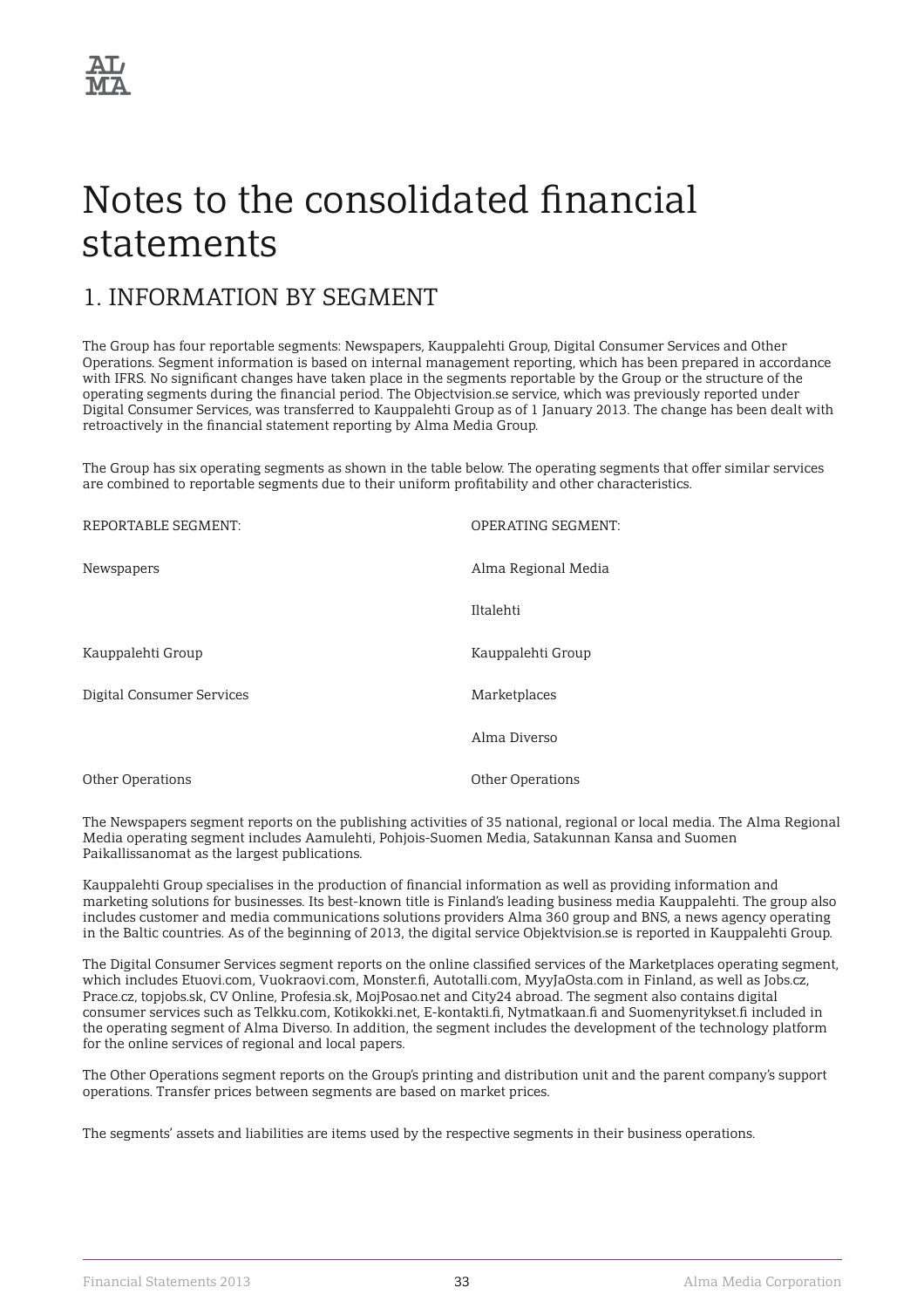

The Group's business is mainly divided between two geographical areas: Finland and the rest of Europe. The Newspapers and Other Operations segments mainly operate in Finland. The business operations of Kauppalehti Group are located in Finland, the Baltic countries and Sweden. Digital Consumer Services operates in Finland and seven other European countries, principally the Czech Republic and Slovakia.

The revenue of the geographical areas is presented according to the location of customers and their assets are presented according to the location of the assets. The following table shows a geographical breakdown of the Group's revenue and assets in 2013 and 2012:

# Revenue

|                       |       | Share of |       | Share of |
|-----------------------|-------|----------|-------|----------|
| <b>MEUR</b>           | 2013  | total, % | 2012  | total, % |
| Finland               | 259.2 | 86.3     | 284.0 | 88.7     |
| Other EU<br>countries | 39.7  | 13.2     | 34.1  | 10.7     |
| Other countries       | 1.3   | 0.4      | 1.9   | 0.6      |
| Total                 | 300.2 | 100.0    | 320.1 | 100.0    |

# Assets

|                       |       | Share of |       | Share of |
|-----------------------|-------|----------|-------|----------|
| EUR 1,000             | 2013  | total, % | 2012  | total, % |
| Finland               | 240.3 | 88.1     | 210.9 | 86.0     |
| Other EU<br>countries | 32.5  | 11.9     | 34.2  | 14.0     |
| Other countries       |       |          |       |          |
| Total                 | 272.8 | 100.0    | 245.1 | 100.0    |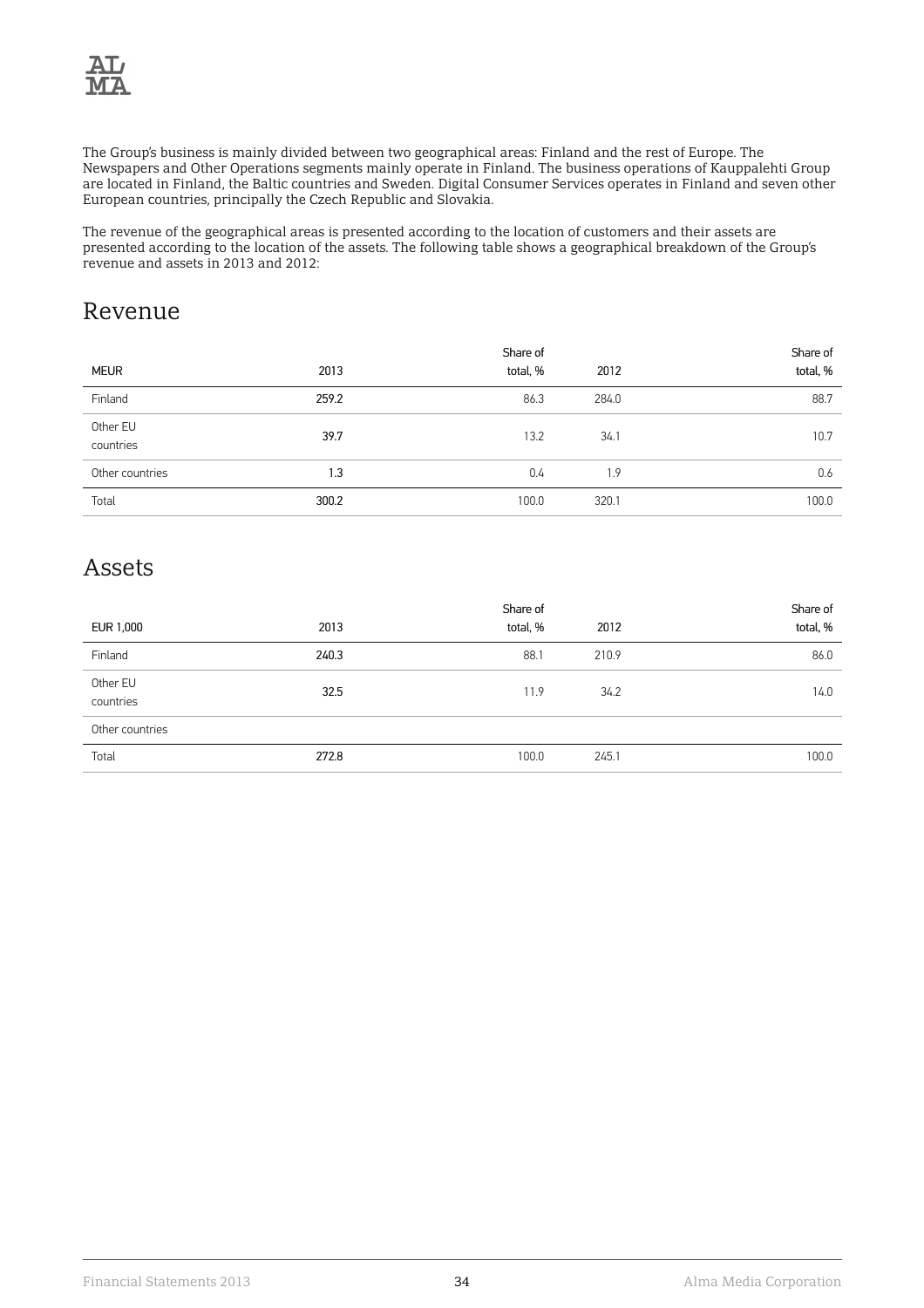

# Revenue

|                          |            | Kauppalehti | Digital Consumer | Other      | Segments, | Non-allocated items and |       |
|--------------------------|------------|-------------|------------------|------------|-----------|-------------------------|-------|
| <b>MEUR</b>              | Newspapers | Group       | Services         | Operations | total     | eliminations            | Group |
| Financial year<br>2013   |            |             |                  |            |           |                         |       |
| Revenue                  |            |             |                  |            |           |                         |       |
| External<br>revenue      | 183.1      | 56.3        | 53.8             | 7.1        | 300.2     |                         | 300.2 |
| Inter-segment<br>revenue | 2.5        | 0.6         | 2.1              | 78.4       | 83.5      | $-83.5$                 |       |
| Total                    | 185.6      | 56.8        | 55.9             | 85.4       | 383.8     | $-83.5$                 | 300.2 |
|                          |            |             |                  |            |           |                         |       |
| Financial year 2012      |            |             |                  |            |           |                         |       |
| Revenue                  |            |             |                  |            |           |                         |       |
| External<br>revenue      | 203.4      | 58.2        | 52.2             | 6.3        | 320.1     |                         | 320.1 |
| Inter-segment<br>revenue | 3.2        | 0.8         | 2.3              | 78.5       | 84.8      | $-84.8$                 |       |
| Total                    | 206.6      | 59.0        | 54.5             | 84.8       | 404.9     | $-84.8$                 | 320.1 |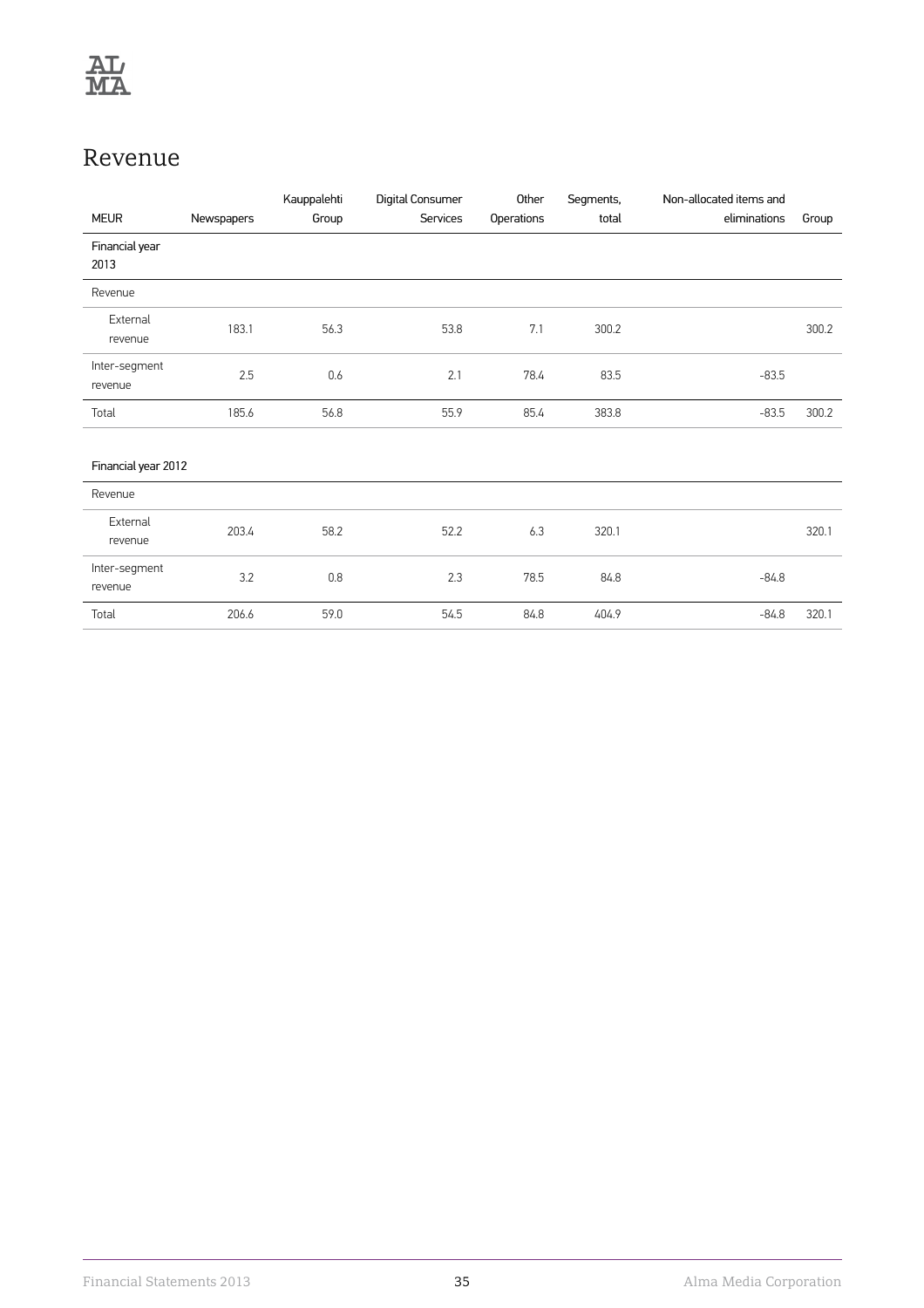# Profit for the period

| <b>MEUR</b>                                                                              | Newspapers | Kauppalehti<br>Group | Digital Consumer<br>Services | Other<br>Operations | Segments,<br>total | Non-allocated items and<br>eliminations | Group    |
|------------------------------------------------------------------------------------------|------------|----------------------|------------------------------|---------------------|--------------------|-----------------------------------------|----------|
| Financial year 2013                                                                      |            |                      |                              |                     |                    |                                         |          |
|                                                                                          |            |                      |                              |                     |                    |                                         |          |
| EBITDA                                                                                   | 14.3       | 8.5                  | 21.6                         | 0.9                 | 45.3               |                                         | 45.3     |
| Depreciation,<br>amortisation<br>and impairment<br>losses                                | $2.8\,$    | $0.7\,$              | 5.4                          | 9.4                 | 18.3               |                                         | 18.3     |
| Operating<br>profit/loss                                                                 | 11.5       | 7.8                  | 16.2                         | $-8.5$              | 27.0               |                                         | 27.0     |
| Share of results<br>in associated<br>companies                                           | $-1.4$     | $-3.1$               | $0.1\,$                      | 0.3                 | $-4.1$             |                                         | $-4.1$   |
| Net finance<br>expenses                                                                  | 0.2        | $-1.0$               | 0.5                          | $-0.2$              | $-0.5$             |                                         | $-0.5$   |
| Income before<br>tax                                                                     | 10.3       | 3.8                  | 16.7                         | $-8.4$              | 22.4               |                                         | 22.4     |
| Income tax                                                                               |            |                      |                              |                     |                    | $-6.4$                                  | $-6.4$   |
| Profit for the<br>period                                                                 | 10.3       | $3.8\,$              | 16.7                         | $-8.4$              | 22.4               | $-6.4$                                  | 16.0     |
| Other expenses<br>not requiring<br>payment<br>transaction,<br>other than<br>depreciation | 0.3        | $0.0\,$              | 1.5                          | $-3.8$              | $-2.0$             |                                         | $-2.0$   |
| Impairments                                                                              | $1.6\,$    |                      | 0.3                          | 3.0                 | 4.9                |                                         | 4.9      |
| Financial year 2012                                                                      |            |                      |                              |                     |                    |                                         |          |
| EBITDA                                                                                   | 23.2       | 6.4                  | 10.0                         | $-0.1$              | 39.5               |                                         | 39.5     |
| Depreciation,<br>amortisation<br>and impairment<br>losses                                | $1.1\,$    | $0.8\,$              | $6.2\,$                      | 4.9                 | 13.0               |                                         | $13.0\,$ |
| Operating<br>profit/loss                                                                 | 22.1       | 5.5                  | $3.8\,$                      | $-5.0$              | 26.5               |                                         | 26.5     |
| Share of results<br>in associated<br>companies                                           | $0.1\,$    | $-4.9$               | $-0.1$                       | 0.6                 | $-4.3$             |                                         | $-4.3$   |
| Net finance<br>expenses                                                                  | $0.2\,$    | $-1.2$               | $-0.1$                       | 2.6                 | 1.5                |                                         | 1.5      |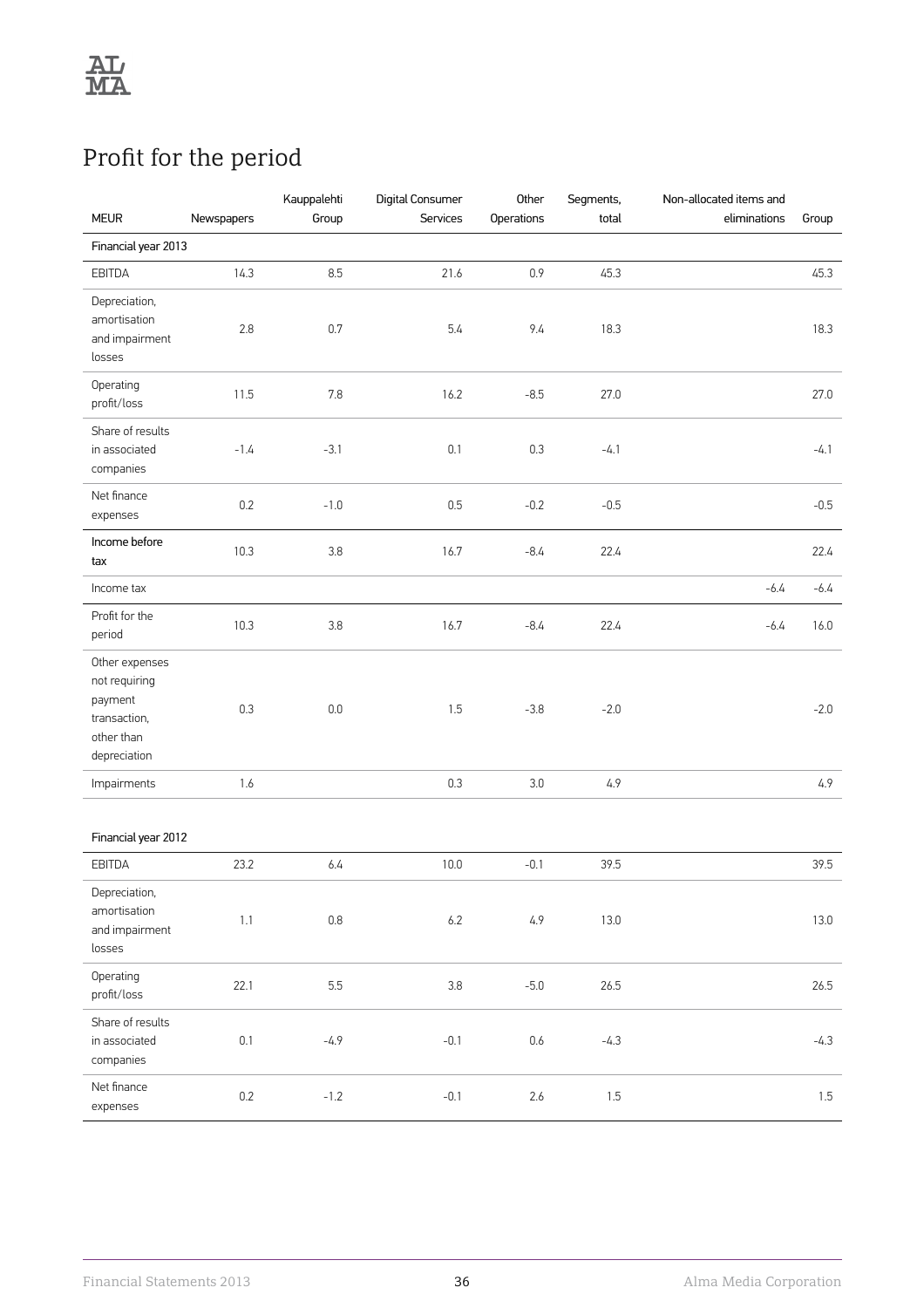

| Income before<br>tax                                                                     | 22.4   | $-0.5$ | 3.6 | $-1.8$ | 23.7 |        | 23.7   |
|------------------------------------------------------------------------------------------|--------|--------|-----|--------|------|--------|--------|
| Income tax                                                                               |        |        |     |        |      | $-6.3$ | $-6.3$ |
| Profit for the<br>period                                                                 | 22.4   | $-0.5$ | 3.6 | $-1.8$ | 23.7 | $-6.3$ | 17.4   |
| Other expenses<br>not requiring<br>payment<br>transaction,<br>other than<br>depreciation | 0.2    | 0.0    | 2.9 | 0.7    | 3.9  |        | 3.9    |
| Impairments                                                                              | $-0.2$ | 0.0    | 1.6 |        | 1.4  |        | 1.4    |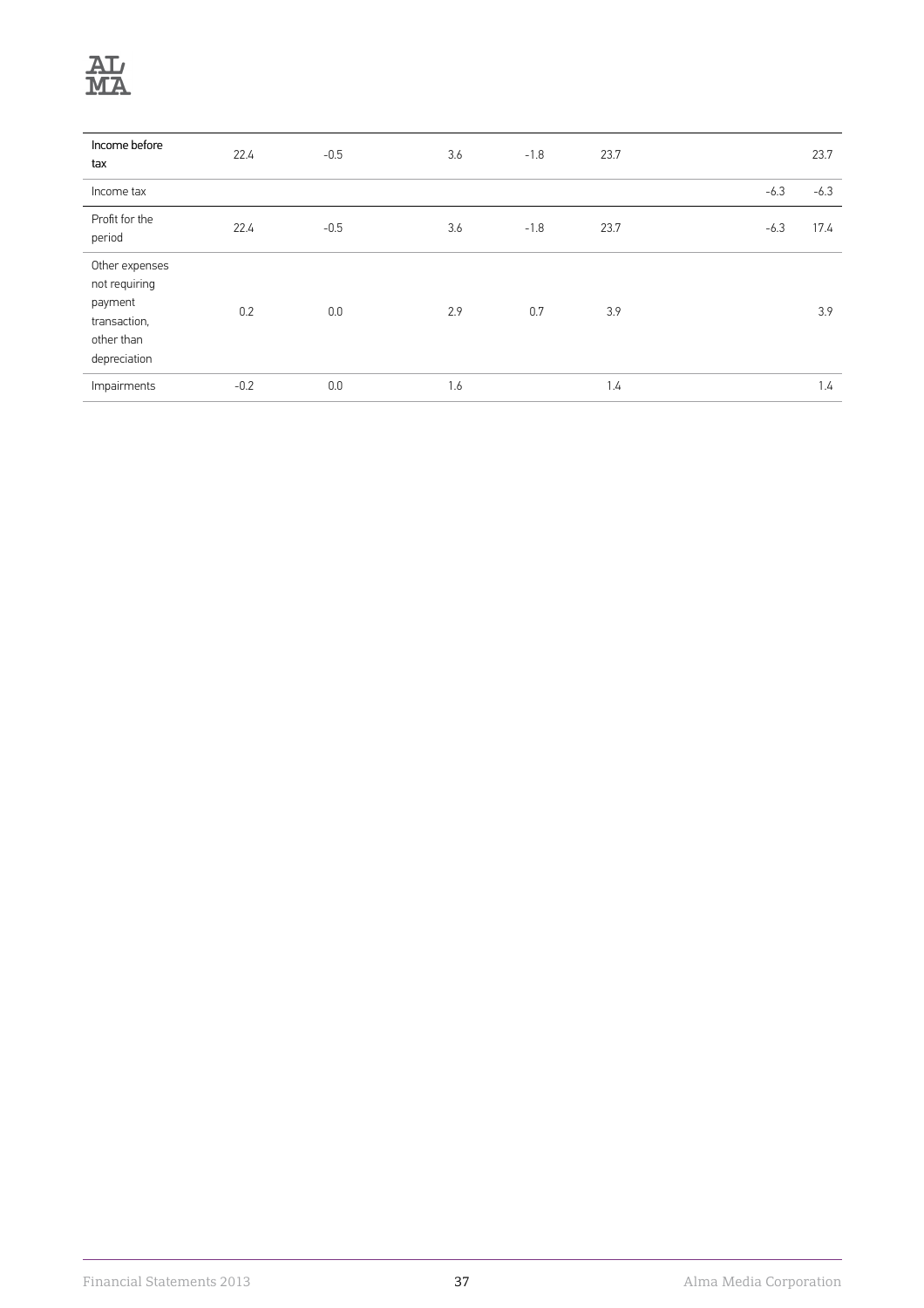# Assets and liabilities

| <b>MEUR</b>                               | Newspapers | Kauppalehti<br>Group | Digital Consumer<br>Services | Other<br>Operations | Segments,<br>total | Non-allocated items and<br>eliminations | Group |
|-------------------------------------------|------------|----------------------|------------------------------|---------------------|--------------------|-----------------------------------------|-------|
| Financial year 2013                       |            |                      |                              |                     |                    |                                         |       |
| Segment assets                            | 32.3       | 18.8                 | 91.4                         | 91.1                | 233.6              |                                         | 233.6 |
| Investments in<br>associated<br>companies | 0.1        | 17.9                 | $-0.2$                       | 7.7                 | 25.5               |                                         | 25.5  |
| Non-allocated<br>assets                   |            |                      |                              |                     |                    | 13.7                                    | 13.7  |
|                                           | 32.4       | 36.7                 | 91.2                         | 98.8                | 259.1              | 13.7                                    | 272.8 |
| Segment<br>liabilities                    | 24.8       | 9.7                  | 14.9                         | 84.5                | 133.9              |                                         | 133.9 |
| Non-allocated<br>liabilities              |            |                      |                              |                     |                    | 48.5                                    | 48.5  |
|                                           | 24.8       | 9.7                  | 14.9                         | 84.5                | 133.9              | 48.5                                    | 182.3 |
| Total                                     | 7.6        | 27.1                 | 76.3                         | 14.2                | 125.2              | $-34.8$                                 | 90.4  |
| Investments                               | 2.6        | 0.8                  | 2.0                          | 57.4                | 62.8               |                                         | 62.8  |
| Financial year 2012                       |            |                      |                              |                     |                    |                                         |       |
| Segment assets                            | 38.5       | 15.1                 | 84.5                         | 42.2                | 180.3              |                                         | 180.3 |
| Investments in<br>associated<br>companies | 1.5        | 21.8                 | $-0.3$                       | 8.3                 | 31.3               |                                         | 31.3  |
| Non-allocated<br>assets                   |            |                      |                              |                     |                    | 33.5                                    | 33.5  |
|                                           | 40.0       | 36.9                 | 84.2                         | 50.5                | 211.6              | 33.5                                    | 245.1 |
| Segment<br>liabilities                    | 29.6       | 11.9                 | 14.6                         | 38.8                | 94.9               |                                         | 94.9  |
| Non-allocated<br>liabilities              |            |                      |                              |                     |                    | 66.2                                    | 66.2  |
|                                           | 29.6       | 11.9                 | 14.6                         | 38.8                | 94.9               | 66.2                                    | 161.1 |
| Total                                     | 10.4       | 25.0                 | 69.6                         | 11.6                | 116.7              | $-32.7$                                 | 84.0  |
| Investments                               | 1.8        | 0.6                  | 76.0                         | 32.8                | 111.3              |                                         | 111.3 |

Asset not allocated to segments are financial assets and tax receivables.

Liabilities not allocated to segments are financial and tax liabilities.

\*) Year 2012 comparison information adjusted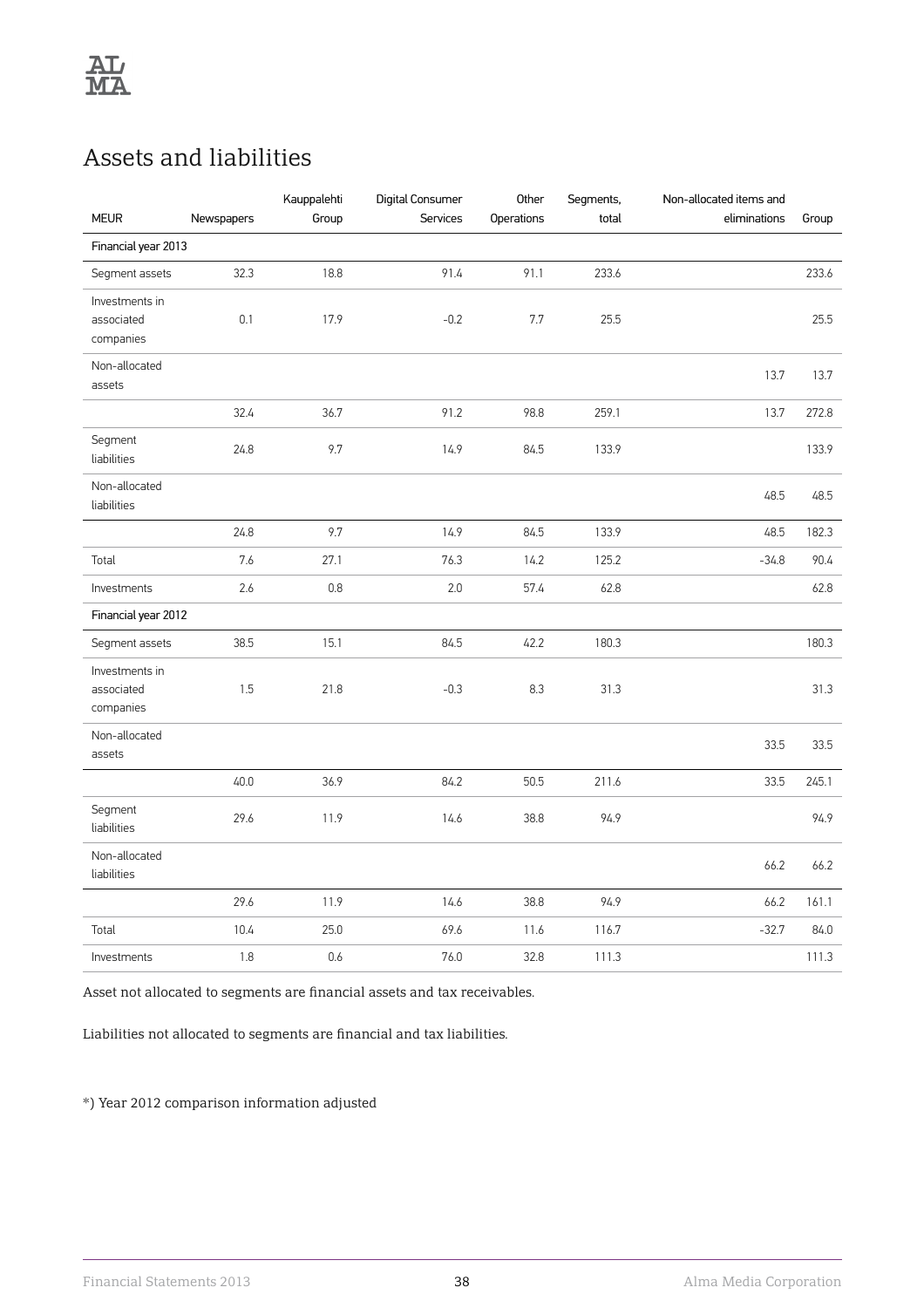# 2. BUSINESSES COMBINATIONS

### Acquisitions in 2013

In 2013, the Group acquired control (100%) in Julkaisupalvelu Lounais-Lappi Oy. The acquisition has no material impact on the Group's financial reporting.

### Acquisitions in 2012

|                                  | <b>Business line</b> | Acquired on | Ownership |
|----------------------------------|----------------------|-------------|-----------|
| Newspapers segment               |                      |             |           |
| Koti-Kymppi                      | Local newspaper      | 01/02/2012  | 100 %     |
| <b>Digital Consumer Services</b> |                      |             |           |
| $LMC$ s.r.o                      | Online advertising   | 01/02/2012  | 100 %     |
| CV Online                        | Online advertising   | 02/01/2012  | 100 %     |
| PlanMyRoom Finland Oy            | Online advertising   | 05/02/2012  | 100 %     |
| Suomen Hankintakeskus Oy         | Online advertising   | 06/01/2012  | 100 %     |
| Adalia Media Inc                 | Online advertising   | 06/01/2012  | 51 %      |
| E-kontakti Oy                    | Online advertising   | 08/01/2012  | 100 %     |
| Profesia s.r.o (Slovakia)        | Online advertising   | 11/15/2012  | 100 %     |
| TAU Online d.o.o.                | Online advertising   | 11/15/2012  | 100 %     |
| Autovia S.r.o                    | Online advertising   | 11/15/2012  | 100 %     |
| Profesia s.r.o (Czech Republic)  | Online advertising   | 11/15/2012  | 100 %     |

The acquisition of business operations in the Newspapers segment has no material impact on the figures of Alma Media Group; accordingly, no additional disclosure is presented.

For the Digital Consumer Services segment, the following table presents the opening balance sheets of the acquired operations, the total acquisition price and impact on cash flow.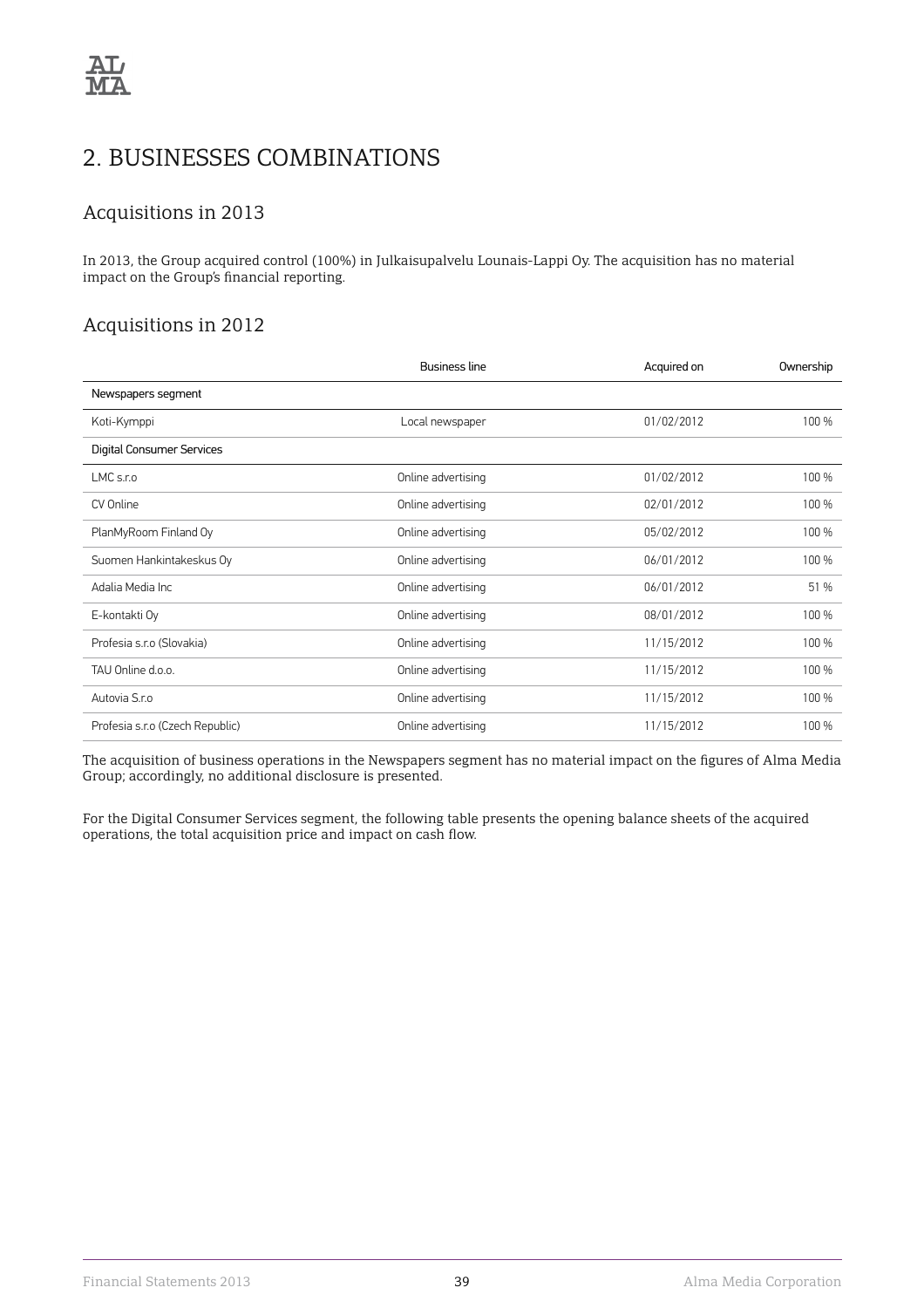#### LMC s.r.o

| <b>MEUR</b>                                                      | Book values before integration | Fair values entered in integration |
|------------------------------------------------------------------|--------------------------------|------------------------------------|
| Property, plant and equipment                                    | 0.2                            | 0.2                                |
| Intangible assets                                                | 7.5                            | 22.1                               |
| Trade and other receivables                                      | 3.3                            | 3.3                                |
| Cash and cash equivalents                                        | 5.9                            | 5.9                                |
| Assets, total                                                    | 16.8                           | 31.4                               |
|                                                                  |                                |                                    |
| Deferred tax liabilities                                         |                                | 2.9                                |
| Trade and other payables                                         | 7.5                            | 7.5                                |
| Liabilities, total                                               | 7.5                            | 10.4                               |
| Total identifiable net assets at fair value                      | 9.4                            | 21.0                               |
| Cash and cash equivalents of acquired subsidiaries or businesses |                                |                                    |

#### CV Online

| <b>MEUR</b>                                                      | Book values before integration | Fair values entered in integration |
|------------------------------------------------------------------|--------------------------------|------------------------------------|
| Property, plant and equipment                                    | 0.0                            | 0.0                                |
| Intangible assets                                                | 1.3                            | 2.2                                |
| Trade and other receivables                                      | 0.2                            | 0.2                                |
| Cash and cash equivalents                                        | 0.4                            | 0.4                                |
| Assets, total                                                    | 2.0                            | 2.9                                |
| Deferred tax liabilities                                         | 0.1                            | 0.4                                |
| Trade and other payables                                         | 0.5                            | 0.5                                |
| Liabilities, total                                               | 0.6                            | 0.8                                |
| Total identifiable net assets at fair value                      | 1.4                            | 2.1                                |
| Cash and cash equivalents of acquired subsidiaries or businesses |                                | 0.4                                |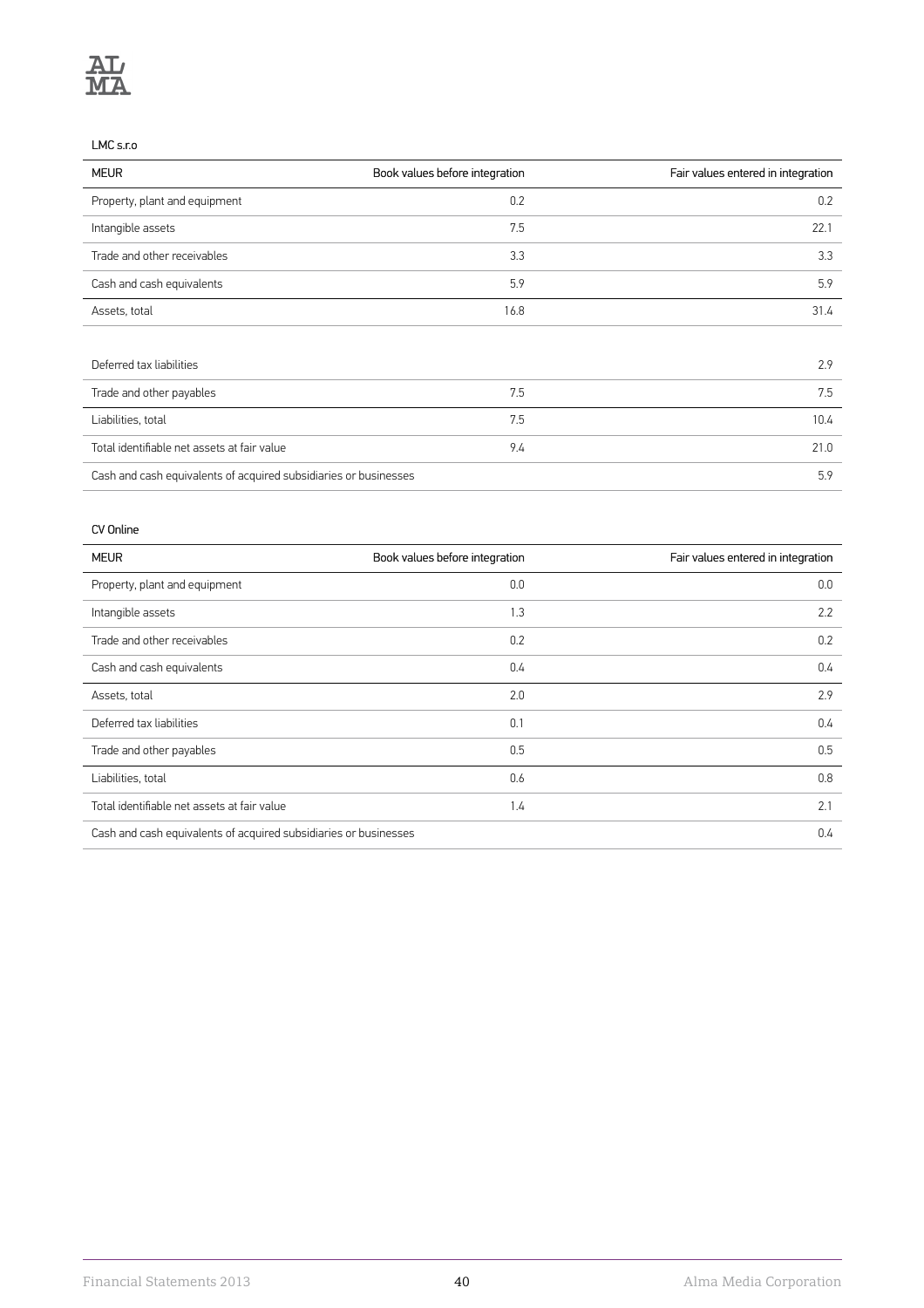#### E-kontakti Oy

| <b>MEUR</b>                                                      | Book values before integration | Fair values entered in integration |
|------------------------------------------------------------------|--------------------------------|------------------------------------|
| Property, plant and equipment                                    |                                |                                    |
| Intangible assets                                                |                                | 0.8                                |
| Trade and other receivables                                      | 0.0                            | 0.0                                |
| Cash and cash equivalents                                        | 0.5                            | 0.5                                |
| Assets, total                                                    | 0.5                            | 1.4                                |
| Deferred tax liabilities                                         | 0.0                            | 0.2                                |
| Trade and other payables                                         | 0.2                            | 0.2                                |
| Liabilities, total                                               | 0.2                            | 0.4                                |
| Total identifiable net assets at fair value                      | 0.3                            | 1.0                                |
| Cash and cash equivalents of acquired subsidiaries or businesses |                                | 0.5                                |

### Profesia, Slovakia and Czech Republic

| <b>MEUR</b>                                                      | Book values before integration | Fair values entered in integration |
|------------------------------------------------------------------|--------------------------------|------------------------------------|
| Property, plant and equipment                                    | 0.6                            | 0.6                                |
| Intangible assets                                                | 0.0                            | 10.5                               |
| Trade and other receivables                                      | 0.7                            | 0.7                                |
| Cash and cash equivalents                                        | 1.2                            | 1.2                                |
| Assets, total                                                    | 2.4                            | 12.9                               |
| Deferred tax liabilities                                         |                                | 2.4                                |
| Trade and other payables                                         | 1.8                            | 1.8                                |
| Liabilities, total                                               | 1.8                            | 4.2                                |
|                                                                  |                                |                                    |
| Total identifiable net assets at fair value                      | 0.7                            | 8.7                                |
| Cash and cash equivalents of acquired subsidiaries or businesses |                                | 1.2                                |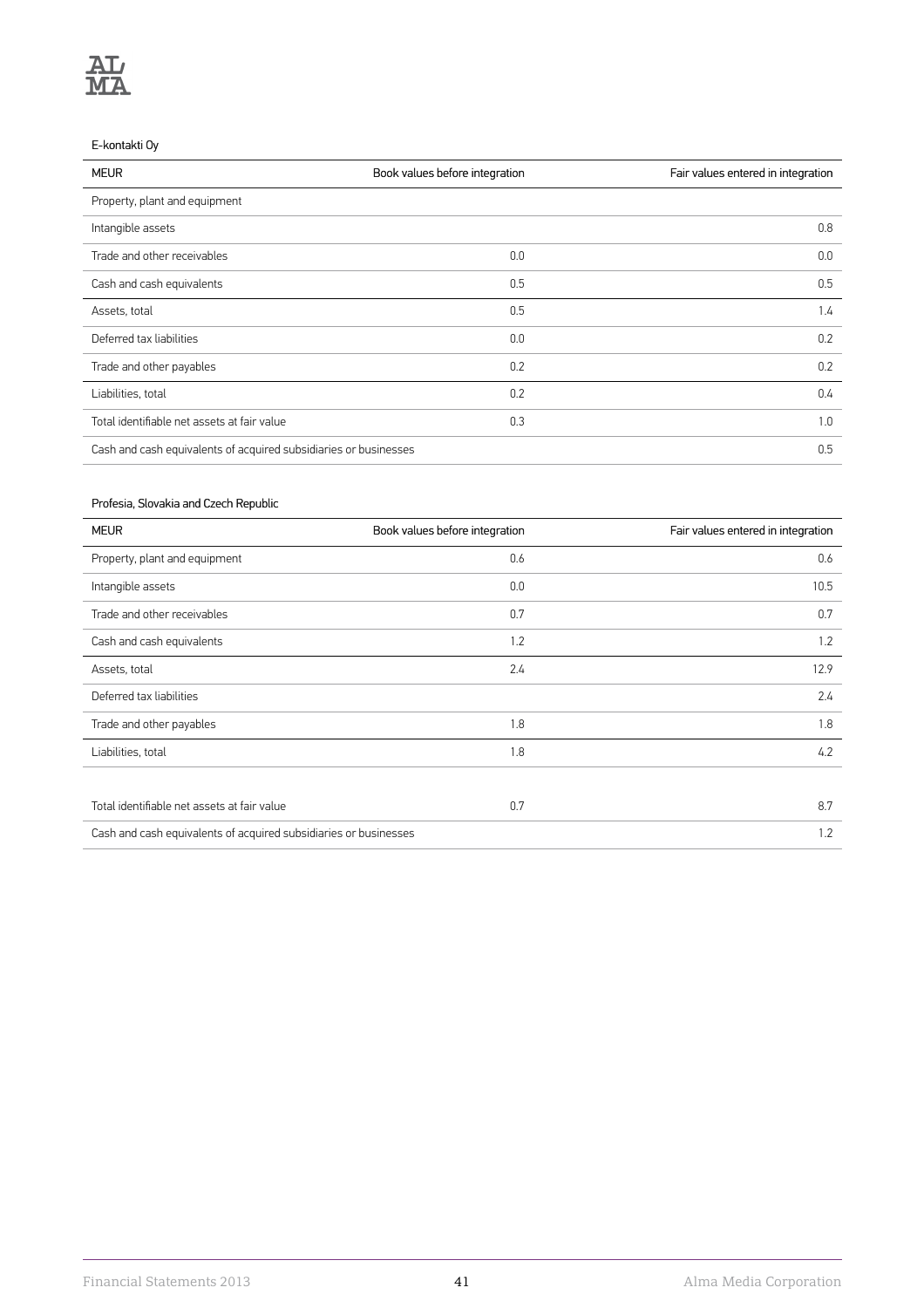#### TAU Online d.o.o.

| <b>MEUR</b>                                                      | Book values before integration | Fair values entered in integration |
|------------------------------------------------------------------|--------------------------------|------------------------------------|
| Property, plant and equipment                                    | 0.0                            | 0.0                                |
| Intangible assets                                                | 0.0                            | 1.8                                |
| Inventories                                                      | 0.0                            | 0.0                                |
| Trade and other receivables                                      | 0.3                            | 0.3                                |
| Cash and cash equivalents                                        | 0.2                            | 0.2                                |
| Assets, total                                                    | 0.5                            | 2.3                                |
|                                                                  |                                |                                    |
| Deferred tax liabilities                                         |                                | 0.3                                |
| Trade and other payables                                         | 0.3                            | 0.3                                |
| Liabilities, total                                               | 0.3                            | 0.7                                |
|                                                                  |                                |                                    |
| Total identifiable net assets at fair value                      | 0.2                            | 1.6                                |
| Cash and cash equivalents of acquired subsidiaries or businesses |                                | 0.2                                |

#### Autovia

| <b>MEUR</b>                                                      | Book values before integration | Fair values entered in integration |
|------------------------------------------------------------------|--------------------------------|------------------------------------|
| Property, plant and equipment                                    | 0.0                            | 0.0                                |
| Intangible assets                                                |                                | 0.4                                |
| Trade and other receivables                                      | 0.0                            | 0.0                                |
| Cash and cash equivalents                                        | 0.1                            | 0.1                                |
| Assets, total                                                    | 0.2                            | 0.6                                |
|                                                                  |                                |                                    |
| Deferred tax liabilities                                         |                                | 0.1                                |
| Trade and other payables                                         | 0.1                            | 0.1                                |
| Liabilities, total                                               | 0.1                            | 0.2                                |
|                                                                  |                                |                                    |
| Total identifiable net assets at fair value                      | 0.1                            | 0.4                                |
| Cash and cash equivalents of acquired subsidiaries or businesses |                                | 0.1                                |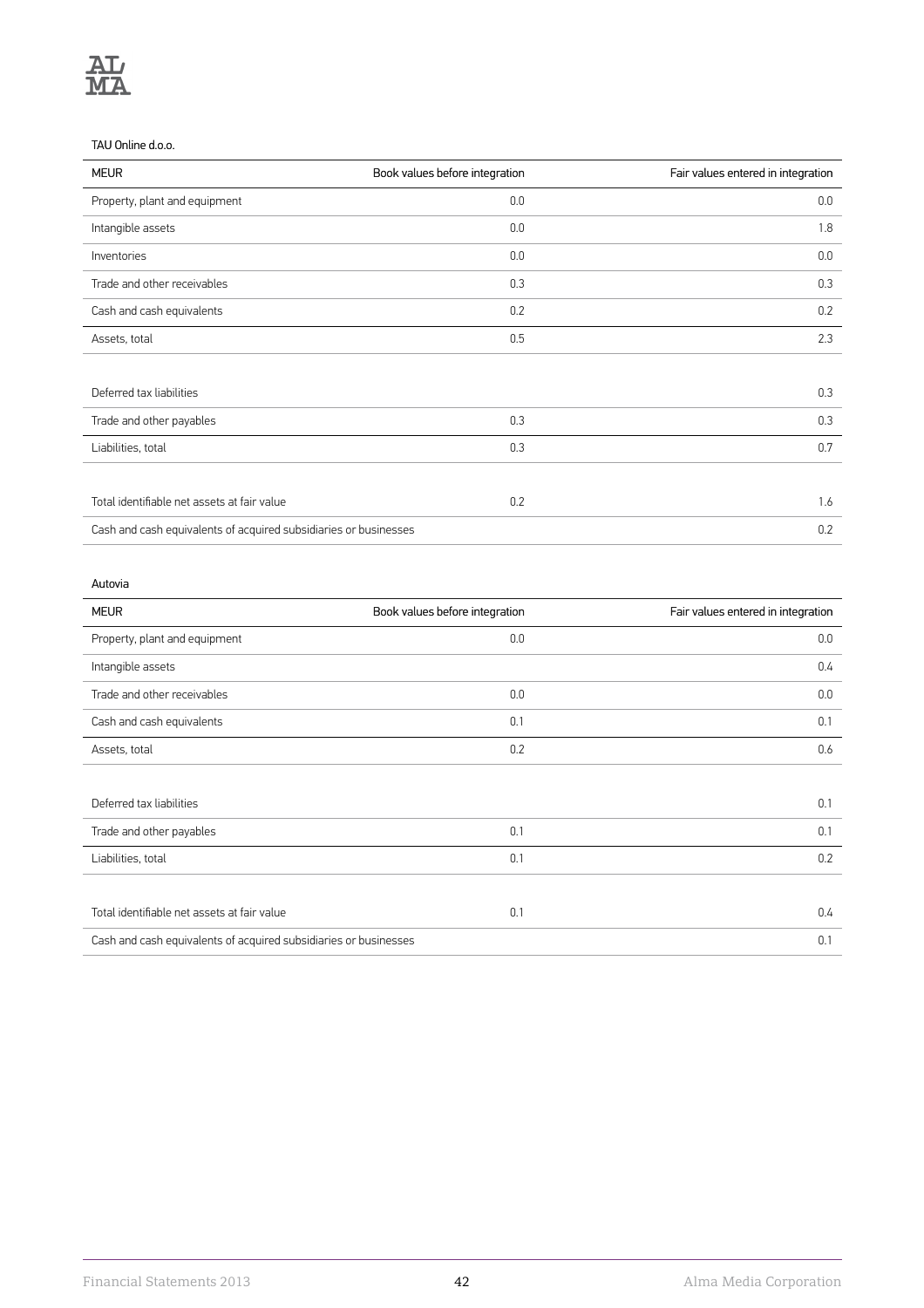# Purchase consideration for the acquired subsidiaries or businesses

| <b>MEUR</b>                           | Consideration, settled in cash | Contingent consideration liability | Total consideration |
|---------------------------------------|--------------------------------|------------------------------------|---------------------|
| LMC s.r.o                             | 39.2                           | 3.9                                | 43.1                |
| CV Online                             | 4.0                            | 1.2                                | 5.2                 |
| E-kontakti                            | 4.2                            | 0.1                                | 4.3                 |
| Profesia, Slovakia and Czech Republic | 20.8                           |                                    | 20.8                |
| <b>TAU Online</b>                     | 2.5                            |                                    | 2.5                 |
| Autovia                               | 0.8                            |                                    | 0.8                 |

The amount of contingent considerations is based on the estimated EBITDA and operating profit of the business operations acquired during 2012 and 2013. Contingent considerations are classified as derivatives. Following IAS 39, they are recognised as financial liabilities measured at fair value through profit or loss on the balance sheet. Changes in fair value are recognised in finance income and expenses in the income statement.

### Goodwill arising on acquisitions

|                                       |               | Identifiable net assets of the acquired |          |
|---------------------------------------|---------------|-----------------------------------------|----------|
| <b>MEUR</b>                           | Consideration | business operations                     | Goodwill |
| $LMC$ s.r.o                           | 43.1          | $-21.0$                                 | 22.0     |
| CV Online                             | 5.2           | $-2.1$                                  | 3.1      |
| E-kontakti                            | 4.3           | $-1.0$                                  | 3.3      |
| Profesia, Slovakia and Czech Republic | 20.8          | $-8.7$                                  | 12.1     |
| <b>TAU Online</b>                     | 2.5           | $-1.6$                                  | 0.9      |
| Autovia                               | 0.8           | $-0.4$                                  | 0.4      |

The other acquisitions of the Digital Consumer Services segment, PlanMyRoom Finland Oy, Suomen Hankintakeskus Oy and Adalia Media INC, do not constitute significant items on the consolidated balance sheet. The purchase consideration for the business operations acquired for the segment totalled MEUR 0.7, and goodwill arising on acquisition totalled MEUR 0.8.

Group revenue for 2012 would have been an estimated MEUR 329.5 (reported MEUR 320.1) and operating profit MEUR 28.0 (reported MEUR 26.5), assuming the acquisitions had taken place at the beginning of 2012.

The fair values entered on intangible assets in the integration relate primarily to trademarks, ICT technology and customer agreements. Factors contributory to goodwill were the synergies related to these businesses expected to be realised.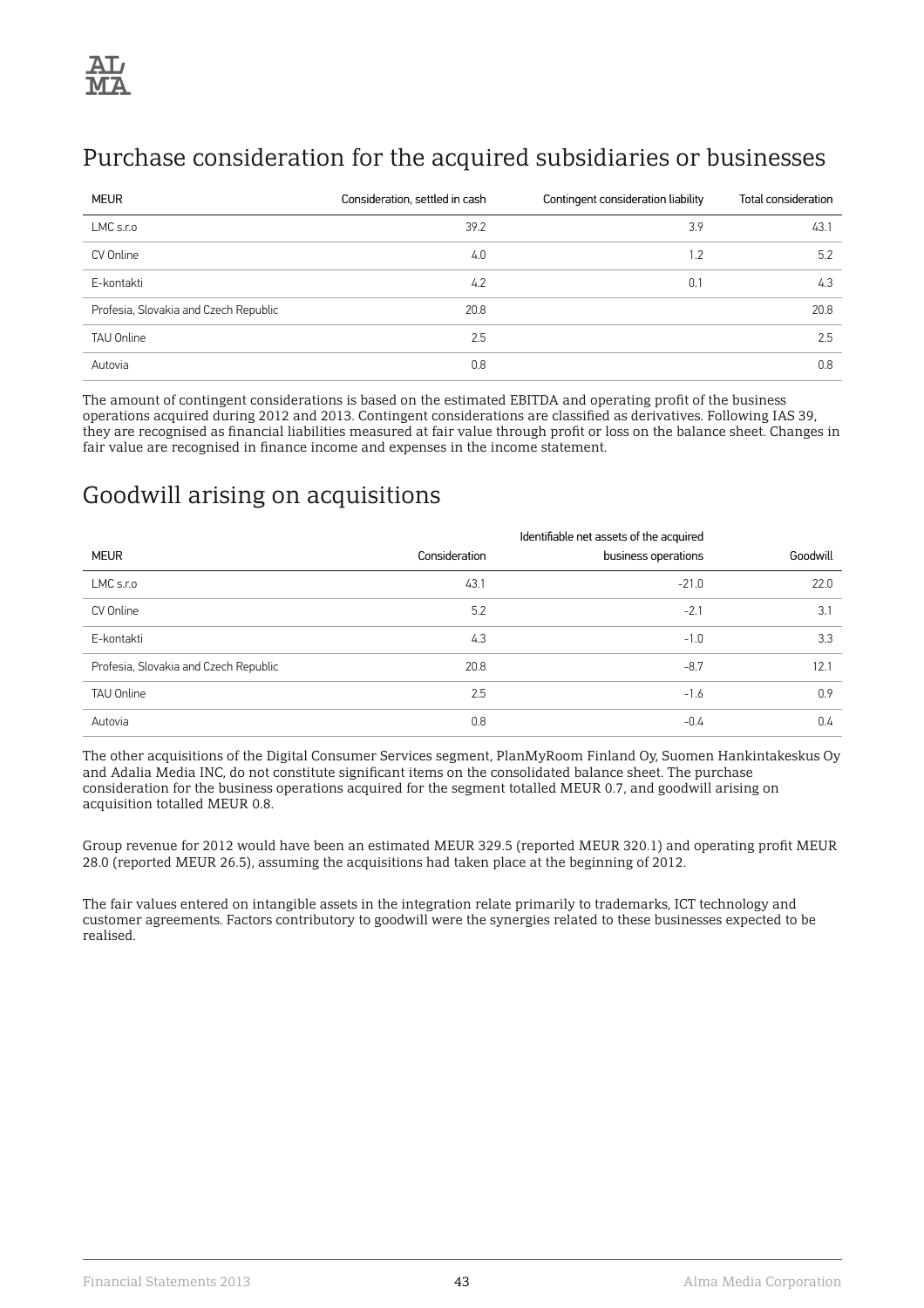# 3. REVENUE

| <b>MEUR</b>                                        | 2013  | 2012  |
|----------------------------------------------------|-------|-------|
| Distribution of revenue between goods and services |       |       |
| Sales of content                                   | 115.3 | 122.3 |
| Sales of advertising                               | 147.3 | 160.8 |
| Sales of services                                  | 37.6  | 37.1  |
| Revenue, total                                     | 300.2 | 320.1 |

In this specification, the revenue of the newspapers published by the Group and online services is divided into sales of content and advertising. Sales of services comprise sales of printing and distribution services, sales of the customer magazine business and service sales of online services.

# 4. OTHER OPERATING INCOME

| <b>MEUR</b>                         | 2013 | 2012 |
|-------------------------------------|------|------|
| Gains on sale of non-current assets | 8.5  | Ս.๖  |
| Other income items                  | 0.7  |      |
| Other operating income, total       | 9.2  | ე.9  |

# 5. MATERIALS AND SERVICES

| <b>MEUR</b>                   | 2013 | 2012   |
|-------------------------------|------|--------|
| Purchases during period       | 13.0 | 15.7   |
| Change in inventories         | 0.2  | $-0.3$ |
| Use of materials and supplies | 13.2 | 14.8   |
| <b>External services</b>      | 66.4 | 70.1   |
| Total                         | 79.6 | 84.9   |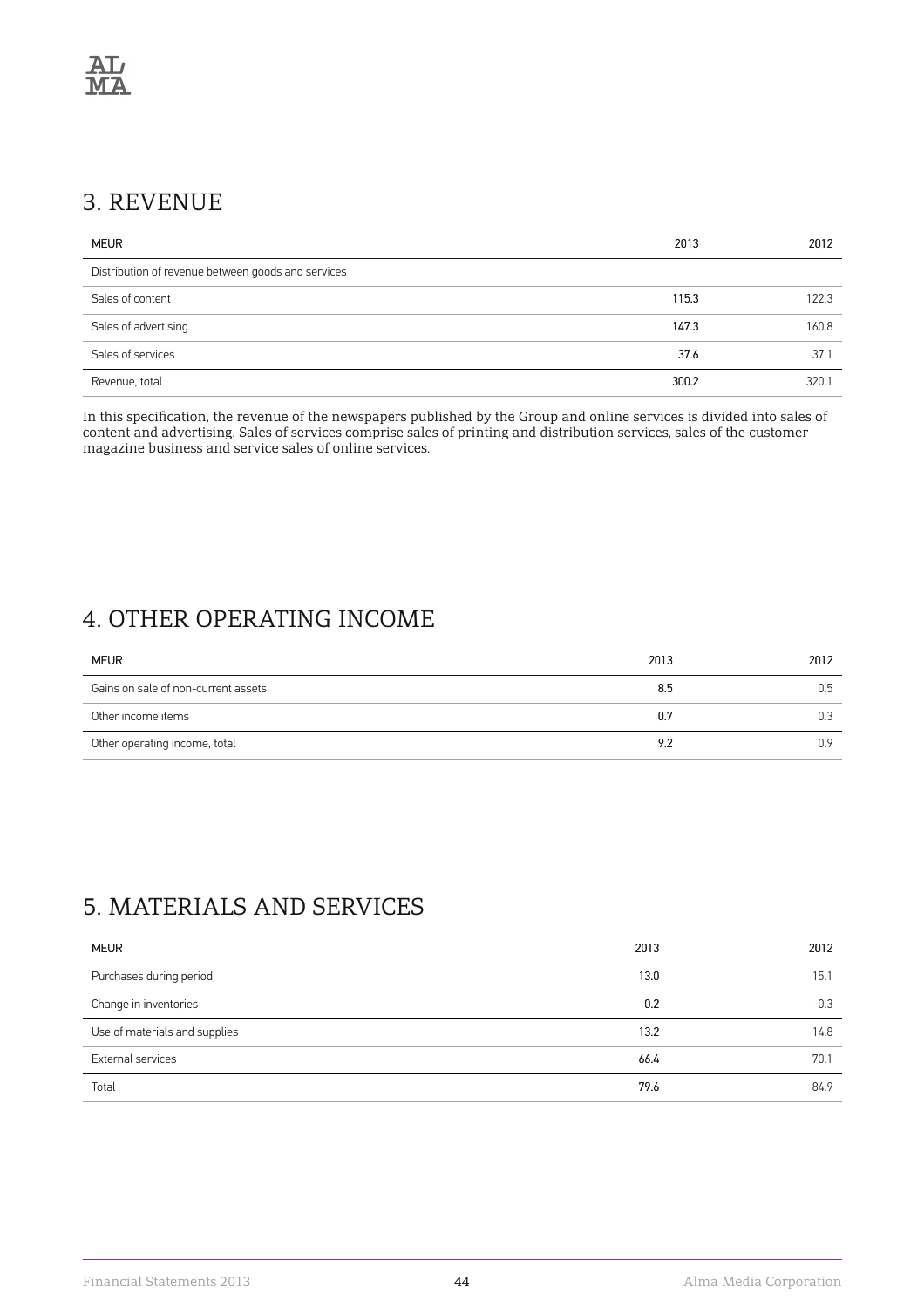## 6. RESEARCH AND DEVELOPMENT COSTS

The Group's research and development costs in 2013 totalled MEUR 5.3 (MEUR 4.1 in 2012). Of this total, MEUR 4.2 (MEUR 3.1) was recognised in the income statement and MEUR 1.1 (MEUR 1.0 in 2012) was capitalised to the balance sheet in 2013. There were capitalised research and developments costs to a total of MEUR 2.0 on the balance sheet on 31 December 2013.

# 7. EMPLOYEE BENEFITS EXPENSE

| 1,000 EUR                                  | 2013    | 2012    |
|--------------------------------------------|---------|---------|
| Salaries and fees                          | 95,553  | 103,140 |
| Pension costs - defined contribution plans | 16,423  | 18,250  |
| Pension costs – defined benefit plans      | 47      | 83      |
| Share-based payment transaction expense    | 457     | 764     |
| Other employee expenses                    | 6,946   | 7,074   |
| Total                                      | 119,426 | 129,311 |

#### Average total workforce, calculated as full-time employees, excl. distribution staff

| Newspapers                                                             | 792   | 838   |
|------------------------------------------------------------------------|-------|-------|
| Kauppalehti Group                                                      | 402   | 415   |
| Digital Consumer Services                                              | 497   | 391   |
| Other Operations                                                       | 275   | 266   |
| Total                                                                  | 1,965 | 1,910 |
| Additionally, the Group's own distribution staff (number of employees) | 998   | 1,006 |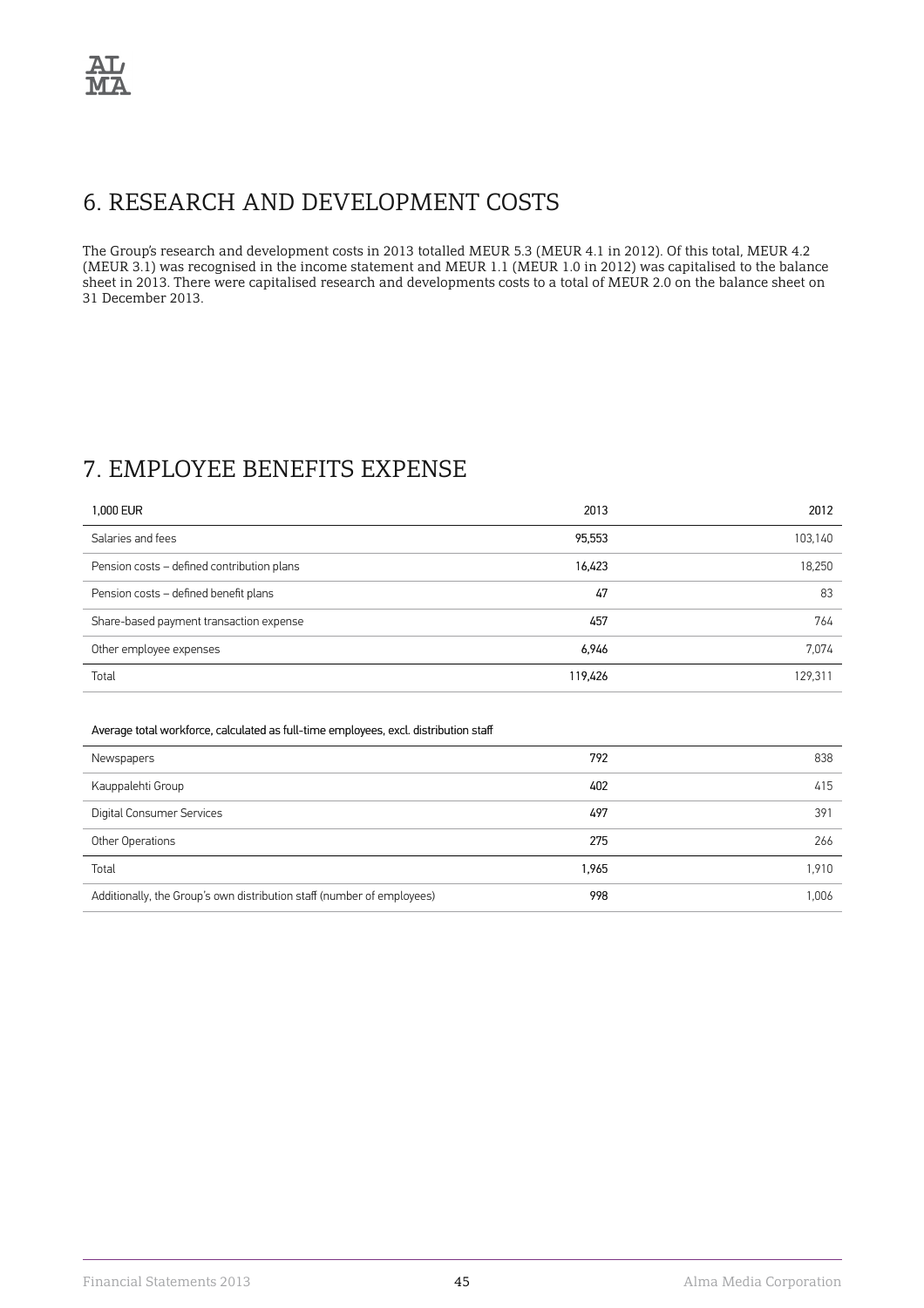# Salaries and bonuses paid to management

The reward scheme of the President and CEO of Alma Media Corporation and other senior management is made up of fixed monetary salary (monthly salary), fringe benefits (company car and mobile telephone benefit, with regard to the President also housing benefit), an incentive bonus related to the achievement of result and operational targets (shortterm reward scheme), a stock option scheme and a share-based incentive scheme for key employees of the Group (longterm reward scheme), as well as a pension benefit for management.

#### 1,000 EUR

| Parent company President and CEO (Kai Telanne) |                                                 |     |      |
|------------------------------------------------|-------------------------------------------------|-----|------|
|                                                | Salaries and other short-term employee benefits | 507 | 532  |
|                                                | Post-employment benefits                        | 196 | 288  |
|                                                | Approved stock options to be settled in shares  | 93  | 192  |
| Total                                          |                                                 | 795 | .012 |

The figures in the table are presented on an accrual basis. In 2013, the salary and benefits paid to the President and CEO of the Group totalled EUR 576,230 (in 2012 EUR 449,504).

#### Pension benefits of the President and CEO:

In addition to statutory employment pension security, the President and CEO has a defined contribution group pension benefit. His pension accumulates by 20% of the annual earnings. He has the right to retire upon reaching 60 years of age, at which time the payment of insurance premiums terminates. The pension is determined on the basis of the insurance savings at the time when the pension payments begin. Retirement can be postponed up to 70 years of age. At this time, the pension is determined on the basis of insurance savings adjusted according to the value development of the investment objects.

It is included in the terms and conditions of Alma Media President and CEO's group pension insurance that when the insured has been within the scope of the agreement for three years, he has the right to a paid-up policy corresponding to the insurance savings accumulated by the termination of the employment relationship. The paid-up policy includes old-age pension at retirement age, disability cover and a death benefit.

Notice period of the President and CEO:

The notice period of the President and CEO is six months. An additional contractual compensation equal to 12 months' salary is paid if the employer terminates his contract without the President and CEO being in breach of contract. This contractual compensation is not paid if the President himself resigns Alma Media's Board of Directors decides on the appointment and, as necessary, dismissal of the President and CEO.

#### 1,000 EUR

| Other members of the Group Executive Team       |       |       |
|-------------------------------------------------|-------|-------|
| Salaries and other short-term employee benefits | 1,422 | 1,403 |
| Benefits paid in connection with dismissal      |       |       |
| Post-employment benefits                        | 509   | 505   |
| Approved stock options to be settled in shares  | 209   | 449   |
| Total                                           | 2.139 | 2.357 |

The figures in the table are presented on an accrual basis. In 2013 the salary and benefits paid to the other members of the Group Executive Team totalled EUR 1,442,262 (in 2012 EUR 1,497,640, including EUR 71,656 in share-based payments).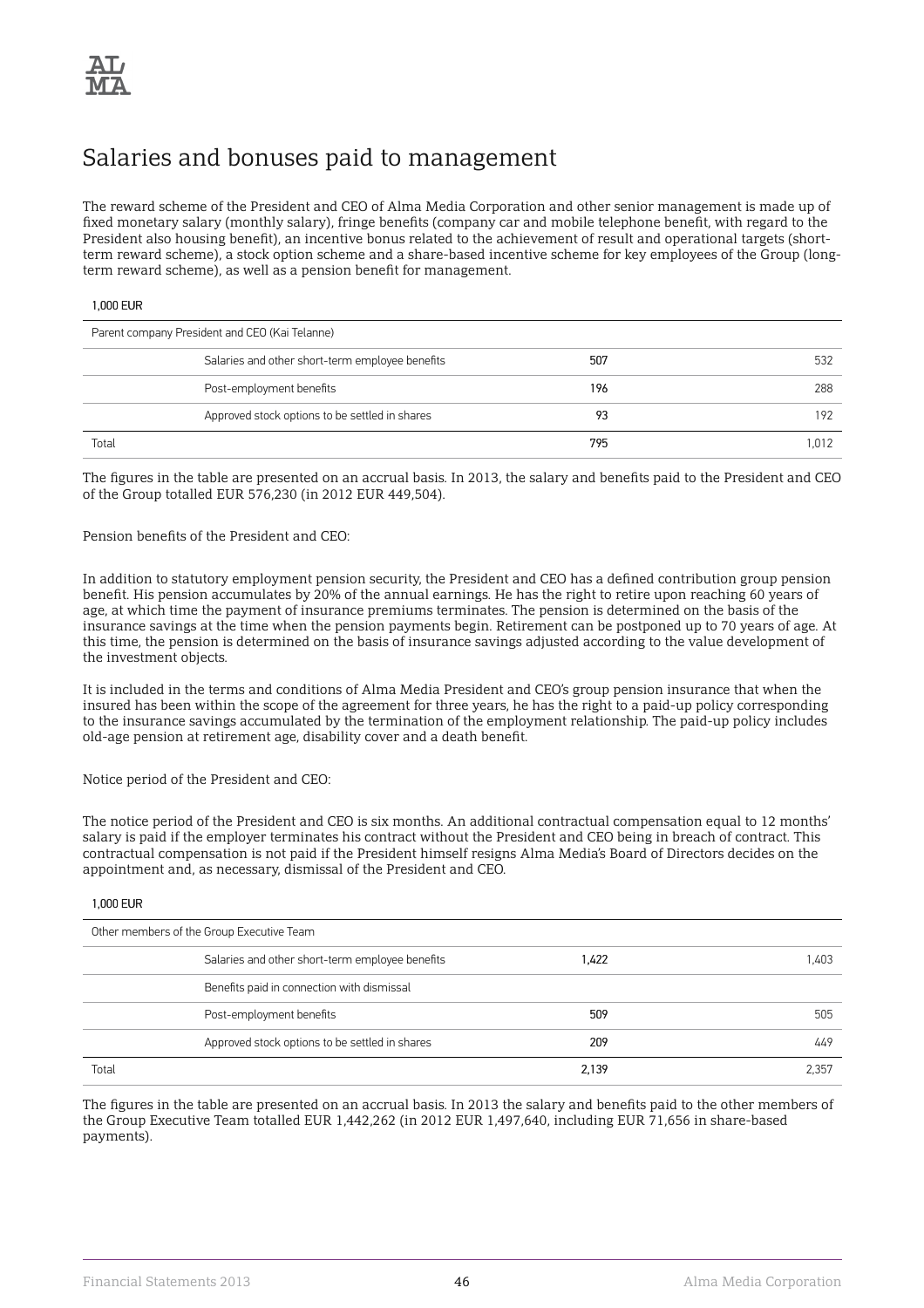#### 1,000 EUR

| Board of Directors of Alma Media Corporation and benefits paid to its members |     |     |
|-------------------------------------------------------------------------------|-----|-----|
| Harri Suutari, Chairman (as of 14 March 2013)                                 | 49  | 34  |
| Petri Niemisvirta, Deputy Chairman                                            | 42  | 40  |
| Timo Aukia, member                                                            | 35  | 31  |
| Niklas Herlin, member (as of 14 March 2013)                                   | 28  |     |
| Seppo Paatelainen, Chairman (until 14 March 2013)                             | 5   | 51  |
| Perttu Rinta, member (as of 14 March 2013)                                    | 30  |     |
| Kai Seikku, member                                                            | 37  | 30  |
| Erkki Solja, member                                                           | 33  | 31  |
| Catharina Stackelberg-Hammarén, member                                        | 34  | 31  |
| Total                                                                         | 290 | 246 |

The figures in the table are presented on an accrual basis.

According to the resolution of the General Meeting, the benefits to the Board members are paid as shares of Alma Media Corporation.

### 1,000 EUR

| Salaries and bonuses to management, total | 3.224 | 3.6 I S |
|-------------------------------------------|-------|---------|
|-------------------------------------------|-------|---------|

The members of the Board of Directors, the President and CEO of the parent company and the other members of the Group Executive Team together held 10,669,959 shares in the company on 31 December 2013, representing 14.1% of the total number of shares and votes. The company's Board of Directors, the President and CEO of the parent company and the other members of the Group Executive Team held altogether 284,750 options under the 2009A plan, 325,000 options under the 2009B plan and 325,000 options under the 2009C plan on 31 December 2013. These option rights entitle their holders to subscribe to a maximum of 934,750 new shares in the company.

The option rights and shares owned by the company's Board of Directors, the President and CEO of the parent company and the Group Executive Team represent 1.56% of the total number of shares and votes.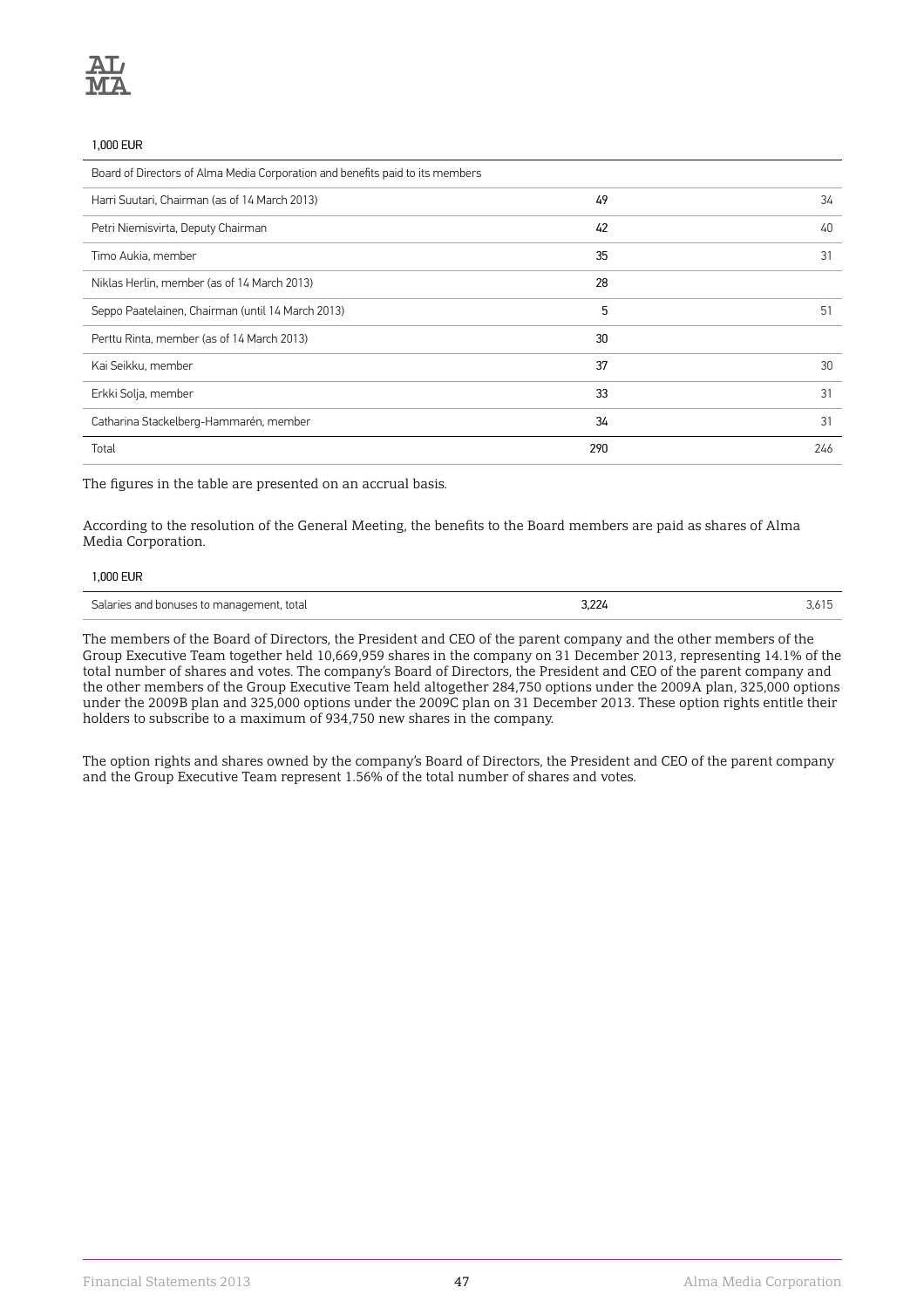

## The individual holdings of Alma Media shares and option rights on 31 December 2013 are as follows \*

|                                           | Shares     | Options | Options | Options |
|-------------------------------------------|------------|---------|---------|---------|
| pcs                                       |            | 2009A   | 2009B   | 2009C   |
| Harri Suutari, Chairman                   | 50,492     |         |         |         |
| Petri Niemisvirta, Deputy Chairman        | 6,438      |         |         |         |
| Timo Aukia, member                        | 5,246      |         |         |         |
| Niklas Herlin, member                     | 10,402,682 |         |         |         |
| Perttu Rinta, member                      | 2,682      |         |         |         |
| Kai Seikku, member                        | 10,401     |         |         |         |
| Erkki Solja, member                       | 47,138     |         |         |         |
| Catharina Stackelberg-Hammarén,<br>member | 7,876      |         |         |         |
|                                           |            |         |         |         |

| Kai Telanne, President and CEO                 | 89.753     | 100,000 | 100.000 | 100,000 |
|------------------------------------------------|------------|---------|---------|---------|
| Kari Juutilainen, Group Executive Team         |            | 30,000  | 30,000  | 30,000  |
| Virpi Juvonen, Group Executive Team            |            |         |         |         |
| Kari Kivelä, Group Executive Team              | 1,410      | 34,750  | 45,000  | 45,000  |
| Mikko Korttila, Group Executive Team           | 1.997      |         | 30,000  | 30,000  |
| Juha-Petri Loimovuori, Group Executive<br>Team | 3,055      | 45,000  | 45,000  | 45,000  |
| Raimo Mäkilä, Group Executive Team             | 30,000     | 45,000  | 45,000  | 45,000  |
| Minna Nissinen, Group Executive Team           | 10.789     | 30,000  | 30,000  | 30,000  |
| Juha Nuutinen, Group Executive Team            |            |         |         |         |
| Total                                          | 10,669,959 | 284.750 | 325,000 | 325,000 |

\* The figures include holdings of entities under their control as well as holdings of related parties.

The holdings granted to the Group Executive Team according to the Performance Share Plan 2012 are not presented in the table, as, in the management's assessment, the plan will not be realised in accordance with the agreed terms and conditions.

According to the Articles of Association, the Board of Directors of Alma Media Corporation is appointed by the General Meeting of Shareholders. The number of members on the Board of Directors is no less than three and no more than nine. The Board of Directors shall elect from among its members a Chairman and a Deputy Chairman. The term of office for a member of the Board of Directors is one year, ending at the close of the Annual General Meeting following his or her election. The company's President and CEO may not be the Chairman of the Board.

The company shall have a President and CEO appointed by the Board of Directors. The President and CEO is responsible for managing the administration of the company in accordance with the instructions and requirements of the Board of Directors.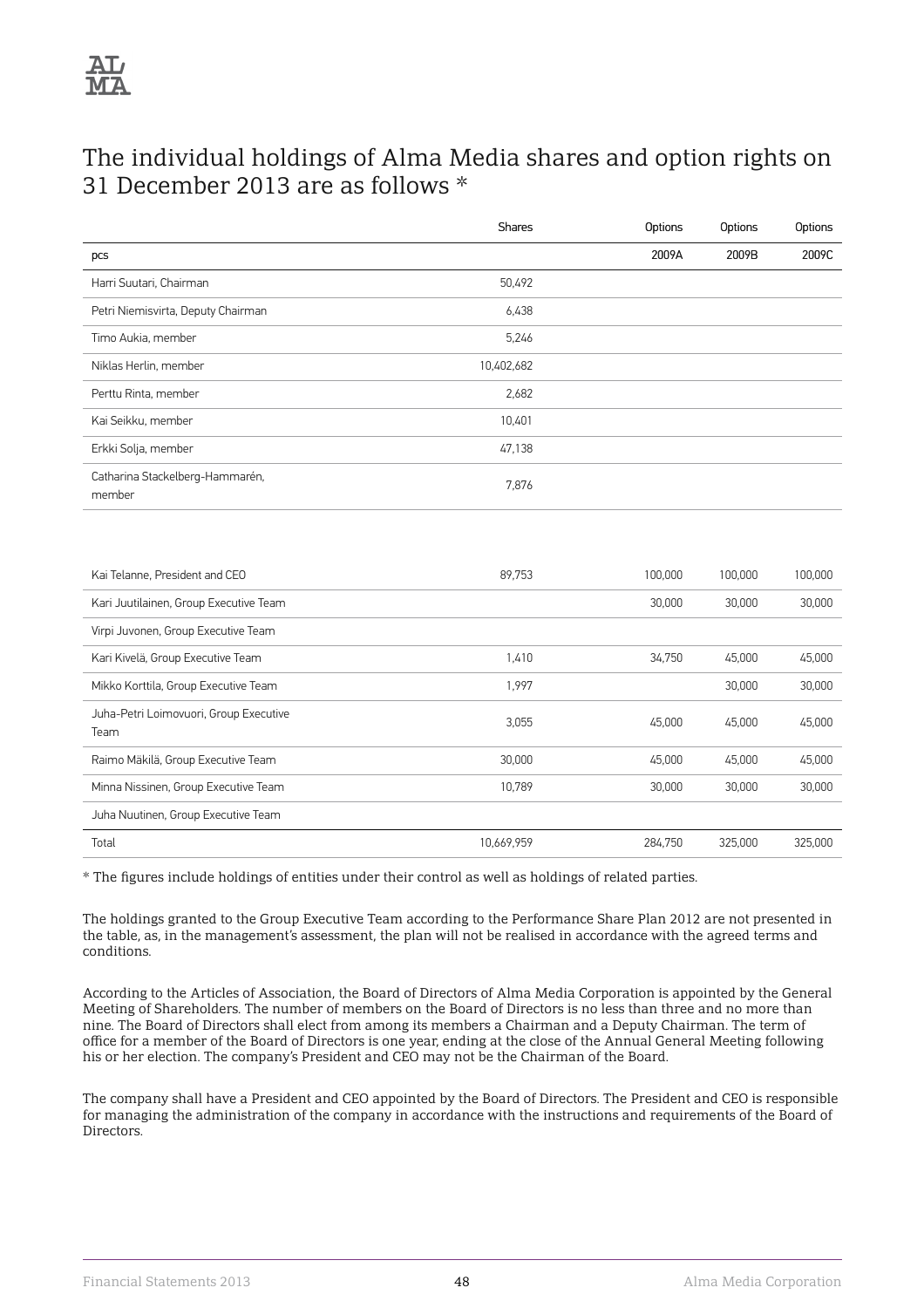# 8. OTHER OPERATING EXPENSES

Specification of other operating expenses by category.

| <b>MEUR</b>                                  | 2013 | 2012 |
|----------------------------------------------|------|------|
| Information technology and telecommunication | 17.1 | 15.7 |
| Business premises                            | 12.3 | 11.6 |
| Sales and marketing                          | 13.9 | 14.4 |
| Administration and experts                   | 6.8  | 8.4  |
| Other employee costs                         | 11.3 | 12.3 |
| Other costs                                  | 3.8  | 4.8  |
| Total                                        | 65.1 | 67.2 |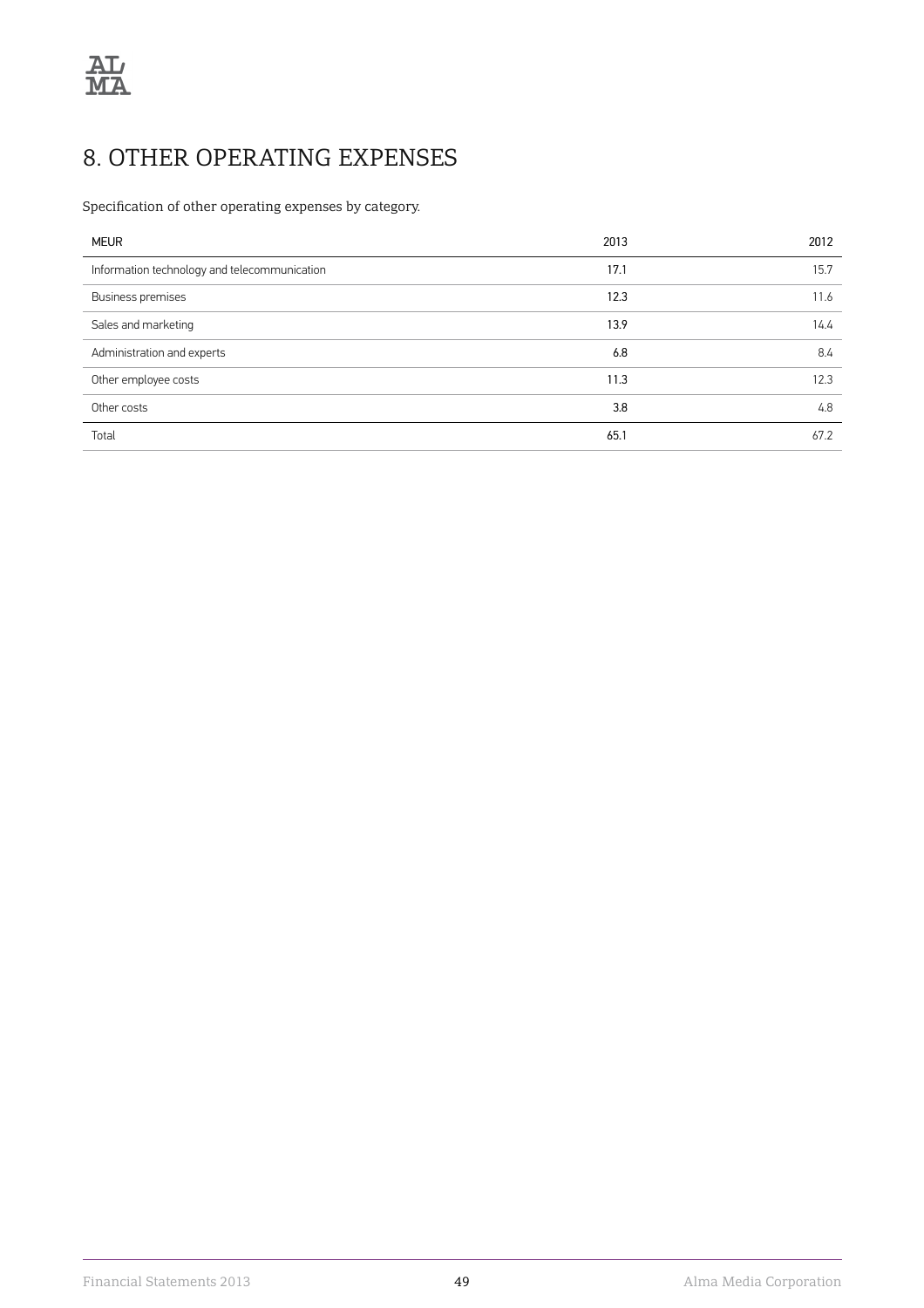

## 9. AUDIT EXPENSES

| <b>MEUR</b>            | 2013 | 2012 |
|------------------------|------|------|
| Ernst & Young Oy       |      |      |
| Audit                  | 0.2  | 0.2  |
| Reporting and opinions | 0.0  | 0.0  |
| Tax consultation       | 0.1  | 0.0  |
| Other                  | 0.1  | 0.2  |
| Total                  | 0.3  | 0.4  |

# 10. FINANCE INCOME AND EXPENSES

# Finance income presented by categories as required by IAS 39

| <b>MEUR</b>                                                              | 2013 | 2012 |
|--------------------------------------------------------------------------|------|------|
| Interest income on held to maturity investments                          | 0.1  | 0.2  |
| Foreign exchange gains (loans and receivables)                           | 0.1  | 0.0  |
| Fair value gain on items recognised at fair value through profit or loss |      |      |
| Change in the fair value of contingent consideration<br>liabilities      | 0.1  | 3.8  |
| Change in the fair value of contingent considerations                    | 1.1  |      |
| Change in the fair value of interest rate derivatives                    | 0.2  |      |
| Dividend income from available-for-sale financial assets                 | 0.4  | 0.2  |
| Total                                                                    | 1.9  | 4.2  |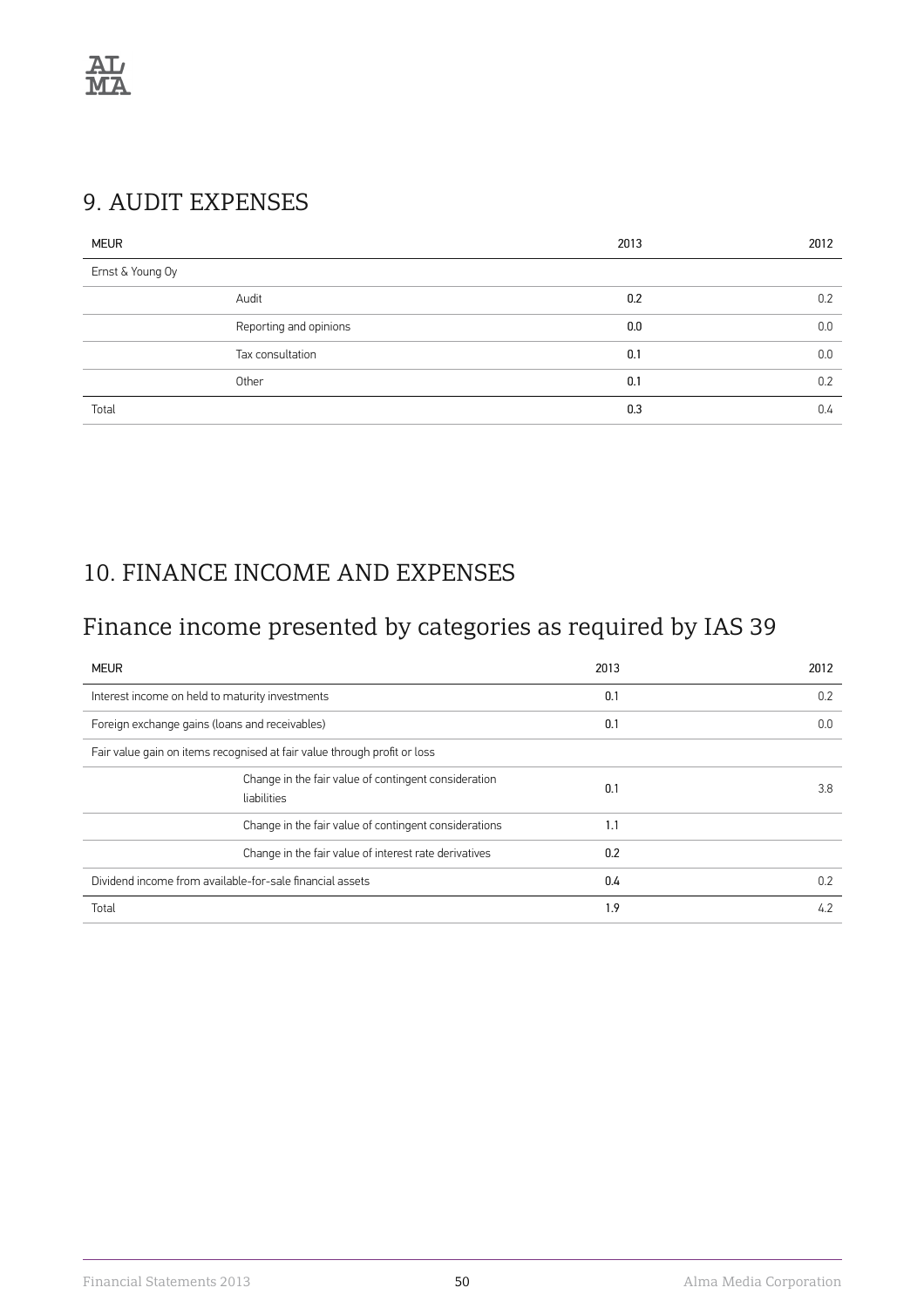# Finance expenses presented by categories as required by IAS 39

| <b>MEUR</b>                                                              | 2013 | 2012 |
|--------------------------------------------------------------------------|------|------|
| Interest expenses from interest-bearing debts measured at amortised cost | 0.9  | 0.8  |
| Interest expenses from finance leases measured at amortised cost         | 1.1  | 1.2  |
| Value changes in items recognised at fair value through profit or loss   |      |      |
| Change in the fair value of contingent considerations                    |      | 0.2  |
| Change in the fair value of interest rate derivatives                    |      | 0.4  |
| Other finance expenses                                                   | 0.3  | 0.1  |
| Total                                                                    | 2.4  |      |

Contingent considerations arising in connection with mergers and acquisitions are classified as derivatives. Following IAS 39, they are recognised as financial items measured at fair value through profit or loss on the balance sheet. Changes in fair value are recognised in finance income and expenses in the income statement.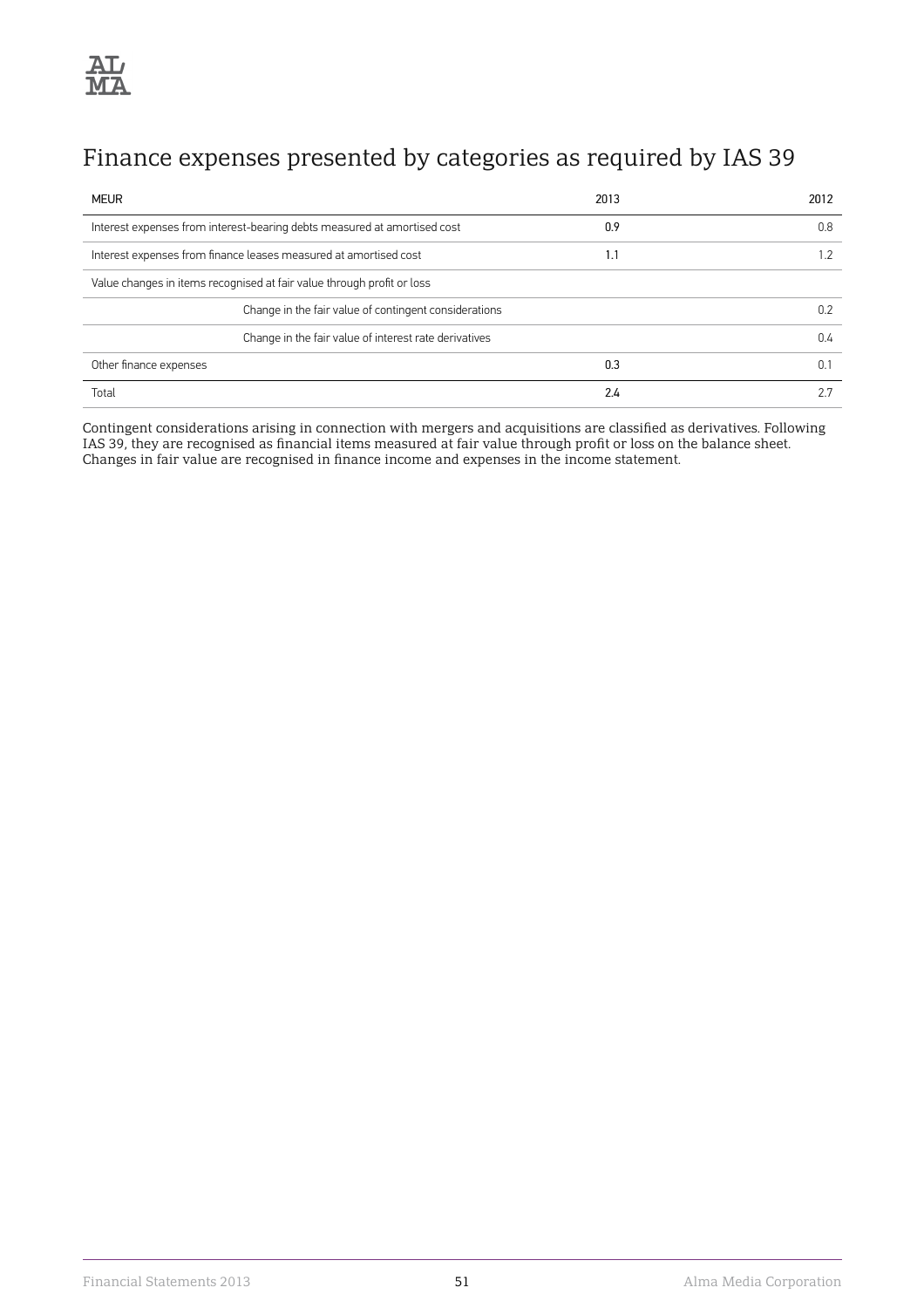# 11. INCOME TAX

| <b>MEUR</b>                                                    | 2013   | 2012 |
|----------------------------------------------------------------|--------|------|
| Current income tax charge                                      | 7.9    | 6.9  |
| Adjustments in respect of current income tax of previous years | $-0.3$ |      |
| Deferred taxes                                                 | $-1.2$ | -0.6 |
| Total                                                          | 6.4    | 6.3  |

## Reconciliation of tax expenses in the income statement and tax calculated on Finnish tax rate:

The Finnish corporate tax rate in 2013 was 24.5% and in 2012 26.0%. In the calculation of deferred taxes, 20% has been used as the Finnish corporate tax rate in 2014.

| <b>MEUR</b>                                                                | 2013   | 2012   |
|----------------------------------------------------------------------------|--------|--------|
| Profit before tax                                                          | 22.4   | 23.7   |
| Share of results in associated companies                                   | 4.1    | 4.3    |
|                                                                            | 26.5   | 28.0   |
| Tax calculated on the parent company's tax rate                            | 6.5    | 6.9    |
| Impact of varying tax rates of foreign subsidiaries                        | $-0.3$ | $-1.4$ |
| Tax-free income                                                            | $-0.6$ | $-1.1$ |
| Non-tax-deductible expenses                                                | 0.8    | 2.1    |
| Items from previous periods                                                | $-0.3$ | 0.1    |
| Use of previously non-entered deferred tax assets                          | $-0.1$ | $-0.4$ |
| Unrecognised deferred tax asset from the confirmed tax losses              | 0.1    | 0.2    |
| Recognition in balance sheet of previously non-entered deferred tax assets | 0.4    |        |
| Other items, including adjustments due to the change in tax rate           | $-0.1$ | 0.0    |
| Tax recognised in the income statement                                     | 6.0    | 6.3    |

Tax impacts of entries due to IAS 19 accounting principles are included in other comprehensive income.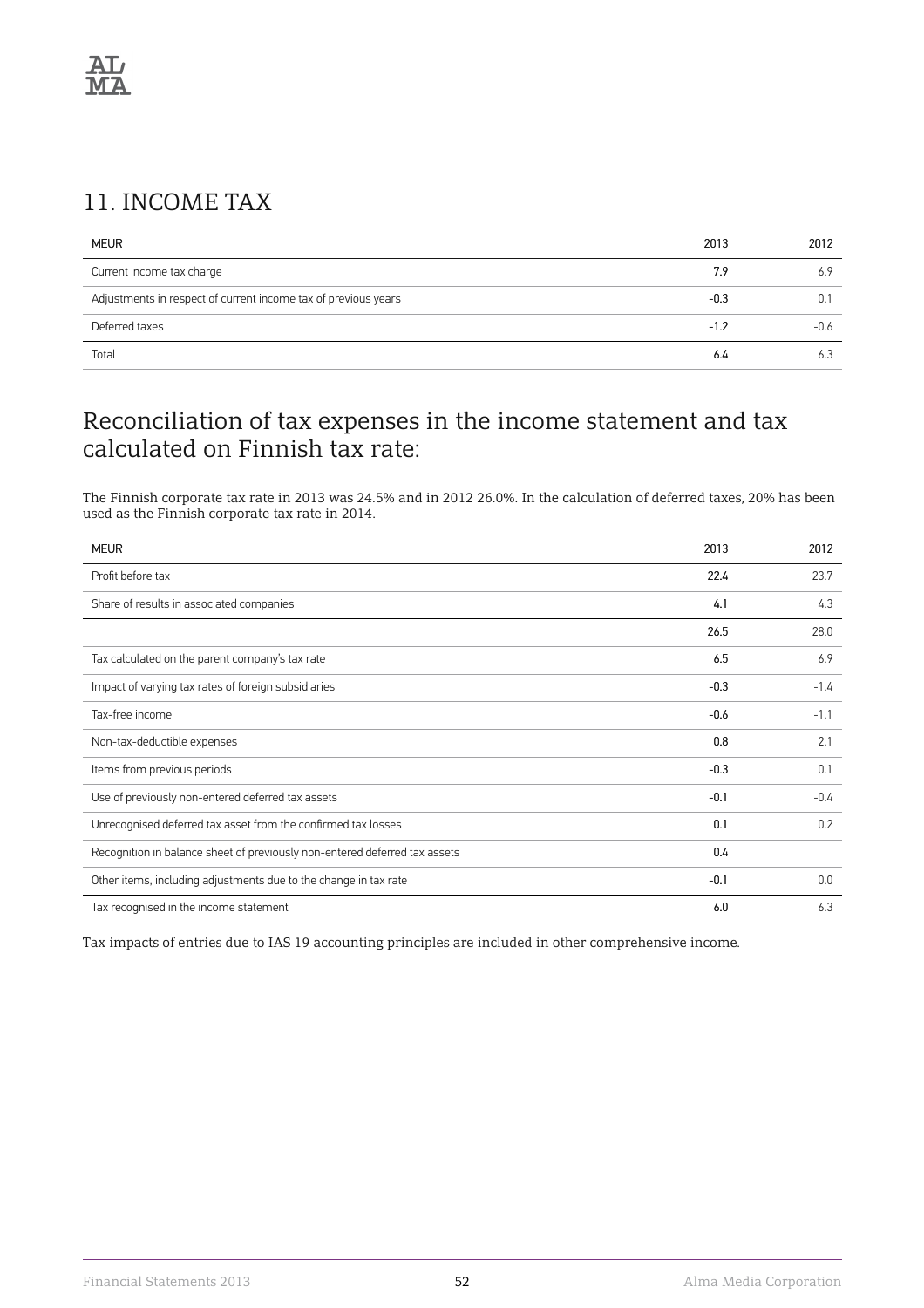# 12. EARNINGS PER SHARE

Basic earnings per share are calculated by dividing the profit for the period attributable to the ordinary equity holders of the parent by the weighted average number of shares outstanding during the year. Diluted earnings per share are calculated by dividing the profit for the period attributable to the equity holders of the parent by the weighted average number of diluted shares during the period.

| <b>MEUR</b>                                                       | 2013   | 2012   |
|-------------------------------------------------------------------|--------|--------|
| Profit attributable to ordinary shareholders of<br>parent         | 15.0   | 16.6   |
| Number of shares (x 1,000)                                        |        |        |
| Weighted average number of shares for basic<br>earnings per share | 75,487 | 75,487 |
| Impact of dilution, stock options                                 |        | 174    |
| Diluted weighted average number of outstanding<br>shares          | 75,487 | 75,661 |
|                                                                   |        |        |
| EPS, basic, $\epsilon$                                            | 0.20   | 0.22   |
| ESP, diluted, $\epsilon$                                          | 0.20   | 0.22   |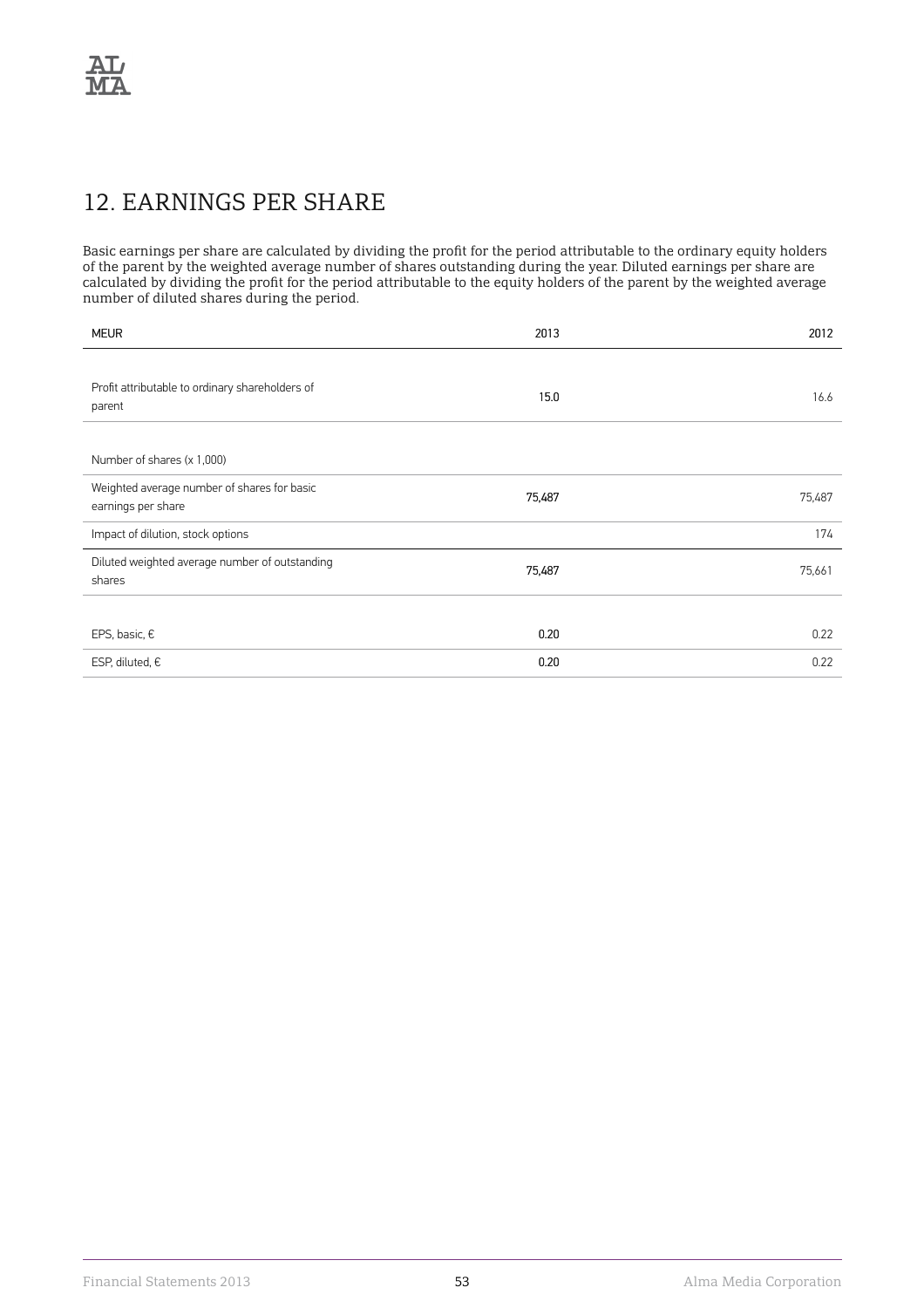# 13. INTANGIBLE ASSETS AND GOODWILL

|                                                                  |                   | Other intangible | Advances,  |          |        |
|------------------------------------------------------------------|-------------------|------------------|------------|----------|--------|
| <b>MEUR</b>                                                      | Intangible rights | assets           | intangible | Goodwill | Total  |
| Financial year 2013                                              |                   |                  |            |          |        |
| Acquisition cost 1 Jan                                           | 62.5              | 2.7              | 4.2        | 75.4     | 144.8  |
| Increases                                                        | 3.2               | 0.1              | 2.2        | 0.0      | 5.6    |
| Acquisitions of business operations                              | 0.5               |                  |            | 0.9      | 1.4    |
| Decreases                                                        | $-0.3$            | 0.0              | $-1.9$     | $-2.3$   | $-4.5$ |
| Exchange differences                                             | $-1.3$            |                  |            | $-0.4$   | $-1.8$ |
| Transfers between items                                          | 1.4               | 0.3              | $-1.7$     |          | 0.0    |
| Acquisition cost 31 Dec                                          | 66.1              | 3.1              | 2.8        | 73.5     | 145.5  |
|                                                                  |                   |                  |            |          |        |
| Accumulated depreciation, amortisation and<br>impairments 1 Jan  | 22.2              | 1.7              | 1.6        | 1.1      | 26.5   |
| Accumulated depreciation in decreases and transfers              | $-0.2$            | 0.0              | $-1.6$     |          | $-1.8$ |
| Depreciation for the financial year                              | 5.7               | 0.5              |            |          | 6.2    |
| Write-downs                                                      | 0.1               | 0.0              |            | 1.8      | 1.9    |
| Exchange differences                                             | $-0.3$            |                  |            |          | $-0.3$ |
| Accumulated depreciation, amortisation and<br>impairments 31 Dec | 27.6              | 2.1              | 0.0        | 2.8      | 32.6   |
|                                                                  |                   |                  |            |          |        |
| Book value 1 Jan                                                 | 40.3              | 1.0              | 2.6        | 74.3     | 118.2  |
| Book value 31 Dec                                                | 38.5              | 0.9              | 2.8        | 70.7     | 112.9  |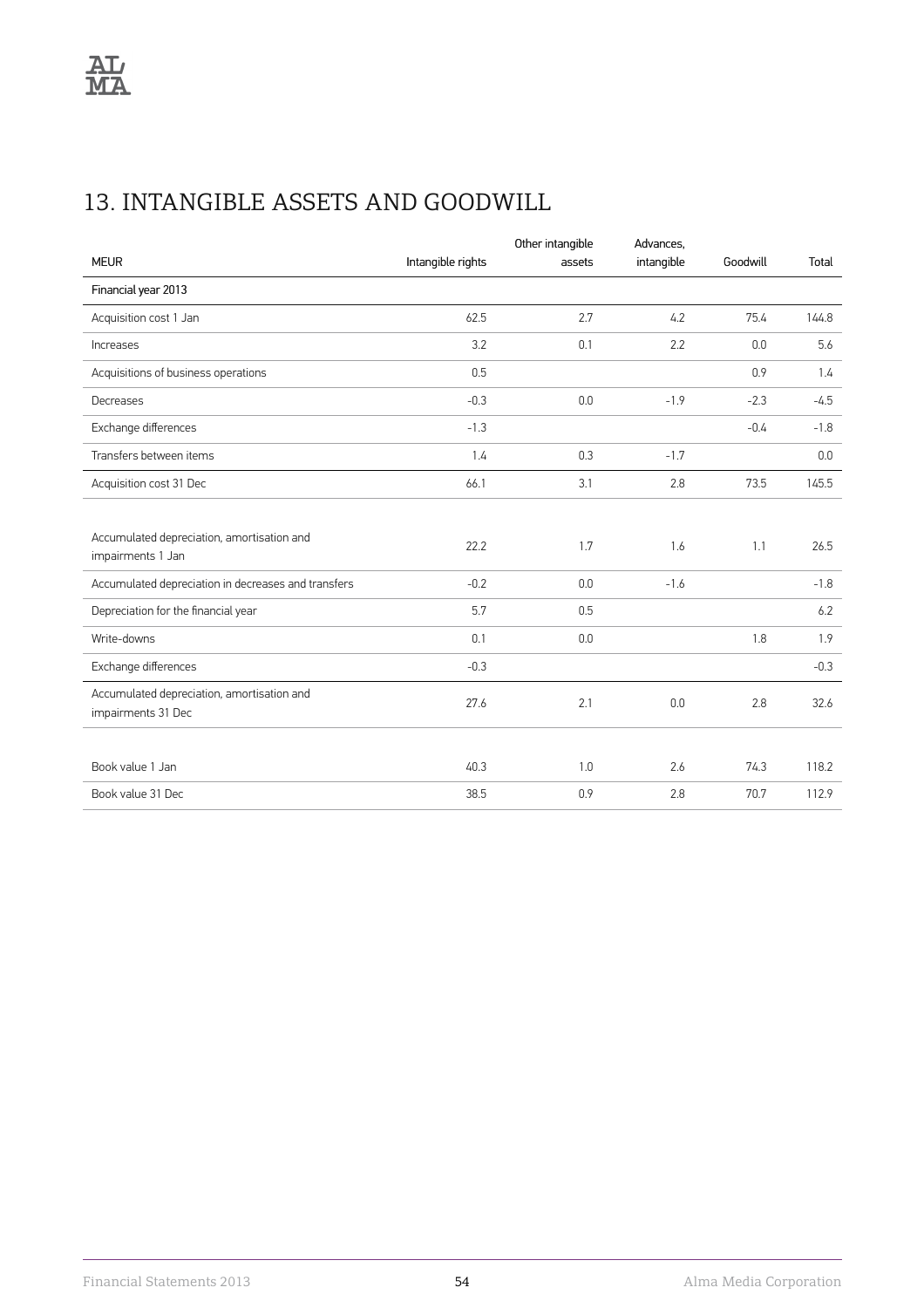

|                                                                  |                   | Other intangible | Advances,  |          |         |
|------------------------------------------------------------------|-------------------|------------------|------------|----------|---------|
| <b>MEUR</b>                                                      | Intangible rights | assets           | intangible | Goodwill | Total   |
| Financial year 2012                                              |                   |                  |            |          |         |
| Acquisition cost 1 Jan                                           | 20.9              | 5.7              | 1.8        | 31.7     | 60.1    |
| Increases                                                        | 29.6              |                  | 2.8        | 42.7     | 75.1    |
| <b>Business combinations</b>                                     | 18.5              |                  | 0.0        | 1.3      | 19.8    |
| Decreases                                                        | $-6.7$            | $-3.0$           | 0.0        | $-0.4$   | $-10.2$ |
| Exchange differences                                             |                   |                  |            | 0.1      | 0.1     |
| Transfers between items                                          | 0.3               |                  | $-0.4$     |          | $-0.1$  |
| Acquisition cost 31 Dec                                          | 62.5              | 2.7              | 4.2        | 75.4     | 144.8   |
|                                                                  |                   |                  |            |          |         |
| Accumulated depreciation, amortisation and<br>impairments 1 Jan  | 14.3              | 4.2              |            | 1.1      | 19.5    |
| Accumulated depreciation in decreases                            | 3.2               | $-3.0$           |            |          | 0.2     |
| Depreciation for the financial year                              | 4.8               | 0.5              |            | 0.0      | 5.3     |
| Write-downs                                                      |                   |                  | 1.6        |          | 1.6     |
| Exchange differences                                             |                   |                  | 0.0        |          | 0.0     |
| Accumulated depreciation, amortisation and<br>impairments 31 Dec | 22.2              | 1.7              | 1.6        | 1.1      | 26.5    |
|                                                                  |                   |                  |            |          |         |
| Book value 1 Jan                                                 | 6.6               | 1.5              | 1.8        | 30.6     | 40.5    |
| Book value 31 Dec                                                | 40.3              | 1.0              | 2.6        | 74.3     | 118.2   |

Decreases in goodwill concern the acquisitions made before the implementation of the revised IFRS 3.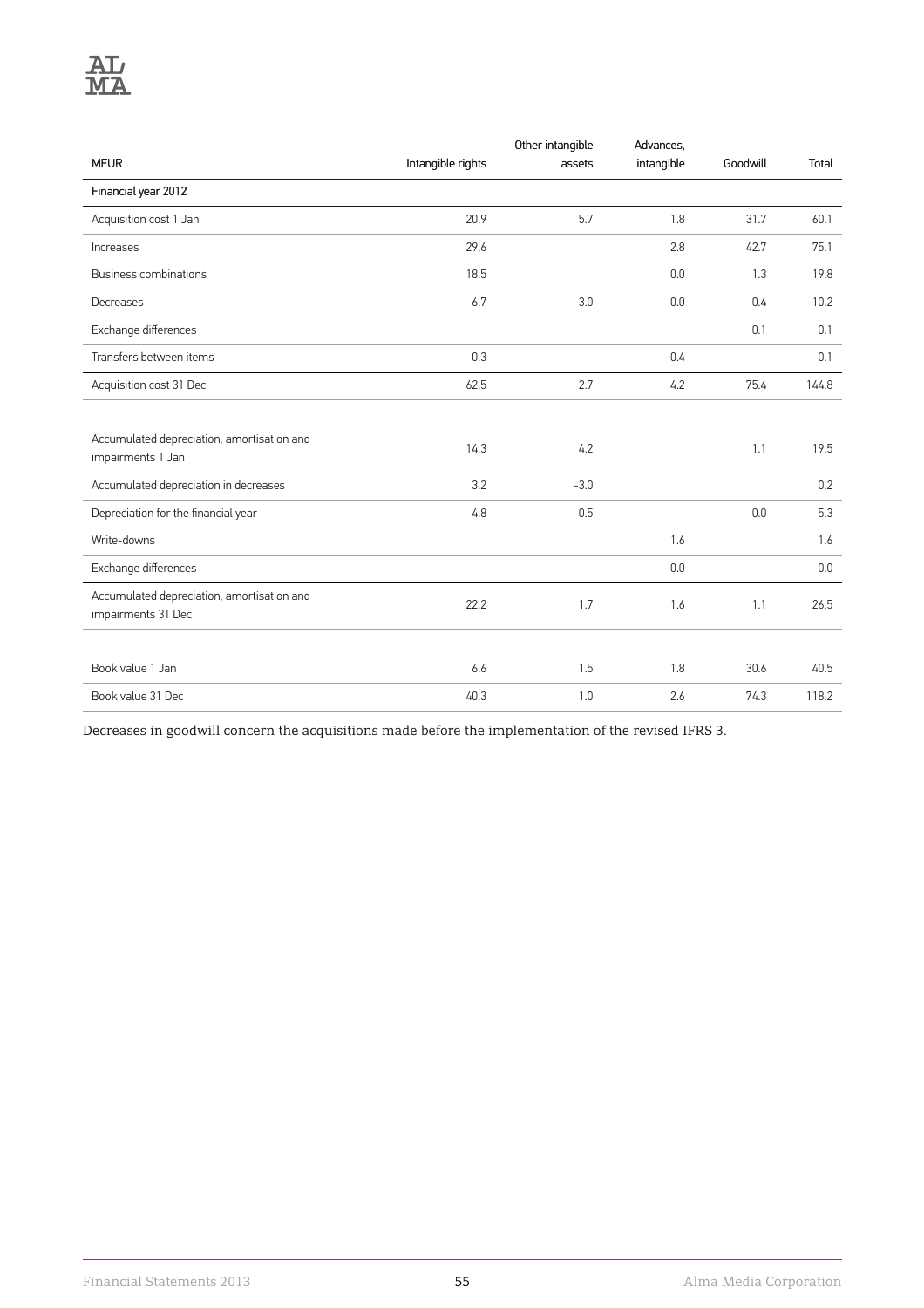

# Intangible assets include assets purchased through finance leases as follows:

| Intangible |
|------------|
| rights     |
|            |
| 0.8        |
|            |
| $-0.8$     |
|            |
|            |
| 0.8        |
| $-0.8$     |
|            |
|            |
|            |
|            |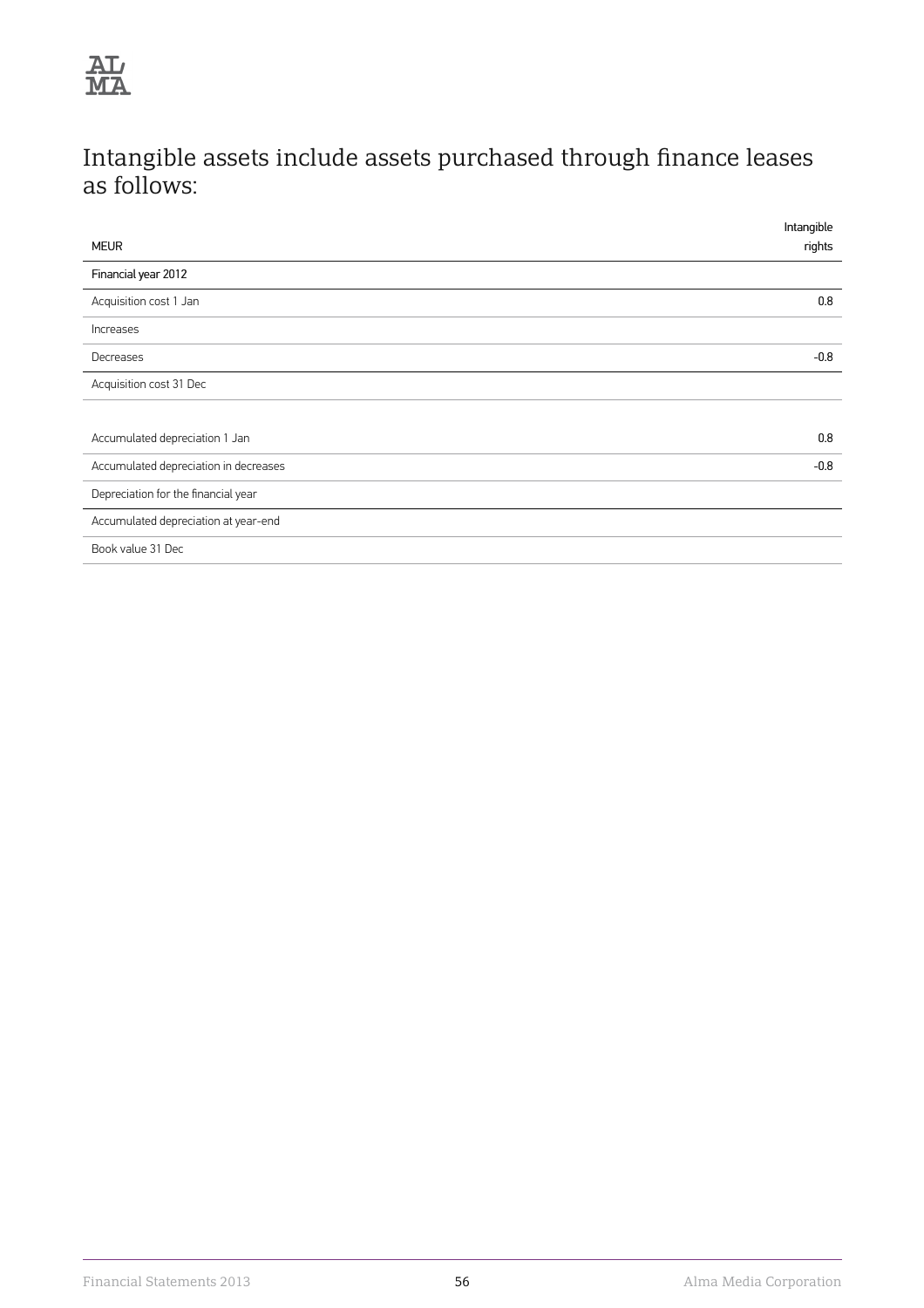

## Allocation of intangibles with indefinite lives to cash-generating units

The book value of intangible assets includes intangible rights totalling EUR 16,969 thousand which are not depreciated; instead, these rights are tested annually for impairment. These assets, which have an indefinite economic impact, are trademarks recognised at fair value by the Group at the time of acquisition. These non-depreciated intangible rights are allocated to the cash-generating units as follows:

| <b>MEUR</b>                      | 2013    | 2012    |
|----------------------------------|---------|---------|
|                                  |         |         |
| Regional Media                   | 0.4     | $0.4\,$ |
| Iltalehti                        | $0.3\,$ |         |
| Newspapers, total                | $0.7\,$ | 0.4     |
|                                  |         |         |
| Kauppalehti Group                |         |         |
| Objektvision                     | 0.3     | 0.3     |
| Alma 360                         | 0.1     | 0.1     |
| Kauppalehti Group, total         | $0.4\,$ | 0.4     |
|                                  |         |         |
| Marketplaces                     |         |         |
| Housing                          | $0.1\,$ |         |
| Recruitment                      | 14.6    | 15.1    |
| Other                            |         | 0.1     |
| Diverso                          | $1.1\,$ | 1.3     |
| Digital Consumer Services, total | 15.8    | 16.5    |
|                                  |         |         |
| Group, total                     | 17.0    | 17.3    |
|                                  |         |         |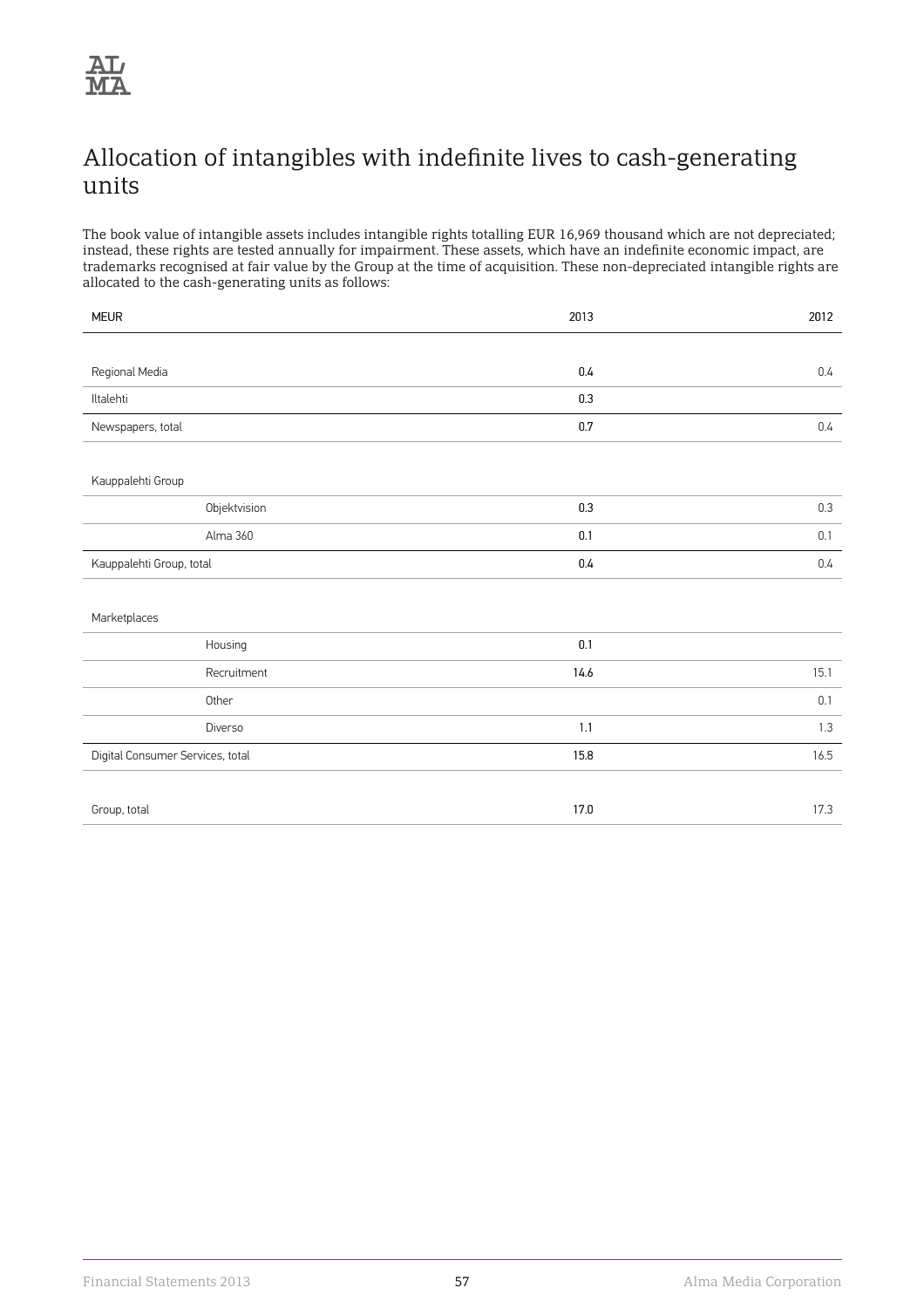# Allocation of goodwill to cash-generating units

| <b>MEUR</b>                                                                                | 2013   | 2012 |
|--------------------------------------------------------------------------------------------|--------|------|
| A significant amount of goodwill has been allocated to the following cash-generating units |        |      |
|                                                                                            |        |      |
| Regional Media                                                                             |        |      |
| Aamulehti                                                                                  | 0.0    | 0.0  |
| Pohjois-Suomen Media                                                                       | 4.3    | 5.9  |
| Satakunnan Kansa                                                                           | 4.0    | 4.0  |
| Paikallissanomat                                                                           | 3.5    | 2.6  |
| Iltalehti                                                                                  |        |      |
| Newspapers, total                                                                          | 11.8   | 12.5 |
|                                                                                            |        |      |
|                                                                                            |        |      |
| Kauppalehti Group                                                                          |        |      |
| Kauppalehti                                                                                | 3.3    | 3.3  |
| <b>Baltic News Service</b>                                                                 | 1.1    | 1.1  |
| Objektvision                                                                               | 3.5    | 3.6  |
| Alma 360                                                                                   | 3.1    | 3.1  |
| Kauppalehti Group, total                                                                   | $11.0$ | 11.2 |
|                                                                                            |        |      |
| Marketplaces                                                                               |        | 43.0 |
| Housing                                                                                    | $1.2$  | 1.2  |
| Recruitment                                                                                | 39.2   | 39.5 |
| Other                                                                                      |        | 2.4  |
| Diverso                                                                                    | 7.5    | 7.5  |
| Digital Consumer Services, total                                                           | 47.8   | 50.5 |
|                                                                                            |        |      |
| Non-allocated goodwill                                                                     | 0.1    | 0.1  |
|                                                                                            |        |      |
| Total                                                                                      | 70.7   | 74.3 |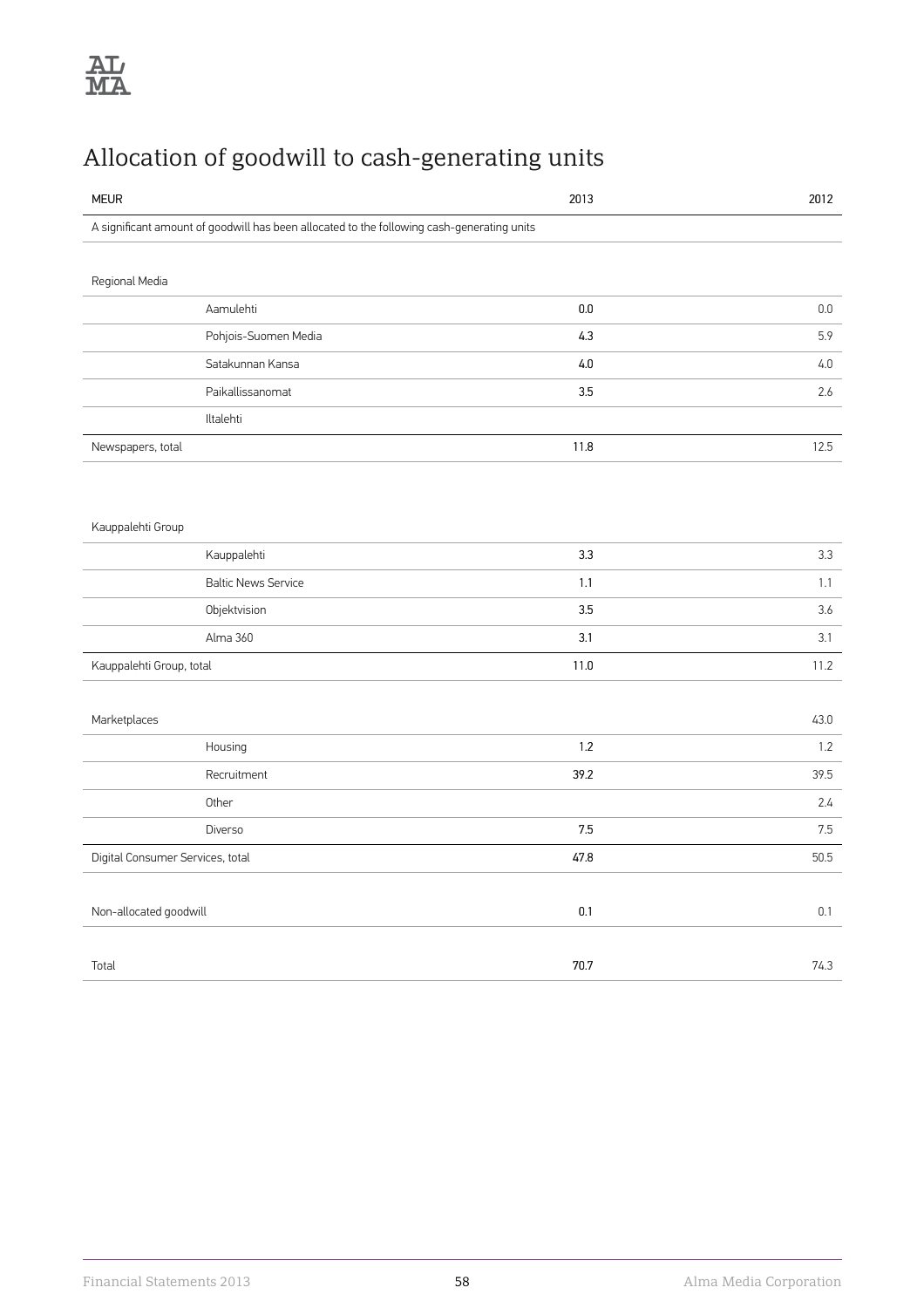

# Impairment testing of goodwill and intangibles with indefinite lives

Goodwill, intangible rights with indefinite useful lives and other long-term assets are tested at the level of cash generating units. In testing for impairment, the recoverable amount is the value in use.

Following the model used before, estimated cash flows determined in the test are based on the Group's strategic forecasts for the following three years confirmed by the Board of Directors and business units' management. The years following this period are estimated by the management, taking the business cycle into account. The calculations of value in use are based on a period of 10 years, as the customer relationships in the business are long-term and turnover is low. In addition, the management uses cash flow analyses of 10 years to support business decisions in connection with corporate acquisitions. The cash flow of the terminal year is normalised as an average of the forecast period. In addition to general economic factors, the main assumptions and variables used when determining cash flows are the forecast growth of advertising sales in different market segments, the unit-specific average cost of capital (discount rate) and estimated growth of newspaper content sales. The growth rate assumptions for advertising sales vary in different market segments and in different product categories. When evaluating growth, past events in the Group and the impact of business cycles are taken into account.

The Group's business, advertising sales in particular, is very dependent on business cycles. A significant portion of the Group's revenue is generated from advertising sales. Advertising sales correlates significantly with changes in the gross national product, and changes in advertising sales are largely intensified at cyclical turns. Investments in advertising have been particularly low in Finland in relation to the level of GNP in 2010–2013, even in international comparison. Alma Media estimates that the gross national product will start growing in the domestic market. The growth assumptions for revenue and costs used in the value in use calculations are presented in the table below.

According to its strategy, the Group has invested in the development of digital services. Digital services account for approximately 29% of the Group's revenue. In digital services, the realised changes are larger and the future growth assumptions higher than in average advertising investments. With regard to the printing business, moderate revenue growth assumptions have been used in impairment testing.

The discount rate used in impairment testing has been determined using geographical (country) and business-specific weighted average cost of capital (WACC) separately for both publishing & newspapers and online business segments. The discount rate is determined net of taxes. The WACC consists of the required return on equity and the required return on debt after corporate taxes (net of taxes as adjusted for final presentation purposes). Following capital market theory, the generally accepted method of estimating the cost of equity is the Capital Asset Pricing Model (CAPM). Following the CAPM, the rate of return on equity can be constructed from the risk free interest rate and a risk premium. Elements of WACC/CAPM have been determined for impairment testing by an independent third party analyst.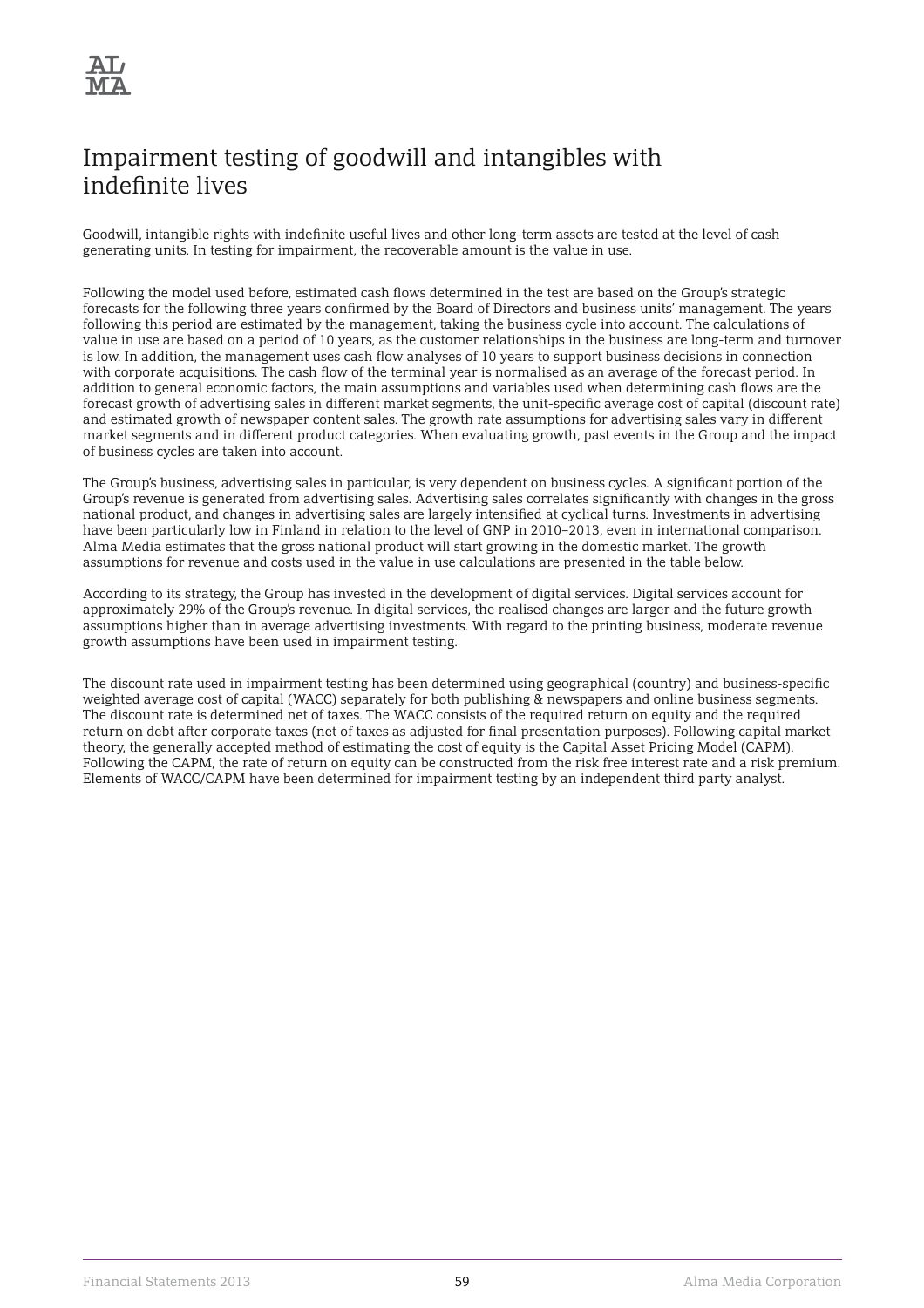# Discount rates used in impairment testing

|                               |                          | Country                    | Revenue growth<br>assumption | Cost growth<br>assumption | <b>WACC</b> before<br>taxes | <b>Business</b><br>line |  |
|-------------------------------|--------------------------|----------------------------|------------------------------|---------------------------|-----------------------------|-------------------------|--|
| Newspapers                    |                          |                            |                              |                           |                             |                         |  |
|                               | Regional Media           |                            |                              |                           |                             |                         |  |
|                               | Aamulehti                | Finland                    | 0.8%                         | 0.8%                      | 7.7%                        | Publishing              |  |
|                               | Pohjois-Suomen           |                            |                              |                           |                             |                         |  |
|                               | Media                    | Finland                    | $-0.1%$                      | $-1.4%$                   | 9.3%                        | Publishing              |  |
|                               | Satakunnan<br>Kansa      | Finland                    | 0.9%                         | 1.2 %                     | 9.7%                        | Publishing              |  |
|                               | Local and town<br>papers | Finland                    | 0.2%                         | 0.4%                      | 9.8%                        | Publishing              |  |
|                               | Iltalehti                | Finland                    | 1.2 %                        | 0.5%                      | 9.7%                        | Publishing,<br>Online   |  |
| Kauppalehti Group             |                          |                            |                              |                           |                             |                         |  |
| Kauppalehti                   |                          | Finland                    | 2.3 %                        | 2.3 %                     | 10.4 %                      | Publishing,<br>Online   |  |
| <b>Baltic News</b><br>Service |                          | <b>Baltic</b><br>countries | 1.7%                         | 0.6 %                     | 14.0%                       | Publishing              |  |
| Objektvision                  |                          | Sweden                     | 3.1 %                        | 3.5%                      | 10.7%                       | Online                  |  |
| Alma 360                      |                          | Finland                    | 1.6 %                        | 1.6 %                     | 9.7%                        | Publishing              |  |
| Digital Consumer<br>Services  |                          |                            |                              |                           |                             |                         |  |
| Marketplaces                  |                          |                            |                              |                           |                             |                         |  |
|                               | Housing                  | Finland                    | 2.8 %                        | 2.8 %                     | 11.2%                       | Online                  |  |
|                               |                          | <b>Baltic</b><br>countries | 9.7%                         | 2.8 %                     | 13.9%                       |                         |  |
|                               | Recruitment              | Finland                    | 6.3%                         | 5.2 %                     | 11.2%                       | Online                  |  |
|                               |                          | Baltic<br>countries        | 5.3%                         | 5.3 %                     | 14.1 %                      |                         |  |
|                               |                          | Czech<br>Republic          | 4.0%                         | $3.8\ \%$                 | 12.1 %                      |                         |  |
|                               |                          | Slovakia                   | 3.4%                         | 2.8 %                     | 13.1 %                      |                         |  |
|                               |                          | Croatia                    | 2.5 %                        | 2.1 %                     | 16.9%                       |                         |  |
| Alma Diverso                  |                          | Finland                    | 17.7%                        | 11.5%                     | 11.1 %                      | Online                  |  |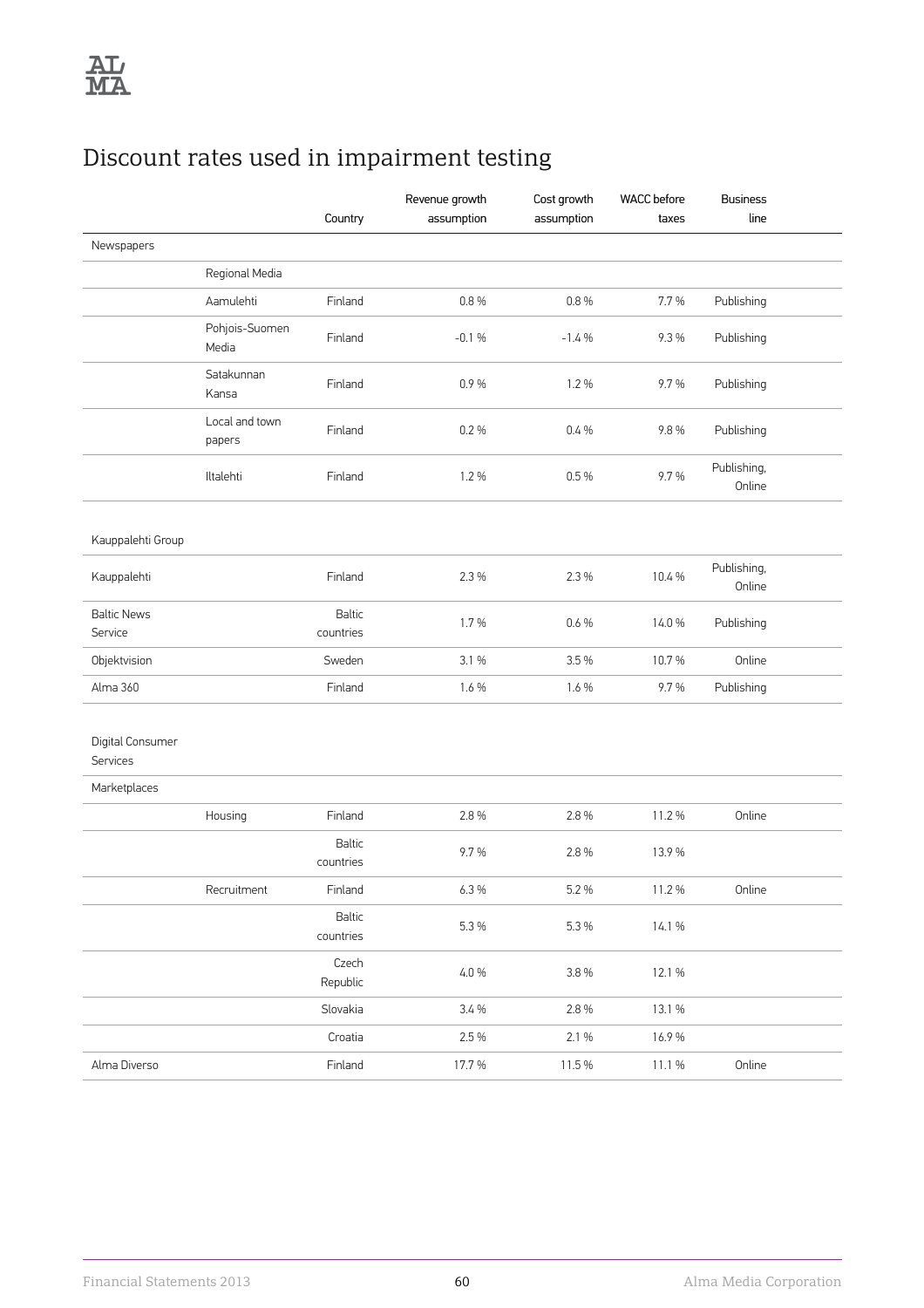# Impairment losses and their allocation

During the past financial year, the Group recognised MEUR 1.6 in impairment losses on goodwill. The impairment loss is recognised for the goodwill of Pohjois-Suomen Media. Pohjois-Suomen Media is part of the Regional Media business unit, which is reported in the Newspapers segment. After the recognition of the impairment loss, asset items of MEUR 5.4 are allocated to Pohjois-Suomen Media. The key cause of the impairment loss is the poor outlook for northern regional newspapers.

In addition, the Group has recognised an impairment loss of MEUR 0.09 related to the long-term assets of the MyyJaOsta.com service. The basis for the impairment loss is a deteriorated outlook.

In the management's view, there are no signs of impairment with regard to the other units of Alma Media Group.

No impairment losses on goodwill were recognised in 2012.

## Sensitivity analyses of impairment testing

Goodwill allocated to new business areas, as well as goodwill arising from recent acquisitions, is more sensitive to impairment testing and therefore more likely to be subject to impairment loss when the above main assumptions change.

In connection with the sensitivity analysis, the impact of an increase in the discount rate (at most 3%), a decrease in advertising sales (at most 6%) and a decrease in the circulation sales (at most 3%) on estimated cash flows has been estimated. The sensitivity analysis of advertising sales and circulation sales is based on the management view of the future development on the balance sheet date.

The aggregate book values of the Newspapers segment amounted to approximately 9% of the current value of the estimated recoverable amount at the time of testing. The impact of the terminal on value in use was approximately 54%. Excluding the goodwill allocated to Pohjois-Suomen Media, a change in the key variables would not lead to a recognition of impairment loss on asset items according to the sensitivity analysis. At the time of reporting, the book value of the assets of Pohjois-Suomen Media is MEUR 5.4.

The aggregate book values of Kauppalehti Group were approximately 12% of the current value of the estimated recoverable amount at the time of testing. The impact of the terminal on the value in use was 40–54% in the calculations. When the recoverable amount of the segment is assessed, a change in the key variables would not lead to the recognition of impairment losses according to the sensitivity analysis.

The aggregate book values of the Digital Consumer Services segment were approximately 52% of the current value of the estimated recoverable amount at the time of testing. The impact of the terminal on the value in use varied between 26% and 40%. On the basis of the sensitivity analysis, the Czech, Slovak and Croatian operations of the Recruitment business are more sensitive to impairment losses caused by potential changes in assumptions. The book value of the assets of the entire Recruitment business area at the time of reporting is MEUR 71.1. On the basis of the sensitivity analysis, the measurement of the assets and goodwill of the other business operations of the segment do not contain risk of impairment.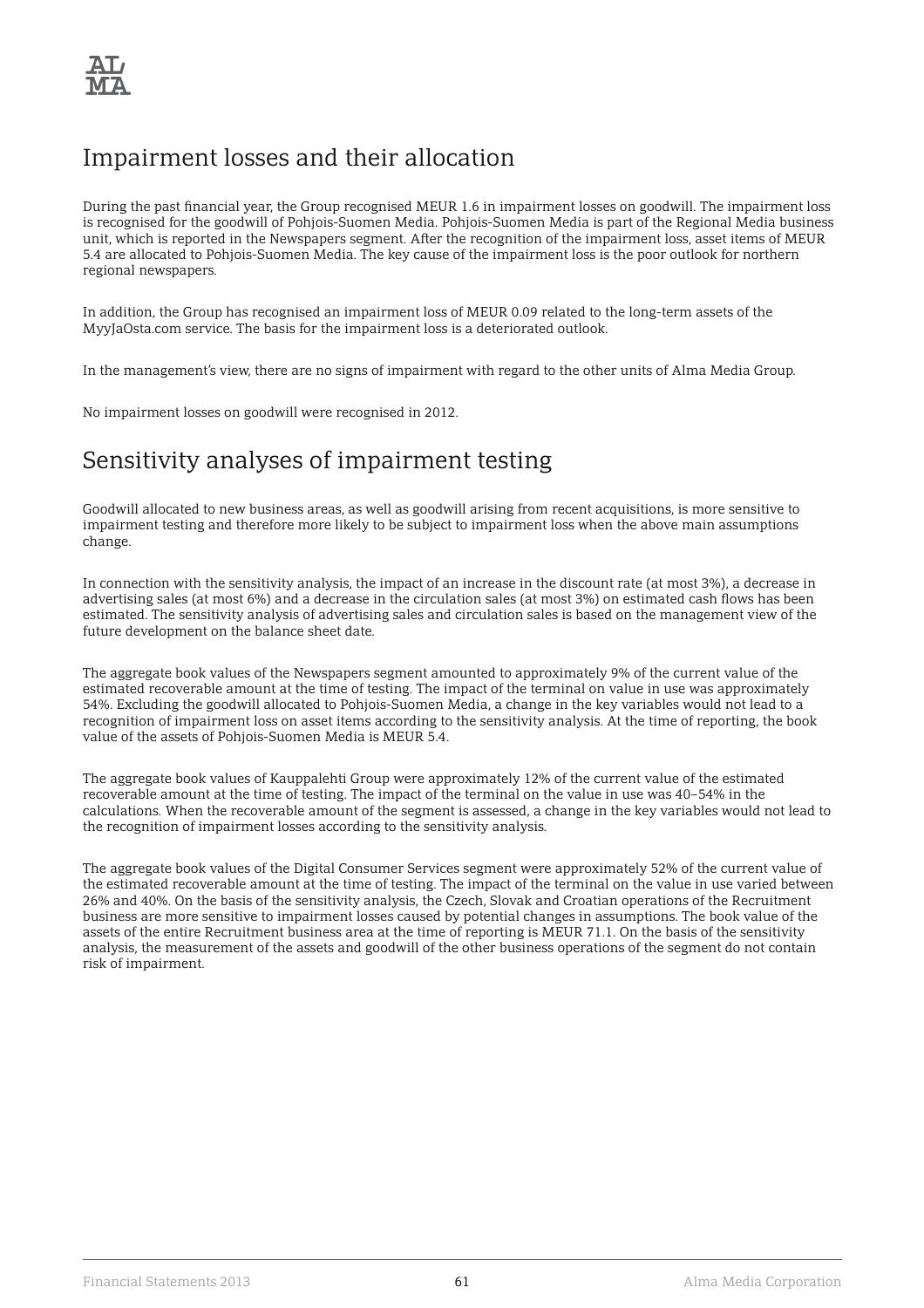

# Risk of impairment according to the sensitivity analysis when the assumptions change:

|                           |                         |     |                                         |     | Permanent decrease in content sales |                  |     |
|---------------------------|-------------------------|-----|-----------------------------------------|-----|-------------------------------------|------------------|-----|
| <b>MEUR</b>               |                         |     |                                         |     | 1 %                                 | 2 %              | 3%  |
| Newspapers                |                         |     |                                         |     |                                     |                  |     |
|                           | Pohjois-Suomen Media    |     |                                         |     | 1.6                                 | 3.1              | 4.6 |
|                           |                         |     | Permanent decrease in advertising sales |     |                                     | Increase in WACC |     |
| <b>MEUR</b>               |                         | 2 % | 4%                                      | 6 % | 1 %                                 | 2%               | 3%  |
| Newspapers                |                         |     |                                         |     |                                     |                  |     |
|                           | Regional Media          |     |                                         |     |                                     |                  |     |
|                           | Pohjois-Suomen<br>Media | 3.0 | 5.4                                     | 5.4 | 0.7                                 | 1.3              | 1.8 |
| Digital Consumer Services |                         |     |                                         |     |                                     |                  |     |
|                           | Recruitment             | 0.8 | 2.0                                     | 6.9 | 1.4                                 | 3.0              | 6.7 |

Of the results of the sensitivity analysis, the table presents the risk of impairment if a permanent decrease in sales takes place in deviation from the management's assumptions.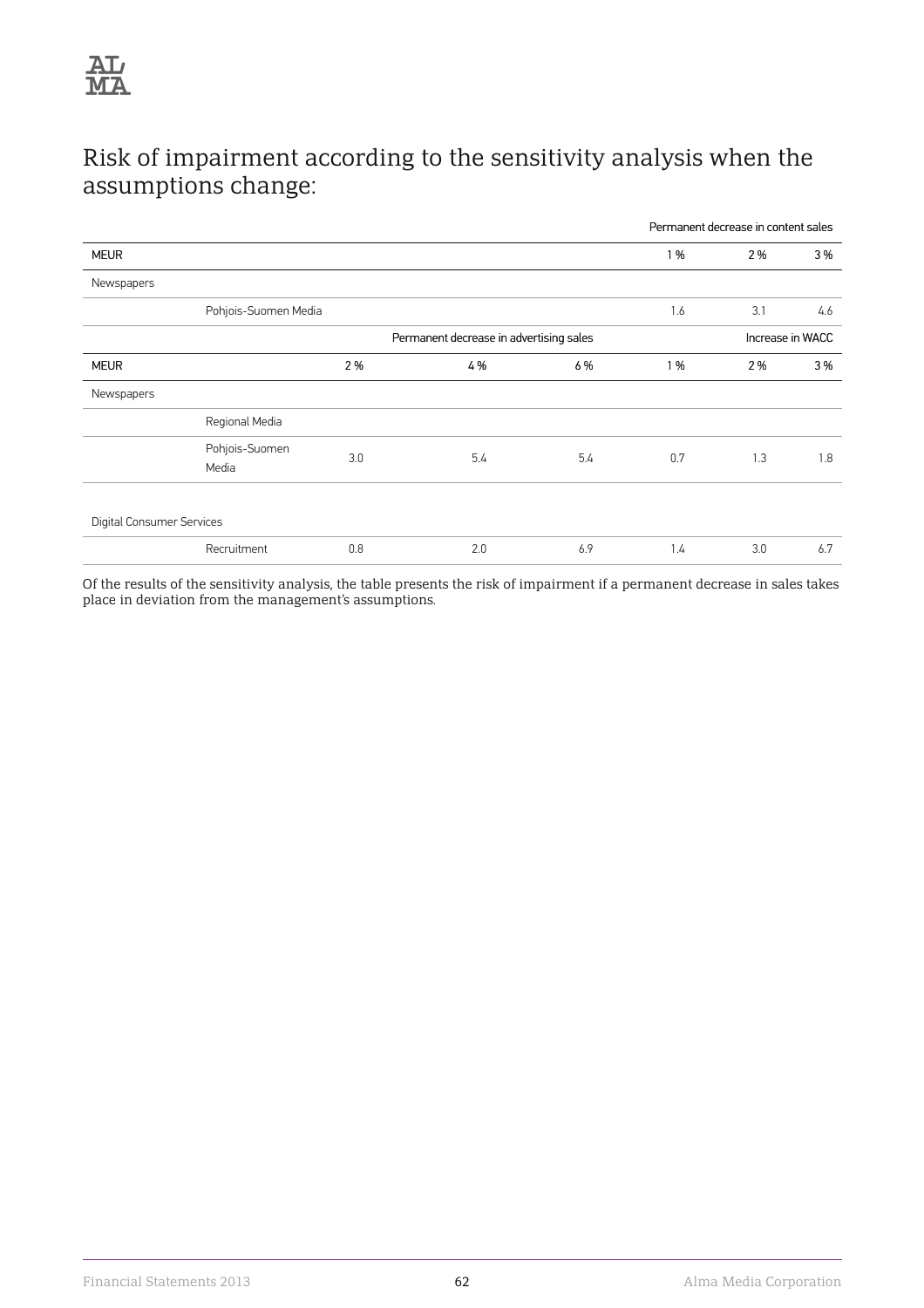# 14. PROPERTY, PLANT AND EQUIPMENT

|                                                                  |             |                      |                 | Other    |                       |        |
|------------------------------------------------------------------|-------------|----------------------|-----------------|----------|-----------------------|--------|
|                                                                  | Land and    | <b>Buildings and</b> | Machinery and   | tangible | Advance payments and  |        |
| <b>MEUR</b>                                                      | water areas | structures           | equipment       | assets   | purchases in progress | Total  |
| Financial year 2013                                              |             |                      |                 |          |                       |        |
| Acquisition cost 1 Jan                                           | 1.4         | 42.2                 | 52.4            | 1.8      | 0.6                   | 98.5   |
| Increases                                                        |             | 0.2                  | 54.9            | 0.5      | 0.0                   | 55.7   |
| Decreases                                                        |             |                      | $-0.2$          | 0.0      | $-0.4$                | $-0.6$ |
| Exchange differences                                             |             |                      | 0.0             |          |                       | 0.0    |
| Transfers between items                                          |             |                      | 0.0             | 0.3      | $-0.3$                | 0.0    |
| Acquisition cost 31 Dec                                          | 1.4         | 42.5                 | 107.1           | 2.6      |                       | 153.5  |
|                                                                  |             |                      |                 |          |                       |        |
| Accumulated depreciation,<br>amortisation and impairments 1 Jan  |             | 11.6                 | 45.1            | 0.5      |                       | 57.2   |
| Accumulated depreciation in decreases                            |             |                      | $-0.2$          | 0.0      |                       | $-0.2$ |
| Depreciation for the financial year                              |             | 1.6                  | 5.4             | 0.3      |                       | 7.2    |
| Write-downs                                                      |             |                      | 3.1             |          |                       | 3.1    |
| Accumulated depreciation,<br>amortisation and impairments 31 Dec |             | 13.2                 | 53.3            | 0.7      |                       | 67.2   |
|                                                                  |             |                      |                 |          |                       |        |
| Book value 1 Jan                                                 | 1.4         | 30.6                 | 7.4             | 1.3      | 0.6                   | 41.3   |
| Book value 31 Dec                                                | 1.4         | 29.3                 | 53.8            | 1.9      |                       | 86.3   |
|                                                                  |             |                      |                 |          |                       |        |
| Balance sheet value of machinery and                             |             |                      | $\Gamma \cap L$ |          |                       |        |

equipment 31 Dec

53.4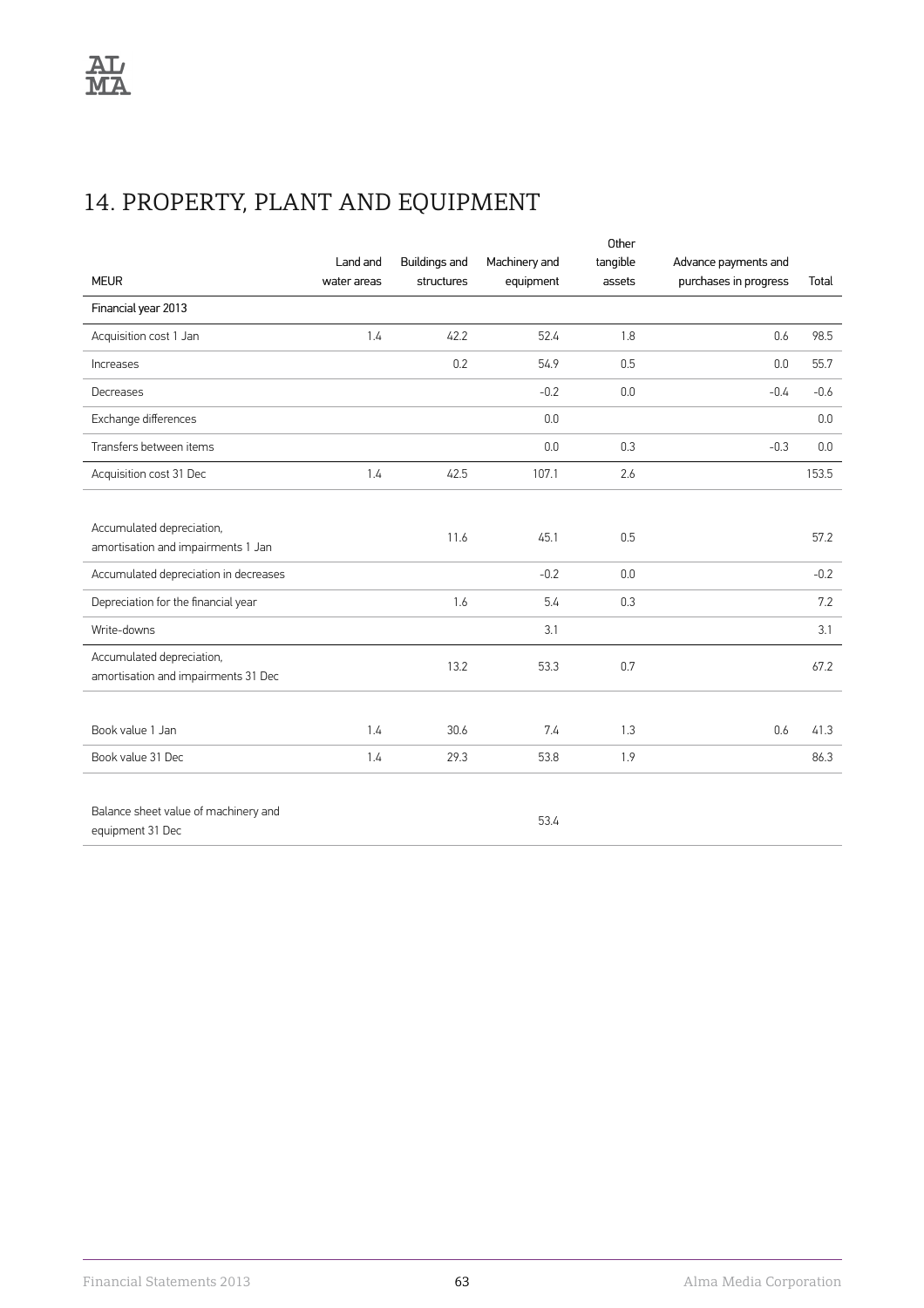|                                       |             |               |               | Other    |                       |         |
|---------------------------------------|-------------|---------------|---------------|----------|-----------------------|---------|
|                                       | Land and    | Buildings and | Machinery and | tangible | Advance payments and  |         |
| <b>MEUR</b>                           | water areas | structures    | equipment     | assets   | purchases in progress | Total   |
| Financial year 2012                   |             |               |               |          |                       |         |
| Acquisition cost 1 Jan                | 1.7         | 24.5          | 57.4          | 4.4      |                       | 88.0    |
| Increases                             |             | 24.1          | 2.4           | 0.0      | 0.7                   | 27.2    |
| Business combinations                 |             | 0.1           | 2.8           | 0.0      | 0.0                   | 2.9     |
| Decreases                             | $-0.3$      | $-6.5$        | $-10.3$       | $-2.6$   | 0.0                   | $-19.7$ |
| Transfers between items               |             | 0.0           | 0.1           | 0.0      | 0.0                   | 0.0     |
| Acquisition cost 31 Dec               | 1.4         | 42.2          | 52.4          | 1.8      | 0.6                   | 98.5    |
|                                       |             |               |               |          |                       |         |
| Accumulated depreciation,             |             | 15.5          | 46.7          | 2.7      |                       | 64.9    |
| amortisation and impairments 1 Jan    |             |               |               |          |                       |         |
| Accumulated depreciation in decreases |             | $-4.0$        | $-7.4$        | $-2.5$   |                       | $-13.9$ |
| Depreciation for the financial year   |             | 0.4           | 5.7           | 0.2      |                       | 6.4     |
| Write-downs                           |             | $-0.2$        |               |          |                       | $-0.2$  |
| Accumulated depreciation,             |             | 11.6          | 45.1          | 0.5      |                       | 57.2    |
| amortisation and impairments 31 Dec   |             |               |               |          |                       |         |
|                                       |             |               |               |          |                       |         |
| Book value 1 Jan                      | 1.7         | 9.0           | 10.7          | 1.7      |                       | 23.0    |
| Book value 31 Dec                     | 1.4         | 30.6          | 7.4           | 1.3      | 0.6                   | 41.3    |
|                                       |             |               |               |          |                       |         |

Balance sheet value of machinery and equipment 31 Dec

6.8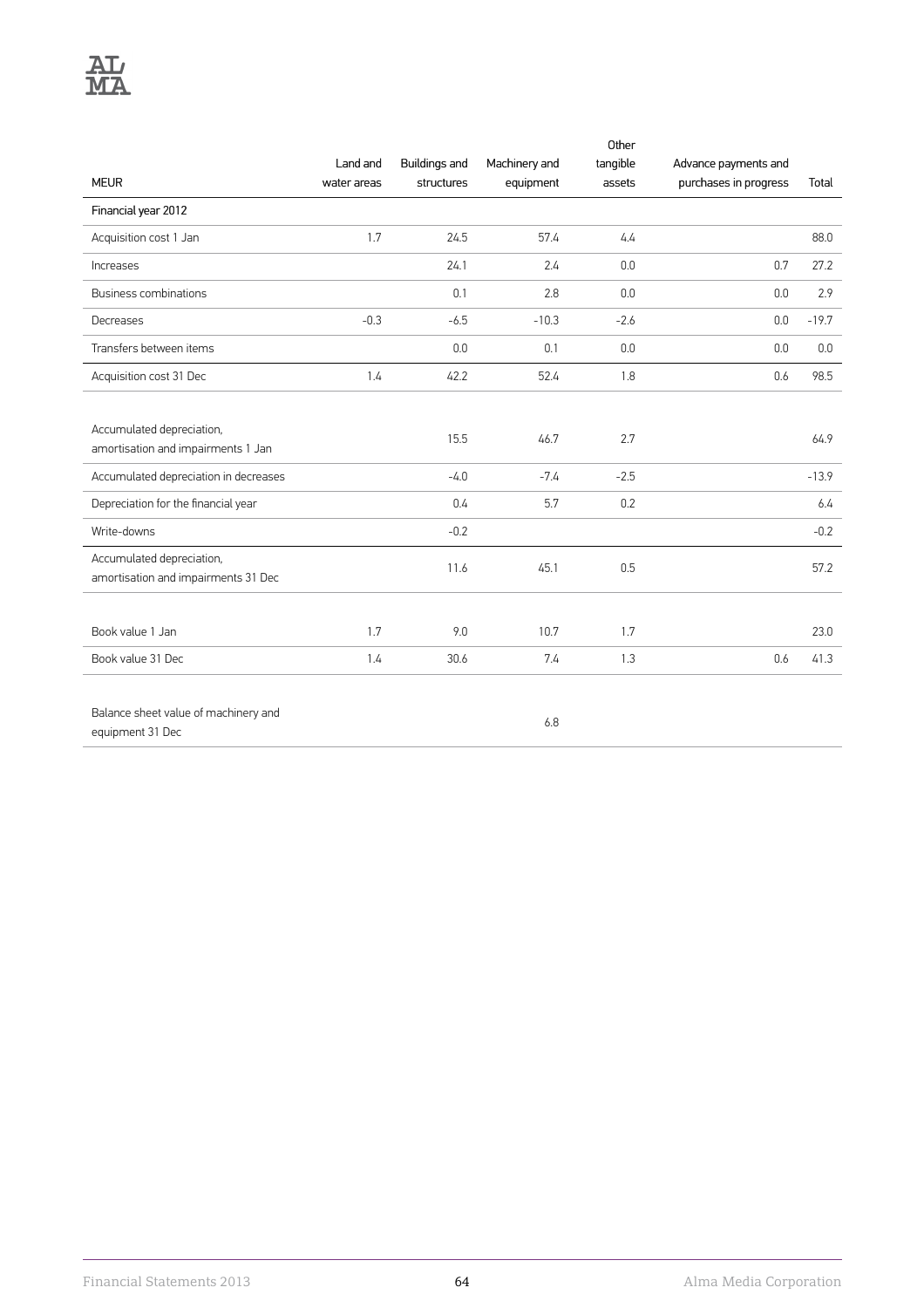Property, plant and equipment include assets purchased through finance leases as follows:

| <b>MEUR</b>                           | <b>Buildings</b> | Machinery and equipment | Total         |
|---------------------------------------|------------------|-------------------------|---------------|
| Financial year 2013                   |                  |                         |               |
| Acquisition cost 1 Jan                | 24.1             | 6.4                     | 30.5          |
| Increases                             |                  | 51.0                    | 51.0          |
| Decreases                             |                  |                         |               |
| Acquisition cost 31 Dec               | 24.1             | 57.4                    | 81.5          |
|                                       |                  |                         |               |
| Accumulated depreciation 1 Jan        |                  | 2.0                     | 2.0           |
| Accumulated depreciation in decreases |                  |                         |               |
| Write-downs                           |                  | 1.5                     | 1.5           |
| Depreciation for the financial year   | 1.2              | 4.4                     | 5.6           |
| Accumulated depreciation 31 Dec       | 1.2              | 7.9                     | 9.1           |
|                                       |                  |                         |               |
| Book value 31 Dec                     | 22.9             | 49.5                    | 72.4          |
|                                       |                  |                         |               |
| <b>MEUR</b>                           | <b>Buildings</b> | Machinery and equipment | Total         |
| Financial year 2012                   |                  |                         |               |
| Acquisition cost 1 Jan                |                  | 7.7                     | 7.7           |
| Increases                             | 24.1             | 3.0                     | 27.1          |
| Docropeoc                             |                  | $\frac{1}{2}$           | $\frac{1}{2}$ |

| Decreases                             |      | -4.3   | -4.3   |
|---------------------------------------|------|--------|--------|
| Acquisition cost 31 Dec               | 24.1 | 6.4    | 30.5   |
|                                       |      |        |        |
| Accumulated depreciation 1 Jan        |      | 3.4    | 3.4    |
| Accumulated depreciation in decreases |      | $-2.9$ | $-2.9$ |
| Depreciation for the financial year   |      | 1.5    | 1.5    |
| Accumulated depreciation 31 Dec       |      | 2.0    | 2.0    |
|                                       |      |        |        |
| Book value 31 Dec                     | 24.1 | 4.4    | 28.5   |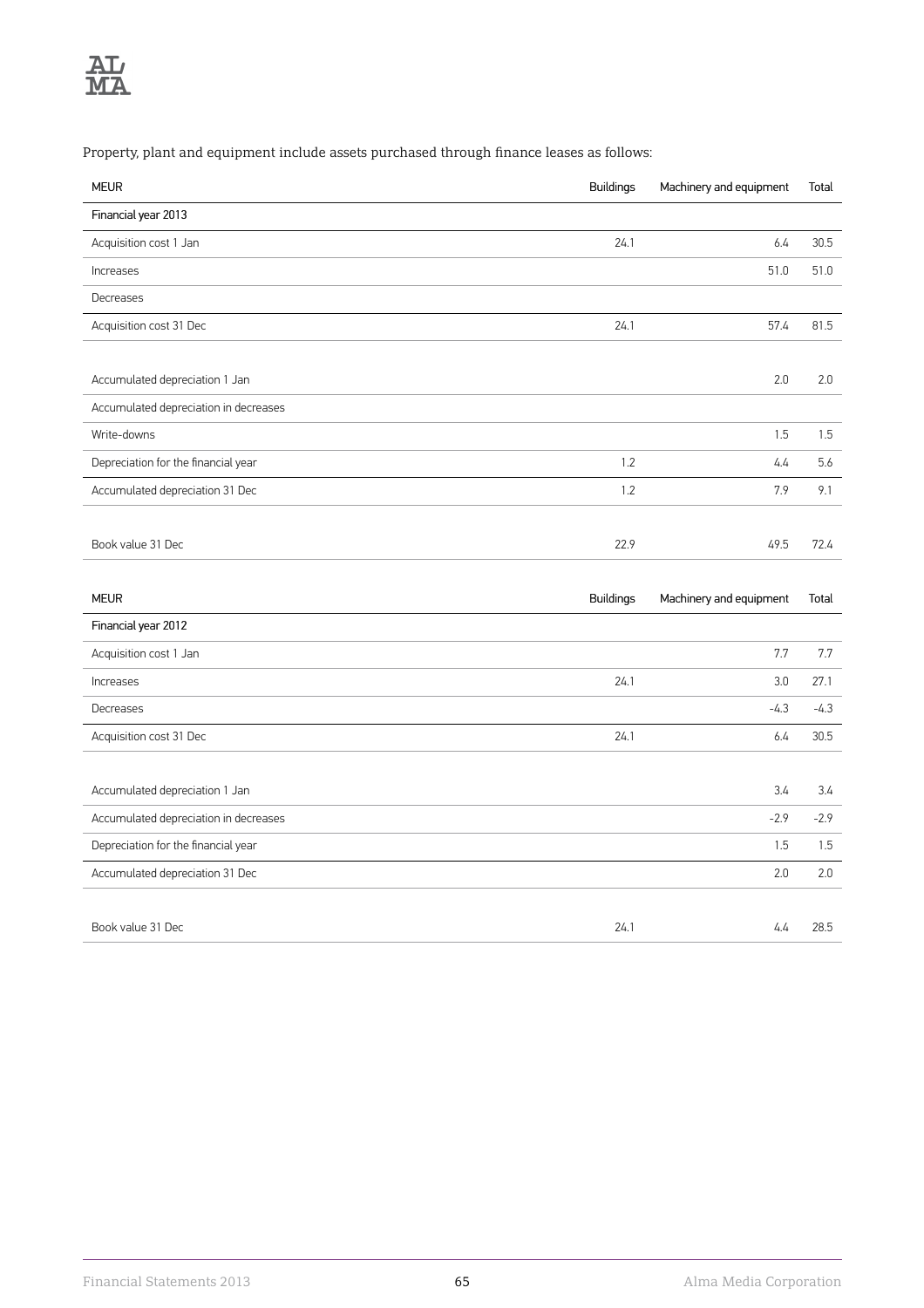# 15. SUBSIDIARY COMPANIES

| Company                          | Registered office      | Holding, % | Share of votes, % |
|----------------------------------|------------------------|------------|-------------------|
| Alma Manu Oy                     | Tampere, Finland       | 100.00     | 100.00            |
| Alma Media Interactive Russia Oy | Helsinki, Finland      | 100.00     | 100.00            |
| Alma Media Kustannus Oy          | Helsinki, Finland      | 100.00     | 100.00            |
| Alma Media Lehdentekijät Oy      | Helsinki, Finland      | 100.00     | 100.00            |
| Alma Media Suomi Oy              | Helsinki, Finland      | 100.00     | 100.00            |
| Alma Media Ventures Oy           | Helsinki, Finland      | 100.00     | 100.00            |
| Alma Mediapartners Oy            | Helsinki, Finland      | 65.00      | 65.00             |
| AS Kinnisvaraportaal             | Tallinn, Estonia       | 100.00     | 100.00            |
| Balti Uudistetalituse AS         | Tallinn, Estonia       | 100.00     | 100.00            |
| <b>BNS Eesti OÜ</b>              | Tallinn, Estonia       | 100.00     | 100.00            |
| <b>BNS Latvija SIA</b>           | Riga, Latvia           | 99.99      | 99.99             |
| <b>BNS UAB</b>                   | Vilnius, Lithuania     | 99.95      | 99.95             |
| CV-Online Estonia OÜ             | Tallinn, Estonia       | 100.00     | 100.00            |
| CV Online Holding OÜ             | Tallinn, Estonia       | 100.00     | 100.00            |
| E-kontakti Oy                    | Helsinki, Finland      | 100.00     | 100.00            |
| ETA Uudistetalituse OÜ           | Tallinn, Estonia       | 100.00     | 100.00            |
| Etuovi Oy                        | Helsinki, Finland      | 100.00     | 100.00            |
| Julkaisupalvelu Lounais-Lappi Oy | Kemi, Finland          | 100.00     | 100.00            |
| Karenstock Oy                    | Helsinki, Finland      | 100.00     | 100.00            |
| Kauppalehti Oy                   | Helsinki, Finland      | 100.00     | 100.00            |
| Kotikokki.net Oy                 | Helsinki, Finland      | 65.00      | 65.00             |
| LMC s.r.o                        | Prague, Czech Republic | 100.00     | 100.00            |
| Mediaskopas UAB                  | Vilnius, Lithuania     | 100.00     | 100.00            |
| Mediju Monitorings SIA           | Riga, Latvia           | 100.00     | 100.00            |
| Monster Oy                       | Helsinki, Finland      | 75.00      | 75.00             |
| Objektvision AB                  | Stockholm, Sweden      | 100.00     | 100.00            |
| Profesia s.r.o                   | Bratislava, Slovakia   | 100.00     | 100.00            |
| Profesia s.r.o                   | Prague, Czech Republic | 100.00     | 100.00            |
| SIA City24                       | Riga, Latvia           | 100.00     | 100.00            |
| SIA CV-Online Latvia             | Riga, Latvia           | 100.00     | 100.00            |
| Suomen Business Viestintä SBV Oy | Helsinki, Finland      | 100.00     | 100.00            |
| Suomen Hankintakeskus Oy         | Tampere, Finland       | 100.00     | 100.00            |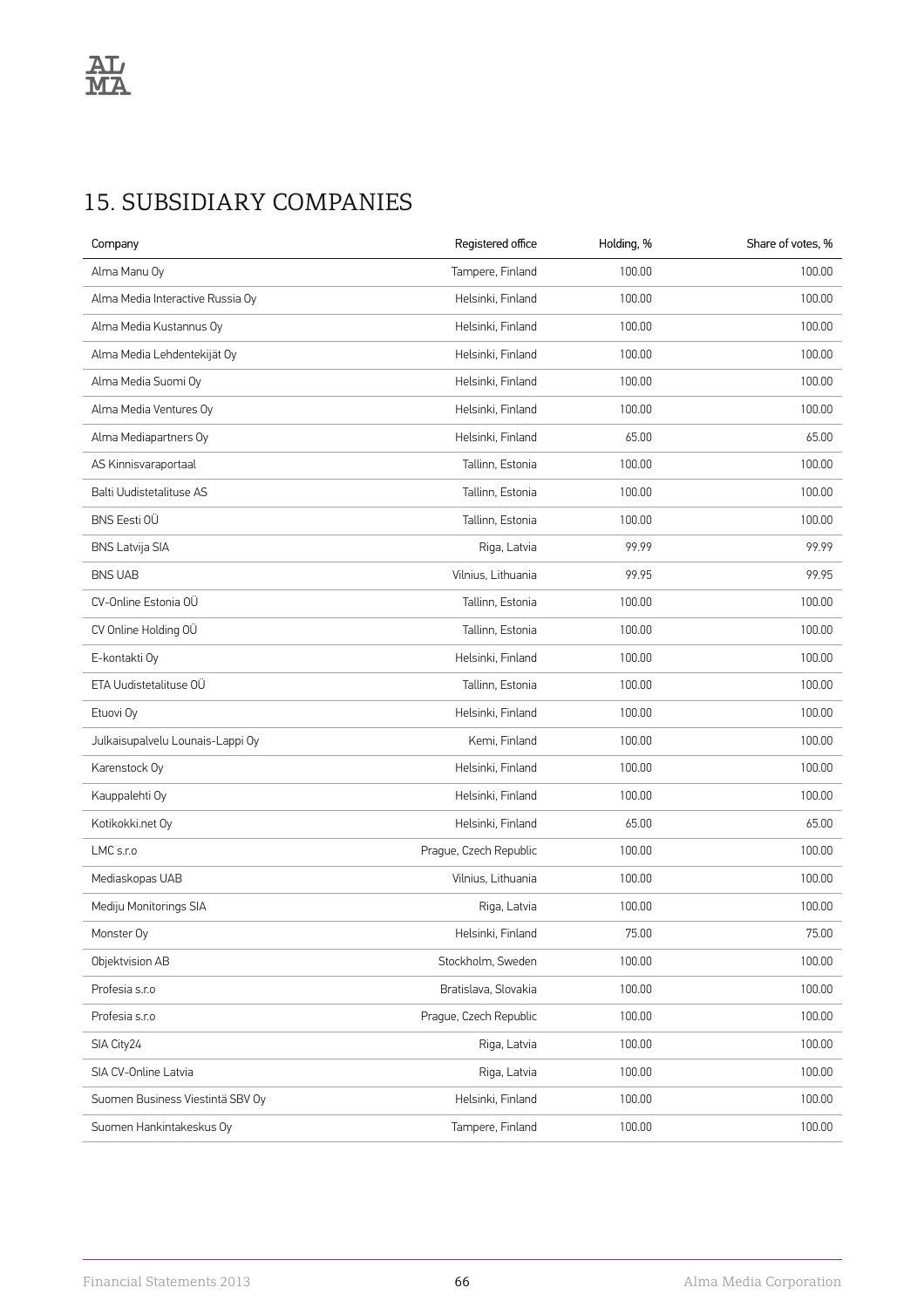

| Suunnittelutoimisto TTNK Helsinki Oy | Helsinki, Finland  | 100.00 | 100.00 |
|--------------------------------------|--------------------|--------|--------|
| TAU On-line d.o.o                    | Zagreb, Croatia    | 100.00 | 100.00 |
| UAB City24                           | Vilnius, Lithuania | 100.00 | 100.00 |
| UAB CV-Online LT                     | Vilnius, Lithuania | 100.00 | 100.00 |

During the financial period, the business operations of the heavy trade-in machinery and vehicle marketplace Mascus were sold, at which time the holdings in Marknadspriser i Sverige Ab, Adalia Media Inc and Mascus A/S were divested. The transaction resulted in capital gains of MEUR 8.4. In addition, Autovia s.r.o. was sold.

# 16. HOLDINGS IN ASSOCIATED AND JOINT VENTURE COMPANIES

| <b>MEUR</b>                                                       | 2013   | 2012   |
|-------------------------------------------------------------------|--------|--------|
| Holdings in associated companies                                  |        |        |
| At beginning of period                                            | 31.3   | 35.0   |
| Increases                                                         | 0.0    | 2.0    |
| Decreases                                                         |        | 0.0    |
| Share of results                                                  | 0.8    | 0.4    |
| Share of items recognised directly in associated company's equity | $-0.4$ | 0.4    |
| Capital repayments received                                       | $-0.4$ | $-0.9$ |
| Dividends received                                                | $-0.9$ | $-0.7$ |
| Impairment                                                        | $-5.0$ | $-4.8$ |
| At end of period                                                  | 25.5   | 31.3   |

## Further information on associated companies

Talentum Oyj, included in the book value of associated companies on 31 December 2013, is a public listed company The carrying value of the Talentum Oyj shares in Alma Media's consolidated financial statements on 31 December 2013 was MEUR 19.5 and the market capitalisation of the holding was MEUR 15.2. The investment is considered long-term and strategic for Alma Media. For the purpose of impairment testing of the Talentum shareholding, a value in use method based on the present value of Talentum's future discounted cash flows has been used. Due to the macroeconomic environment and its impact on Talentum's business outlook, the Group has made an impairment of MEUR 3.5 on the value of Talentum shares, corresponding to the result of the analysis.

In addition, an impairment of MEUR 1.4 has been made on the holding in Tampereen Ykkösjakelu Oy, the Group's associated company.

Alma Media Corporation granted the associated company Oppex Oy (formerly Locatia Oy), whose book value in the consolidated financial statements is EUR 105 thousand, a capital loan of EUR 45 thousand as referred to in Chapter 12 of the Finnish Limited Liability Companies Act (624/2006).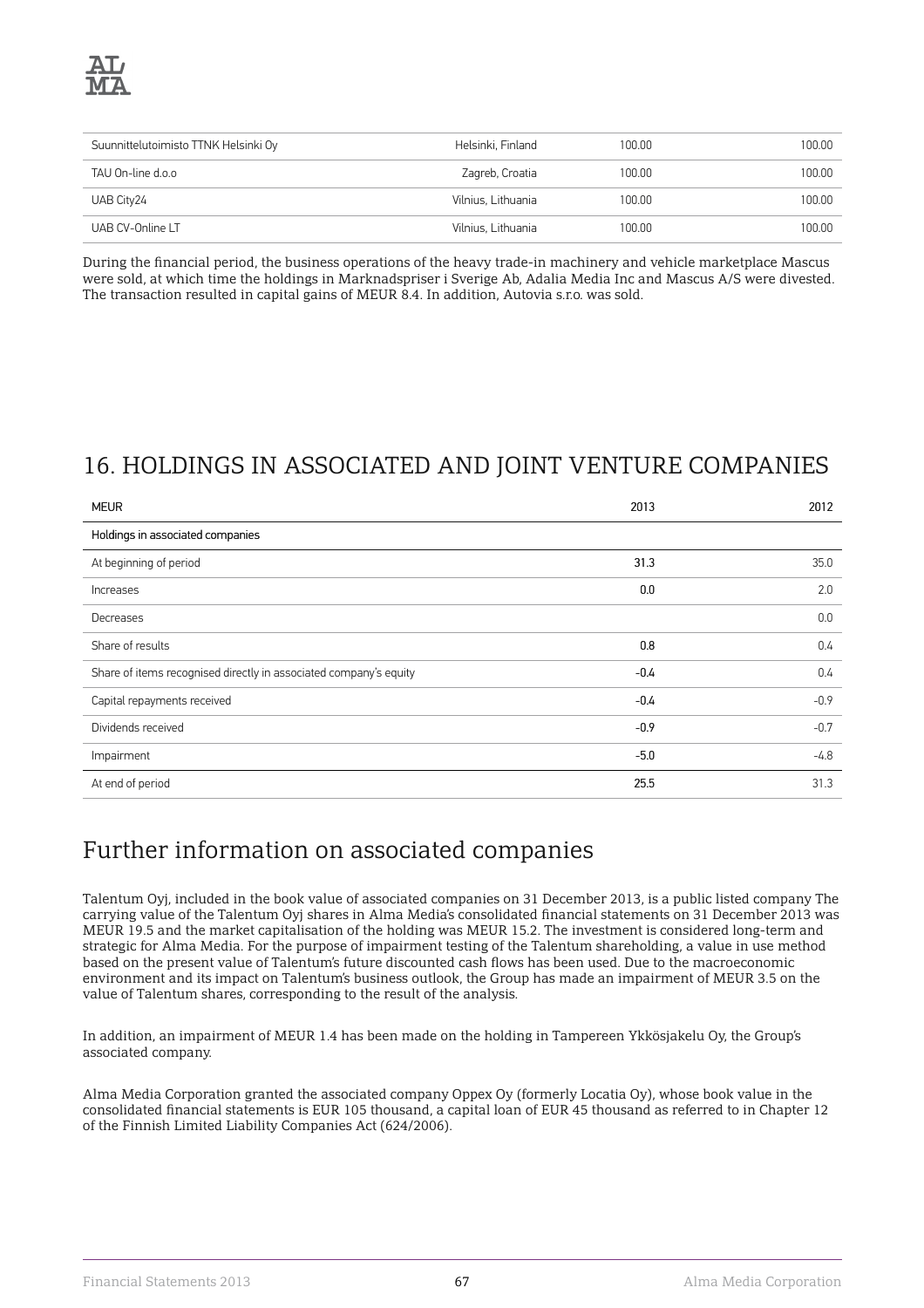

Goodwill arising from associated companies on the balance sheet on 31 December 2013 totalled MEUR 15.3 (MEUR 20.2).

| <b>MEUR</b>                                    | 2013     | 2012              |
|------------------------------------------------|----------|-------------------|
| Book value of shares, total                    | 25.5     | 31.3              |
| Liabilities to associated companies            | 0.0      | 0.1               |
| Summary (100%) of associated company totals    |          |                   |
| Aggregate assets of associated companies       | 75.7     | 80.7              |
| Aggregate liabilities of associated companies  | 46.4     | 49.8              |
| Aggregate revenue of associated companies      | 123.0    | 124.8             |
| Aggregate profit/loss of associated companies  | 3.8      | 3.5               |
|                                                | Holding, |                   |
| Associated companies                           | %        | Share of votes, % |
| Alkali Oy                                      | 24.32    | 24.32             |
| Arena Interactive Oy                           | 35.00    | 35.00             |
| Development studio d.o.o.                      | 30.00    | 30.00             |
| Infostud 3 d.o.o.                              | 25.00    | 25.00             |
| Holding Oy Visio                               | 24.74    | 24.74             |
| JM-Tieto Oy                                    | 20.00    | 20.00             |
| Kytöpirtti Oy                                  | 43.20    | 43.20             |
| Oppex Oy                                       | 20.00    | 20.00             |
| Oy Suomen Tietotoimisto - Finska Notisbyrån Ab | 24.07    | 24.07             |
| Talentum Oyj                                   | 32.14    | 32.14             |
| Tampereen Tietoverkko Oy                       | 35.14    | 35.14             |
| Tampereen Ykkösjakelu Oy                       | 40.00    | 40.00             |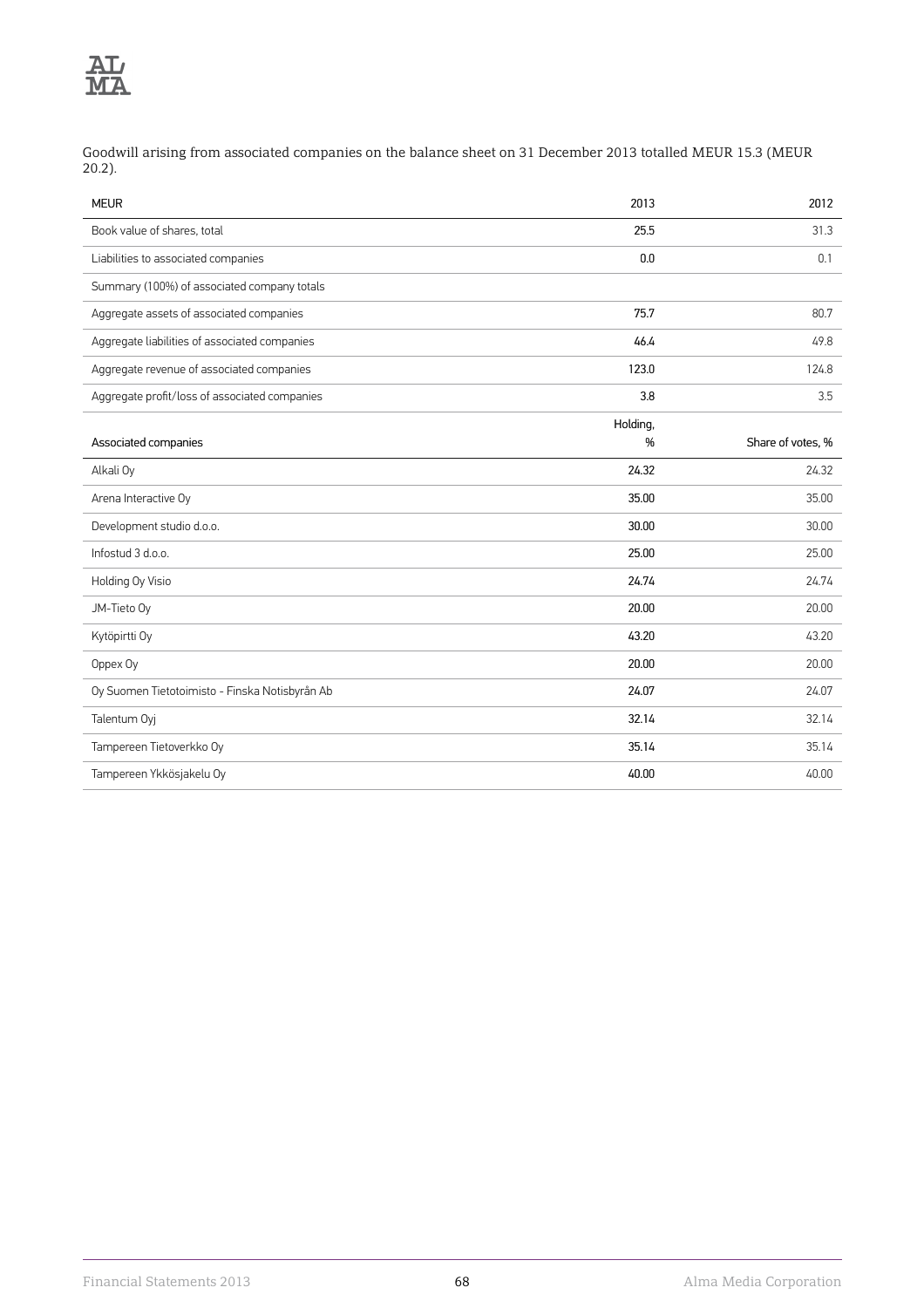

# Joint venture companies

The Group treats as joint venture companies its mutual property and housing companies. Joint venture companies are consolidated using the proportional consolidation method in accordance with IAS 31.

| <b>MEUR</b>                                                            | 2013 | 2012 |
|------------------------------------------------------------------------|------|------|
| Group's share of balance sheets and results of joint venture companies |      |      |
| Non-current assets                                                     | 3.8  | っヮ   |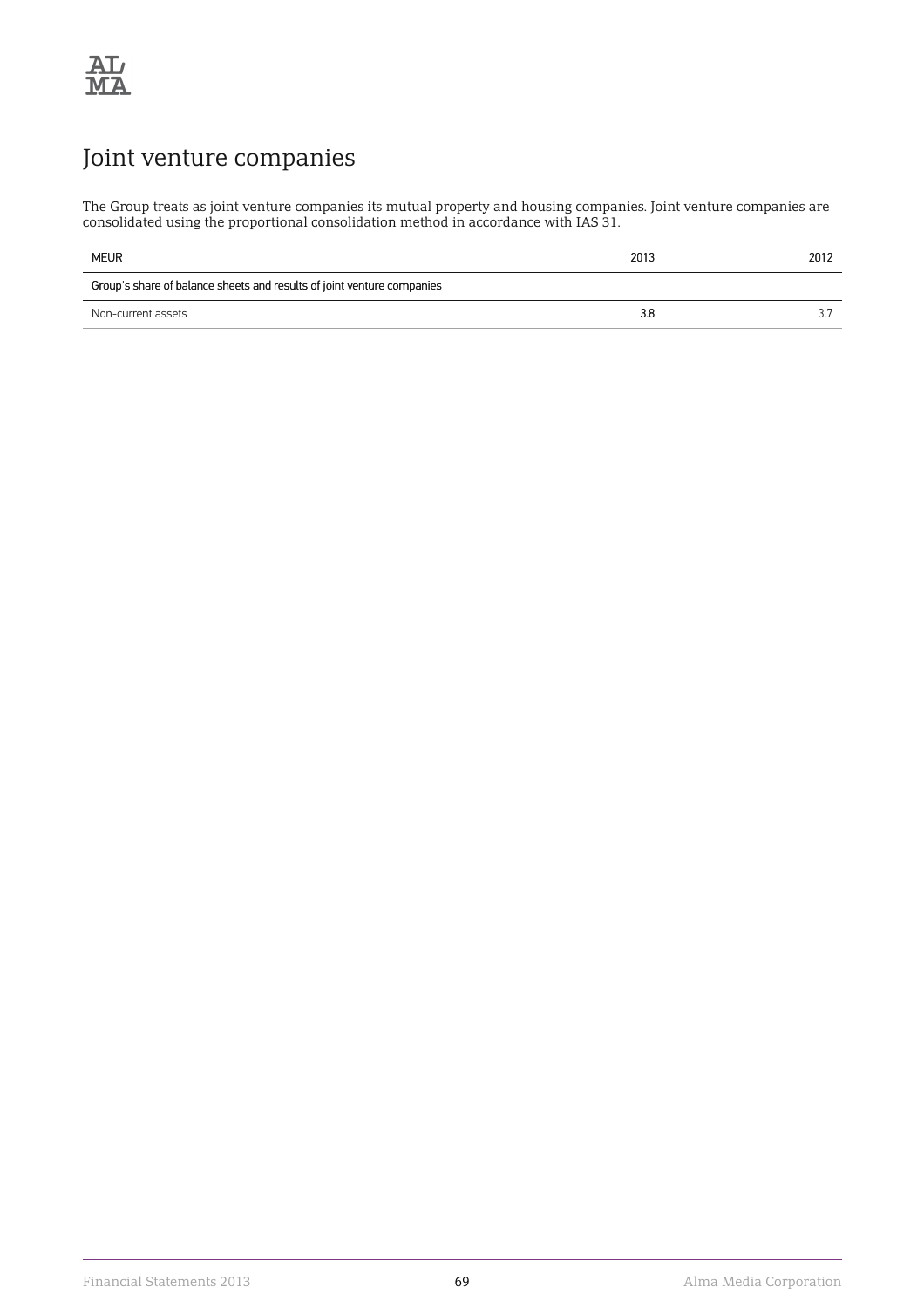# 17. OTHER FINANCIAL ASSETS

| <b>MEUR</b>                                                      | Balance sheet values 2013 | Balance sheet values 2012 |
|------------------------------------------------------------------|---------------------------|---------------------------|
| Non-current financial assets                                     |                           |                           |
| Available-for-sale financial assets                              |                           |                           |
| Unquoted share investments                                       | 3.7                       | 3.7                       |
| Financial assets recognised at fair value through profit or loss |                           |                           |
| Contingent considerations                                        |                           | 0.9                       |
| Loan receivables                                                 | 0.1                       | 0.1                       |
| Total                                                            | 3.8                       | 4.7                       |
|                                                                  |                           |                           |
| Current financial assets                                         |                           |                           |
| Investments held to maturity                                     | 0.0                       | 0.0                       |
| Assets recognised at fair value through profit or loss           |                           |                           |
| Contingent considerations                                        | 2.0                       |                           |
| Total                                                            | 2.0                       | 0.0                       |
| Financial assets, total                                          | 5.8                       | 4.8                       |

Contingent considerations are classified as derivatives. Following IAS 39, they are recognised as financial assets measured at fair value through profit or loss on the balance sheet. Changes in fair value are recognised in finance income and expenses in the income statement.

Available-for-sale investments are mainly unquoted shares.

Available-for-sale financial assets are presented in the following table:

| <b>MEUR</b>                                                            | 2013 | 2012   |
|------------------------------------------------------------------------|------|--------|
| At beginning of period                                                 | 3.7  | 4.     |
| Other increases                                                        | 0.0  |        |
| Decreases                                                              | 0.0  |        |
| Net profits/losses transferred to be recognised through profit or loss |      | $-0.4$ |
| At end of period                                                       | 3.7  | 3.7    |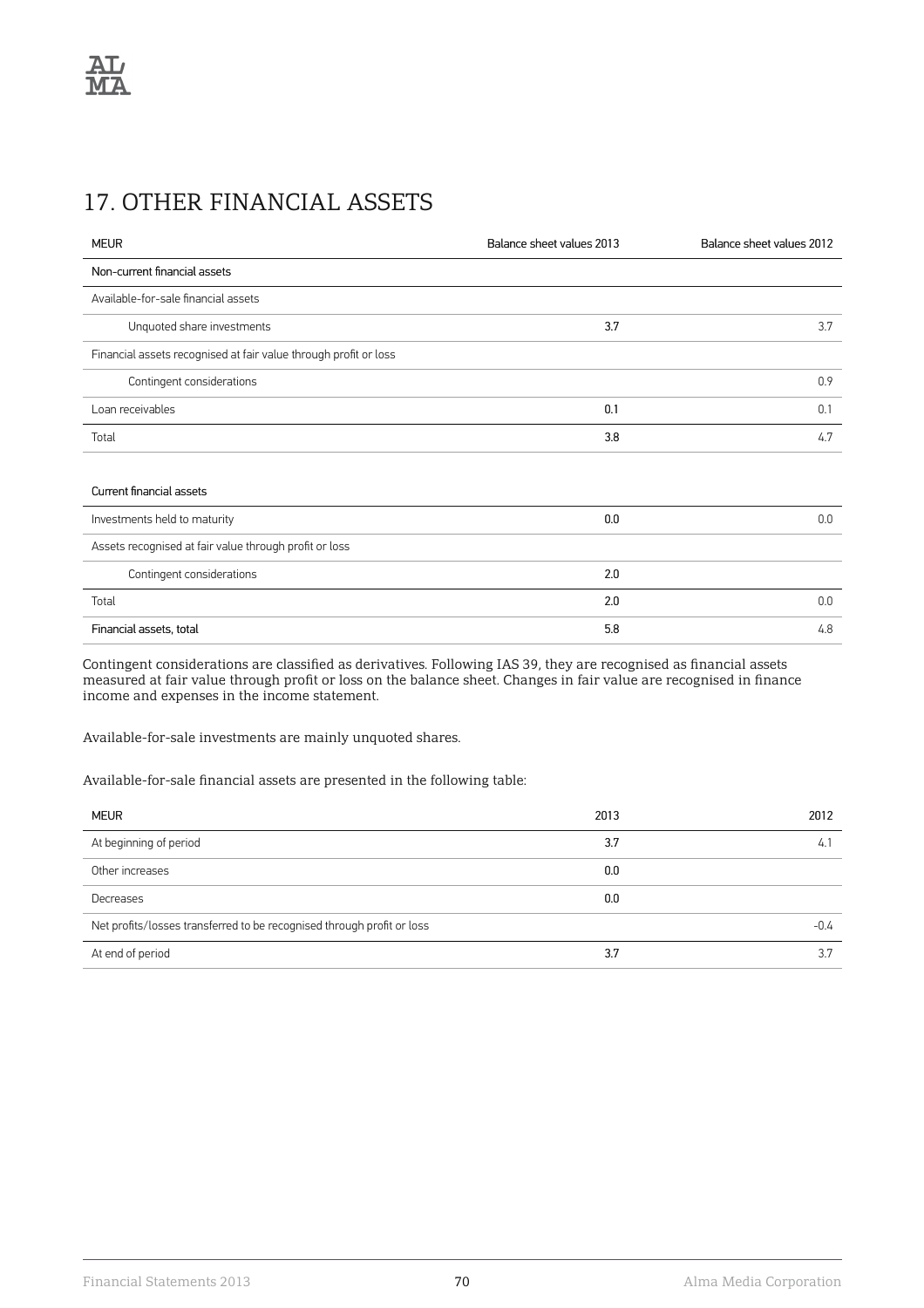

Items recognised at fair value through profit or loss are presented in the following table:

| <b>MEUR</b>                                                            | 2013   | 2012   |
|------------------------------------------------------------------------|--------|--------|
| At the beginning of the period                                         | 0.9    | 4.9    |
| Decreases                                                              | $-0.1$ | $-3.8$ |
| Net profits/losses transferred to be recognised through profit or loss | 1.2    | $-0.2$ |
| At the end of the period                                               | 2.0    | 0.9    |
| Level 3                                                                |        |        |
| Assets recognised at fair value through profit or loss                 | 2.0    | 0.9    |

Level 3 includes inputs concerning liabilities that are not based on observable market data (unobservable inputs).

Contingent considerations arising from the acquisition of business operations on the balance sheet on 31 December 2013 are based on the companies' operating profit for 2013.

No transfers between the fair value hierarchy levels have taken place during the ended financial period and the previous financial period.

Investments held to maturity include other current investments. They are valued at amortised cost and are included in current assets.

Available-for-sale financial assets mainly comprise unquoted investments, and they are valued at acquisition cost as the acquisition cost corresponds to their fair value.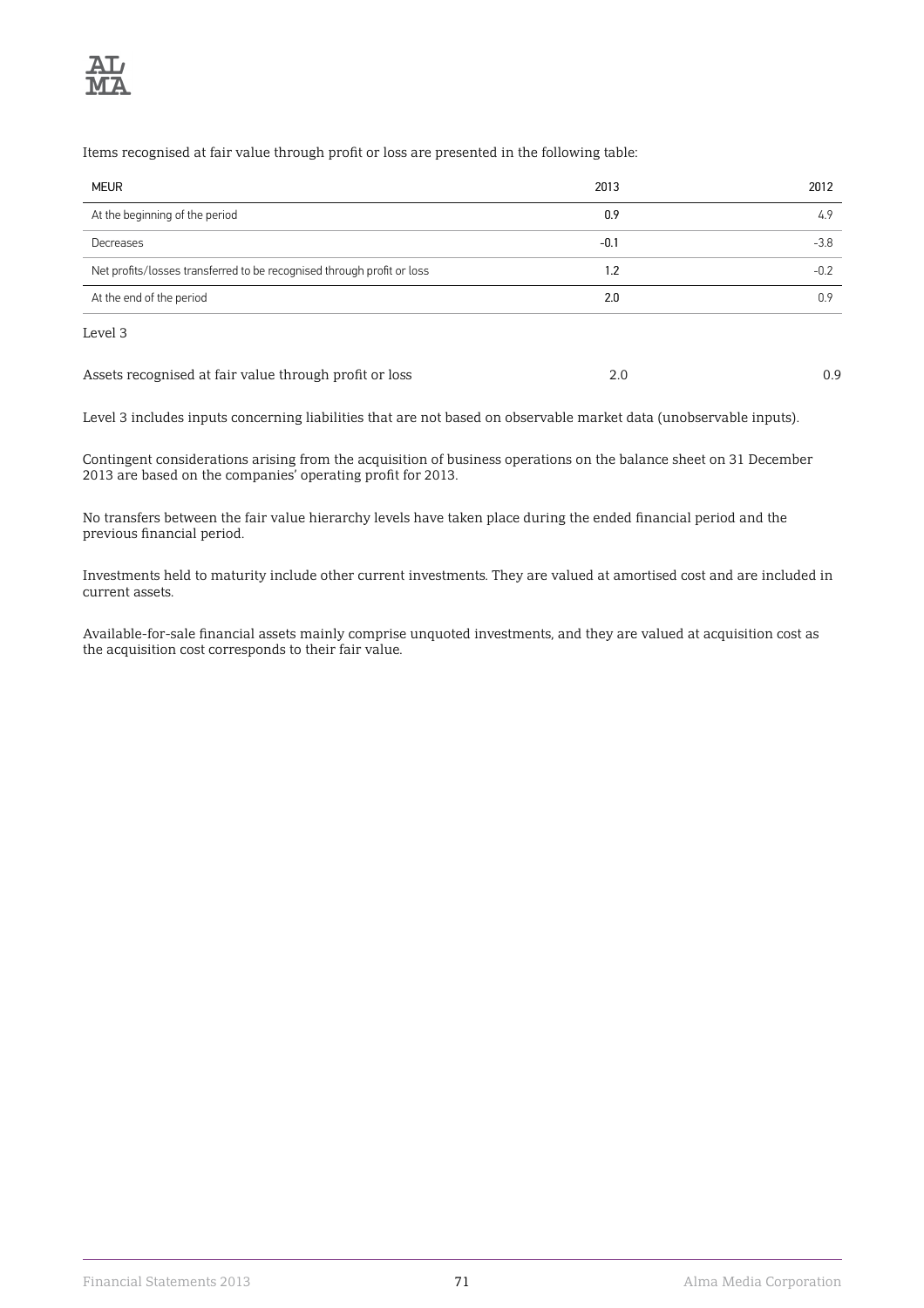### 18. INVENTORIES

| <b>MEUR</b>            | 2013 | 2012         |
|------------------------|------|--------------|
| Materials and supplies | 1.4  | υ.,          |
| Total                  | I.4  | $\sim$<br>υ. |

# 19. TRADE AND OTHER RECEIVABLES

| <b>MEUR</b>                                                 |                                        | 2013 | 2012 |
|-------------------------------------------------------------|----------------------------------------|------|------|
| Trade receivables                                           |                                        | 23.5 | 26.3 |
| Receivables from associated companies                       |                                        |      |      |
| Total                                                       |                                        | 23.5 | 26.3 |
|                                                             |                                        |      |      |
| Receivables from others                                     |                                        |      |      |
|                                                             | Prepaid expenses and accrued<br>income | 2.9  | 2.2  |
|                                                             | Other receivables                      | 0.6  | 0.8  |
| Total                                                       |                                        | 3.5  | 3.0  |
| Receivables, total                                          |                                        | 27.0 | 29.3 |
|                                                             |                                        |      |      |
| <b>MEUR</b>                                                 |                                        | 2013 | 2012 |
| The ageing analysis of trade receivables is as follows:     |                                        |      |      |
| Receivables not yet due and receivables overdue by 1-4 days |                                        | 20.0 | 22.2 |
| Overdue by 5-30 days                                        |                                        | 1.5  | 2.5  |
| Overdue by 31-120 days                                      |                                        | 0.3  | 0.3  |
| Overdue by more than 120 days                               |                                        | 1.7  | 0.1  |
| Total                                                       |                                        | 23.5 | 25.1 |

A provision for bad debts of approximately MEUR 1.3 was made in 2013. In financial year 2013 credit losses of MEUR 0.3 were recognised in the Group (in 2012 MEUR 0.5). The credit losses totalled 0.2% of revenue in 2013 (0.5% in 2012).

The book values of trade receivables, other current and non-current receivables and other current investments are estimated to correspond to fair values. The impact of discounting is not significant.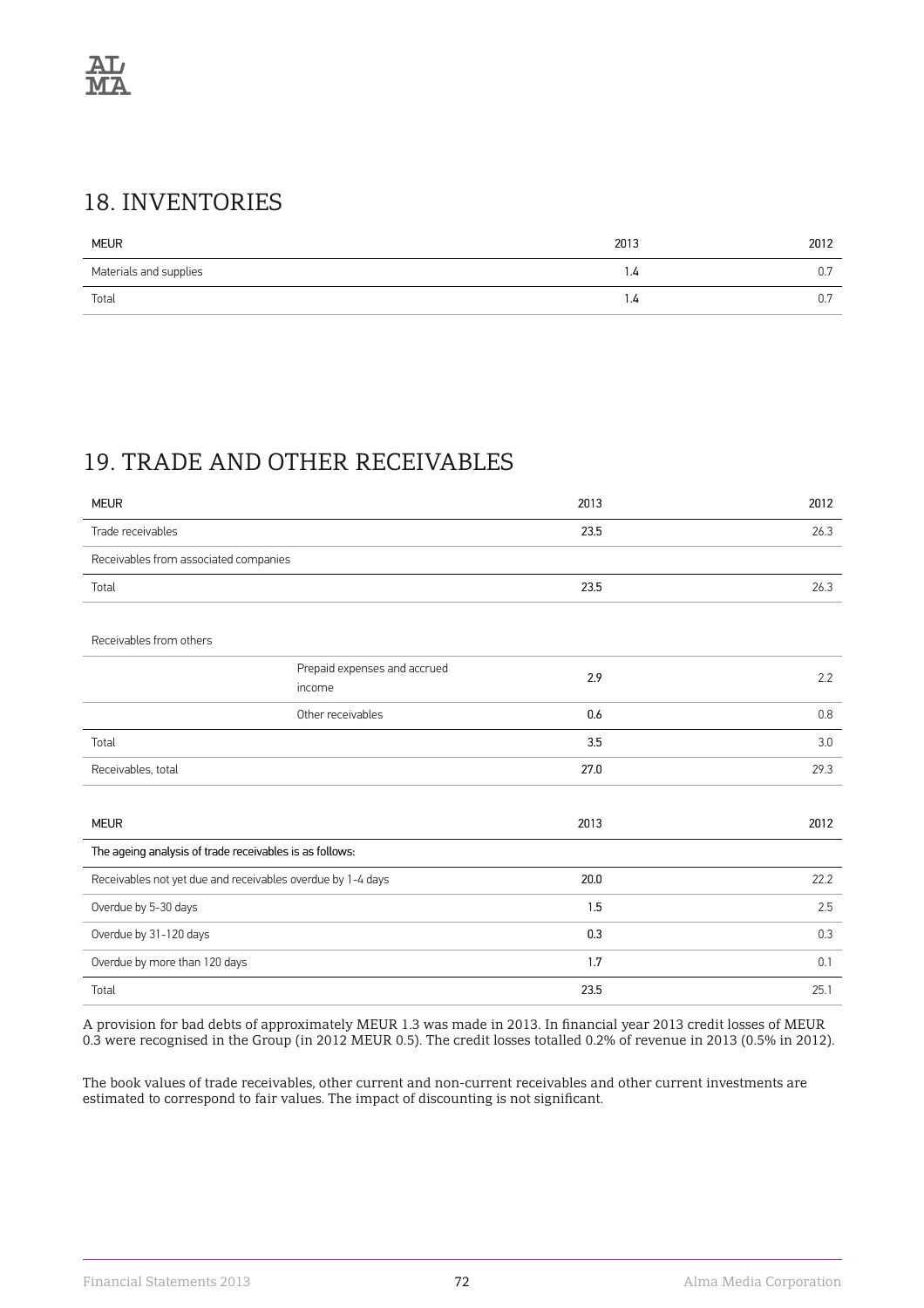### 20. CASH AND CASH EQUIVALENTS

| <b>MEUR</b>                          | 2013 | 2012 |
|--------------------------------------|------|------|
| Cash and bank accounts               | 12.3 | 17.1 |
| Investment certificates (1-3 months) |      |      |
| Total                                | 12.3 | 17.  |

### 21. INFORMATION ON SHAREHOLDERS' EQUITY AND ITS ADMINISTRATION

The following describes information on Alma Media shares and changes in 2013.

|                   | Total number of shares | Share capital, MEUR | Share premium fund, MEUR |
|-------------------|------------------------|---------------------|--------------------------|
| 1 January 2013    | 75.486.853             | 45.3                | 77                       |
| Exercised options |                        | 0.0                 | 0.0                      |
| 31 December 2013  | 75.486.853             | 45.3                |                          |

The company has one share series and all shares confer the same voting rights, one vote per share. The shares have no nominal value.

### Book-entry securities system

The company's shares belong to the book-entry system. Only such shareholders have the right to receive distributable funds from the company, and to subscribe to shares in conjunction with an increase in the share capital, 1) who are listed as shareholders in the shareholders' register on the record date; or 2) whose right to receive payment is recorded in the book-entry account of a shareholder listed in the shareholders' register on the record date, and this right is entered in the shareholders' register; or 3) whose shares, in the case of registered shares, are registered in their bookentry account on the record date, and as required by section 28 of the Act on the Book-Entry System, the respective manager of the shares is listed on the record date in the shareholders' register as the manager of said shares. Shareholders whose ownership is registered in the waiting list on the record date have the right to receive distributable funds from the company, and the right to subscribe to shares in conjunction with an increase in the share capital, provided they are able to furnish evidence of ownership on the record date.

### Own shares

The Group did not hold any of the company's own shares in 2013 or 2012.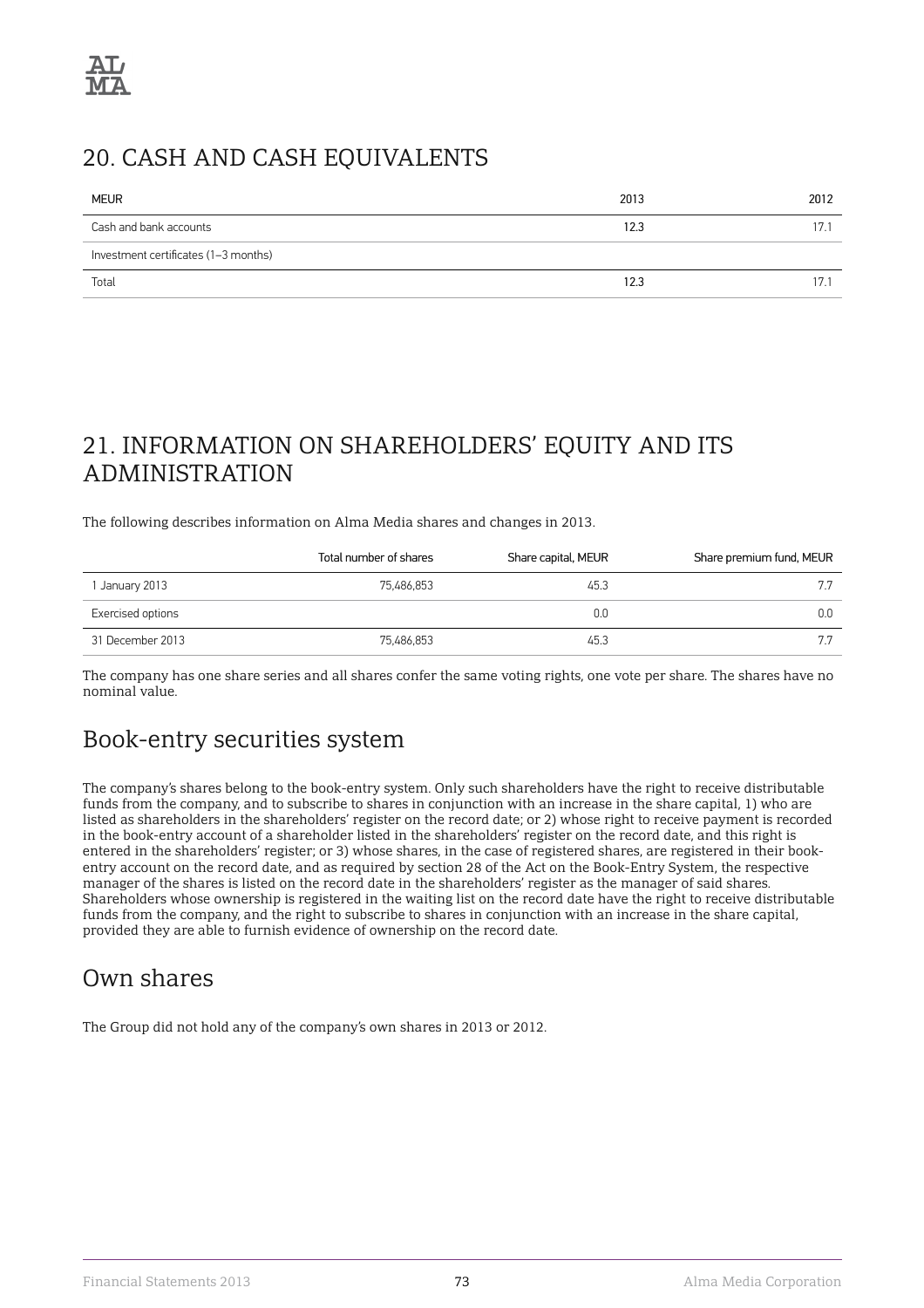

### Translation differences

The translation differences fund comprises the exchange rate differences arising from the translation into euros of the financial statements of the independent foreign units

### Asset revaluation fund

The asset revaluation fund is used to record increases in the fair value of financial assets available for sale. The Group has not recognised any revaluation of assets during the financial year. The financial assets available for sale consist of investments in non-listed shares, and no reliable fair value is available.

### Distributable funds

The distributable funds of the Group's parent company totalled EUR 23,905,611 on 31 December 2013.

# Dividend policy

On 25 November 2013, Alma Media published its long-term financial objectives. In accordance with them, it is the company's aim to pay on average more than 50% of the profit for the period in dividends or capital repayments over the long term.

### Redemption of shares

A shareholder whose proportional holding of all company shares, or whose proportional entitlement to votes conferred by the company shares, either individually or jointly with other shareholders, is or exceeds 33.3% or 50% is obligated on demand by other shareholders to redeem such shareholders' shares.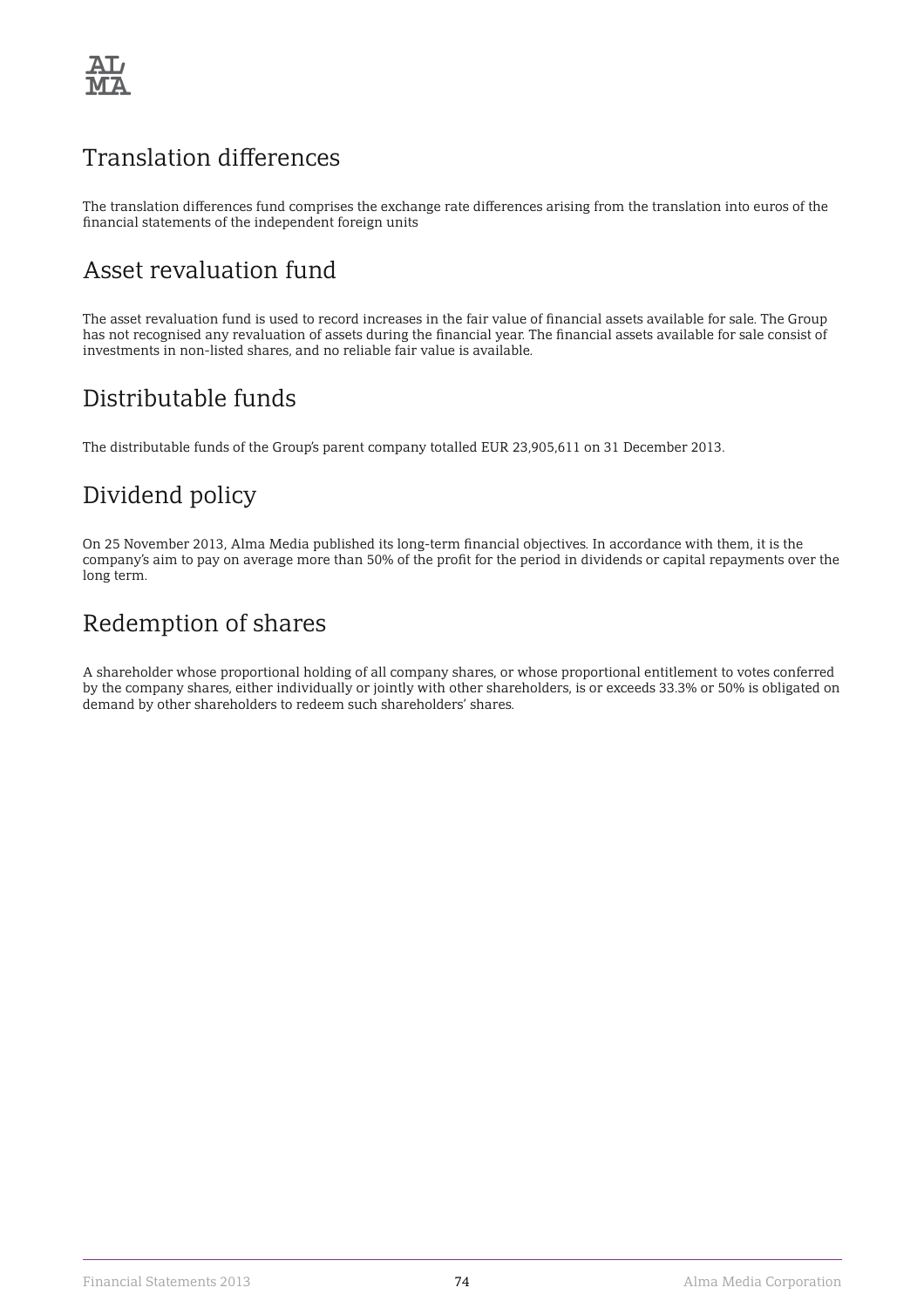### 22. SHARE-BASED PAYMENTS

### Stock option scheme 2009

The Annual General Meeting of Alma Media on 11 March 2009 decided, in accordance with the proposal by the Board of Directors, to continue the incentive and commitment system for Alma Media management through an option programme according to earlier principles and decided to grant stock options to the key employees of Alma Media Corporation and its subsidiaries in the period 2009–2011. Altogether 2,130,000 stock options may be granted, and these may be exercised to subscribe to a maximum of 2,130,000 Alma Media shares, either new or in possession of Alma Media. Of the total number of options, 710,000 were marked 2009A, 710,000 were marked 2009B and 710,000 were marked 2009C.

If all the subscription rights are exercised, the option programme 2009 will dilute the holdings of the earlier shareholders by a maximum of 2.0%.

The stock option plan is recognised in the financial statements in accordance with IFRS 2, Share-based payments. The option rights granted are measured at their fair value on the grant date using the Forward Start Option Rubinstein (1990) model based on the Black-Scholes pricing model and expensed in the income statement under employee expenses over the vesting period. An expense of MEUR 0.5 was recognised in 2013 (in 2012 MEUR 0.8). The expected volatility has been determined by calculating the historical volatility of the company´s share price, which includes the volatility of the listed shares of the so-called previous Alma Media Corporation.

### Specification of option rights

Scheme 2009

|         |         |          |        | Share subscription period | Period determining<br>subscription price |                                         |
|---------|---------|----------|--------|---------------------------|------------------------------------------|-----------------------------------------|
| Options | Number  | Annulled | Free   | begins                    | ends                                     | (trade-weighted average share<br>price) |
| 2009A   | 710,000 | 115,000  |        | 04/01/<br>2012            | 03/31/2014                               | 1.4.2009-30.4.2009                      |
| 2009B   | 710,000 | 175,000  | 30,000 | 04/01/<br>2013            | 03/31/2015                               | 1.4.2010-30.4.2010                      |
| 2009C   | 710,000 | 130.000  | 45,000 | 04/01/<br>2014            | 03/31/2016                               | 1.4.2011-30.4.2011                      |

The share subscription prices will be reduced by the amount of dividend per share and capital repayment per share decided after the period for determination of the share subscription price but before share subscription.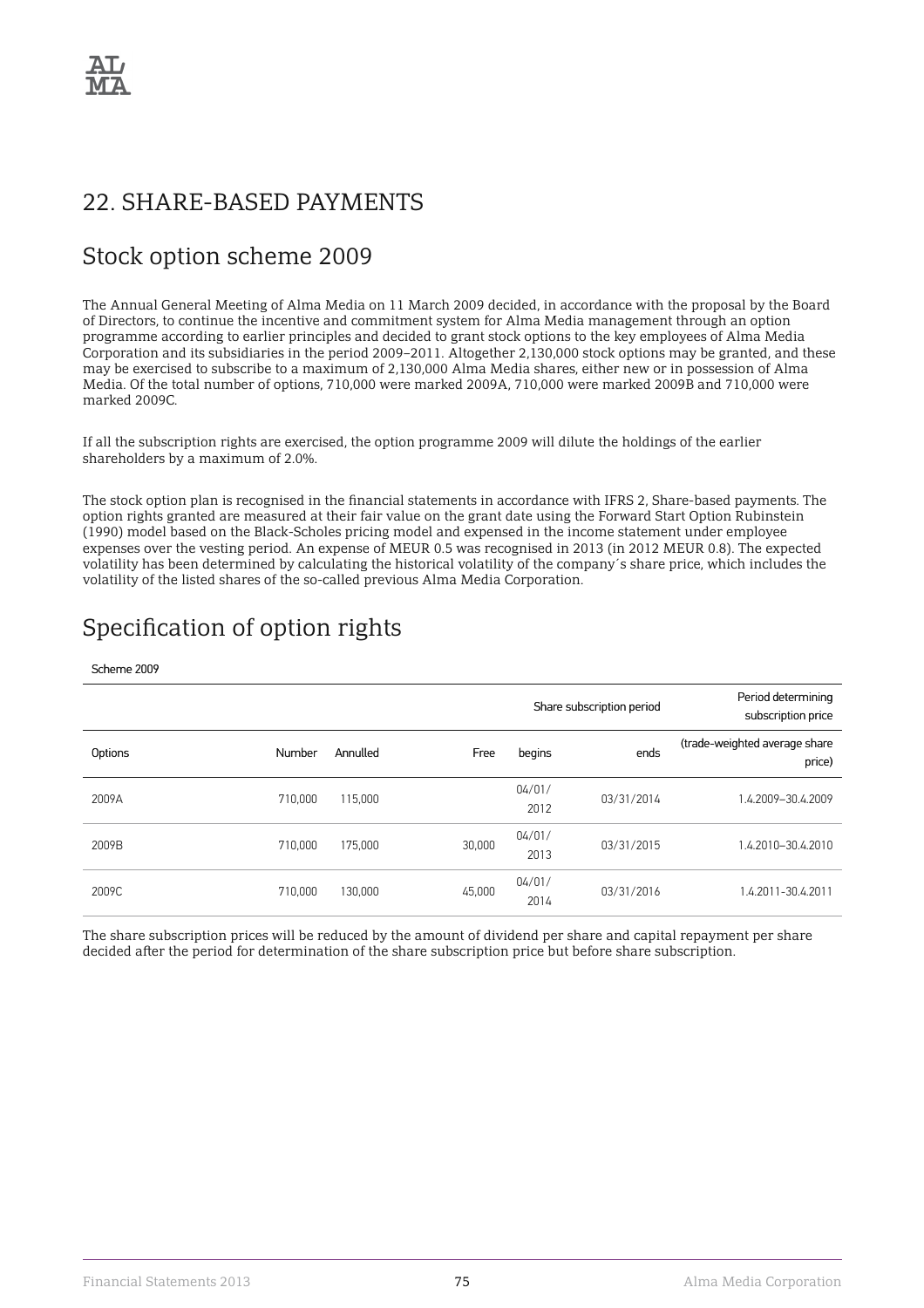|                                                                   | A option plan | B option plan   | C option plan   |
|-------------------------------------------------------------------|---------------|-----------------|-----------------|
| Principal terms and conditions of the option scheme:              |               |                 |                 |
| AGM date/Date of issuing                                          | 03/11/09      | 03/11/09        | 03/11/09        |
| Initial number, pcs                                               | 710,000       | 710,000         | 710,000         |
| Grant date(s)                                                     | 05/01/10      | 06/09/10        | 05/05/11        |
|                                                                   |               | 06/22/10        | 07/21/11        |
| Number of granted options, pcs                                    | 640,000       | 610,000         | 640,000         |
| The subscription ratio for<br>underlying shares, pcs              | 1.00          | 1.00            | 1.00            |
| Initial exercise price, €                                         | 5.21          | 7.33            | 7.95            |
| Share price at time of grant, $\epsilon$                          | 5.08          | 6.80            | 7.52            |
| Expected volatility                                               | 30%           | 28%             | 31%             |
| Expected period of validity of the option on grant date,<br>years | 2.9           | 2.8             | 2.9             |
| Risk-free interest                                                | 3.00%         | 1.40%           | 3.00%           |
| Expected employee reductions                                      |               |                 |                 |
| Expected dividend income, %                                       |               |                 |                 |
| Dividend adjustment                                               | Yes           | Yes             | Yes             |
| Exercise price on 31 December<br>2013, €                          | 3.61          | 6.13            | 7.45            |
| Initial allocation date                                           | 05/01/2009    | 06/09/2010      | 05/05/2011      |
| Vesting date                                                      | 04/01/2012    | 04/01/2013      | 04/01/2014      |
| Maturity date                                                     | 03/31/2014    | 03/31/2015      | 03/31/2016      |
| Maximum contractual life, years                                   | 4.9           | 4.8             | 4.9             |
| Remaining contractual life, years                                 | 0.2           | 1.2             | 2.2             |
| Number of persons at the end of<br>the reporting year             | 17            | 16              | 18              |
| Payment method                                                    | Share         | Share           | Share           |
| Expiry                                                            | 03/31/2014    | 03/31/2015      | 03/31/2016      |
| Value of the option right<br>determined on the grant date         | €1.570/share  | €1.617/share    | €2.30/share     |
|                                                                   | MEUR 1.1      | <b>MEUR 1.0</b> | <b>MEUR 1.5</b> |

Value determination model Black&Scholes (Forward Start Option, 1990 Rubinstein)

The option rights are granted on condition that the recipients pledge to subscribe to shares corresponding to at least 25% of the gross value of the options granted to them when the options are sold and to refrain from selling the subscribed shares for at least one year from the end of the share subscription period for each respective option right.

Should the option holder's employment or service contract with Alma Media Group end for reasons other than death or retirement, as determined by the company, or permanent disability, or for another reason determined by the Board of Directors and independent of the option holder, the option holder shall return to the company without consideration all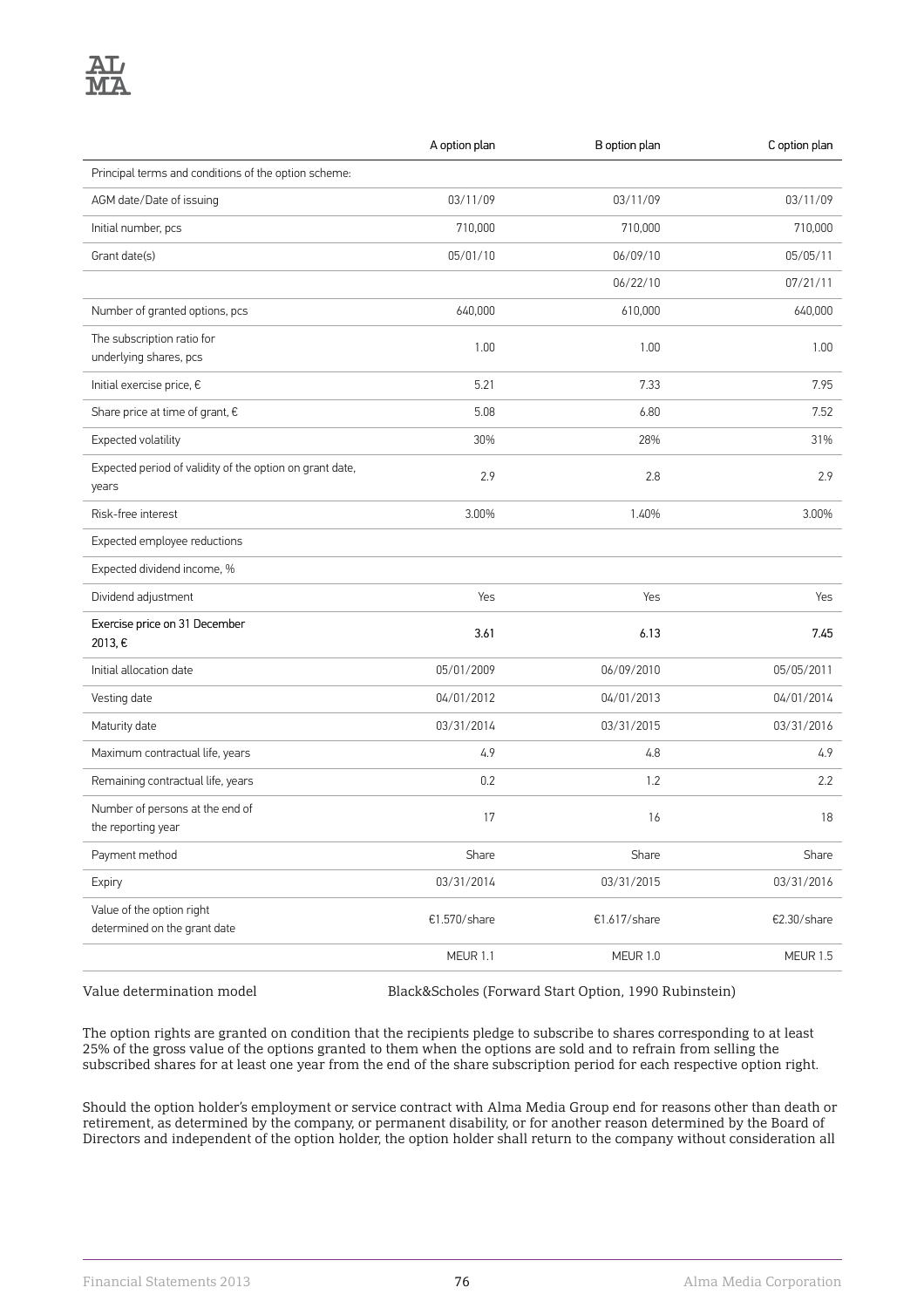

option certificates for which the share subscription period has not begun on the date of the termination of the employment or service contract.

The option rights may be freely transferred when the share subscription period that applies to them has commenced. Before the commencement of the share subscription period for the options in question, option rights may only be transferred with the consent of the Board of Directors.

### Changes during option period

#### Scheme 2009

|                                |         | A option plan |         | B option plan |         | C option plan |
|--------------------------------|---------|---------------|---------|---------------|---------|---------------|
| Number of options              | 2013    | 2012          | 2013    | 2012          | 2013    | 2012          |
| At beginning of financial year | 509,750 | 509,750       | 505,000 | 595.000       | 535,000 | 640.000       |
| Number of new options granted  |         |               |         |               |         |               |
| Number of options forfeited    |         |               |         | $-90.000$     |         | $-105.000$    |
| Number of options exercised    |         |               |         |               |         |               |
| At end of financial year       | 509.750 | 509.750       | 505,000 | 505.000       | 535,000 | 535.000       |

The expense of the stock option scheme 2009 during the period was MEUR 0.5.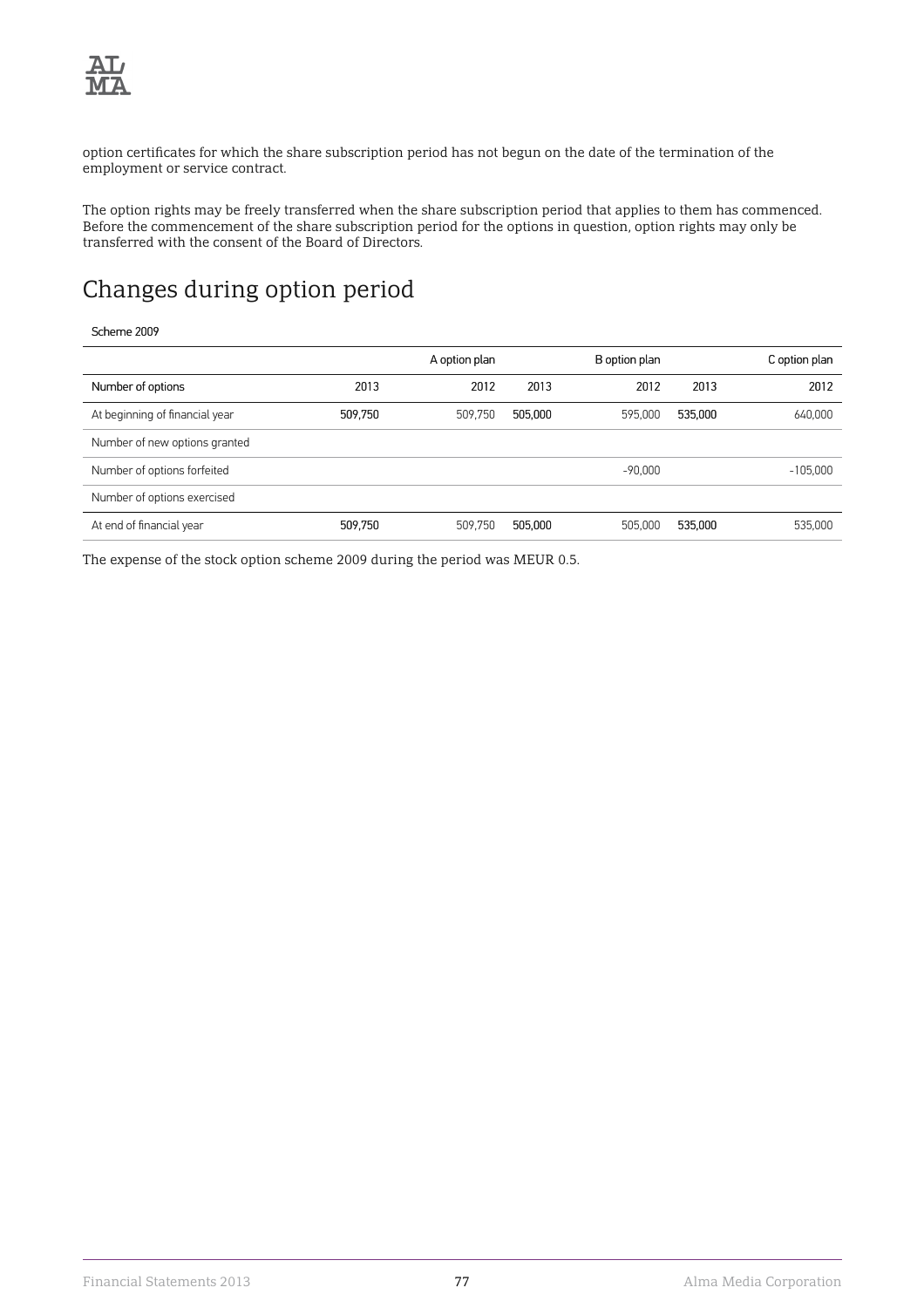### Performance Share Plan 2012

The Board of Directors of Alma Media Corporation has at its meeting in February 2012 resolved to implement a Performance Share Plan for the key employees of Alma Media Group.

The plan includes three (3) one (1) year performance periods, calendar years 2012, 2013 and 2014, based on the Group's return. Furthermore, for the members of the Group Executive Team, the plan includes one (1) three (3) year performance period the calendar years 2012—2014, based on the profitable growth of the Group.

The reward from the plan will shall be paid to the key employees in a combination of shares and cash after the end of each performance period by the end of April in 2013, 2014 and 2015.

The reward from the performance period 2012—2014 shall be confirmed by the end of April 2015, and it will be paid in two equal lots in a combination of shares and cash, one year and two years from the end of the performance period.

Shares paid as reward on the basis of the plan from the one-year performance periods may not be assigned, pledged or otherwise exercised (transfer restriction/s) during the restriction period established for the shares (restriction period/s). The restriction period shall begin from the reward payment and end on 31 December 2014 for the shares earned from the performance period 2012, on 31 December 2015 for the shares earned from the performance period 2013, and on 31 December 2016 for the shares earned from the performance period 2014.

No reward shall be paid to a key employee if a Group company or a key employee gives notice of termination or cancels the key employee's employment or service contract before the reward payment. A key employee shall be obligated to return the shares given as reward and subject to the transfer restriction back to the company or its designate, gratuitously, without delay, if a Group company or key employee gives notice of termination or cancels the key employee's employment or service contract before the end of the restriction period in question. Shares earned for the performance period 2012–2014 shall not be subject to a restriction period.

There shall be a maximum total of 600,000 shares and a cash payment needed for taxes and tax-related costs arising from the reward to the key employees on the book-entry registration date of the shares that shall be given as reward on the basis of the entire plan.

In the first performance period 2012, the Performance Share Plan shall include approximately 20 people, and in the next performance period 2013 an estimated 24 people. The value of the plan for the performance period 2012 corresponded to the value of 120,000 shares and a cash payment needed for taxes and tax-related costs arising from the reward to the key employees in case the performance of the Group´s return is in line with the performance criteria set by the Board of Directors. The criteria were not met for the performance period 2012. The value of the plan for the performance period 2013 corresponds to the value of 117,000 shares and a cash payment needed for taxes and taxrelated costs arising from the reward to the key employees in case the performance of the Group´s return is in line with the performance criteria set by the Board of Directors. For the members of the Group Executive Team, the plan additionally includes one three-year performance period, the calendar years 2012–2014, based on the profitable growth of the Group. The potential reward shall be paid partly in the company's shares and partly in cash one year (performance period 2012–2014) and two years (performance period 2012–2014 II) from the end of the performance period. The value of the plan for the performance period 2012–2014 and 2012–2014 II corresponds to the value of 120,000 shares and a cash payment needed for taxes and tax-related costs arising from the reward to the key employees in case the performance of the Group's return is in line with the performance criteria set by the Board of Directors.

The fair value of the reward is expensed until the target group is entitled to the reward and the shares are freely transferable. The fair value of the share is the share price on the date on which the target group has agreed to the terms and conditions of the plan, reduced by the estimated dividends during the performance period. The fair value of the cash proportion is remeasured on each reporting date based on the share price on the reporting date.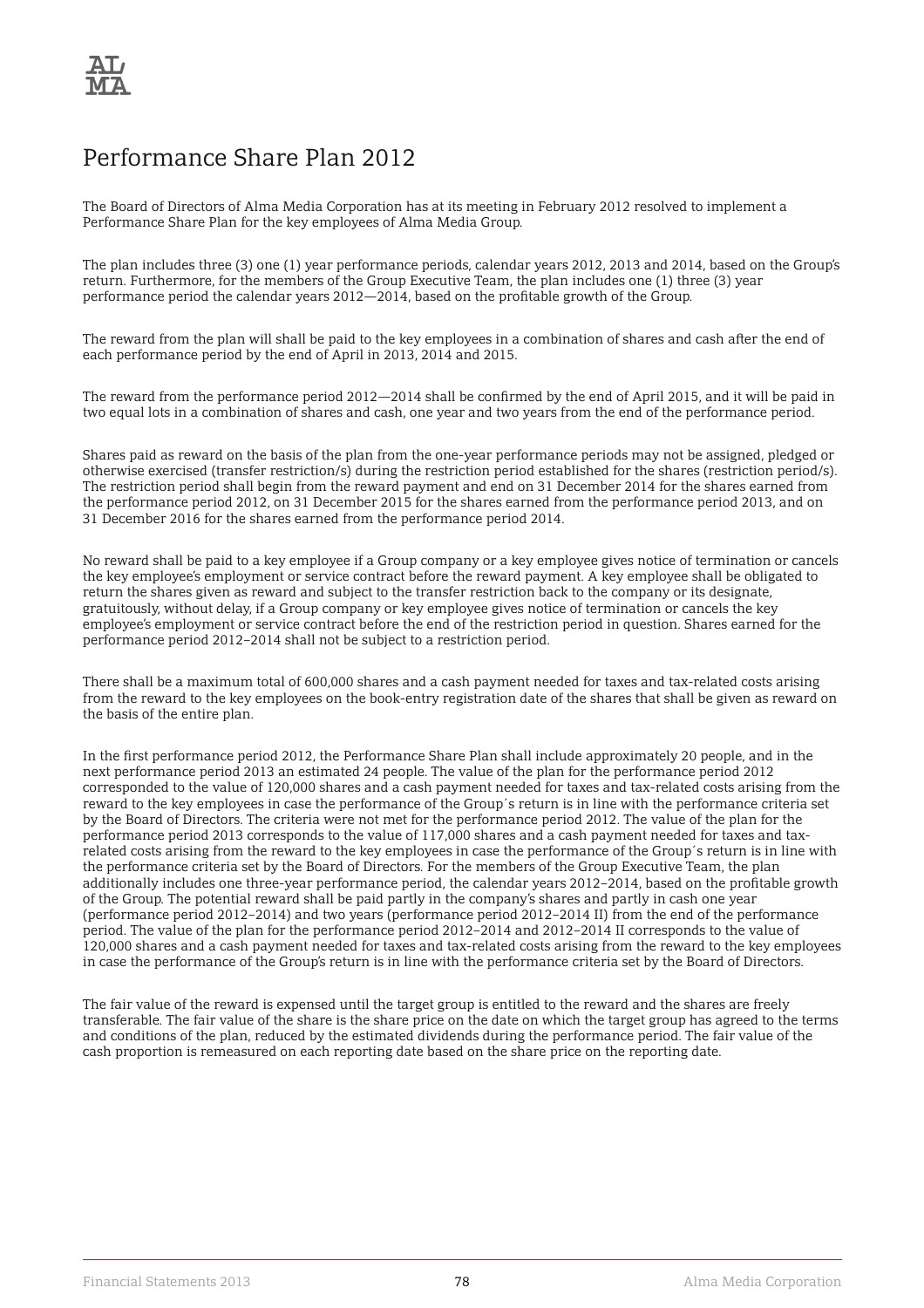#### Performance Share Plan – Principal terms and conditions

| Instrument                                         | Performance<br>period<br>2012-2014_II | Performance<br>period 2012-2014 | Performance<br>period 2013 |
|----------------------------------------------------|---------------------------------------|---------------------------------|----------------------------|
| AGM date/Date of issuing                           | 03/14/2012                            | 03/14/2012                      | 03/14/2012                 |
| Initial number, pcs                                | 106,000                               | 106,000                         | 120,000                    |
| The subscription ratio for underlying shares, pcs  |                                       |                                 |                            |
| Initial exercise price, €                          |                                       |                                 |                            |
| Dividend adjustment                                | No                                    | No                              | <b>No</b>                  |
| Exercise price on 31 December 2012, €              |                                       |                                 |                            |
| Initial allocation date                            | 04/30/2012                            | 04/30/2012                      | 03/14/2012                 |
| Vesting date                                       | 12/31/2016                            | 12/31/2015                      | 12/31/2014                 |
| Maturity date                                      | 12/31/2016                            | 12/31/2015                      | 12/31/2014                 |
| Maximum contractual life, years                    | 4.7                                   | 3.7                             | 2.8                        |
| Remaining contractual life, years                  | 3                                     | $\overline{2}$                  | $\overline{2}$             |
| Number of persons at the end of the reporting year | $\overline{7}$                        | 7                               | 22                         |
| Payment method                                     | Cash & share                          | Cash & share                    | Cash & share               |

#### Changes during share plan period

| 1 January 2013                                               |        |        |         |
|--------------------------------------------------------------|--------|--------|---------|
| Outstanding at the beginning of<br>the reporting period, pcs | 88,000 | 88,000 |         |
| Reserve at the beginning of the<br>reporting period, pcs     | 18,000 | 18,000 |         |
| Changes during the period                                    |        |        |         |
| Granted                                                      |        |        | 117,000 |
| 31 December 2013                                             |        |        |         |
| Exercised by the end of the period                           |        |        |         |
| Outstanding at the end of the<br>period                      | 88,000 | 88,000 | 117,000 |
| Reserve at the end of the period                             | 18,000 | 18,000 |         |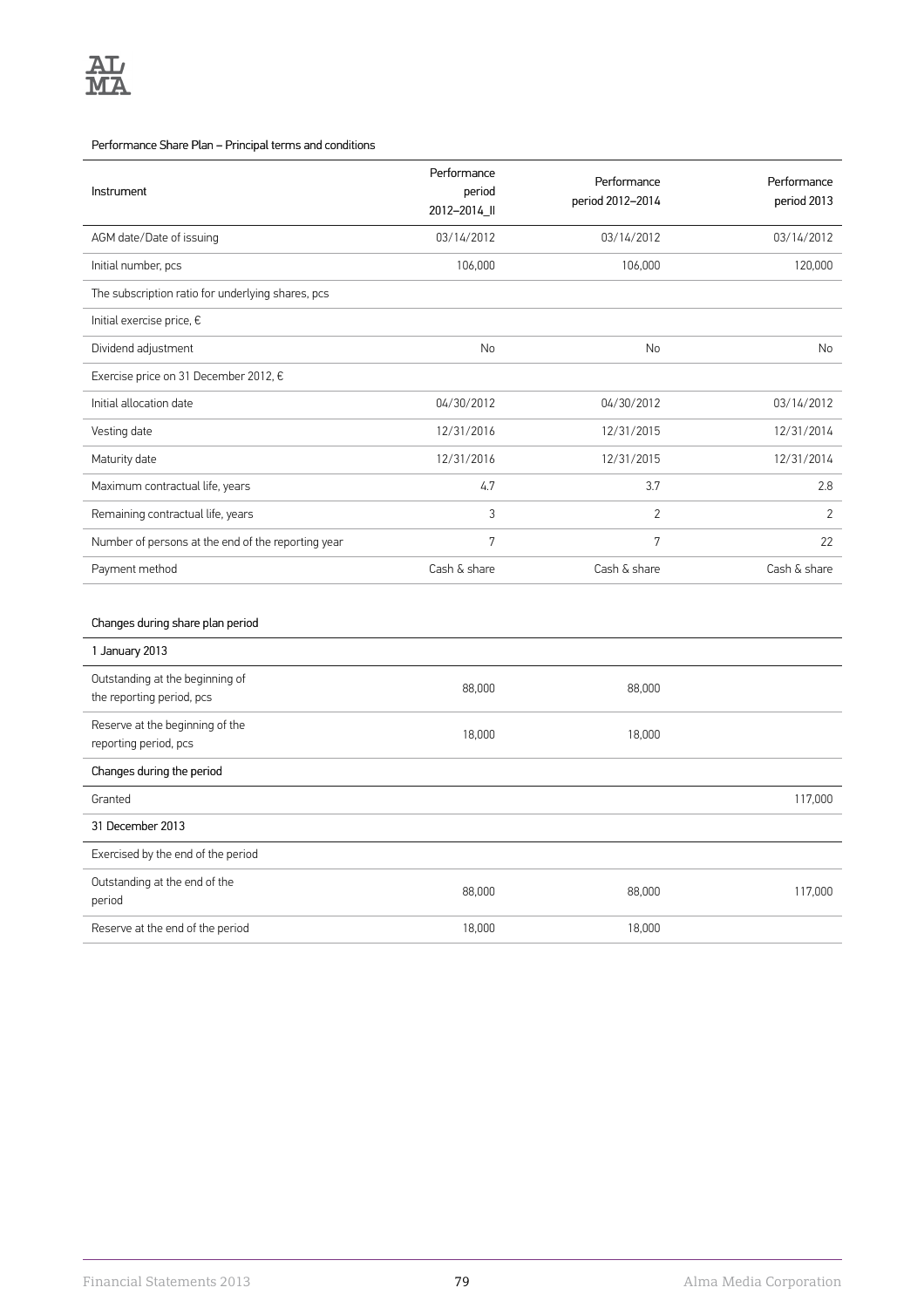

### Fair value determination

The fair value of share-based incentives has been determined at grant date and the fair value is expensed until vesting. The pricing of the share based incentives granted during the period was determined by the following inputs and had the following impact:

#### Initial pricing inputs for the incentives granted during the reporting period

|                                                    | Performance<br>period 2013 | Performance<br>period 2012-2014 | Performance<br>period<br>2012-2014 II |
|----------------------------------------------------|----------------------------|---------------------------------|---------------------------------------|
| Share price at grant, $\epsilon$                   | 4.13                       | 6.30                            | 6.30                                  |
| Share price at reporting period<br>end, $\epsilon$ | 2.99                       | 2.99                            | 2.99                                  |
| Expected dividends, $\epsilon$                     | 0.30                       | 1.60                            | 2.00                                  |
| Fair value on 31 Dec 2013, €                       | 0.00                       | 0.00                            | 0.00                                  |

With regard to the performance period 2013 of the Performance Share Plan 2012 and the long-term performance period, no expense is recognised in the 2013 financial statements, as, according to the management's view, it is unlikely that the plan will be realised in accordance with the agreed terms and conditions.

The management's shareholdings and rights to options and share rewards are detailed in Note 7, Employee benefits expense.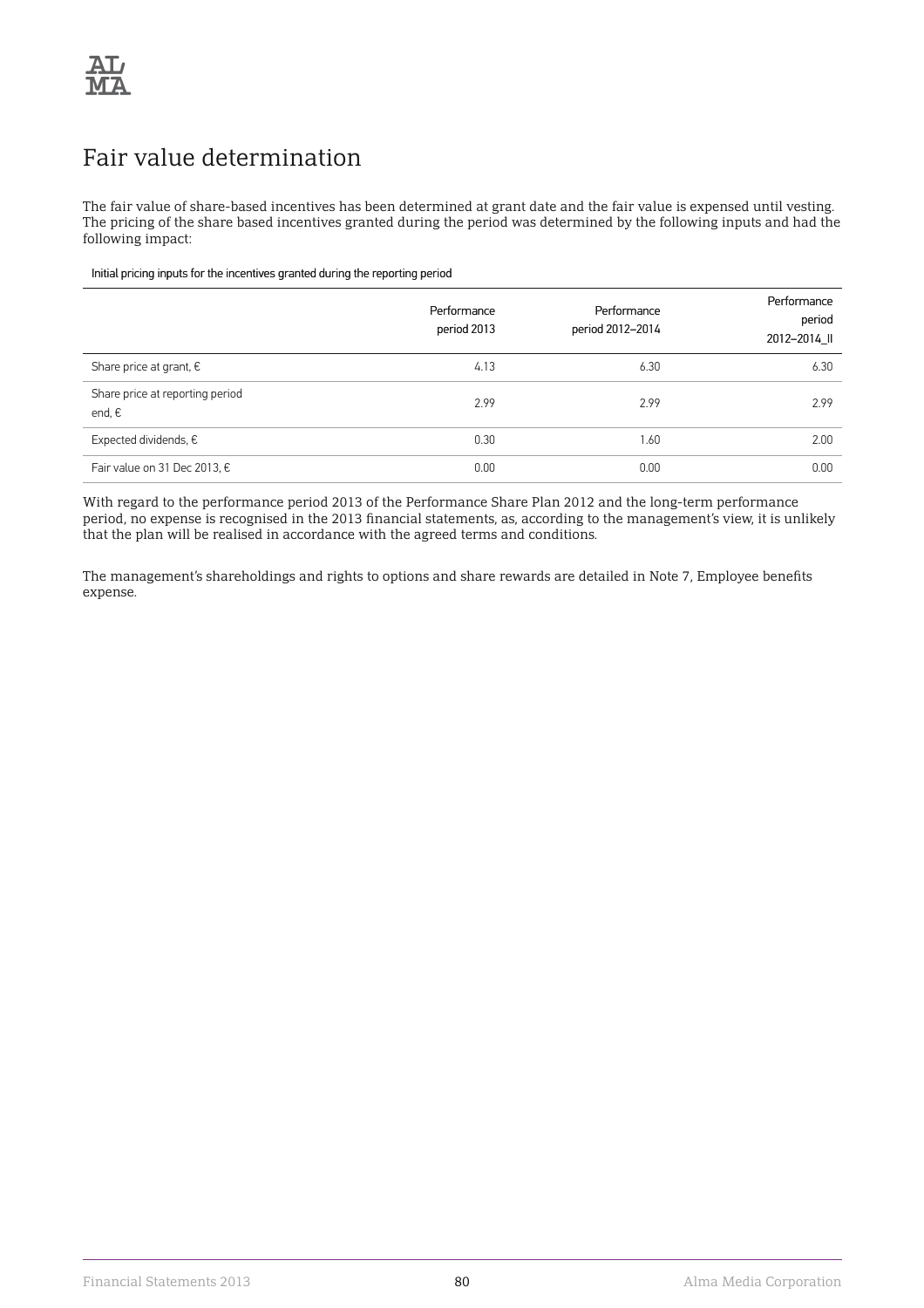### 23. DEFERRED TAX ASSETS AND LIABILITIES

# Changes in deferred taxes during 2013

| <b>MEUR</b>                                  | 31 Dec<br>2012 | Recognised in income<br>statement | Recognised in<br>equity | Acquired/sold<br>subsidiaries | 31 Dec<br>2013 |
|----------------------------------------------|----------------|-----------------------------------|-------------------------|-------------------------------|----------------|
| Deferred tax assets                          |                |                                   |                         |                               |                |
| Provisions                                   | 0.1            | 0.4                               |                         |                               | 0.4            |
| Pension benefits                             | 0.1            | 0.0                               | 0.0                     |                               | 0.1            |
| Deferred depreciation                        | $1.2\,$        | $-0.7$                            |                         |                               | 0.5            |
| Other items                                  | 0.7            | 0.3                               |                         |                               | 1.0            |
| Total                                        | 2.1            | $0.0\,$                           | 0.0                     |                               | 2.0            |
|                                              |                |                                   |                         |                               |                |
| Taxes, net                                   | $-1.1$         |                                   |                         |                               | $-0.6$         |
| Deferred tax assets on balance<br>sheet      | $1.0$          |                                   |                         |                               | 1.5            |
| Deferred tax liabilities                     |                |                                   |                         |                               |                |
| Accumulated depreciation<br>differences      | 0.1            | $0.0\,$                           |                         |                               | 0.0            |
| Business combinations                        | 6.4            | $-0.3$                            | $-0.2$                  |                               | 5.8            |
| Retained earnings of subsidiary<br>companies | 0.3            | $-0.1$                            |                         |                               | 0.2            |
| Other items                                  | 2.2            | $-0.7$                            |                         |                               | 1.5            |
| Total                                        | 9.0            | $-1.2$                            | $-0.2$                  |                               | 7.6            |
|                                              |                |                                   |                         |                               |                |
| Taxes, net                                   | $-1.1$         |                                   |                         |                               | $-0.6$         |
| Deferred tax liabilities on balance<br>sheet | 7.9            |                                   |                         |                               | 7.0            |
|                                              |                |                                   |                         |                               |                |
| Deferred tax, net                            | $-6.9$         | $1.2\,$                           | 0.2                     |                               | $-5.5$         |

No deferred tax asset has been calculated on the confirmed losses of Group companies of MEUR 0.3. Utilisation of this tax asset requires that the normal operations of such companies would generate taxable income. The losses expire in 2022.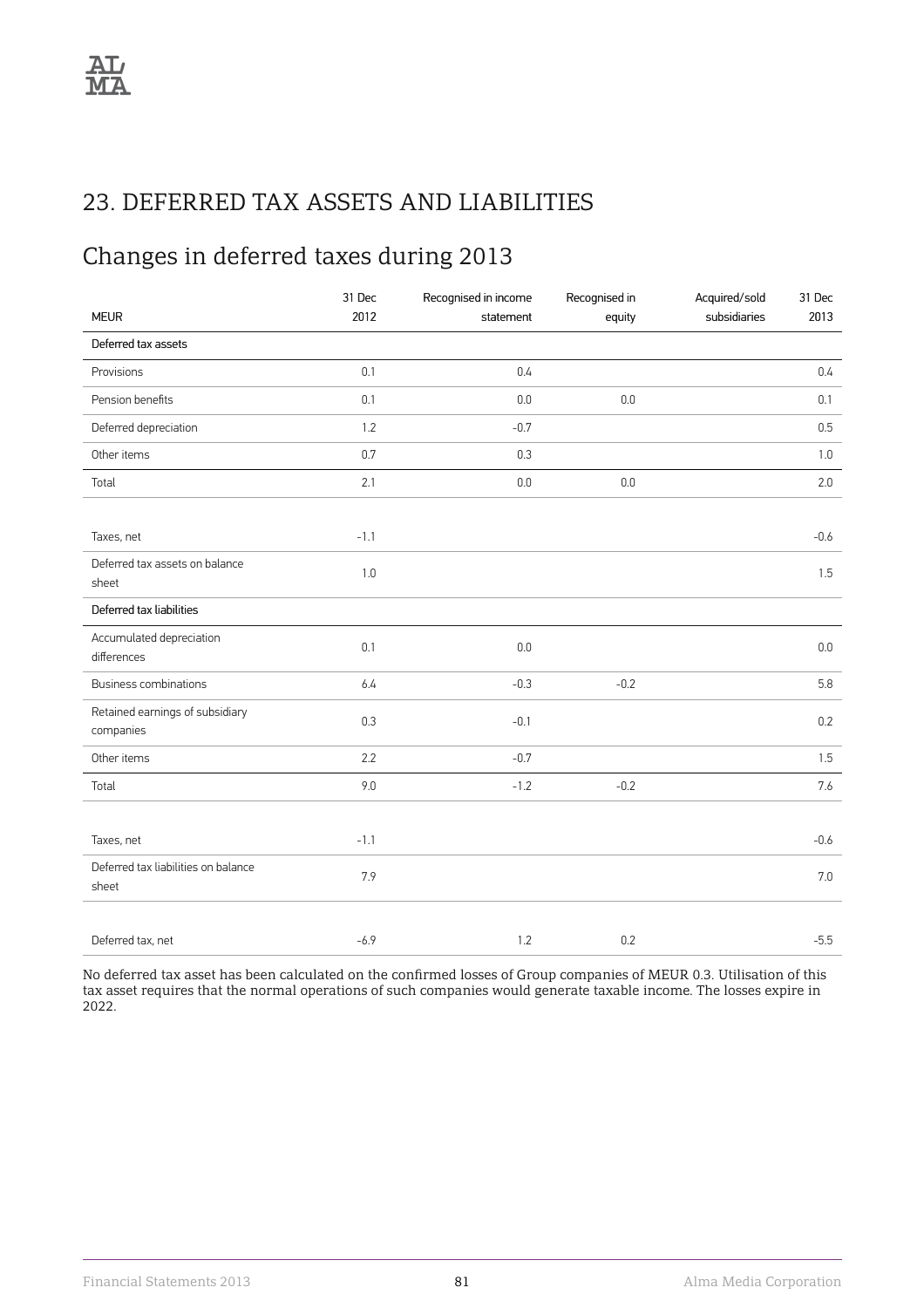# Changes in deferred taxes during 2012

| <b>MEUR</b>                                  | 31 Dec<br>2011 | Recognised in income<br>statement | Recognised in<br>equity | Acquired/sold<br>subsidiaries | 31 Dec<br>2012 |
|----------------------------------------------|----------------|-----------------------------------|-------------------------|-------------------------------|----------------|
| Deferred tax assets                          |                |                                   |                         |                               |                |
| Provisions                                   | 0.3            | $-0.2$                            |                         | 0.0                           | 0.1            |
| Pension benefits                             | 0.1            | $0.0\,$                           | 0.0                     | 0.0                           | 0.1            |
| Deferred depreciation                        | 0.9            | 0.2                               |                         | 0.0                           | 1.2            |
| Other items                                  | 0.4            | 0.2                               |                         | 0.0                           | 0.7            |
| Total                                        | 1.8            | 0.2                               | $0.0\,$                 | 0.0                           | 2.1            |
|                                              |                |                                   |                         |                               |                |
| Taxes, net                                   | $-1.2$         |                                   |                         |                               | $-1.1$         |
| Deferred tax assets on balance<br>sheet      | 0.6            |                                   |                         |                               | 1.0            |
| Deferred tax liabilities                     |                |                                   |                         |                               |                |
| Accumulated depreciation<br>differences      | 0.2            | $-0.2$                            |                         |                               | 0.1            |
| Business combinations                        | 0.9            | $-0.5$                            | $-0.2$                  | 6.2                           | 6.4            |
| Retained earnings of subsidiary<br>companies | 0.3            | $0.0\,$                           |                         | 0.0                           | 0.3            |
| Other items                                  | 1.9            | 0.3                               |                         | 0.0                           | 2.2            |
| Total                                        | 3.3            | $-0.4$                            | $-0.2$                  | 6.2                           | 9.0            |
|                                              |                |                                   |                         |                               |                |
| Taxes, net                                   | 1.2            |                                   |                         |                               | 1.1            |
| Deferred tax liabilities on balance<br>sheet | 2.2            |                                   |                         |                               | 7.9            |
|                                              |                |                                   |                         |                               |                |
| Deferred tax, net                            | $-1.5$         | 0.7                               | 0.2                     | $-6.2$                        | $-6.9$         |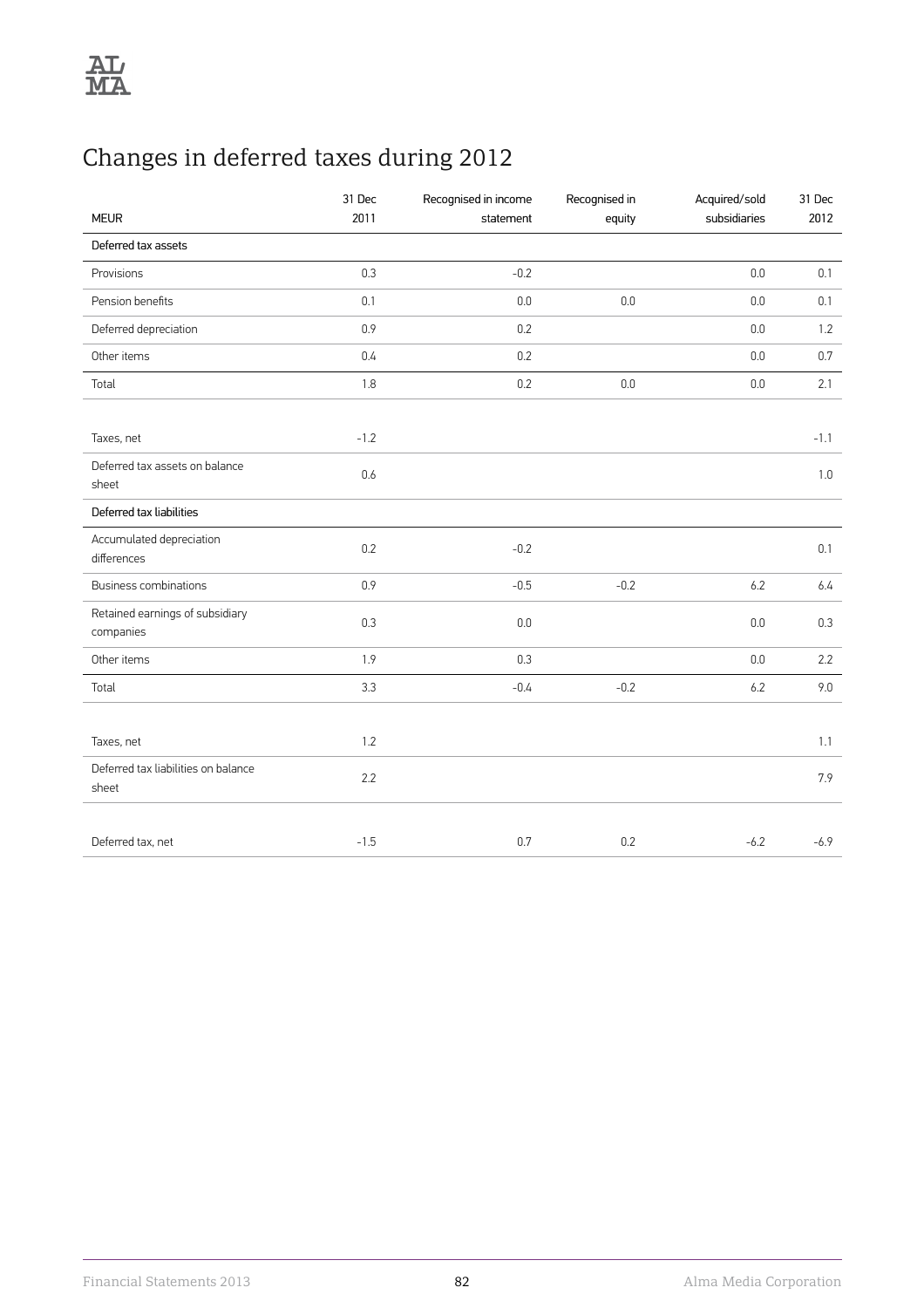### 24. PENSION OBLIGATIONS

The Group has defined benefit pension plans which consist of the Group's old, discontinued pension liabilities. Unfunded pension plans are unfunded, uninsured pension obligations for the employees. Funded pension plans cover the freeform group pension insurance policies directed at the Group's employees.

### Time series of present value of obligations and fair value of plan assets

| <b>MEUR</b>                           | 2013   | 2012   |
|---------------------------------------|--------|--------|
| Present value of unfunded obligations | 2.2    | 2.4    |
| Present value of funded obligations   | 7.0    | 6.9    |
| Fair value of assets                  | $-6.5$ | $-6.3$ |
| Pension liability                     | 2.6    | 3.0    |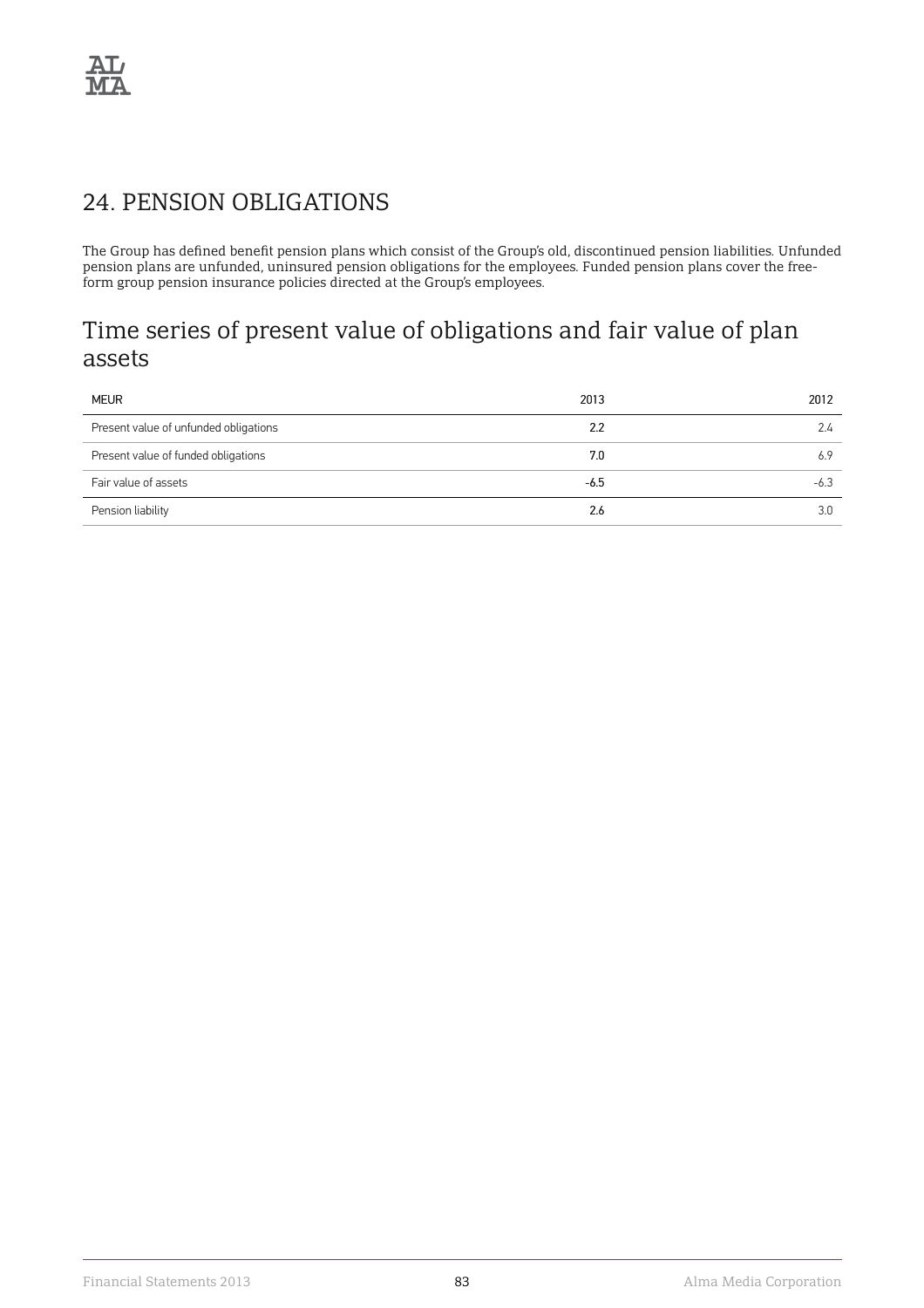

### The defined benefit pension obligation on the balance sheet is determined as follows:

| <b>MEUR</b>                                                 | 31 Dec 2013 | 31 Dec<br>2012 |
|-------------------------------------------------------------|-------------|----------------|
| Present value of obligations at start of period             | 9.2         | 8.7            |
| Service cost during period                                  | 0.0         | 0.1            |
| Interest cost                                               | 0.2         | 0.3            |
| Actuarial gains and losses                                  | 0.5         | 0.9            |
| Payments of defined benefit obligations                     | $-0.8$      | $-0.7$         |
| Losses/gains from plan settlements                          |             | 0.0            |
| Present value of funded obligations at end of period        | 9.1         | 9.2            |
|                                                             |             |                |
| Fair value of plan assets at start of period                | 6.3         | 5.6            |
| Expected return on plan assets                              | 0.2         | 0.3            |
| Actuarial gains and losses                                  | 0.5         | 0.8            |
| Incentive payments                                          | 0.1         | 0.1            |
| Payments of defined benefit obligations                     | $-0.6$      | $-0.5$         |
| Losses/gains from plan settlements                          |             | 0.0            |
| Fair value of plan assets at end of period                  | 6.5         | 6.3            |
|                                                             |             |                |
| Pension liability                                           | 2.6         | 3.0            |
| Unrecognised actuarial gains (+) and losses (-)             |             |                |
| Losses/gains from plan settlements                          |             |                |
| Defined benefit pension liabilities on the balance<br>sheet | 2.6         | 3.0            |
| Net pension liability                                       |             |                |
| Pension liability                                           | 2.6         | 3.0            |
| Pension asset                                               |             |                |
| Net pension liability                                       | 2.6         | 3.0            |

The plan assets are invested primarily in fixed income or share-based instruments, and they have an aggregate expected annual return of 3.0%. A more detailed specification of the plan assets is not available.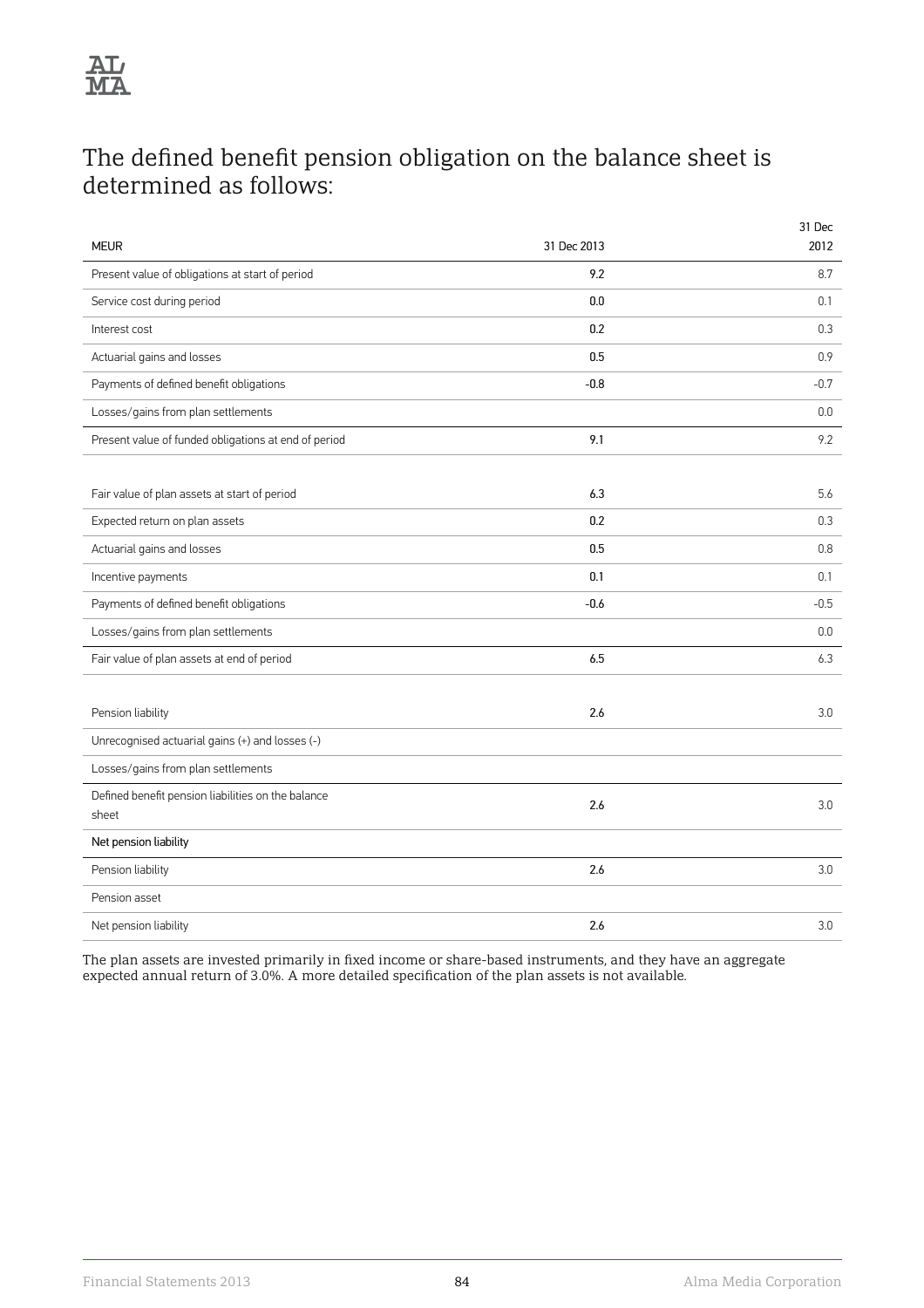

### The defined benefit pension expense in the income statement is determined as follows

| <b>MEUR</b>                                | 2013   | 2012   |
|--------------------------------------------|--------|--------|
| Service cost during period                 | 0.0    | 0.1    |
| Interest cost                              | 0.2    | 0.3    |
| Expected return on plan assets             | $-0.2$ | $-0.3$ |
| Actuarial gains and losses and adjustments | 0.0    | 0.     |
| Losses/gains from plan settlements         |        |        |
| Total                                      | $-0.0$ | 0.2    |

# Changes in liabilities shown on balance sheet

| <b>MEUR</b>                                         | 2013   | 2012   |
|-----------------------------------------------------|--------|--------|
| At beginning of period                              | 3.0    |        |
| Incentive payments paid                             | $-0.3$ | $-0.3$ |
| Pension expense in income statement                 | 0.0    |        |
| Comprehensive income for the period                 | $-0.0$ |        |
| Defined benefit pension obligation on balance sheet | 2.6    | 3.0    |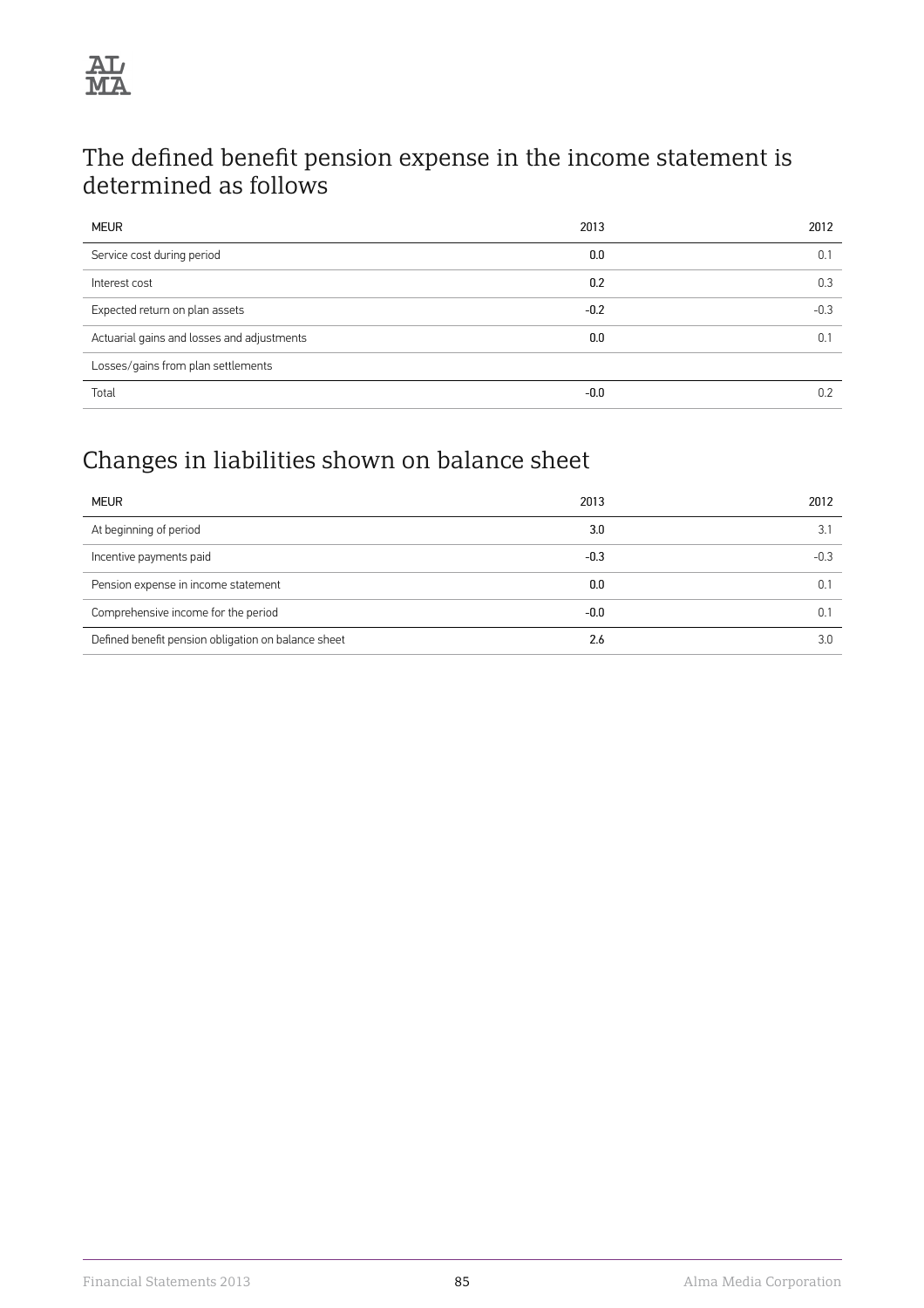# Specification of future pension premiums (not discounted)

|               | Funded       |                       |
|---------------|--------------|-----------------------|
| <b>MEUR</b>   | pension plan | Unfunded pension plan |
| Under 1 year  | 0.6          | 0.3                   |
| 1-5 years     | 2.6          | 1.1                   |
| 5-10 years    | 2.2          | 0.7                   |
| 10-15 years   | 1.6          | 0.3                   |
| 15-20 years   | 1.3          | 0.2                   |
| 20-25 years   | 0.6          | 0.1                   |
| 25-30 years   | 0.3          | 0.1                   |
| Over 30 years | 0.2          | 0.1                   |
| Total         | 9.5          | 2.8                   |

# Sensitivity analysis of the funded pension plan

|                                  | Pension    | Fair value of | <b>Net</b> | Service | Interest |
|----------------------------------|------------|---------------|------------|---------|----------|
| <b>MEUR</b>                      | obligation | assets        | liability  | costs   | cost     |
| Discount rate 3.0%               | 7.0        | 6.5           | 0.5        | 0.0     | 0.0      |
| Discount rate +0.5%              | 6.7        | 6.2           | 0.4        | 0.0     | 0.0      |
| Discount rate -0.5%              | 7.3        | 6.8           | 0.5        | 0.0     | 0.0      |
|                                  |            |               |            |         |          |
| Change, %                        |            |               |            |         |          |
| Discount rate 3.0%               |            |               |            |         |          |
| Discount rate +0.5%              | $-4.4%$    | $-4.2%$       | $-7.7%$    | $-6.7%$ | $-6.9%$  |
| Discount rate -0.5%              | 4.8%       | 4.5%          | 8.5%       | 7.5%    | 8.9%     |
|                                  |            |               |            |         |          |
|                                  | Pension    | Fair value of | Net        | Service | Interest |
| <b>MEUR</b>                      | obligation | assets        | liability  | costs   | cost     |
| Salary increase assumption 2.5%  | 7.0        | 6.5           | 0.5        | 0.0     | 0.0      |
| Salary increase assumption +0.5% | 7.0        | 6.5           | 0.5        | 0.0     | 0.0      |
| Salary increase assumption -0.5% | 7.0        | 6.5           | 0.5        | 0.0     | 0.0      |
|                                  |            |               |            |         |          |
| Change, %                        |            |               |            |         |          |
| Salary increase assumption 2.5%  |            |               |            |         |          |
| Salary increase assumption +0.5% | 0.1%       |               | 1.1%       | 1.5%    | 1.2%     |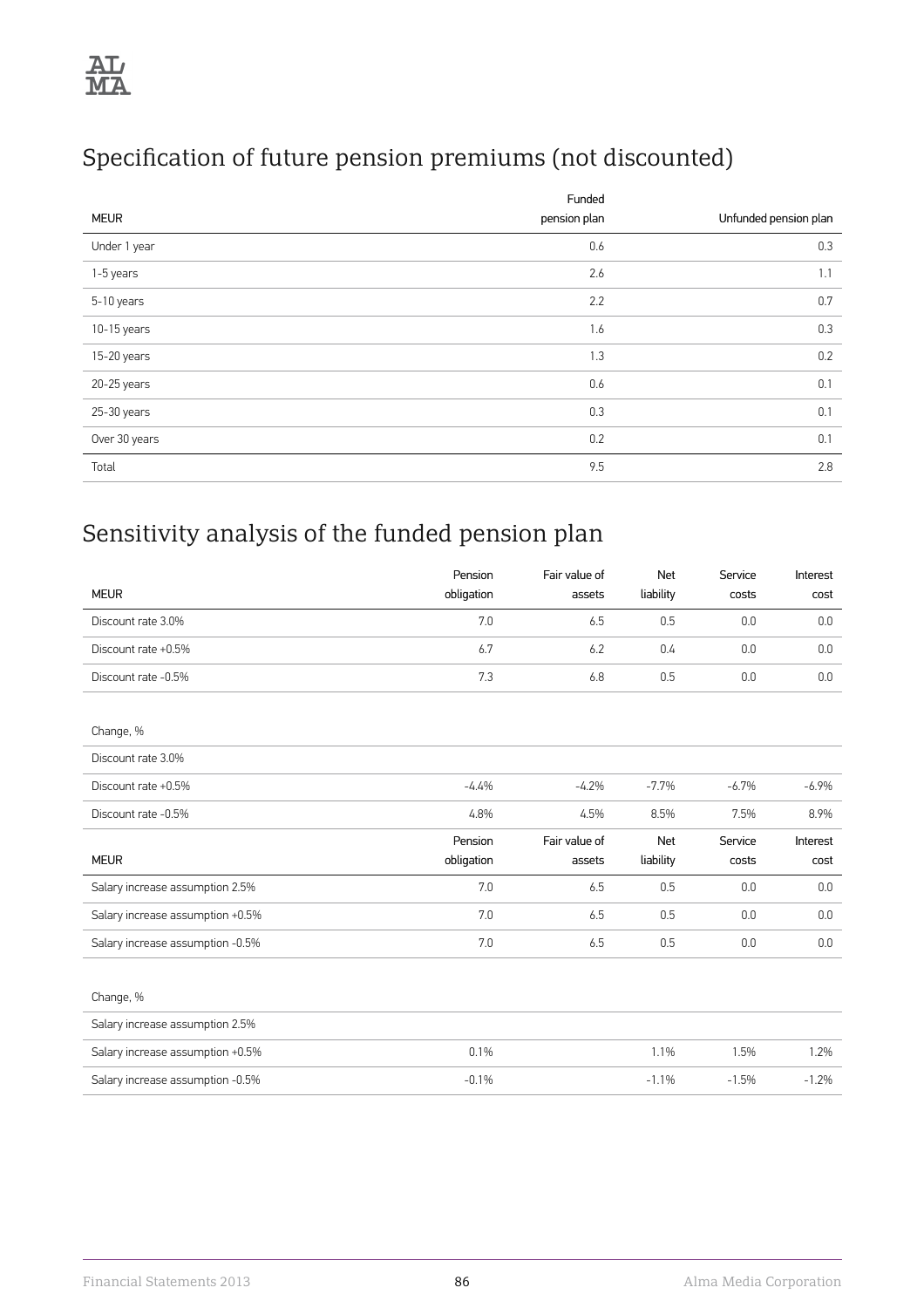

|                             | Pension    | Fair value of | Net       | Service | Interest |
|-----------------------------|------------|---------------|-----------|---------|----------|
| <b>MEUR</b>                 | obligation | assets        | liability | costs   | cost     |
| Pension increase rate 2.1%  | 7.0        | 6.5           | 0.5       | 0.0     | 0.0      |
| Pension increase rate +0.5% | 7.2        | 6.5           | 0.7       | 0.0     | 0.0      |
| Pension increase rate -0.5% | 6.7        | 6.5           | 0.2       | 0.0     | 0.0      |
|                             |            |               |           |         |          |
| Change, %                   |            |               |           |         |          |
| Pension increase rate 2.1%  |            |               |           |         |          |
| Pension increase rate +0.5% | 3.9%       |               | 59.5%     |         | 65.1%    |
| Pension increase rate -0.5% | $-3.6%$    |               | $-55.6%$  | 8.1%    | $-60.7%$ |

# Sensitivity analysis of the unfunded pension plan

| <b>MEUR</b>         | Pension<br>obligation | Fair value of<br>assets | <b>Net</b><br>liability | Service<br>costs | Interest<br>cost |
|---------------------|-----------------------|-------------------------|-------------------------|------------------|------------------|
| Discount rate 3.5%  | 2.2                   |                         | 2.2                     |                  |                  |
| Discount rate +0.5% | 2.1                   |                         | 2.1                     |                  |                  |
| Discount rate -0.5% | 2.2                   |                         | 2.2                     |                  |                  |
|                     |                       |                         |                         |                  |                  |
| Change, %           |                       |                         |                         |                  |                  |
| Discount rate +0.5% | 3.0%                  |                         | 3.0%                    |                  |                  |
| Discount rate -0.5% | $-3.0%$               |                         | $-3.0%$                 |                  |                  |

A similar investment is expected to be made in the plan in 2014 as in 2013.

The plan assets are considered to be included in the payment made to the insurance company. The assets are the insurance company's responsibility and part of the insurance company's investment assets. Accordingly, no specification of the assets can be presented.

## Actuarial assumptions used:

| %                                    | 2013 | 2012 |
|--------------------------------------|------|------|
| Discount rate, funded pension plan   | 3.0  | 3.0  |
| Discount rate, unfunded pension plan | 3.5  | 3.5  |
| Future salary increase assumption    | 2.5  | 2.5  |
| Inflation assumption                 | 2.0  |      |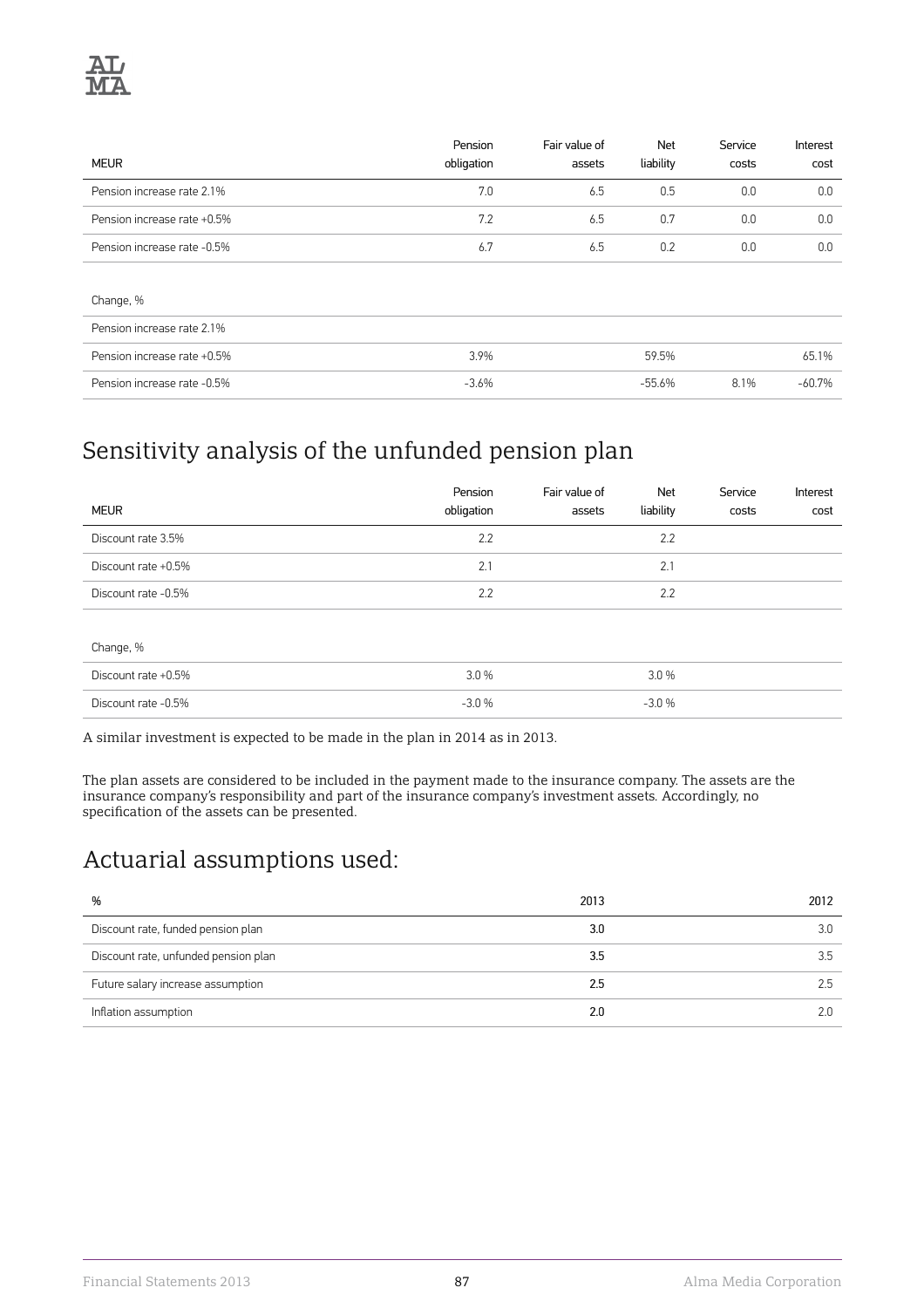### 25. PROVISIONS

| <b>MEUR</b>            | Restructuring provision | Other provisions | Total  |
|------------------------|-------------------------|------------------|--------|
| January 2013           | 0.4                     | 0.1              | 0.5    |
| Increase in provisions | 0.5                     | 3.5              | 4.0    |
| Provisions employed    | $-0.2$                  | $-0.1$           | $-0.3$ |
| 31 December 2013       | 0.7                     | 3.5              | 4.2    |
|                        |                         |                  |        |
| Current                | 0.7                     | 3.5              | 4.2    |

Restructuring provision: this provision has been made to cover implemented or possible employee reductions in different companies. The provision is expected to be realised in 2014.

Other provisions include the value added tax related to the acquisition cost of a new printing press. The value added taxes are related to the advance payments made to manroland AG, which was declared bankrupt. The advance payments were established to be non-deductible in a leasing company in the preliminary ruling of the Finnish Central Tax Board. The leasing company has a tax appeal pending in the Finnish Supreme Administrative Court in relation to this matter, and a ruling will probably be issued in the spring of 2014.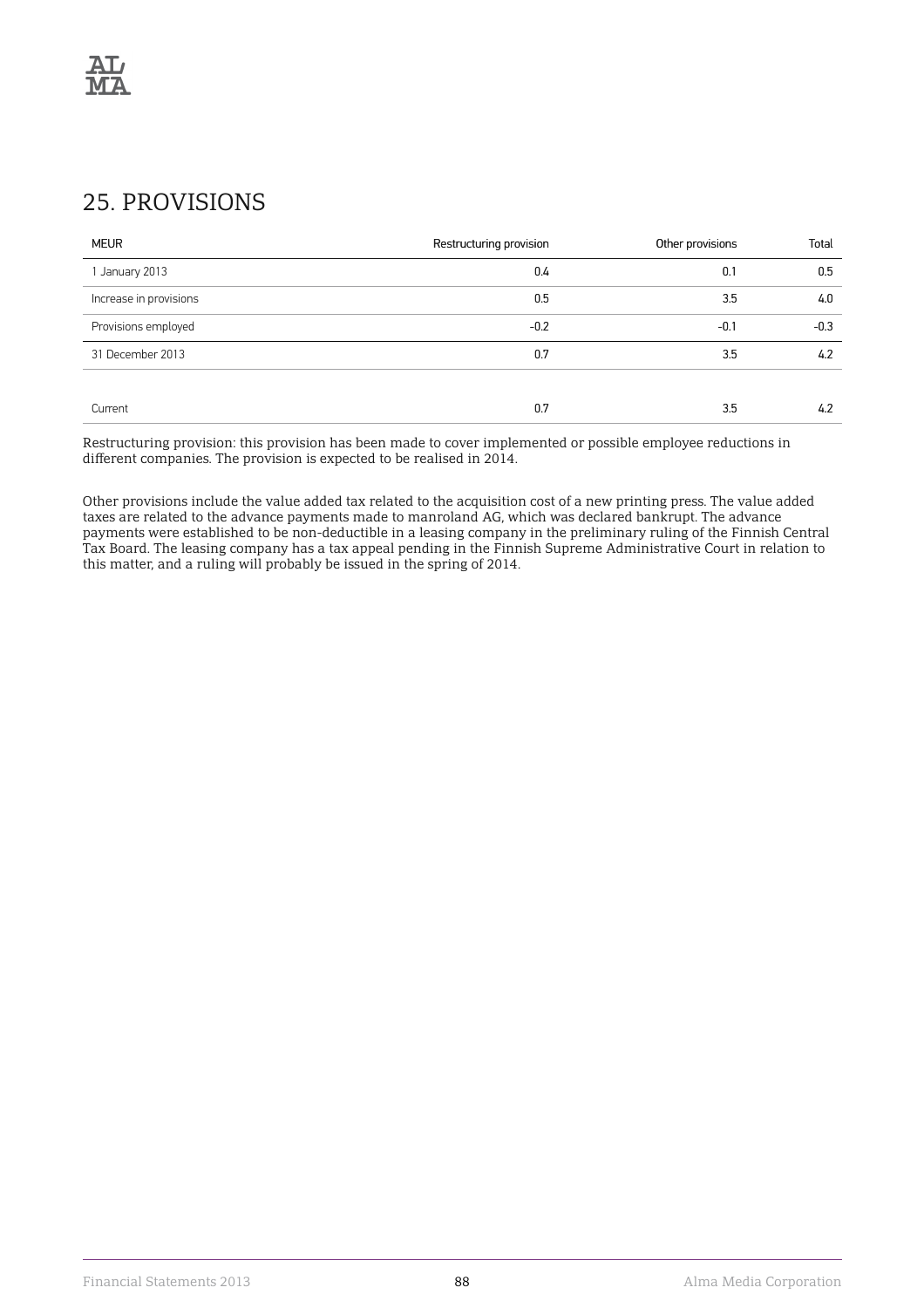## 26. FINANCIAL LIABILITIES

The table describes the Group's non-current and current financial liabilities.

| <b>MEUR</b>                                                                              | 2013  | 2012 |
|------------------------------------------------------------------------------------------|-------|------|
| <b>Financial liabilities</b>                                                             |       |      |
| Non-current financial liabilities                                                        |       |      |
| Financial liabilities measured at amortised cost                                         |       |      |
| Non-current finance lease liabilities                                                    | 69.7  | 25.8 |
| Contingent consideration liabilities arising from the acquisition of business operations |       | 0.4  |
| Other liabilities                                                                        | 0.4   | 0.3  |
| Total                                                                                    | 70.1  | 26.5 |
| Current financial liabilities                                                            |       |      |
| Based on amortised cost                                                                  |       |      |
| Finance lease liabilities                                                                | 5.2   | 1.5  |
| Other interest-bearing liabilities                                                       | 35.0  | 52.1 |
| Liabilities recognised at fair value through profit or loss                              |       |      |
| Commodity derivatives                                                                    | 0.1   | 0.1  |
| Interest rate derivatives                                                                | 0.2   | 0.4  |
| Contingent consideration liabilities arising from the acquisition of business operations | 0.3   | 1.4  |
| Total                                                                                    | 40.8  | 55.5 |
|                                                                                          |       |      |
| Financial liabilities total:                                                             | 110.9 | 82.0 |

The Group's financial liabilities are denominated in euro and carry a variable interest rate. The company's main financial instruments in 2013 were non-current finance leases, as well as current commercial papers and financial loans. The hedging of the interest rate risk is described in more detail in Note 27, Financial risks.

The average interest rate of the Group's financial liabilities in 2013 was 1.5% (2.9% in 2012).

The Group has categorised items recognised at fair value through profit or loss according to the following hierarchy of fair values:

Level 1

| Commodity derivatives     | 0.1 | 0.1 |
|---------------------------|-----|-----|
| Interest rate derivatives | 0.2 | 0.4 |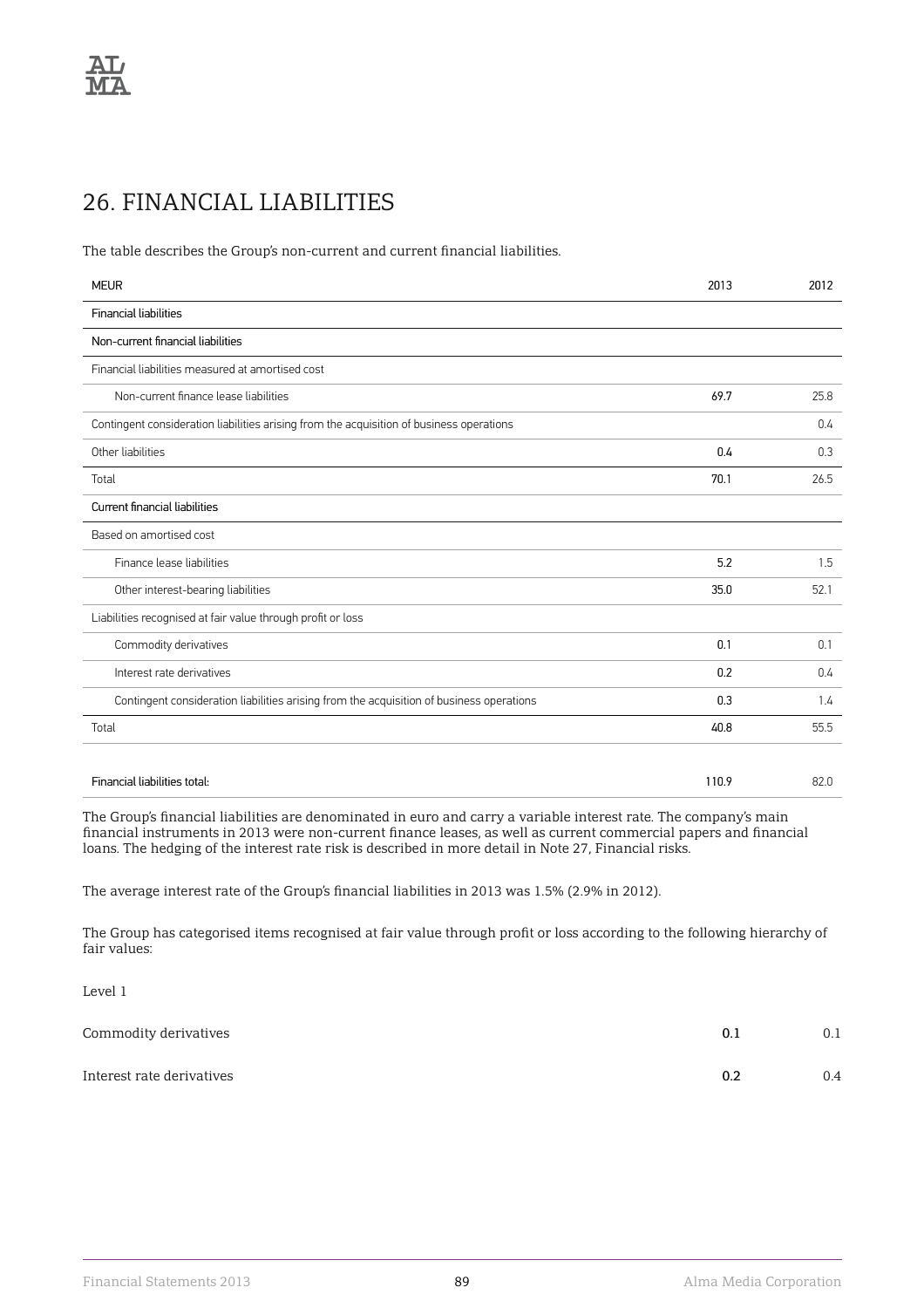

Level 3

Contingent consideration liabilities arising from the acquisition of business operations 0.3 0.3 1.8

Level 1 includes the quoted (unadjusted) prices of identical liabilities in active markets

Level 3 includes inputs concerning liabilities that are not based on observable market data (unobservable inputs)

No transfers between the fair value hierarchy levels have taken place during the ended financial period and the previous financial period.

Contingent consideration liabilities arising from the acquisition of business operations on the balance sheet on 31 December 2013 are based on the companies' operating profit for 2013.

The book values of financial liabilities correspond to their fair values. The table below separately describes the fair values of derivative contracts and the value of the underlying instruments.

### Derivative contracts:

| <b>MEUR</b>                                  | 2013   | 2012   |
|----------------------------------------------|--------|--------|
| Commodity derivatives (electricity forwards) |        |        |
| Fair value                                   | $-0.1$ | $-0.1$ |
| Value of underlying instruments              | 0.6    | 0.8    |
| Interest rate derivatives                    |        |        |
| Fair value*                                  | $-0.2$ | $-0.4$ |
| Value of underlying instruments              | 15.9   | 24.0   |

\* The fair value represents the return that would have arisen if the derivative had been cleared on the balance sheet date. The fair values of forward exchange contracts and commodity derivatives are calculated using publicly quoted market prices on the balance sheet date. Fair values of stock options are calculated using the option price model.

The maturity distribution of financial liabilities is described in more detail in Note 27.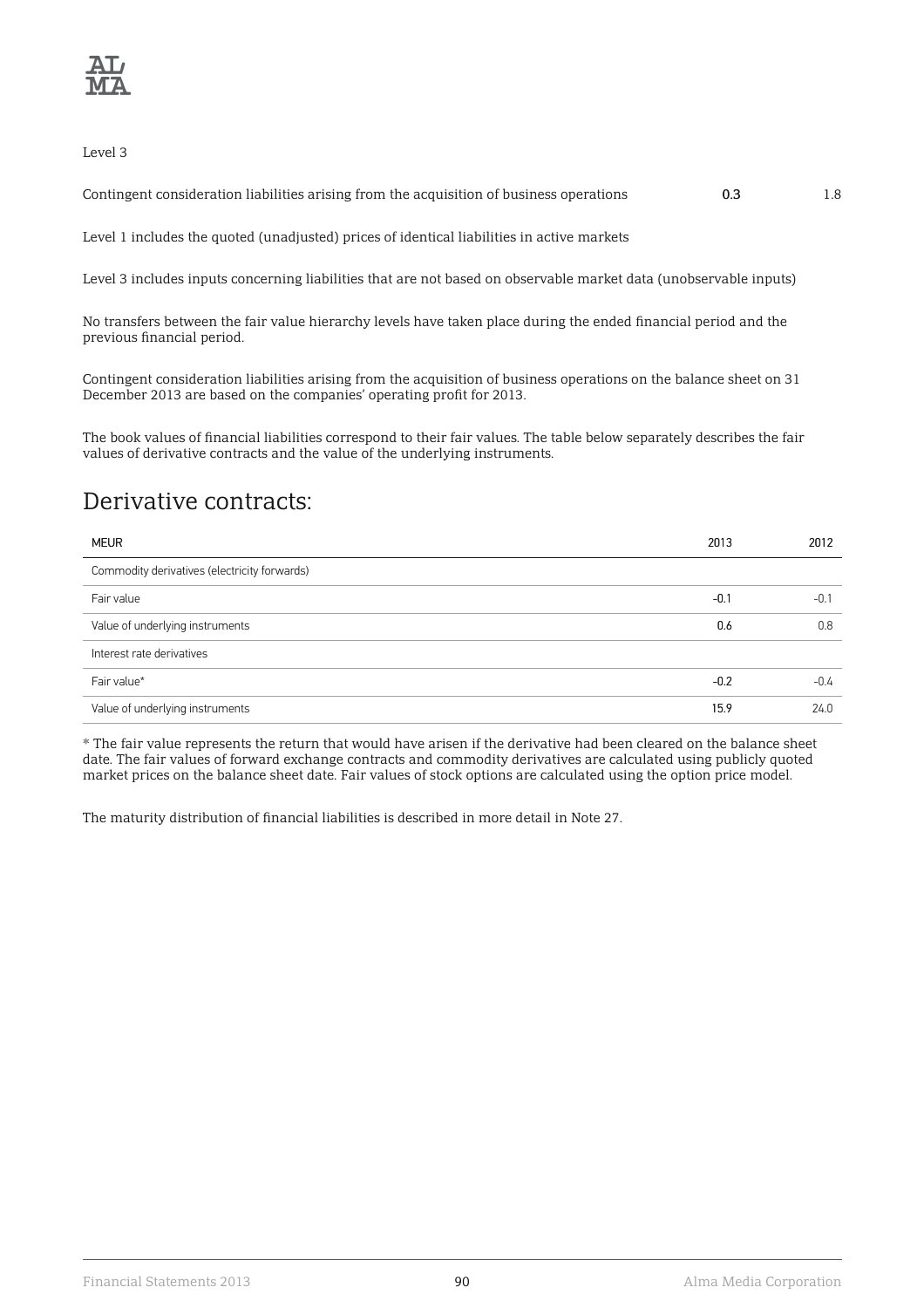# Maturities of finance lease liabilities

The effective interest rate of finance lease liabilities is

| <b>MEUR</b>                                                         | 2013 | 2012    |
|---------------------------------------------------------------------|------|---------|
| Finance lease liabilities - total minimum lease payments            |      |         |
| 2013                                                                |      | 2.7     |
| 2014                                                                | 7.1  | 3.1     |
| 2015                                                                | 6.3  | 1.9     |
| 2016                                                                | 6.3  | 1.9     |
| 2017                                                                | 6.3  | 2.0     |
| 2018                                                                | 6.4  | 32.2    |
| Later                                                               | 61.1 |         |
| Total                                                               | 93.5 | 43.8    |
| Finance lease liabilities - present value of minimum lease payments |      |         |
| 2013                                                                |      | 1.3     |
| 2014                                                                | 5.2  | $1.8\,$ |
| 2015                                                                | 5.2  | 0.7     |
| 2016                                                                | 5.2  | 0.7     |
| 2017                                                                | 4.8  | 0.1     |
| 2018                                                                | 4.5  | 22.6    |
| Later                                                               | 50.1 |         |
| Total                                                               | 74.9 | 27.3    |
|                                                                     |      |         |
| Financial expenses accruing in the future                           | 18.6 | 16.5    |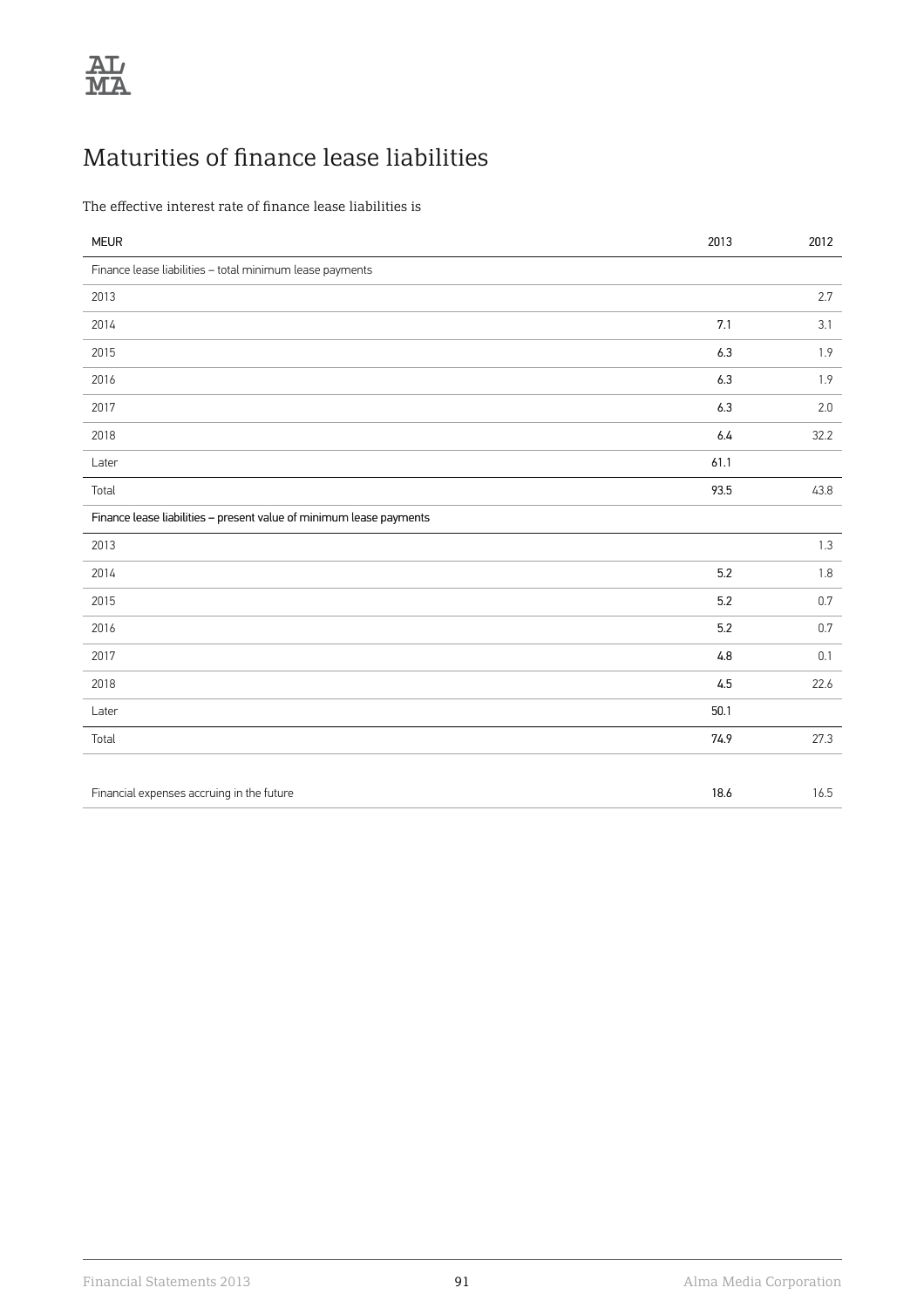### 27. FINANCIAL RISKS

Alma Media Group's risk management policy requires that the risk management strategy and plan, the control limits imposed and the course of action are reviewed annually. Risk management takes place through the risk management organisation and process based on the company's risk management policy. The risk management process identifies the risks threatening the company's business, assesses and updates them, develops the necessary risk management methods and regularly reports on the risks to the risk management organisation Financial risk management is part of the Group's risk management policy.

Alma Media categorises its financial risks as follows:

#### Interest rate risk

The interest rate risk describes how changes in interest rates and maturities related to various interest-bearing business transactions and balance sheet items could affect the Group's financial position, investment portfolio and net result. The impact of the interest rate risk on net result can be reduced using interest rate swaps, interest forwards and futures and interest or foreign exchange options. On the balance sheet date the Group had open interest rate swaps, which are described in more detail in Note 26 to the consolidated financial statements.

The Group's interest-bearing debt totalled MEUR 109.9 on 31 December 2013. All interest-bearing debts are carried at variable rate. Taking the interest rate swaps into account, the average period of interest linkage of the Group's financial portfolio at the end of 2013 was 1.1 years and the hedging rate 15%. An increase of one percentage point in the interest rate would increase the Group's finance expenses by MEUR 0.9.

#### Foreign exchange risks

Transaction risk:

The transaction risk describes the impact of changes in foreign exchange rates on sales, purchases and balance sheet items denominated in foreign currencies The impact of changes in exchange rates on net result in the most important currencies of the Group can be reduced by the following measures:

\* Cash flows in the same currency are netted through a common foreign currency account whenever the cost/benefit ratio is significant

\* At least 50% of known continuous foreign currency cash flow (minimum book counter value of MEUR 1) is always hedged over the following rolling 18-month period

The Group had no open foreign currency derivatives on the balance sheet date.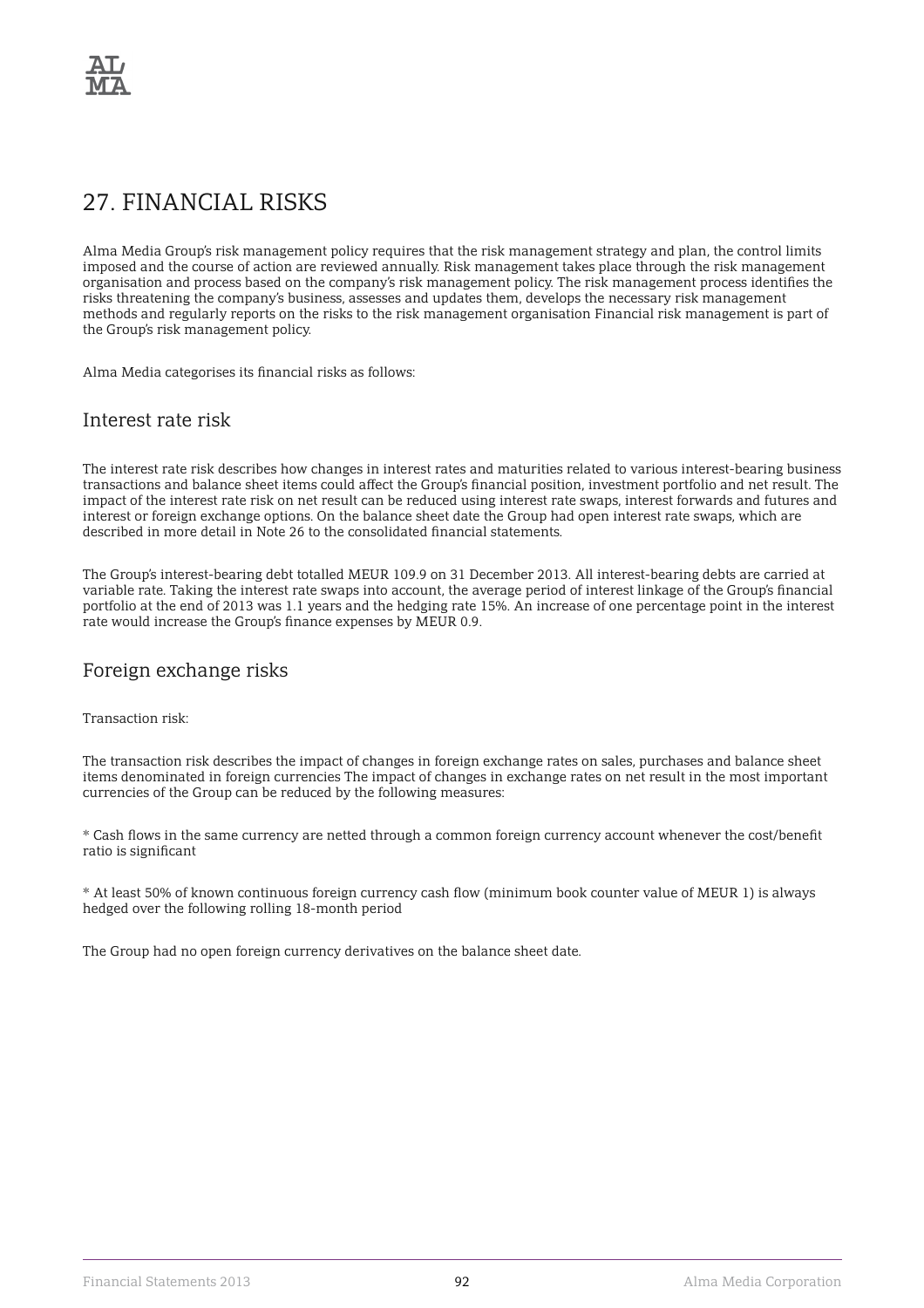

#### Translation risk:

A foreign exchange risk that arises from the translation of foreign investments into the functional currency of the parent company. The risk associated with translating long-term net investments in foreign currencies is assessed on a regular basis. Should there be a clear and permanent risk of a currency devaluating, Group management may decide to hedge the company's foreign currency exposure.

#### Commodity risk:

The commodity risk refers to the impact of changes in the prices of commodities, such as raw materials, on the Group's net result. The Group regularly assesses its commodity risk exposure and hedges this risk employing generally used commodity derivatives whenever this is possible and economically viable.

A 1% change in the price of paper would affect the Group's operating profit by an estimated MEUR 0.1. The Group had no open paper derivatives on the balance sheet date. The Group had open electricity forwards on the balance sheet date. The values of these open electricity forwards are described in more detail in Note 26 to the consolidated financial statements.

### Capital management risks

#### Liquidity management:

Alma Media has a MEUR 25 and two MEUR 20 financing limits at its disposal, of which all, a total of MEUR 65, were unused on 31 December 2013. In addition, Alma Media ensures its liquidity by issuing its own commercial papers if required via brokers, and hedges over-liquidity according to its treasury policy. Liquidity is assessed daily and liquidity forecasts are made at weekly, monthly and 12-month rolling intervals.

On the balance sheet date, the company had a commercial paper programme of MEUR 100 in Finland. Within the programme, the company may issue commercial papers to a total value of MEUR 0–100. MEUR 65.0 of the commercial paper programme was unused on 31 December 2013. In addition to the commercial paper programme, the company may use the existing financing limit agreements for financing the need for working capital.

Long-term capital funding:

To secure its long-term financing needs, Alma Media uses capital market instruments, leasing or other financial arrangements.

The table describes the maturity distribution of the Group's interest-bearing debts:

|                           |                     |           |            | $6$ months $-$ |           |           |              |
|---------------------------|---------------------|-----------|------------|----------------|-----------|-----------|--------------|
| <b>MEUR</b>               | Balance sheet value | Cash flow | 0-6 months | 1 year         | 1-2 years | 2-5 years | Over 5 years |
|                           |                     |           |            |                |           |           |              |
| Commercial papers         | 35.0                | 35.0      | 35.0       |                |           |           |              |
| Finance lease liabilities | 74.9                | 93.5      | 3.5        | 3.5            | 12.6      | 12.7      | 61.1         |
| Total                     | 109.9               | 128.5     | 38.5       | 3.5            | 12.6      | 12.7      | 61.1         |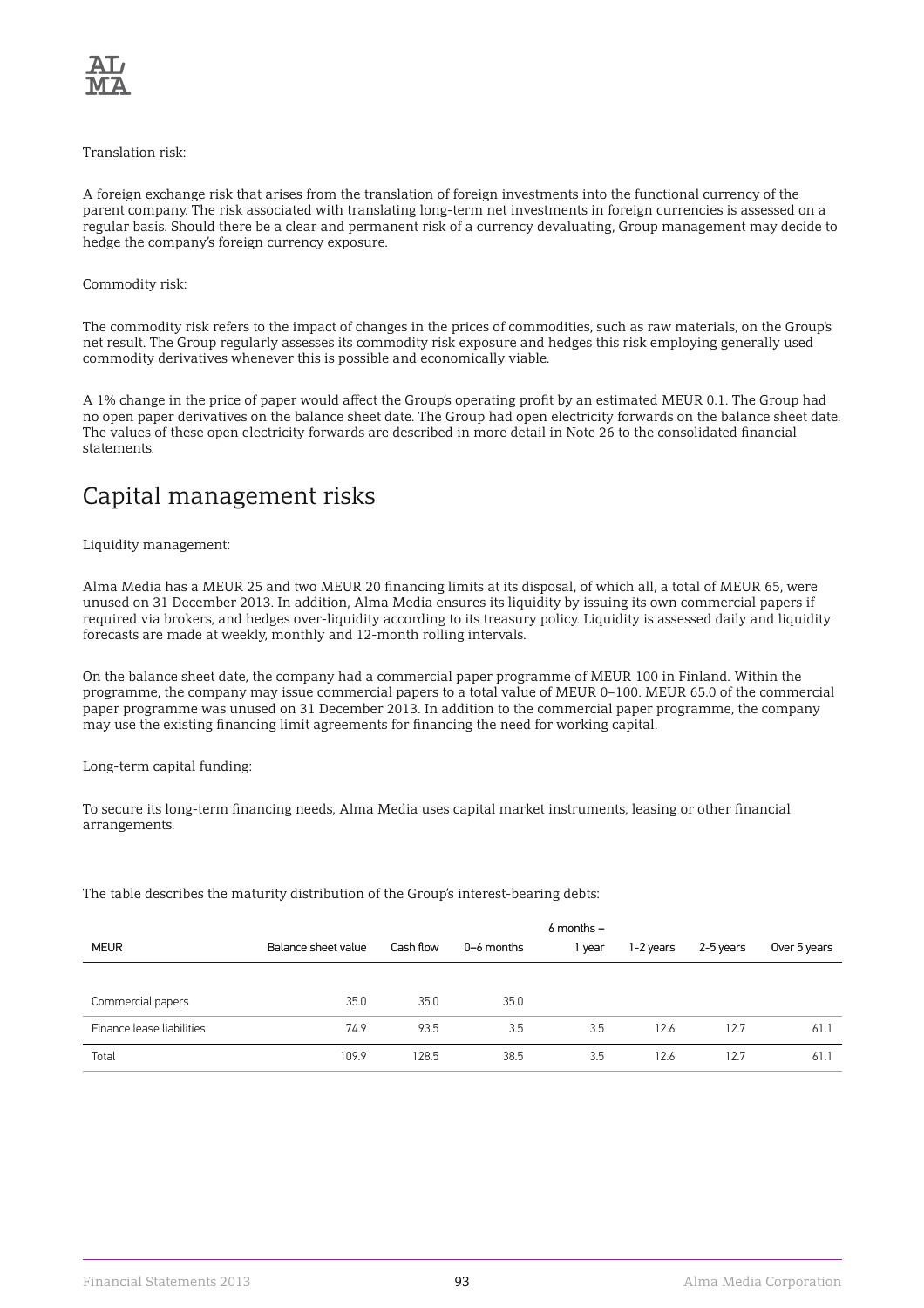

# Credit risk

The Group's credit policy is described and documented in the Group credit management policy. The Group does not have significant risks of past due receivables, because it has a large customer base and no individual customer will comprise a significant amount. During the financial period, impairment losses of MEUR 0.5 were recognised through profit or loss. These impairment losses were caused by an unexpected change in customers' economic environment. The ageing structure of trade receivables is presented in Note 19, Trade and other receivables.

# Capital management

The aim of the Group's capital management is to support business operations through an optimal capital structure and to secure normal business preconditions. The capital structure is influenced through dividend distribution, for example. The development of the Group's capital structure is continuously monitored with gearing and equity ratio key figures. The following describes the values of these key figures in 2013 and 2012:

| <b>MEUR</b>                  | 2013   | 2012  |
|------------------------------|--------|-------|
| Interest-bearing liabilities | 109.9  | 79.4  |
| Cash and cash equivalents    | 12.3   | 17.1  |
| Interest-bearing net debt    | 97.6   | 62.3  |
| Shareholders' equity         | 90.4   | 84.0  |
| Gearing, %                   | 108.0% | 74.1% |
| Equity ratio, %              | 34.9%  | 36.5% |

### 28. TRADE PAYABLES AND OTHER LIABILITIES

| <b>MEUR</b>                         | 2013 | 2012 |
|-------------------------------------|------|------|
| Trade payables                      | 6.3  | 8.4  |
| Owed to associated companies        |      |      |
| Trade payables                      | 0.1  | 0.   |
| Accrued expenses and prepaid income | 29.0 | 36.6 |
| Other liabilities                   | 7.1  | 7.8  |
|                                     | 42.4 | 53.0 |

The book values of trade payables and other liabilities are estimated to correspond with their fair values. The impact of discounting is not significant.

The main items in accrued expenses and prepaid income are allocated wages, salaries and other employee expenses.

The initial book value of trade payables and other liabilities corresponds to their fair value as the impact of discounting is not significant taking the maturity of the liabilities into account.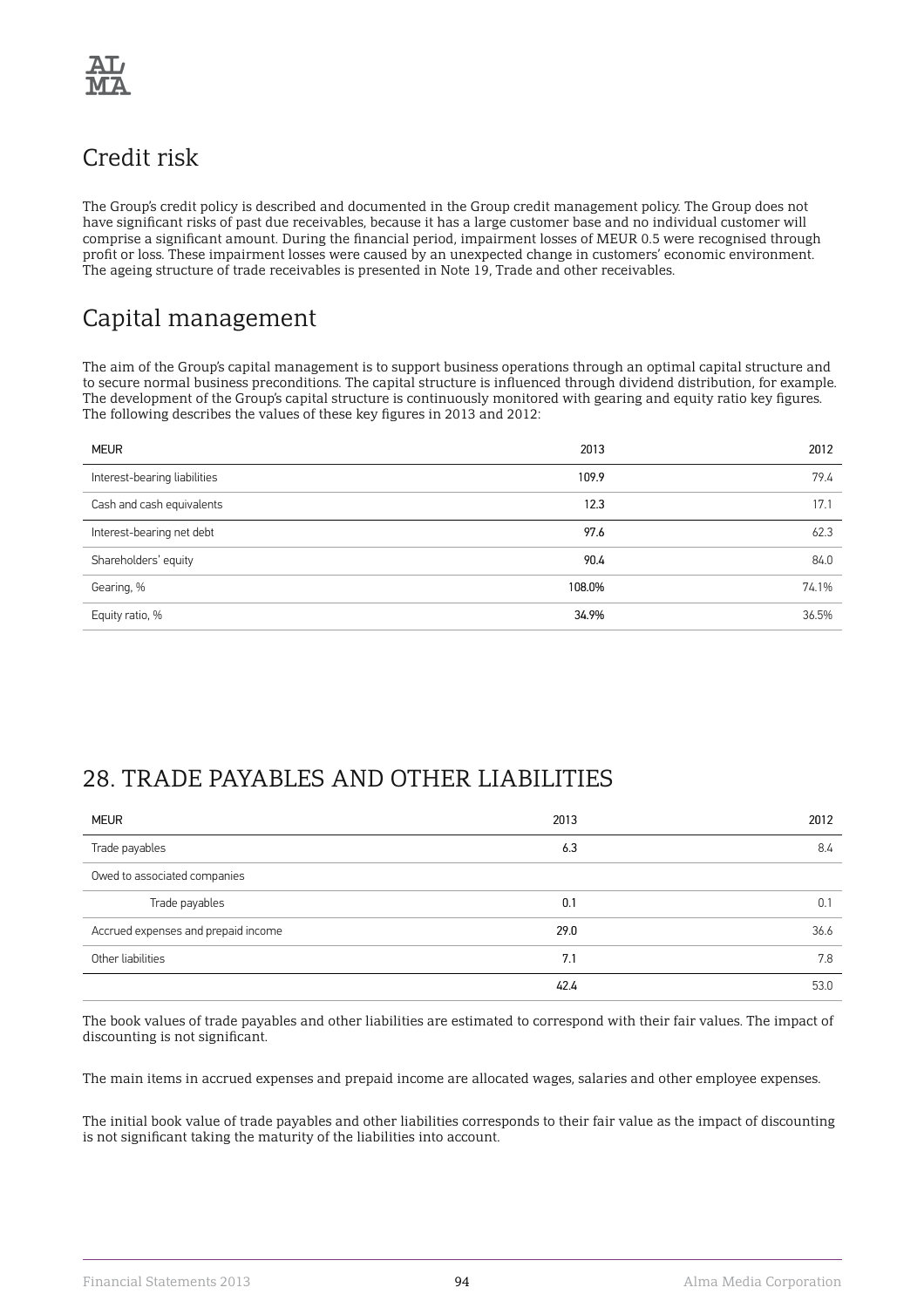

### 29. OTHER LEASES

### The Group as lessee

Minimum lease payments payable based on other non-cancellable leases:

| <b>MEUR</b>      | 2013 | 2012 |
|------------------|------|------|
| Within one year  | 8.8  | 8.6  |
| Within 1-5 years | 27.4 | 25.4 |
| After 5 years    | 37.6 | 34.7 |
| Total            | 73.7 | 68.7 |

The Group companies largely operate in leased premises. Rental agreements vary in length from 6 months to 15 years.

### Purchase agreements under IFRIC 4 that contain another lease component, as described in IAS 17

| <b>MEUR</b>                                                 | 2013 | 2012 |
|-------------------------------------------------------------|------|------|
| Minimum payments payable based on these purchase agreements | U.C  |      |

### The Group as lessor

Minimum rental payments receivable based on other non-cancellable leases

| <b>MEUR</b>      | 2013 | 2012             |
|------------------|------|------------------|
| Within one year  | 1.6  | $\overline{1.4}$ |
| Within 1-5 years | 1.8  | 0.3              |
| After 5 years    |      |                  |
| Total            | 3.4  | 1.6              |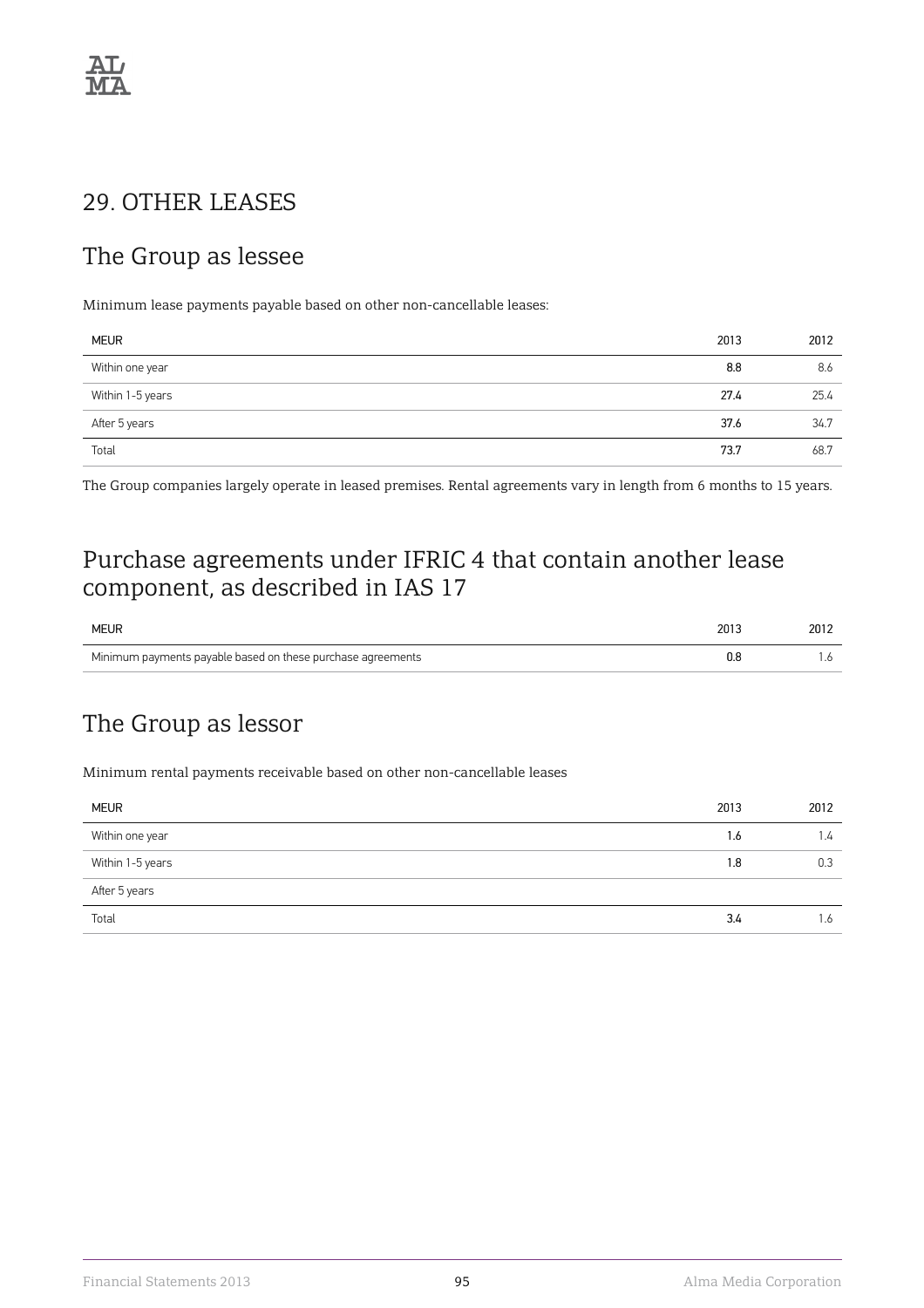### 30. COMMITMENTS AND CONTINGENCIES

| <b>MEUR</b>                                           | 2013 | 2012 |
|-------------------------------------------------------|------|------|
| Collateral provided on behalf of associated companies |      |      |
| Guarantees                                            | 1.3  |      |
| Total                                                 | 1.3  | ن. ا |

## 31. RELATED PARTIES

Alma Media Group's related parties are its associated companies (see Note 16), the companies that they own and affiliated companies.

Related parties also include the company's management (the Board of Directors, the Presidents and the Group Executive Team). The employee benefits of management and other related party transactions between management and the company are detailed in Note 7.

Sales of goods and services with related party members are based on the Group's prices in force at the time of transaction.

### Related party transactions – associated companies

| <b>MEUR</b>                       | 2013 | 2012 |
|-----------------------------------|------|------|
| Sales of goods and services       | 0.2  |      |
| Purchases of goods and services   | 3.1  | 3.3  |
| Trade, loan and other receivables | 0.0  |      |
| Trade payables                    | 0.0  |      |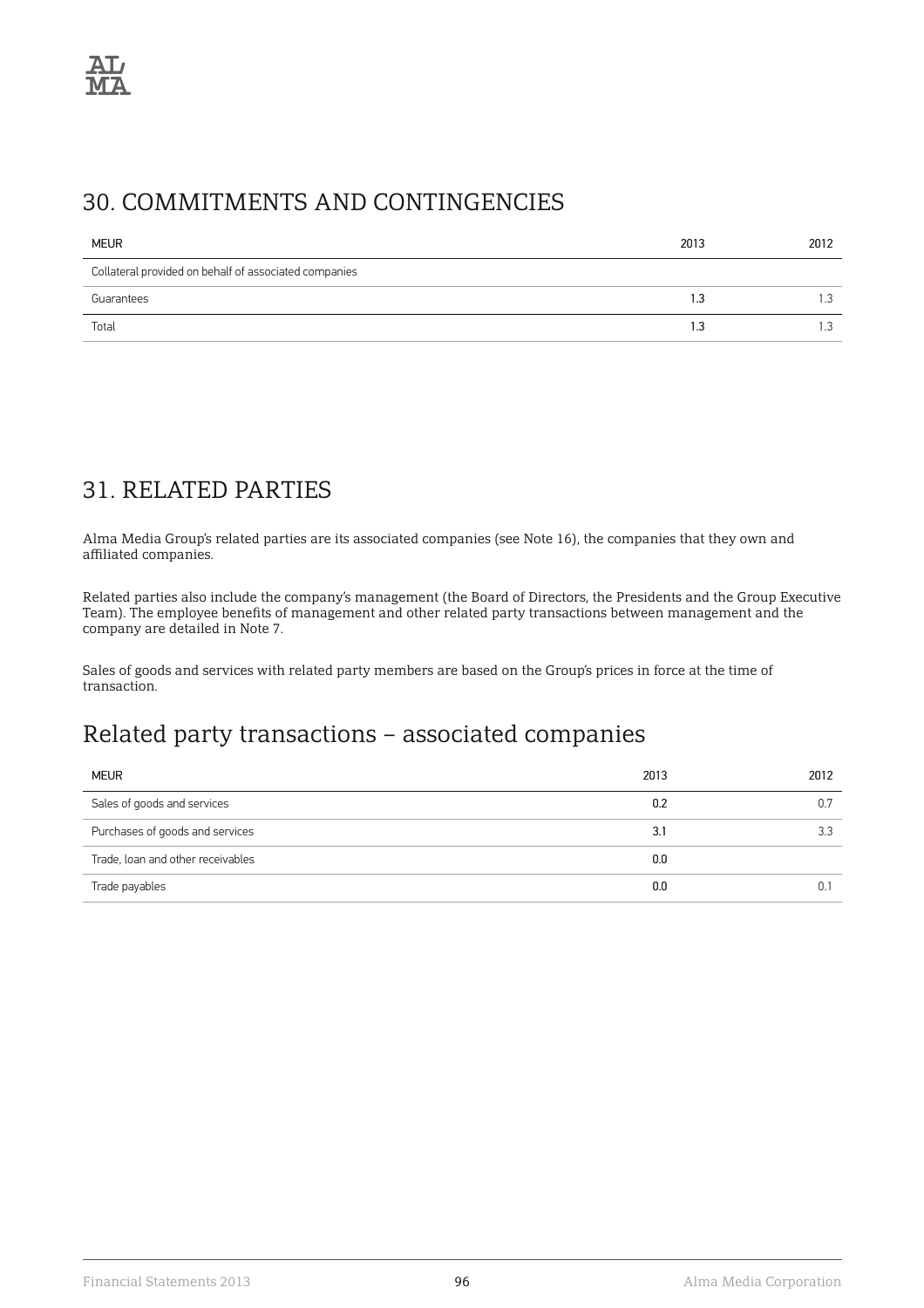# Related party transactions – principal shareholders

| <b>MEUR</b>                       | 2013 | 2012 |
|-----------------------------------|------|------|
| Sales of goods and services       | 0.2  |      |
| Purchases of goods and services   | 0.1  |      |
| Trade, loan and other receivables | 0.0  |      |
| Trade payables                    | 0.0  |      |

## Related party transactions – corporations where management exercises influence

| <b>MEUR</b>                       | 2013 | 2012 |
|-----------------------------------|------|------|
| Sales of goods and services       | 0.1  |      |
| Purchases of goods and services   | 0.0  |      |
| Trade, loan and other receivables |      |      |
| Trade payables                    |      |      |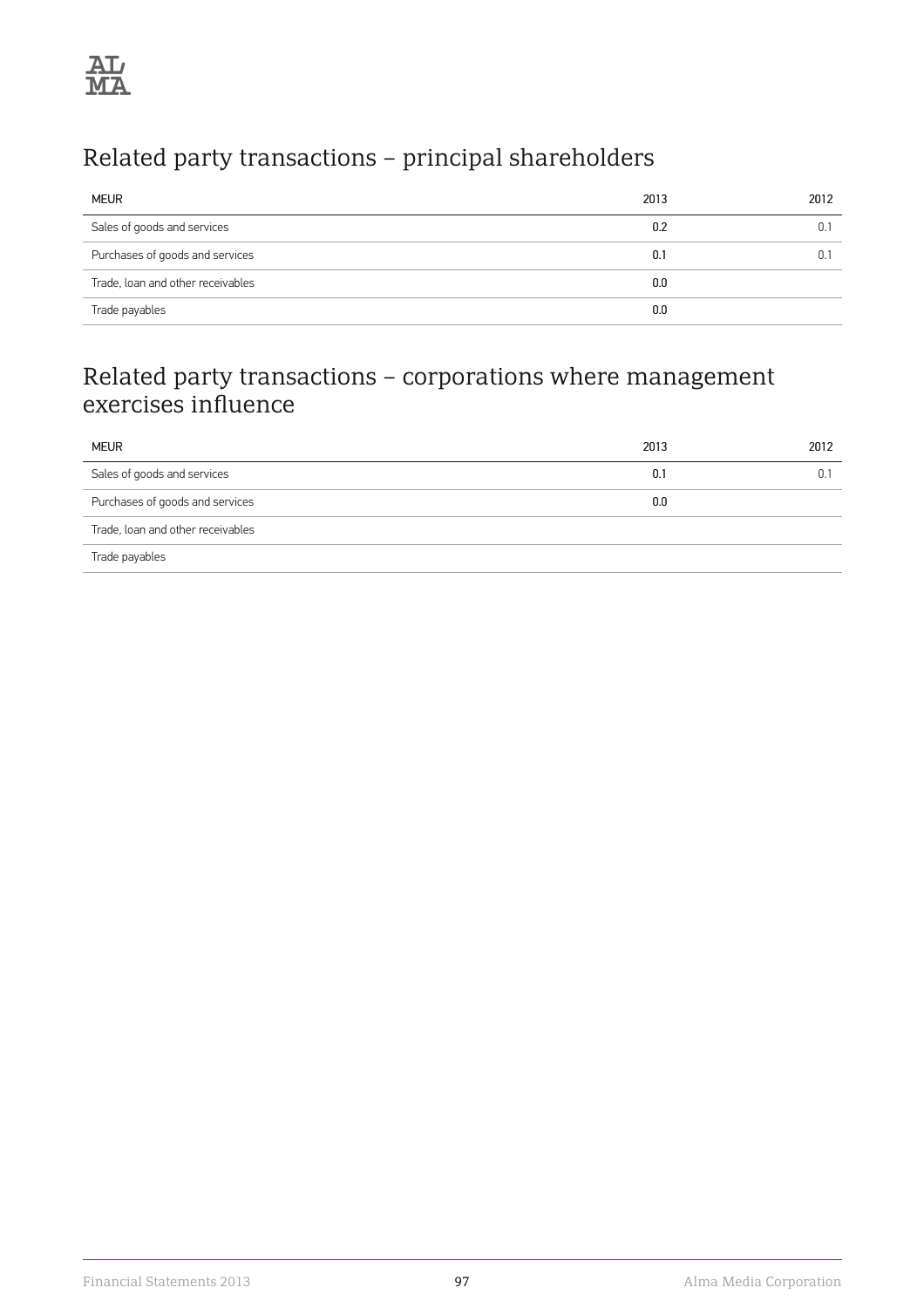## 32. SHAREHOLDINGS

# 20 principal shareholders on 31 December 2013

|                                                | Number of<br>shares | % of total<br>shares | Share of total votes<br>(%) |
|------------------------------------------------|---------------------|----------------------|-----------------------------|
| 1. Ilkka-Yhtymä Oyj                            | 22,489,186          | 29.8                 | 29.8                        |
| 2. Mariatorp Oy                                | 10,400,000          | 13.8                 | 13.8                        |
| 3. Kaleva Kustannus Oy                         | 6,000,538           | 7.9                  | 7.9                         |
| 4. Keskinäinen työeläkevakuutusyhtiö<br>Varma  | 5,327,994           | 7.1                  | 7.1                         |
| 5. Kunnallisneuvos C. V. Åkerlundin säätiö     | 3,422,871           | 4.5                  | 4.5                         |
| 6. Keskinäinen Eläkevakuutusyhtiö Tapiola      | 1,852,800           | 2.5                  | 2.5                         |
| 7. Keskinäinen Vakuutusyhtiö Kaleva            | 1,675,000           | 2.2                  | 2.2                         |
| 8. Oy Herttaässä Ab                            | 1,633,146           | 2.2                  | 2.2                         |
| 9. Keskinäinen Eläkevakuutusyhtiö<br>Ilmarinen | 1,100,000           | 1.5                  | 1.5                         |
| 10. Veljesten Viestintä Oy                     | 851,500             | 1.1                  | 1.1                         |
| 11. Keskisuomalainen Oyi                       | 782,497             | 1.0                  | 1.0                         |
| 12. Sijoitusrahasto Nordea Nordic Small<br>Cap | 644,664             | 0.9                  | 0.9                         |
| 13. Suomen Kulttuurirahasto                    | 576,100             | 0.8                  | 0.8                         |
| 14. Häkkinen Heikki kuolinpesä                 | 532,332             | 0.7                  | 0.7                         |
| 15. Häkkinen Veera kuolinpesä                  | 490,011             | 0.6                  | 0.6                         |
| 16. Sijoitusrahasto Nordea Pro Suomi           | 427,871             | 0.6                  | 0.6                         |
| 17. Mandatum Henkivakuutusosakeyhtiö           | 398,002             | 0.5                  | 0.5                         |
| 18. Mäkelä Kai                                 | 353,210             | 0.5                  | 0.5                         |
| 19. Sinkkonen Raija                            | 333,431             | 0.4                  | 0.4                         |
| 20. Danilostock Oy                             | 330,000             | 0.4                  | 0.4                         |
| Total                                          | 59,621,153          | 79.0%                | 79.0%                       |
| Nominee-registered                             | 1,577,382           | 12.1%                | 12.1%                       |
| Other                                          | 14,288,318          | 8.9%                 | 8.9%                        |
| Grand total                                    | 75,486,853          | 100.0%               | 100.0%                      |

The holdings of the Board of Directors, the President and CEO and the members of the Group Executive Team are shown in Note 7.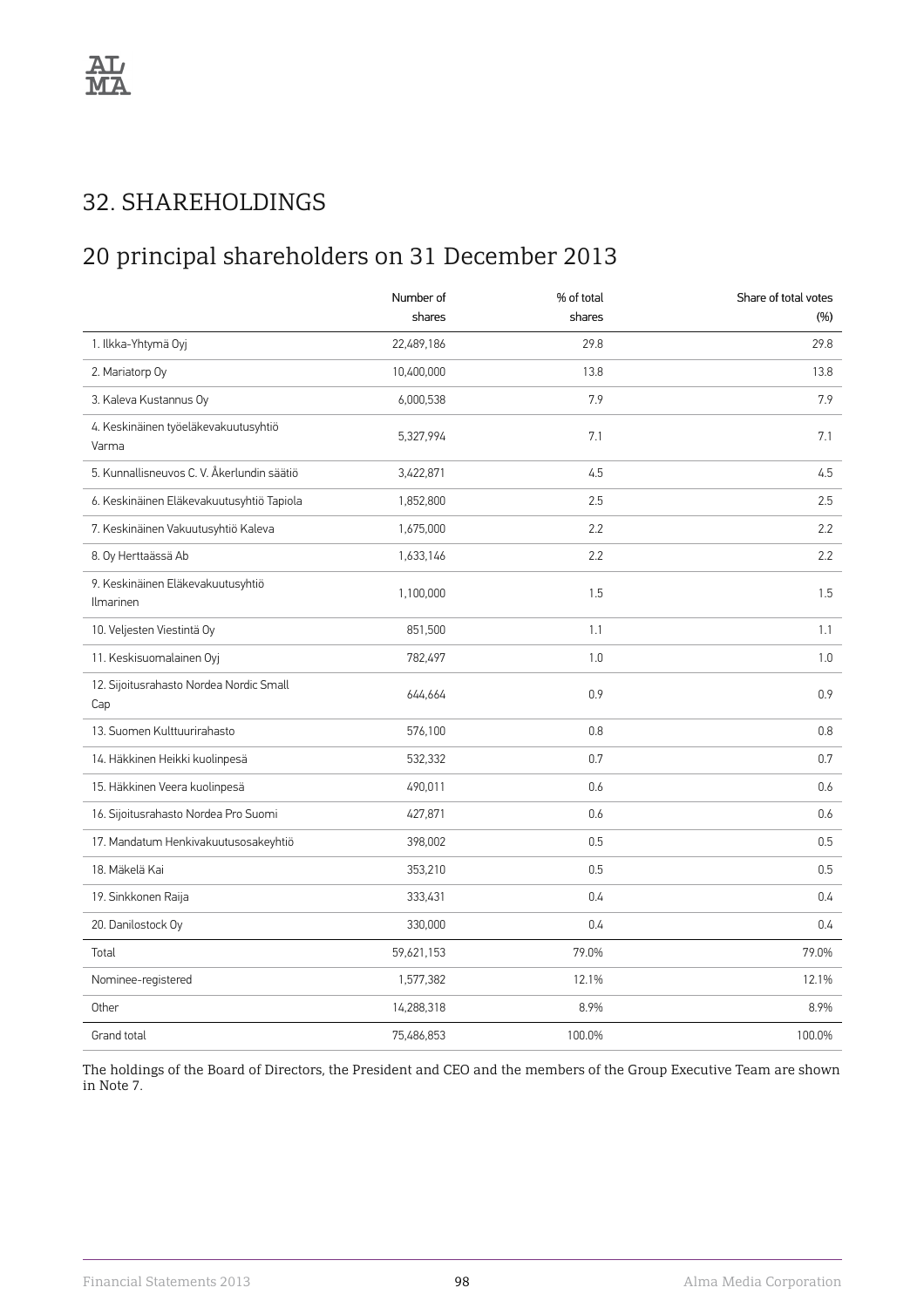# Ownership structure on 31 December 2013

|                                      | Number of | $%$ of  | Number of  |             |
|--------------------------------------|-----------|---------|------------|-------------|
|                                      | owners    | total   | shares     | % of shares |
| Private companies                    | 405       | 4.4%    | 43,850,088 | 58.1%       |
| Financial and insurance institutions | 24        | 0.3%    | 3,527,532  | 4.7%        |
| Public entities                      | 5         | 0.1%    | 8,298,207  | 11.0%       |
| Households                           | 8,661     | 93.7%   | 12,451,366 | 16.5%       |
| Non-profit associations              | 122       | 1.3%    | 5,529,693  | 7.3%        |
| Foreign owners                       | 24        | 0.3%    | 51,258     | 0.1%        |
| Nominee-registered shares            |           | 0.0%    | 1,577,382  | 2.1%        |
| In general account                   |           | $0.0\%$ | 201,327    | 0.3%        |
| Total                                | 9,241     | 100.0 % | 75,486,853 | 100.0%      |

# Distribution of ownership

|                    | Number of | % of   | Number of  |             |
|--------------------|-----------|--------|------------|-------------|
|                    | owners    | total  | shares     | % of shares |
| Number of shares   |           |        |            |             |
| $1 - 100$          | 1,942     | 21.0%  | 118,623    | 0.2%        |
| $101 - 1,000$      | 5,192     | 56.2%  | 2,355,941  | 3.1%        |
| 1,001-10,000       | 1,890     | 20.5%  | 5,396,177  | 7.1%        |
| 10,001-100,000     | 188       | 2.0%   | 5,045,171  | 6.7%        |
| 100,001-500,000    | 14        | 0.2%   | 4,241,931  | 5.6%        |
| $500,000 -$        | 15        | 0.2%   | 58,127,683 | 77.0%       |
| In general account |           |        | 201,327    | 0.3%        |
| Total              | 9,241     | 100.0% | 75,486,853 | 100.0%      |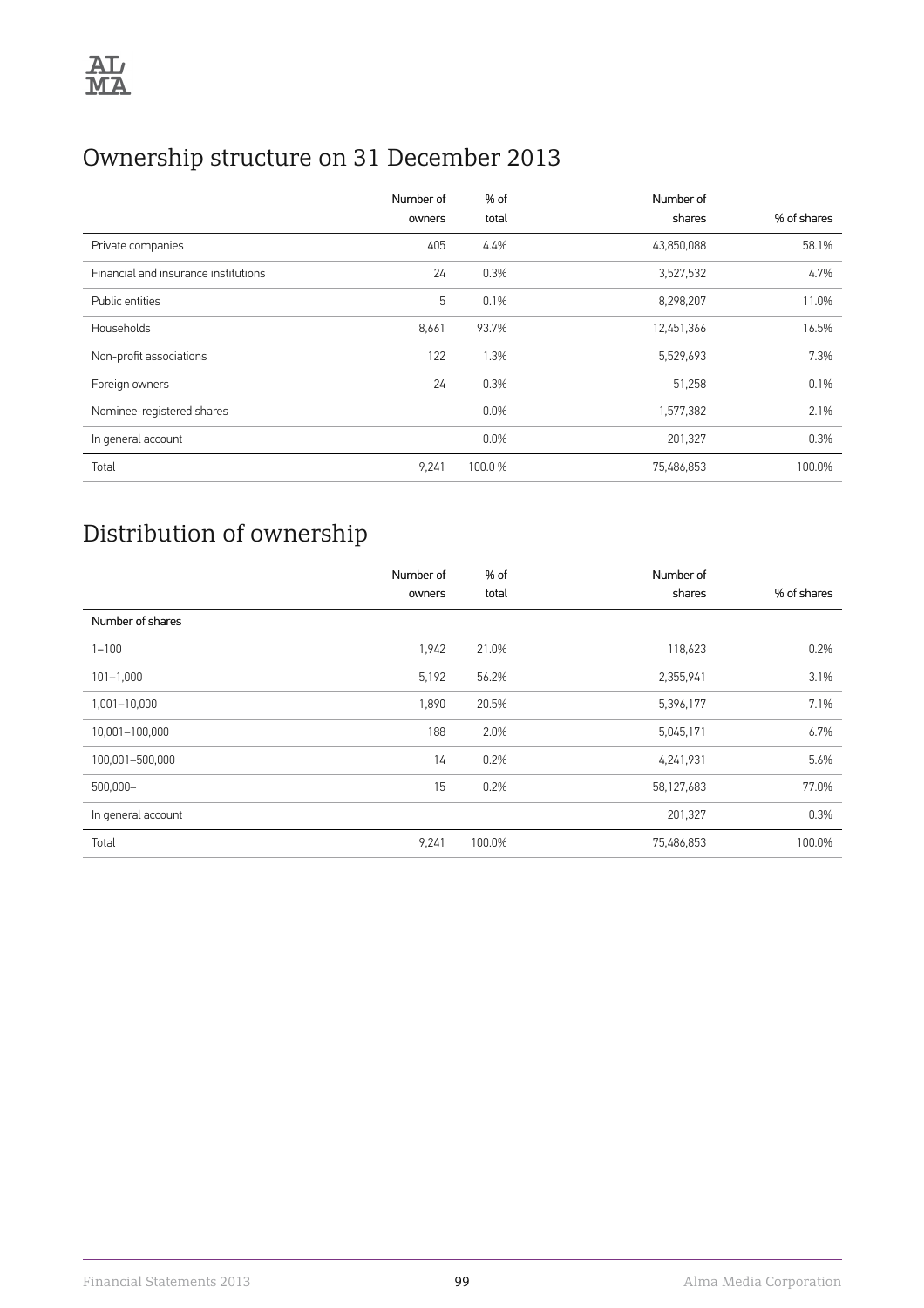### 33. EVENTS AFTER THE END DATE OF THE REPORTING PERIOD

The Group has implemented the following arrangements after the balance sheet date

|                                      | Business line  | Acquired on | Holding acquired |
|--------------------------------------|----------------|-------------|------------------|
|                                      |                |             |                  |
| Digital Consumer Services segment    |                |             |                  |
| Monster HU                           | Online service | 01/03/2014  | 85%              |
| Monster PL                           | Online service | 01/03/2014  | 85%              |
| Monster CZ                           | Online service | 01/03/2014  | 85%              |
| Alma Career Oy (formerly Monster Oy) | Online service | 01/03/2014  | 10 %             |

In connection with the arrangement, the name of Alma Media's subsidiary Monster Oy was changed to Alma Career Oy, and Monster Worldwide Inc. became its minority shareholder with a 15% holding. Against its holding, Monster Worldwide Inc. transferred its recruitment service business in Poland, Hungary and Czech Republic to the company and purchased the company's shares for MEUR 4.9. In addition, Alma Career Oy owns the previous recruitment business operations of Alma Media, LMC operating in Czech Republic, CVOnline operating in the Baltic countries, Profesias operating in Slovakia and Czech Republic and TauOnline operating in Slovakia. Alma Media owns 85% of the company's shares. Monster Worldwide Inc has an option to increase its holding to 20% by 2017. Previously Monster Worldwide Inc. owned 25% of the Monster business in Finland and Alma Media 75%.

The acquisition cost calculations of the arrangement have not been completed by the time the financial statements are published, and, for this reason, no preliminary acquisition cost calculation is presented in the notes to the financial statements. According to a preliminary estimate, goodwill of approximately MEUR 5.7 will arise in the transaction.

#### MEUR

| Monetary payment received                                 | -45 |
|-----------------------------------------------------------|-----|
| Net assets of the companies acquired (preliminary)        |     |
| Change in minority interest (preliminary)                 |     |
| Preliminary goodwill and allocations of intangible assets | 5.9 |

The arrangement does not give rise to any contingent considerations.

The Group has recognised a total of MEUR 0.5 in fees for the acquisition of business operations under other operating expenses.

The Group's revenue would have been an estimated MEUR 301.9 (reported MEUR 300.2), assuming the acquisitions had been realised at the beginning of 2013.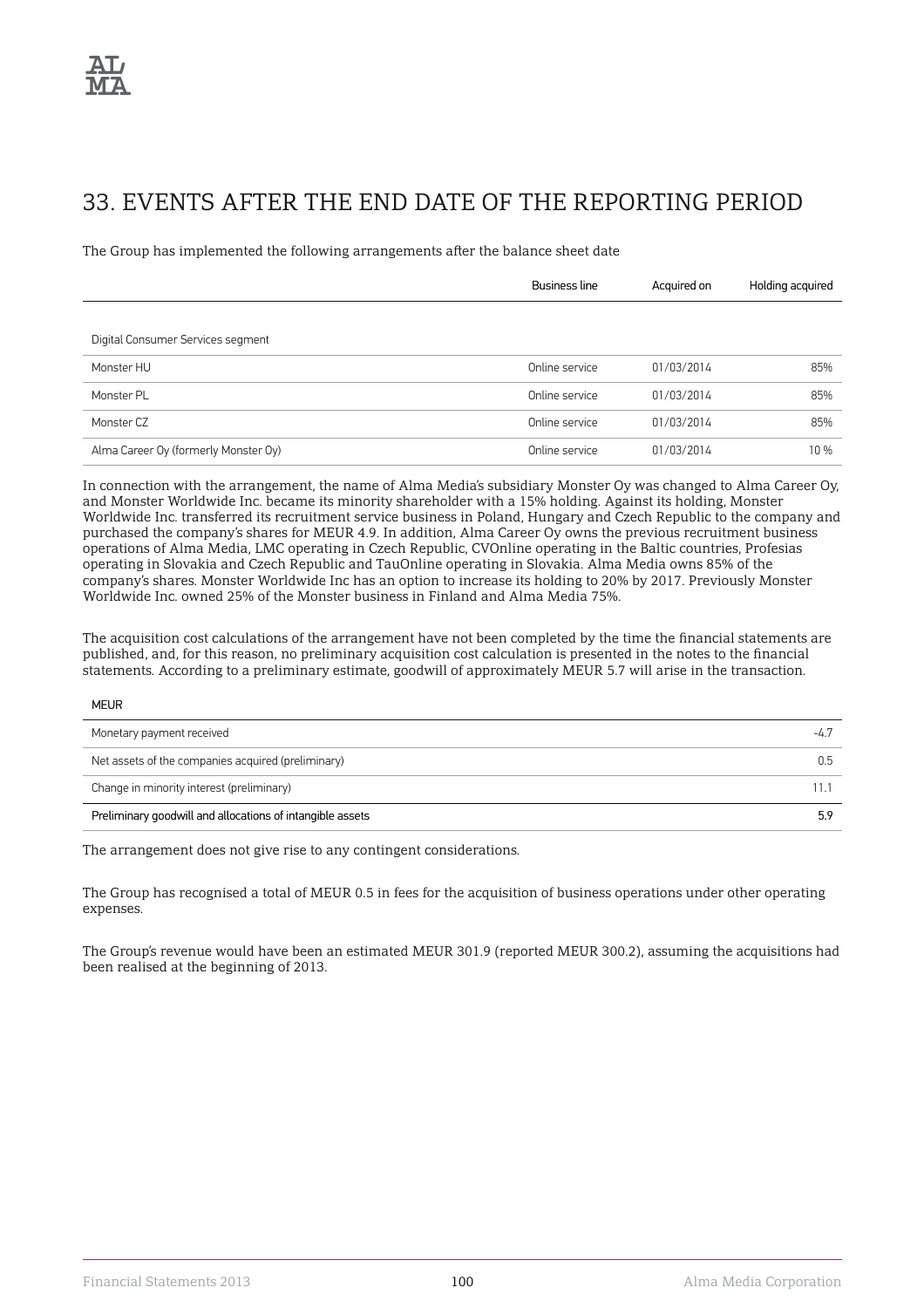# Parent company income statement (FAS)

| <b>MEUR</b>                             | <b>Note</b>    | 1 Jan-31 Dec 2013 | 1 Jan-31 Dec 2012 |
|-----------------------------------------|----------------|-------------------|-------------------|
| <b>REVENUE</b>                          |                | 27.1              | 25.8              |
|                                         |                |                   |                   |
| Other operating income                  | $\overline{2}$ | 9.3               | 0.2               |
| Materials and services                  | 3              | 0.4               | 1.1               |
| Expenses arising from employee benefits | 4              | 9.7               | 12.6              |
| Depreciation and write-downs            | 5              | 0.9               | 2.6               |
| Other operating expenses                | 6, 7, 8        | 26.2              | 23.6              |
| OPERATING PROFIT (LOSS)                 |                | $-0.8$            | $-13.9$           |
| Financial income and expenses           | 9              | $-81.9$           | $-12.7$           |
| LOSS BEFORE EXTRAORDINARY ITEMS         |                | $-82.7$           | $-26.6$           |
| Extraordinary items                     | 10             | 8.7               | 13.9              |
| Loss before appropriations and taxes    |                | $-74.0$           | $-12.7$           |
|                                         |                |                   |                   |
| Appropriations                          | 11             |                   | 0.0               |
| Income tax                              | 12             | $-2.5$            | $-1.5$            |
| <b>LOSS FOR THE PERIOD</b>              |                | $-76.6$           | $-14.2$           |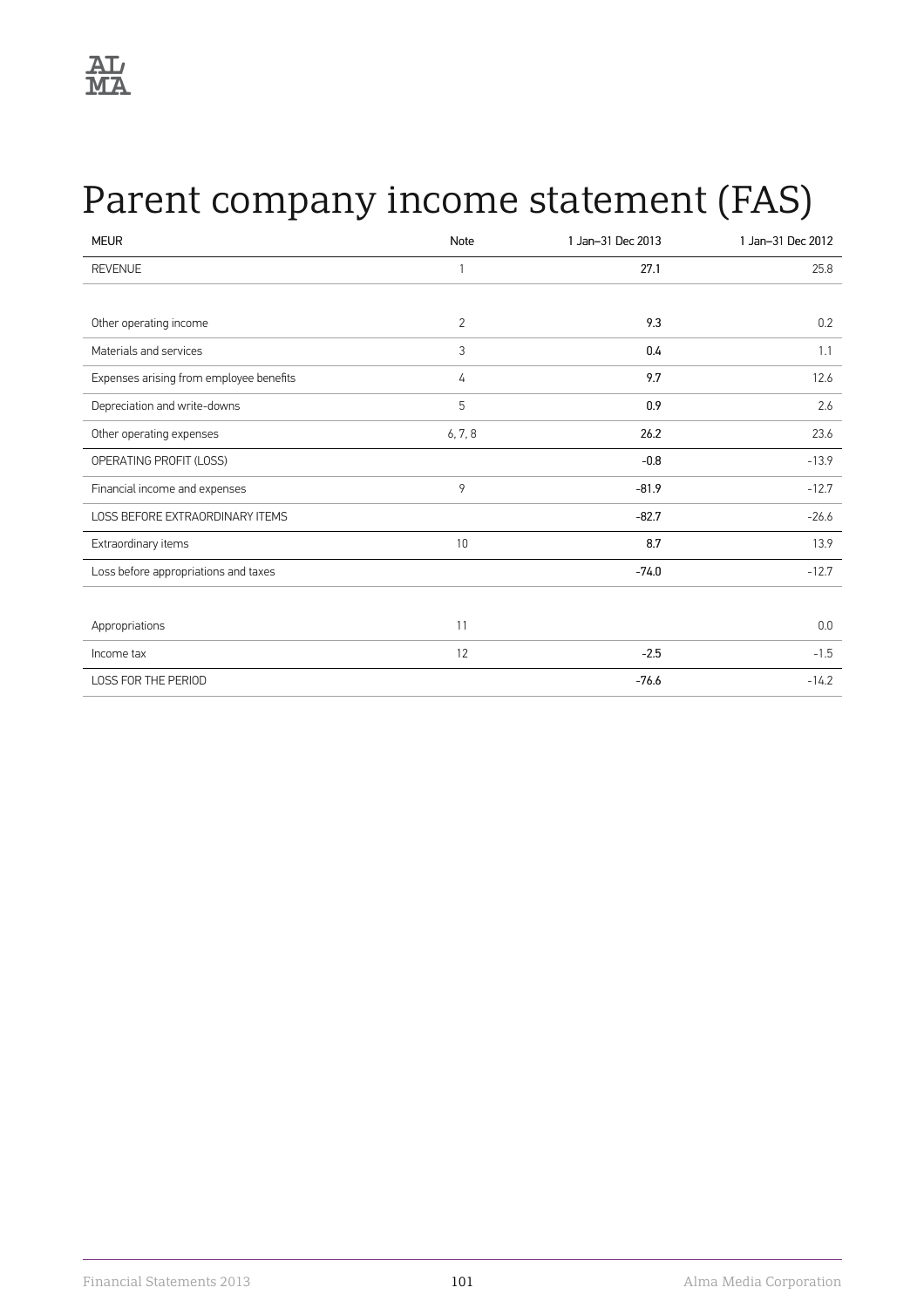# Parent company balance sheet (FAS)

| <b>MEUR</b>                                 | Note   | 31 Dec 2013 | 31 Dec 2012 |
|---------------------------------------------|--------|-------------|-------------|
| <b>ASSETS</b>                               |        |             |             |
| Non-current assets                          |        |             |             |
| Intangible assets                           | 13     | 4.0         | 3.0         |
| Tangible assets                             | 14     | 2.8         | 2.8         |
| Investments                                 |        |             |             |
| Holdings in Group companies                 | 15     | 419.5       | 519.6       |
| Other investments                           | 15     | 10.2        | 11.2        |
| Non-current assets, total                   |        | 436.5       | 536.6       |
| Current assets                              |        |             |             |
| Current receivables                         | 16     | 27.8        | 29.2        |
| Cash and cash equivalents                   |        | 6.8         | 7.4         |
| Current assets, total                       |        | 34.6        | 36.6        |
|                                             |        |             |             |
| ASSETS TOTAL                                |        | 471.1       | 573.2       |
|                                             |        |             |             |
| <b>MEUR</b>                                 |        | 31 Dec 2013 | 31 Dec 2012 |
| SHAREHOLDERS' EQUITY AND LIABILITIES        |        |             |             |
| Shareholders' equity                        |        |             |             |
| Share capital                               |        | 45.3        | 45.3        |
| Share premium reserve                       |        | 319.3       | 419.3       |
| Other reserves                              |        | 5.4         | 5.4         |
| Invested non-restricted equity fund         |        | 100.0       |             |
| Retained earnings (loss)                    |        | 0.5         | 22.2        |
| Profit for the period (loss)                |        | $-76.6$     | $-14.2$     |
| Shareholders' equity, total                 | 17     | 393.9       | 478.0       |
| Provisions                                  | $18\,$ | $0.2\,$     | 0.2         |
|                                             |        |             |             |
| Liabilities                                 |        |             |             |
| Non-current liabilities                     | 19     | $1.6\,$     | 1.8         |
| Current liabilities                         | $20\,$ | 75.4        | 93.2        |
| Liabilities, total                          |        | $77.0\,$    | 95.0        |
| SHAREHOLDERS' EQUITY AND LIABILITIES, TOTAL |        | 471.1       | 573.2       |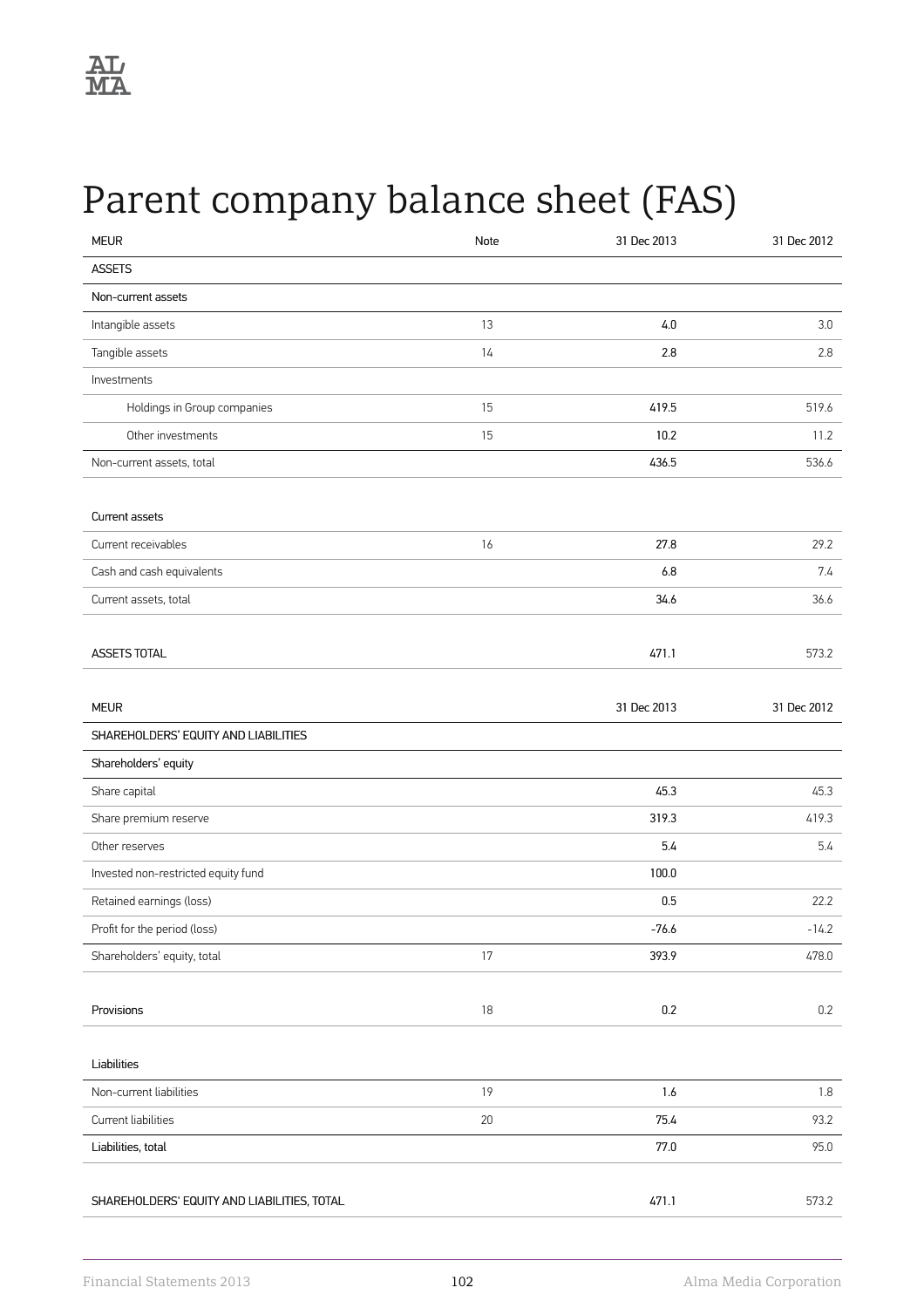# Parent company cash flow statement (FAS)

| <b>MEUR</b>                                                              | 1 Jan-31 Dec 2013 | 1 Jan-31 Dec 2012 |
|--------------------------------------------------------------------------|-------------------|-------------------|
| Operating activities                                                     |                   |                   |
| Profit for the period                                                    | $-76.6$           | $-14.2$           |
| Adjustments:                                                             |                   |                   |
| Depreciation and write-downs                                             | 0.9               | 2.6               |
| Capital gains (losses) on the sale of fixed assets and other investments | $-8.8$            | 2.3               |
| Financial income and expenses                                            | 81.9              | 12.7              |
| Taxes                                                                    | 2.5               | 1.5               |
| Other adjustments                                                        | $-2.5$            | $-10.6$           |
| Change in working capital:                                               |                   |                   |
| Increase (-)/decrease (+) in current non-interest-bearing receivables    | $-3.1$            | $-0.2$            |
| Increase (+)/decrease (-) in current non-interest-bearing liabilities    | $-10.1$           | $-1.4$            |
| Dividend received                                                        | 11.2              | 10.1              |
| Interest received                                                        | 1.1               | 1.5               |
| Interest paid                                                            | $-0.9$            | $-0.9$            |
| Taxes paid                                                               | $-0.0$            | $-0.2$            |
| Cash flow from operating activities                                      | $-4.2$            | 3.2               |
|                                                                          |                   |                   |
| Investing activities                                                     |                   |                   |
| Acquisitions of tangible and intangible assets                           | $-2.8$            | $-2.3$            |
| Proceeds from sale of tangible and intangible assets                     |                   | 0.2               |
| Other investments                                                        | 0.0               |                   |
| Proceeds from sale of other investments                                  | 0.1               | 0.0               |
| Change in loan receivables                                               | $-0.8$            | $-1.2$            |
| Repayment of loan receivables                                            | 0.4               | 0.3               |
| Acquisition of subsidiaries and business operations                      | -2.7              | -72.3             |
| Proceeds from sale of subsidiaries                                       | 12.4              | 4.0               |
| Acquisition and sale of associated companies                             | 0.0               | $-2.2$            |
| Net cash flows from/(used in) investing activities                       | 6.6               | $-73.7$           |
|                                                                          |                   |                   |
| Cash flow before financing activities                                    | 2.4               | $-70.4$           |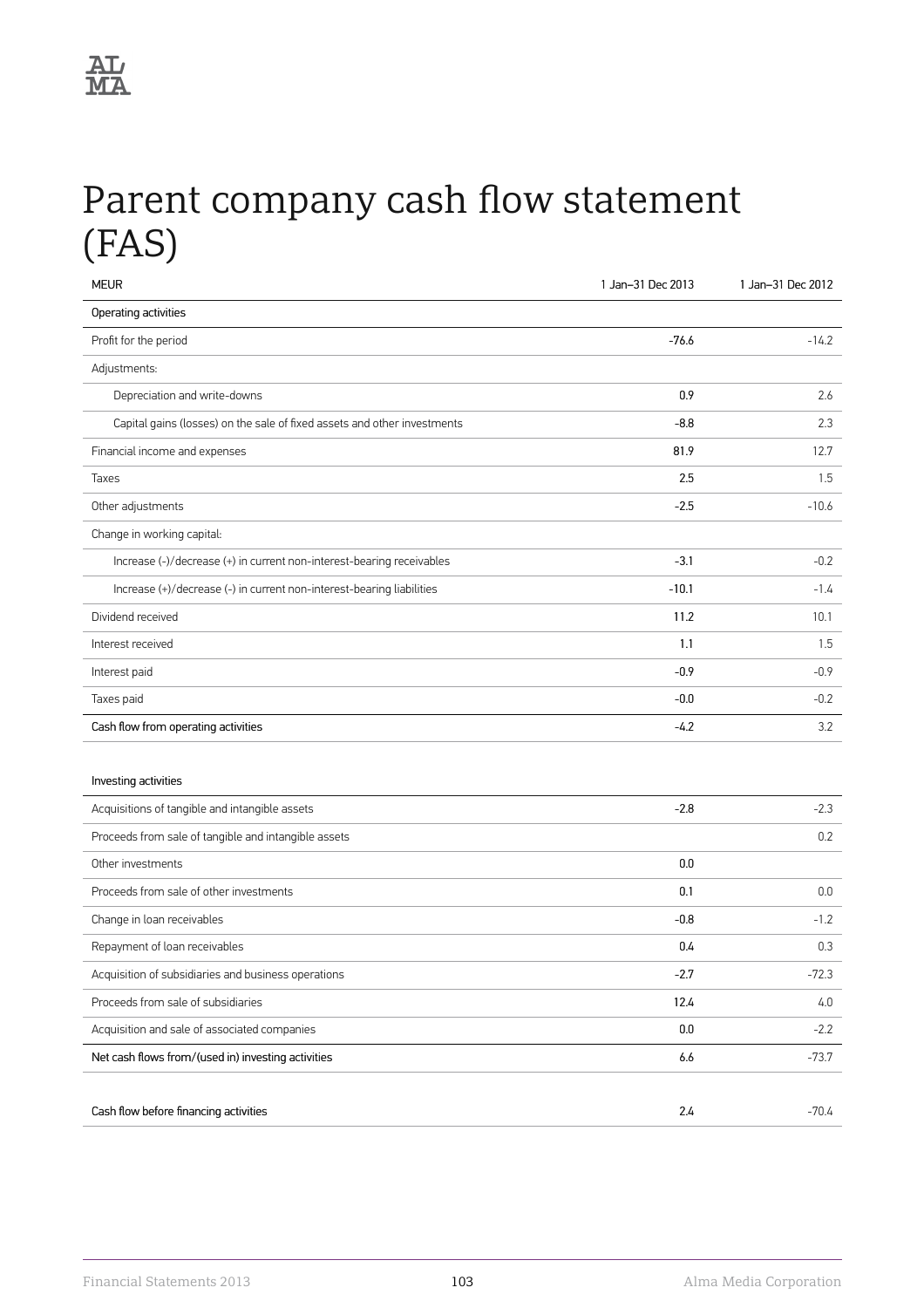

#### Financing activities

| Current loans taken                                              | 143.5    | 52.0    |
|------------------------------------------------------------------|----------|---------|
| Repayment of current loans                                       | $-160.5$ | $-22.0$ |
| Change in interest-bearing receivables                           | 12.9     | $-17.3$ |
| Paid and received group contributions                            | 8.7      | 40.2    |
| Dividends paid and repayment of capital                          | $-7.6$   | $-30.2$ |
| Net cash flows from/(used in) financing activities               | $-3.0$   | 22.7    |
|                                                                  |          |         |
| Change in cash and cash equivalent funds (increase +/decrease -) | $-0.6$   | $-47.7$ |
|                                                                  |          |         |
| Cash and cash equivalents at beginning of period                 | 7.4      | 55.1    |
| Cash and cash equivalents at end of period                       | 6.8      | 7.4     |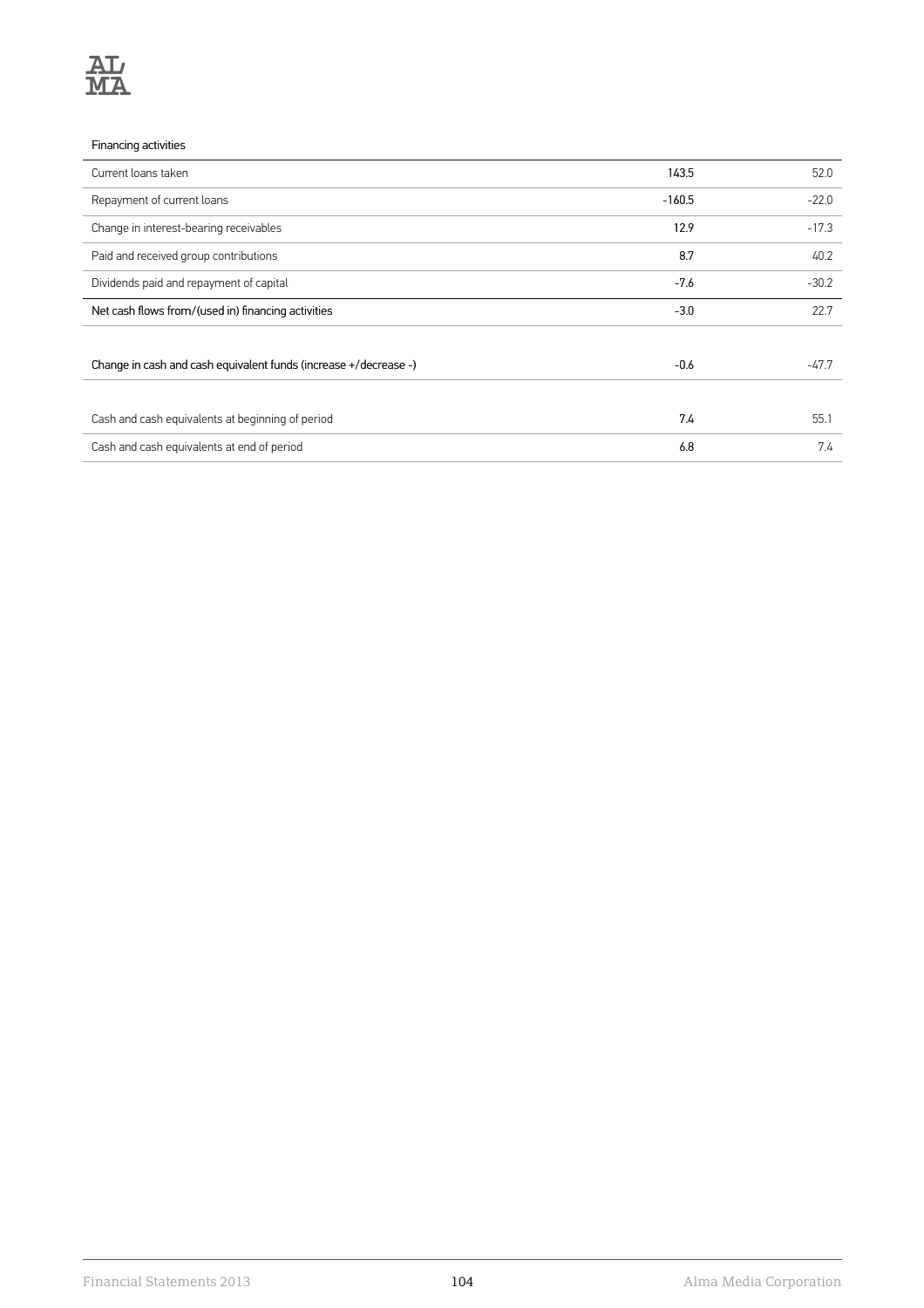# Accounting principles used in the parent company's financial statements

### General information

Alma Media Corporation is a Finnish public limited company incorporated under Finnish law. Its registered office is in Helsinki at the address Alvar Aallon katu 3 C, P.O. Box 140, FI-00101 Helsinki, Finland.

### Parent company's financial statements

The financial statements of the parent company are prepared in accordance with Finnish Accounting Standards (FAS).

The parent company was established on 27 January 2005. On 7 November 2005, the old Alma Media Corporation was merged with Almanova Corporation, which adopted the name Alma Media Corporation after the merger. The merger difference arising in conjunction with the merger has been capitalised to the Group's shares.

### Non-current assets

Tangible and intangible assets are capitalised at direct acquisition cost less planned depreciation and write-downs. Planned depreciation is calculated from the original acquisistion cost based on the estimated economic life of the asset. The land areas are not depreciated. The economic lifetimes of the assets are as follows:

| Buildings                  | 30–40 years |
|----------------------------|-------------|
| Structures                 | 5 years     |
| Machinery and equipment    | 3–10 years  |
| Other non-current expenses | 5–10 years  |

### Research and development costs

Research costs are recognised as an expense in the financial period during which they are incurred. Development costs are capitalised when it is expected that the intangible asset will generate future economic added value and the costs arising from this can be reliably determined.

### Inventories

The balance sheet value of inventories is the lesser of the direct acquisition cost or the net realisable value. The acquisition cost is defined by the FIFO (first-in-first-out) method.

### Taxes

Taxes in the income statement are the taxes corresponding to the results of the Group companies during the financial year as well as adjustments to taxes in previous years. No deferred tax assets are recognised in the parent company's accounts.

### Foreign currency items

Foreign currency items are entered at the rates prevailing on the transaction date. Receivables and payables on the balance sheet are valued at the average rate on the balance sheet date. Exchange rate differences arising from sales and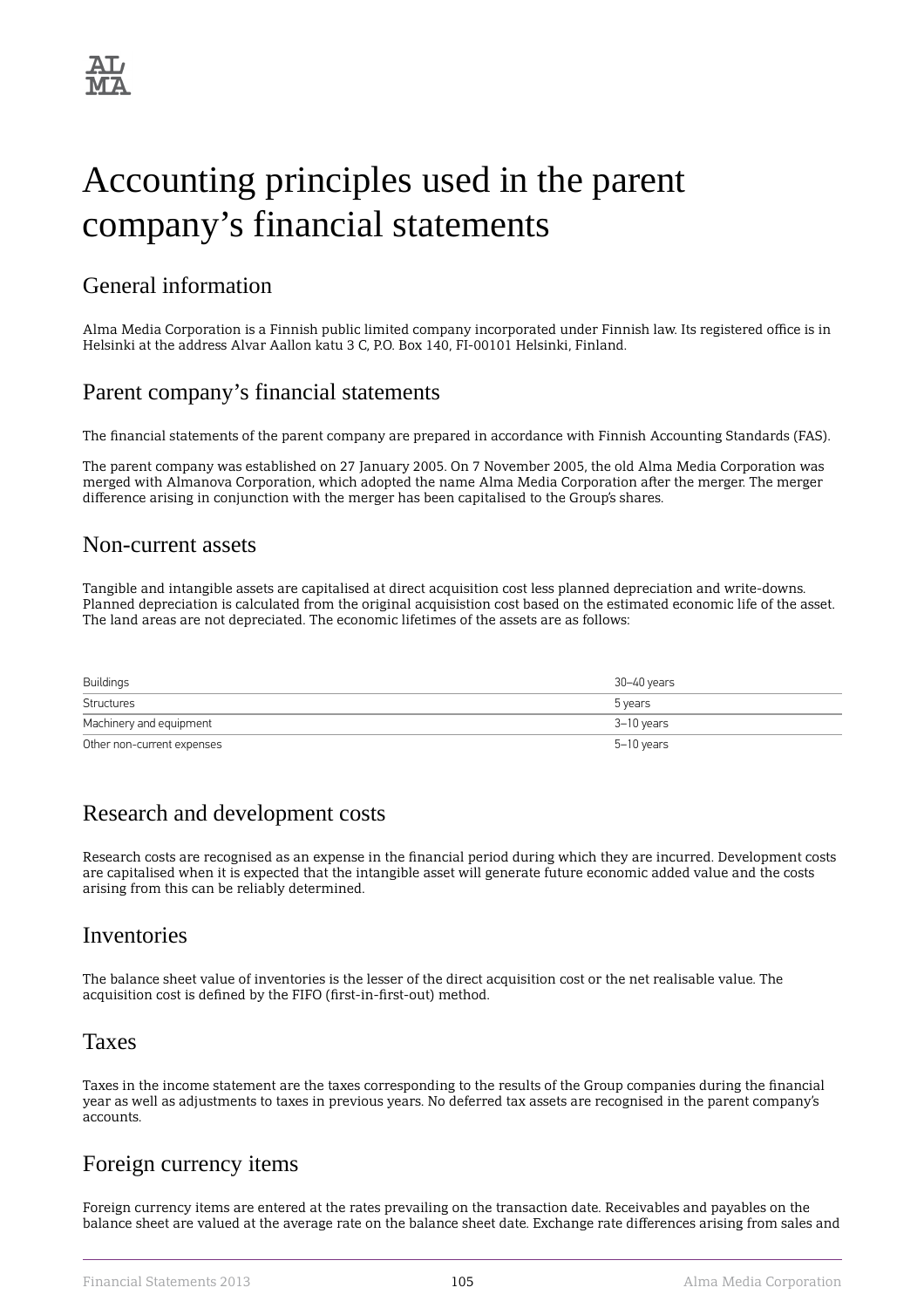

purchases are treated as additions or subtractions, respectively, in the income statement. Realised and unrealised exchange rate differences related to loans and loan receivables are recognised in other financial income and expenses in the income statement. The parent company does not have any significant foreign currency loans.

### Pension commitments

Statutory and voluntary employee pension benefits for the parent company's personnel are arranged mainly through pension insurance companies.

### Other employee benefits

The parent company has current stock option programmes launched in spring 2009 for the company's senior management and a performance share plan approved in 2012. In accordance with Finnish Accounting Standards (FAS), the option benefit and the share reward are not measured at fair value, nor is the calculated employee benefit expensed in the income statement.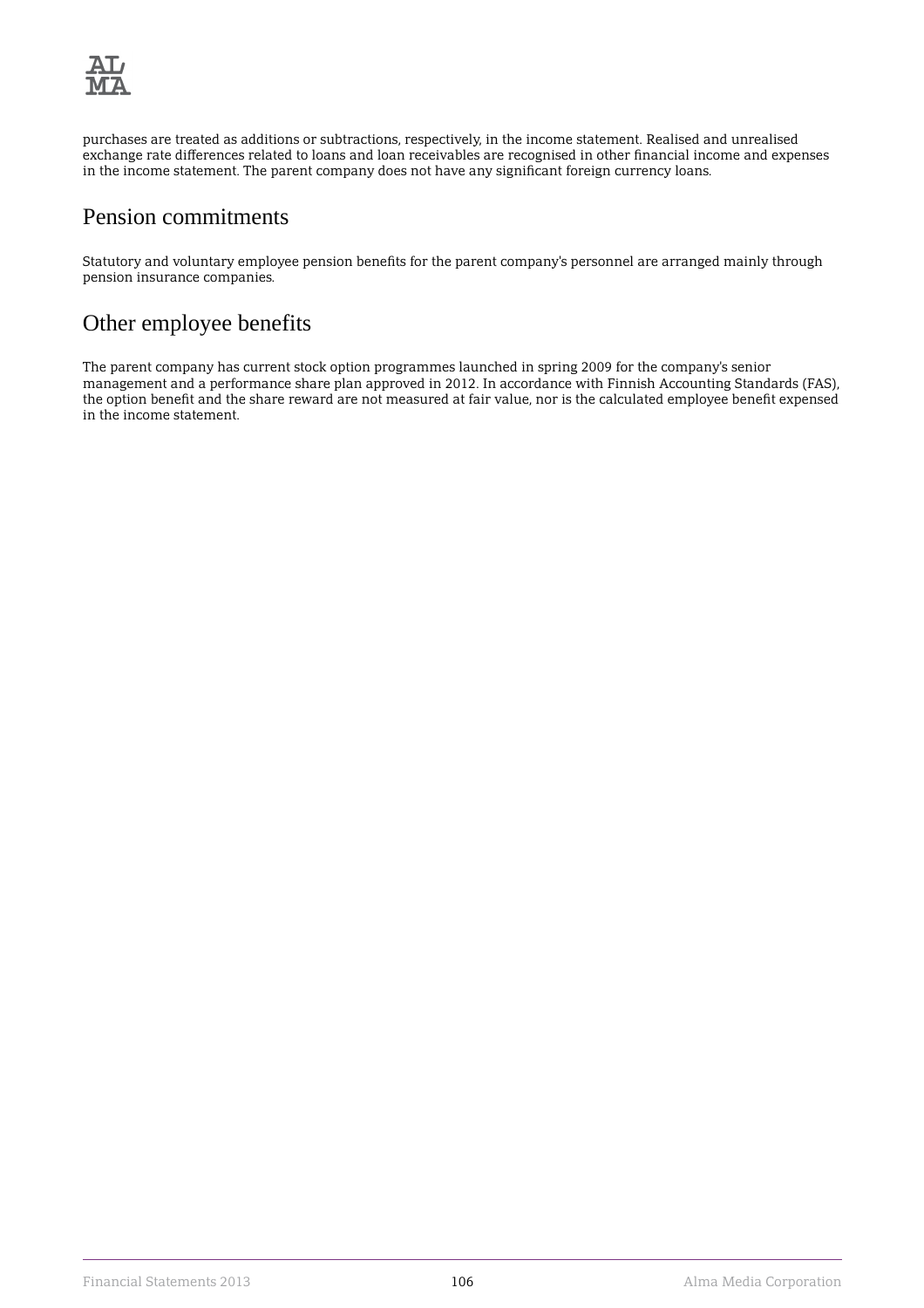

# Notes to the parent company financial statements

#### 1. REVENUE BY MARKET AREA

| <b>MEUR</b> | 2013 | 2012 |
|-------------|------|------|
| Finland     | 27.1 | 25.8 |
| Total       | 27.1 | 25.8 |

### 2. OTHER OPERATING INCOME

| <b>MEUR</b>                   | 2013 | 2012 |
|-------------------------------|------|------|
| Gains on sale of fixed assets | 0.1  |      |
| Other income                  | 9.2  |      |
| Total                         | 9.3  | 0.2  |

#### 3. MATERIALS AND SERVICES

| <b>MEUR</b>       | 2013 | 2012 |
|-------------------|------|------|
| External services | 0.4  | . .  |
| Total             | 0.4  | . .  |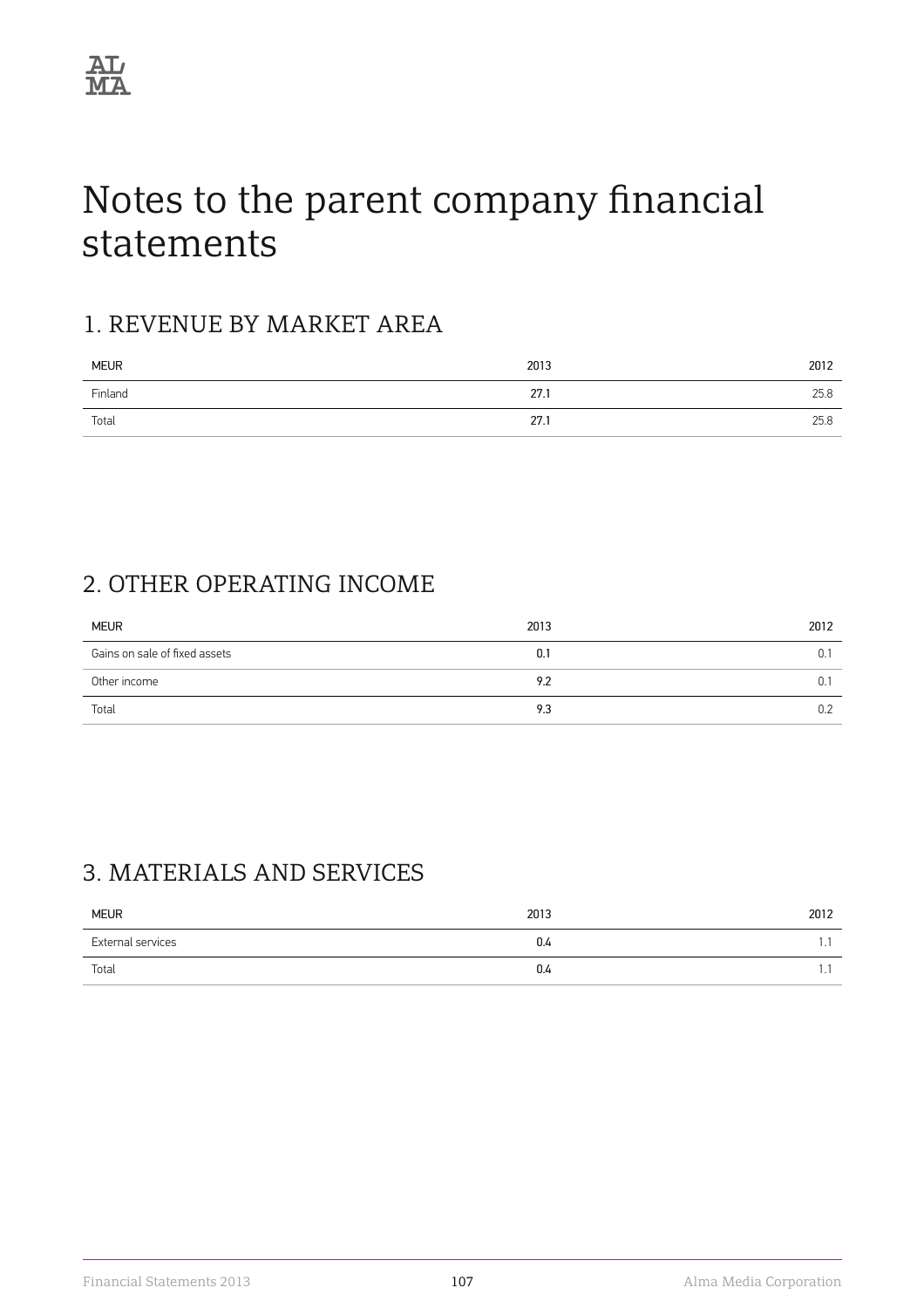#### 4. EMPLOYEE EXPENSES

| <b>MEUR</b>                             | 2013 | 2012 |
|-----------------------------------------|------|------|
| Wages, salaries and fees                | 7.4  | 9.7  |
| Pension expenses                        | 1.4  | 1.9  |
| Other payroll-related expenses          | 0.8  | 1.1  |
| Total                                   | 9.7  | 12.6 |
|                                         |      |      |
| Average number of employees             | 120  | 135  |
|                                         |      |      |
| Salaries and bonuses paid to management |      |      |
| President                               | 0.5  | 0.5  |
| Board of Directors                      | 0.3  | 0.2  |
| Total                                   | 0.8  | 0.8  |

The benefits to which the President of the parent company is entitled are described in more detail in Note 7 to the consolidated financial statements.

## 5. DEPRECIATION AND WRITE-DOWNS

| <b>MEUR</b>                                    | 2013 | 2012 |
|------------------------------------------------|------|------|
| Depreciation on tangible and intangible assets | 0.9  |      |
| Total                                          | 0.9  |      |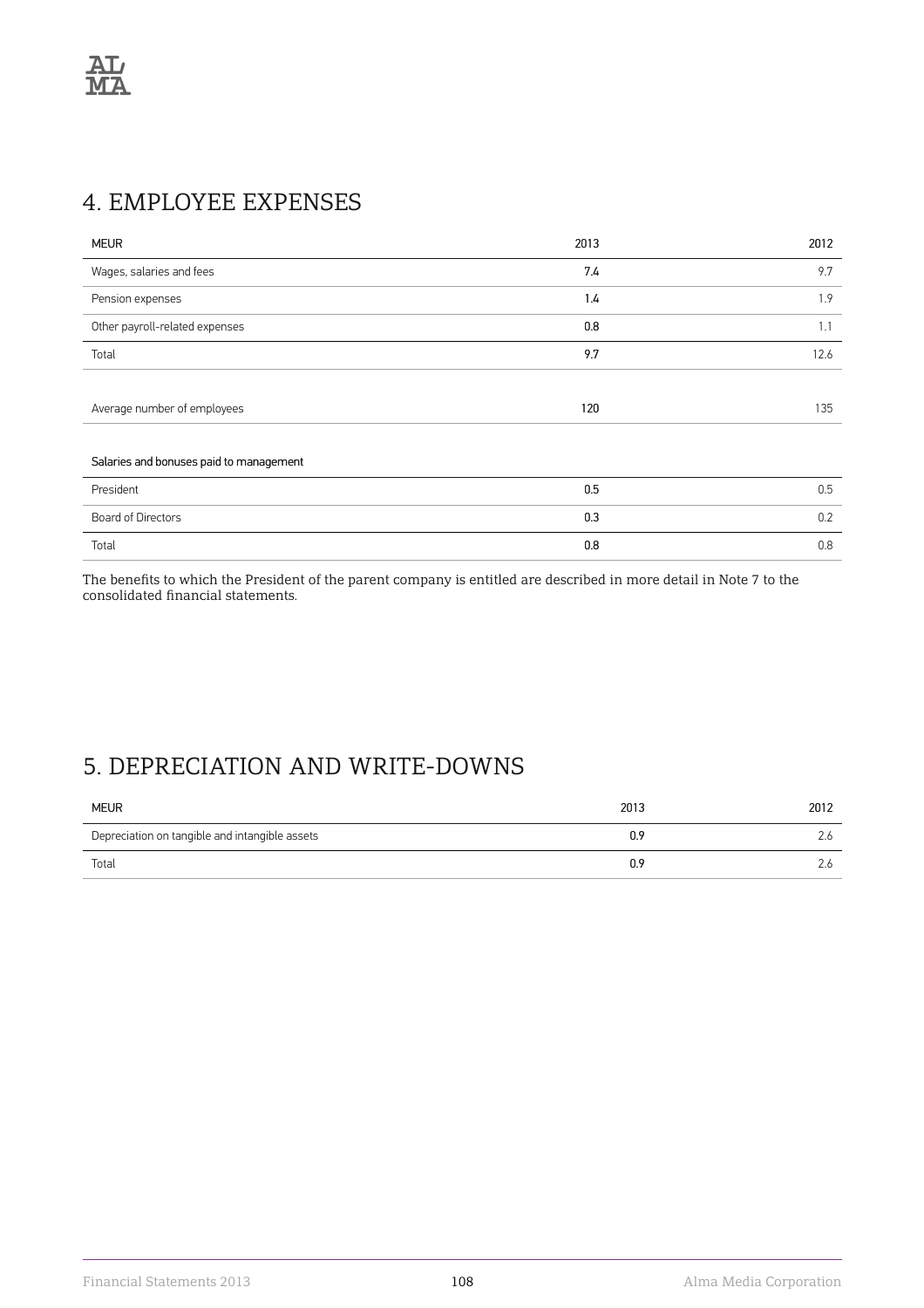#### 6. OTHER OPERATING EXPENSES

| <b>MEUR</b>                                  | 2013 | 2012 |
|----------------------------------------------|------|------|
| Information technology and telecommunication | 7.2  |      |
| Business premises                            | 7.8  | 3.8  |
| Other expenses                               | 11.3 | 12.  |
| Total                                        | 26.2 | 23.6 |

# 7. AUDIT EXPENSES

| <b>MEUR</b>            | 2013 | 2012 |
|------------------------|------|------|
| Ernst Young Oy         |      |      |
| Audit                  | 0.2  | 0.2  |
| Reporting and opinions | 0.0  | 0.0  |
| Tax consultation       | 0.1  | 0.0  |
| Other                  | 0.1  | 0.2  |
| Total                  | 0.3  | 0.4  |

Parent company audit expenses include audit fees for the whole group.

#### 8. RESEARCH AND DEVELOPMENT EXPENSES

The company had no research and development expenses in the financial period 2013 and 2012.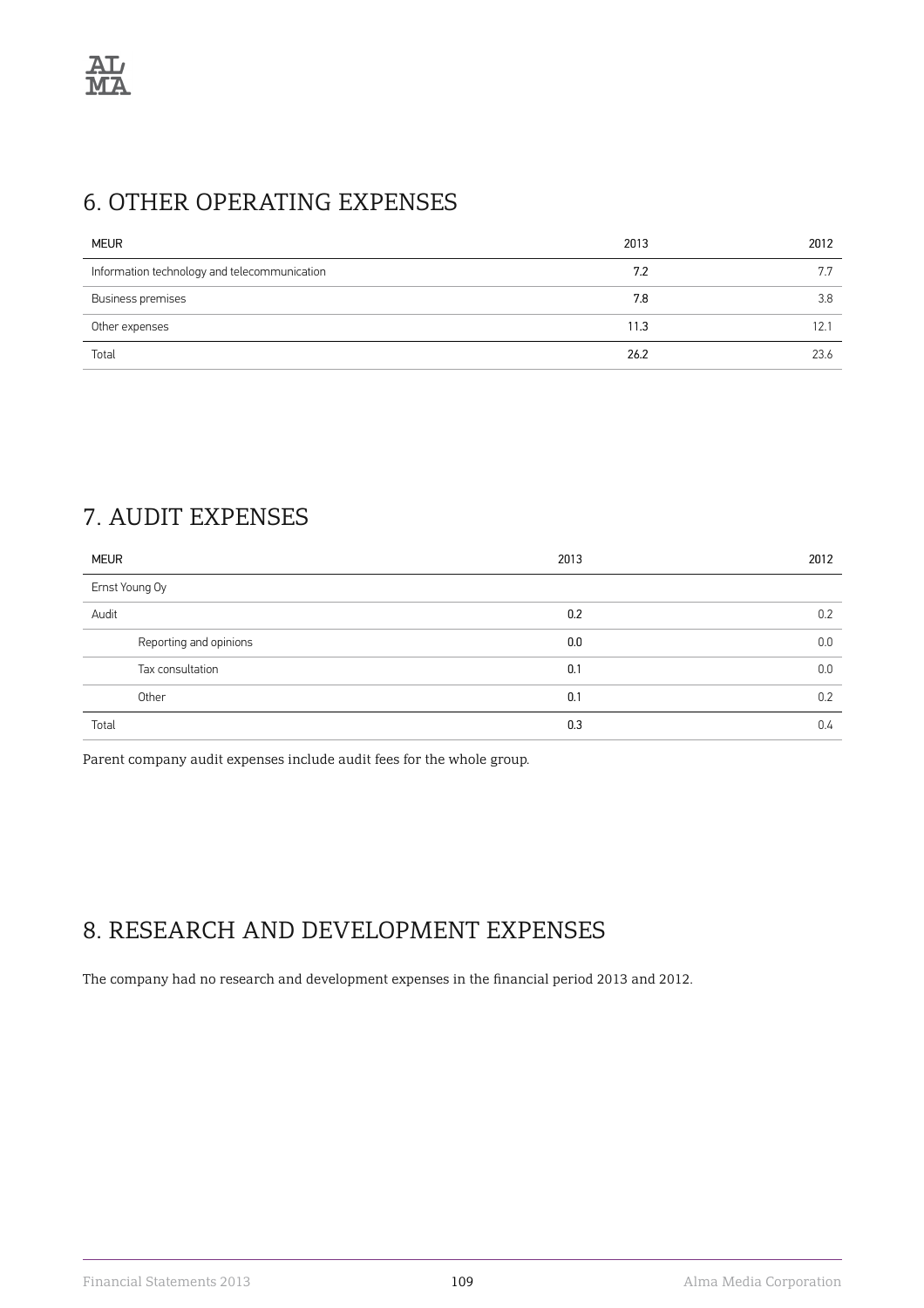# 9. FINANCIAL INCOME AND EXPENSES

| <b>MEUR</b>                                                              | 2013    | 2012    |
|--------------------------------------------------------------------------|---------|---------|
| Dividend income                                                          |         |         |
| From Group companies                                                     | 10.2    | 9.5     |
| From associated companies                                                | 0.9     | 0.7     |
| From others                                                              | 0.1     | 0.0     |
| Total                                                                    | 11.2    | 10.1    |
|                                                                          |         |         |
| Other interest and financial income                                      |         |         |
| From Group companies                                                     | 1.2     | 1.5     |
| Fair value gain on financial assets at fair value through profit or loss |         | 3.5     |
| From others                                                              | 0.0     | 0.0     |
| Total                                                                    | 1.2     | 5.1     |
|                                                                          |         |         |
| Impairment for non-current investments                                   |         |         |
| Impairment for shares in associated companies                            | $-0.2$  | $-0.5$  |
| Impairment for shares in Group companies                                 | $-93.2$ | $-26.5$ |
| Total                                                                    | $-93.4$ | $-27.0$ |
|                                                                          |         |         |
| Interest expenses and other financial expenses                           |         |         |
| To Group companies                                                       | $-0.1$  | $-0.0$  |
| To others                                                                | $-0.9$  | $-0.9$  |
| Total                                                                    | $-1.0$  | $-0.9$  |
|                                                                          |         |         |
| Foreign exchange rate gains/losses                                       |         |         |
| Foreign exchange rate gains and losses                                   | 0.1     | 0.0     |
| Financial income and expenses, total                                     | $-81.9$ | $-12.7$ |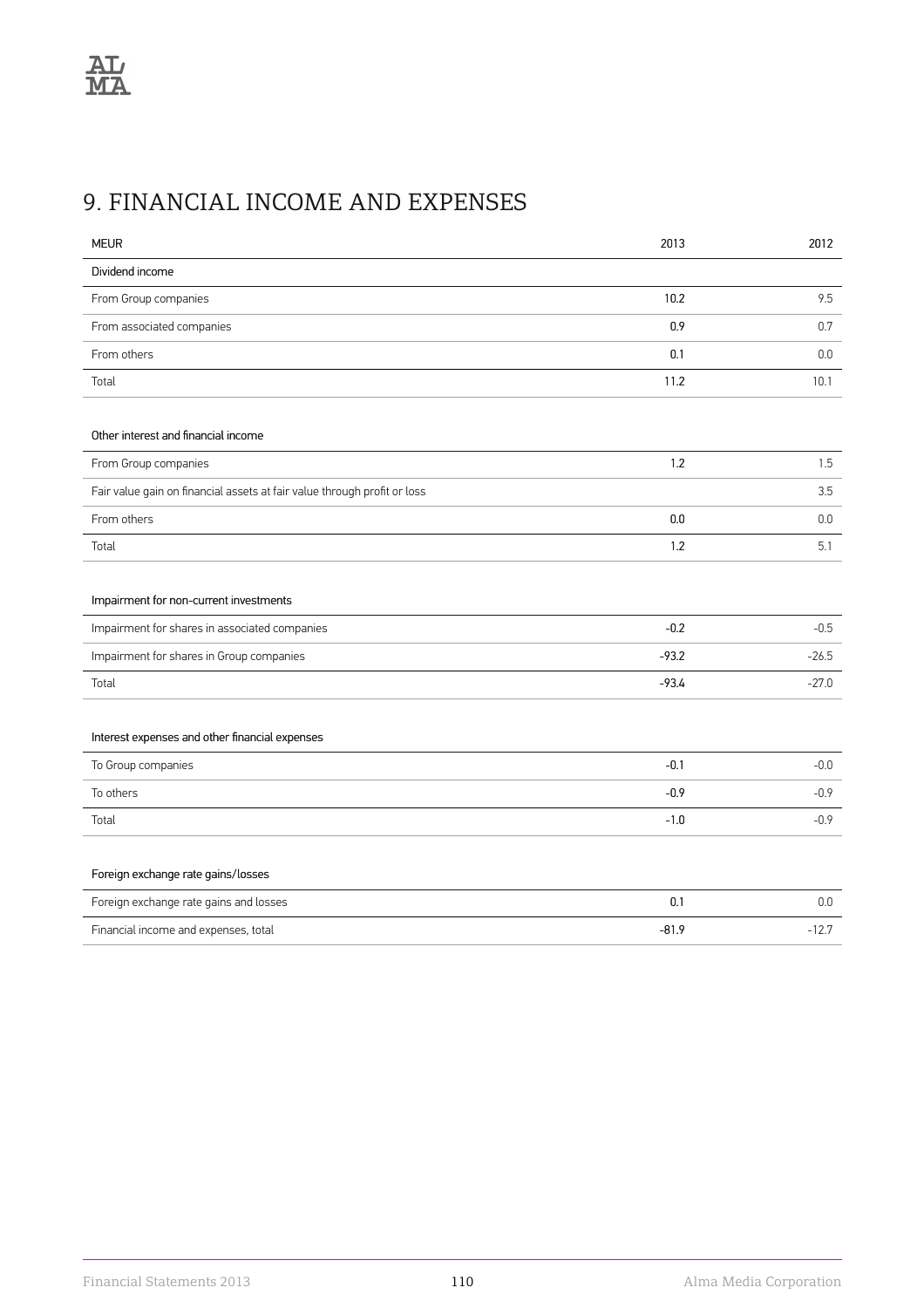#### 10. EXTRAORDINARY ITEMS

| <b>MEUR</b>                                      | 2013 | 2012      |
|--------------------------------------------------|------|-----------|
| Extraordinary income/Group contribution received |      | $\ddotsc$ |

## 11. APPROPRIATIONS

| <b>MEUR</b>                                                                    | 2013 | 2012 |
|--------------------------------------------------------------------------------|------|------|
| Difference between planned depreciation and depreciation made for tax purposes |      |      |

# 12. INCOME TAX

| <b>MEUR</b>                                 | 2013 | 2012  |
|---------------------------------------------|------|-------|
| Income tax payable on extraordinary items   | 2.1  | 3.4   |
| Income tax from regular business operations | 0.4  | $-19$ |
| Total                                       | 2.5  | 5. ا  |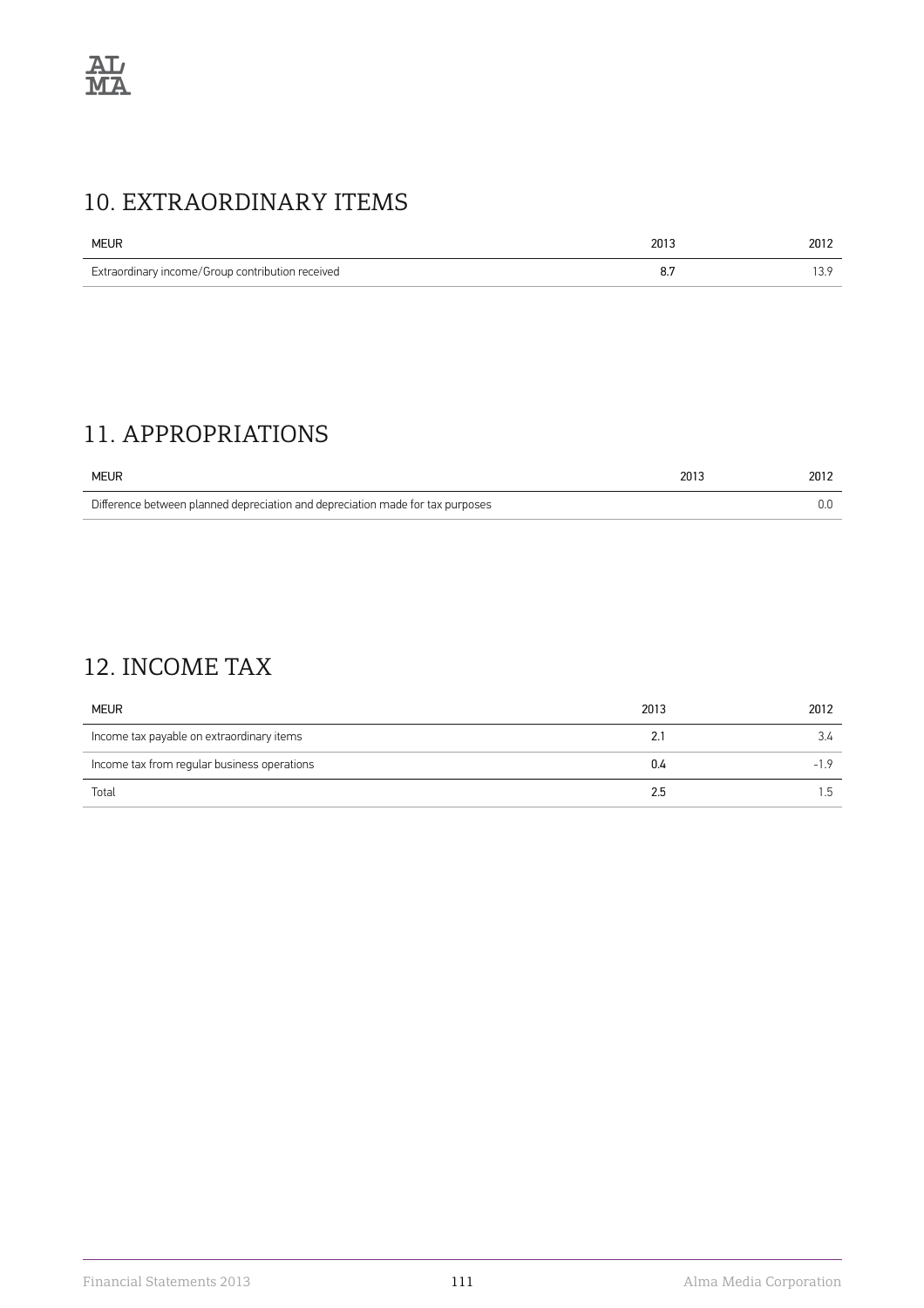# 13. INTANGIBLE ASSETS

| <b>MEUR</b>                                    | Intangible rights | Goodwill | Other intangible assets | Advance payments | Total  |
|------------------------------------------------|-------------------|----------|-------------------------|------------------|--------|
| Financial year 2013                            |                   |          |                         |                  |        |
| Acquisition cost 1 Jan                         | 1.2               | 1.1      | 0.5                     | 3.6              | 6.4    |
| Increases                                      | 1.8               |          |                         | 0.8              | 2.6    |
| Decreases                                      | $-0.3$            | $-1.1$   |                         | $-1.9$           | $-3.2$ |
| Transfers between items                        | 1.4               |          |                         | $-1.4$           |        |
| Acquisition cost 31 Dec                        | 4.2               |          | 0.5                     | 1.1              | 5.7    |
|                                                |                   |          |                         |                  |        |
| Accumulated depreciation and write-downs 1 Jan | 0.8               | 0.6      | 0.4                     | 1.6              | 3.3    |
| Accumulated depreciation in decreases          | $-0.1$            | $-0.6$   |                         | $-1.6$           | $-2.3$ |
| Depreciation for the financial year            | 0.6               | 0.0      | 0.1                     |                  | 0.7    |
| Accumulated depreciation 31 Dec                | 1.2               | 0.0      | 0.5                     |                  | 1.7    |
|                                                |                   |          |                         |                  |        |
| Book value 31 Dec 2013                         | 2.9               | 0.0      | 0.0                     | 1.1              | 4.0    |
|                                                |                   |          |                         |                  |        |

| <b>MEUR</b>                                    | Intangible rights | Goodwill | Other intangible assets | Advance payments | Total  |
|------------------------------------------------|-------------------|----------|-------------------------|------------------|--------|
| Financial year 2012                            |                   |          |                         |                  |        |
| Acquisition cost 1 Jan                         | 3.1               | 1.1      | 0.5                     | 1.7              | 6.4    |
| Increases                                      | 0.1               |          |                         | 1.9              | 2.0    |
| Decreases                                      | $-2.0$            |          | 0.0                     |                  | $-2.1$ |
| Transfers between items                        | 0.0               |          |                         | 0.0              |        |
| Acquisition cost 31 Dec                        | 1.2               | 1.1      | 0.5                     | 3.6              | 6.4    |
|                                                |                   |          |                         |                  |        |
| Accumulated depreciation and write-downs 1 Jan | 2.1               | 0.4      | 0.2                     |                  | 2.8    |
| Accumulated depreciation in decreases          | $-1.8$            |          | 0.0                     |                  | $-1.9$ |
| Depreciation for the financial year            | 0.5               | 0.2      | 0.2                     |                  | 0.8    |
| Write-downs                                    |                   |          |                         | 1.6              | 1.6    |
| Accumulated depreciation 31 Dec                | 0.8               | 0.6      | 0.4                     | 1.6              | 3.3    |
|                                                |                   |          |                         |                  |        |
| Book value 31 Dec 2013                         | 0.5               | 0.5      | 0.1                     | 2.0              | 3.0    |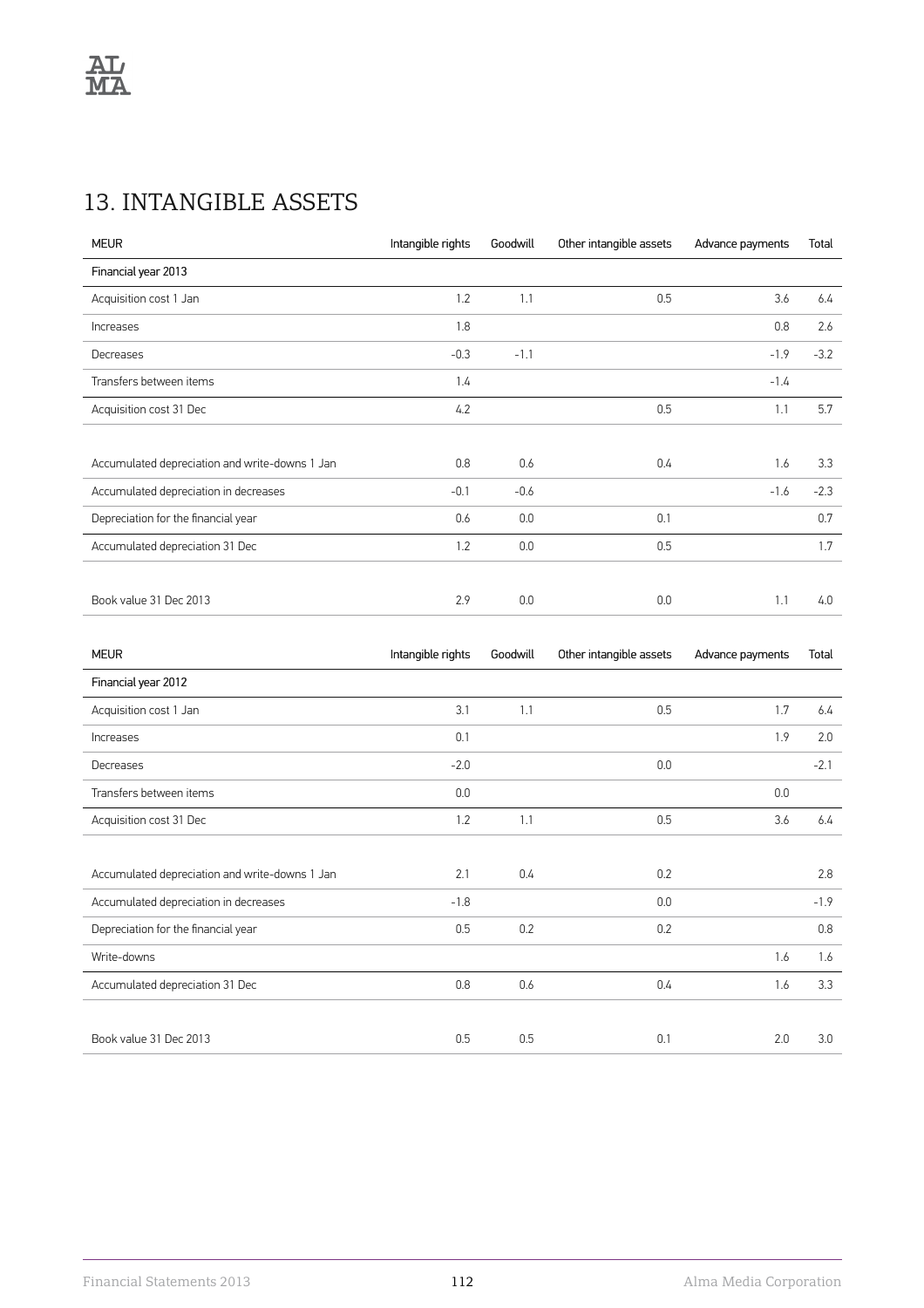# 14. TANGIBLE ASSETS

|                                          | Land and water |                  | Machinery and | Other tangible | Advance payments and purchases |       |
|------------------------------------------|----------------|------------------|---------------|----------------|--------------------------------|-------|
| <b>MEUR</b>                              | areas          | <b>Buildings</b> | equipment     | assets         | in progress                    | Total |
| Financial year 2013                      |                |                  |               |                |                                |       |
| Acquisition cost 1 Jan                   | 0.5            | 4.4              | 0.5           | 0.6            | 0.3                            | 6.3   |
| Increases                                |                |                  | 0.0           | 0.2            |                                | 0.2   |
| Decreases                                |                |                  | 0.0           |                |                                | 0.0   |
| Transfers between items                  |                |                  |               | 0.3            | $-0.3$                         |       |
| Acquisition cost 31 Dec                  | 0.5            | 4.4              | 0.5           | 1.0            |                                | 6.4   |
|                                          |                |                  |               |                |                                |       |
| Accumulated depreciation 1<br>Jan        |                | 2.9              | 0.5           | 0.1            |                                | 3.4   |
| Accumulated depreciation in<br>decreases |                |                  | 0.0           |                |                                | 0.0   |
| Depreciation for the financial<br>year   |                | 0.1              | 0.0           | 0.1            |                                | 0.2   |
| Accumulated depreciation 31<br>Dec       |                | 3.0              | 0.5           | 0.2            |                                | 3.6   |
|                                          |                |                  |               |                |                                |       |
| Book value 31 Dec 2013                   | 0.5            | 1.4              | 0.0           | 0.8            |                                | 2.8   |

Balance sheet value of machinery and equipment 31 Dec

<sup>2013</sup>

| <b>MEUR</b>                              | Land and water<br>areas | <b>Buildings</b> | Machinery and<br>equipment | Other tangible<br>assets | Advance payments and purchases<br>in progress | Total  |
|------------------------------------------|-------------------------|------------------|----------------------------|--------------------------|-----------------------------------------------|--------|
| Financial year 2012                      |                         |                  |                            |                          |                                               |        |
| Acquisition cost 1 Jan                   | 0.5                     | 4.4              | 0.8                        | 1.1                      |                                               | 6.8    |
| Increases                                |                         | 0.0              | 0.0                        | 0.2                      | 0.3                                           | 0.5    |
| Decreases                                |                         | $-0.0$           | $-0.2$                     | $-0.7$                   |                                               | $-1.0$ |
| Acquisition cost 31 Dec                  | 0.5                     | 4.4              | 0.5                        | 0.6                      | 0.3                                           | 6.3    |
|                                          |                         |                  |                            |                          |                                               |        |
| Accumulated depreciation 1<br>Jan        |                         | 2.8              | 0.7                        | 0.6                      |                                               | 4.0    |
| Accumulated depreciation in<br>decreases |                         | 0.0              | $-0.2$                     | $-0.5$                   |                                               | $-0.7$ |
| Depreciation for the financial<br>year   |                         | 0.1              | 0.0                        | 0.0                      |                                               | 0.2    |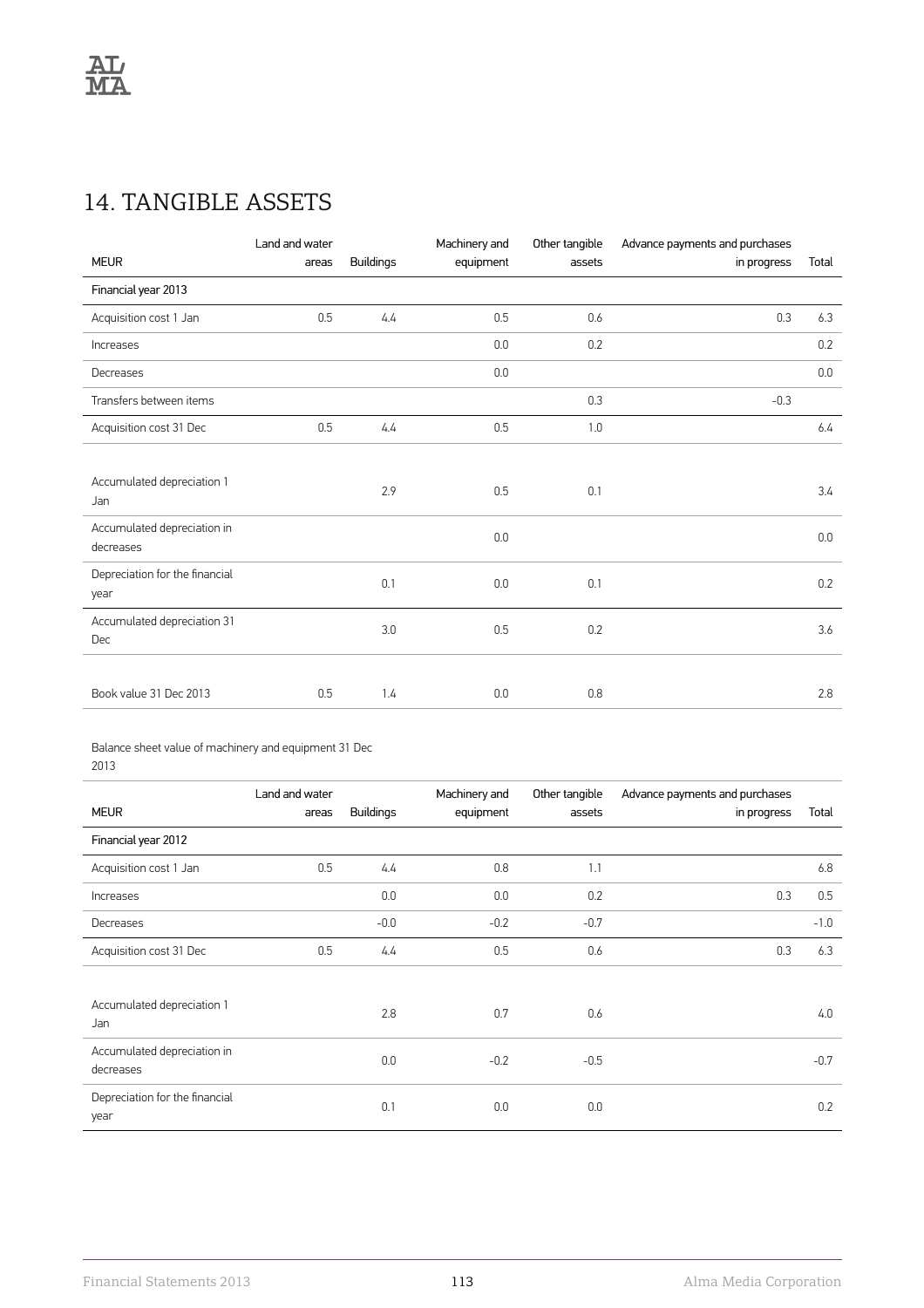

| Accumulated depreciation 31<br><b>Dec</b>                     |     | 2.9 | 0.5 | 0.1 |     | 3.4 |
|---------------------------------------------------------------|-----|-----|-----|-----|-----|-----|
| Book value 31 Dec 2013                                        | 0.5 | 1.5 | 0.1 | 0.5 | 0.3 | 2.8 |
| Balance sheet value of machinery and equipment 31 Dec<br>2012 |     |     | 0.0 |     |     |     |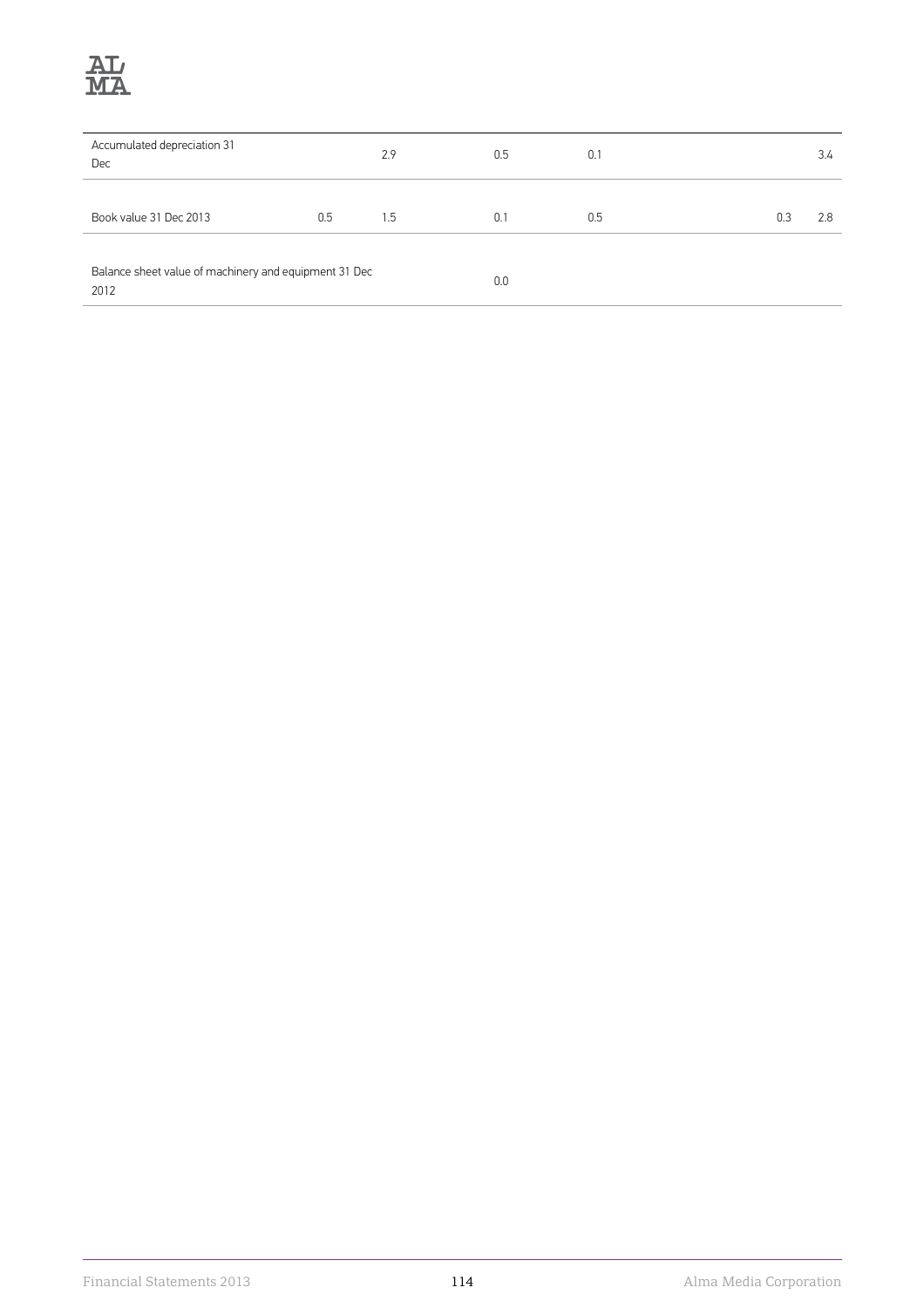#### 15. INVESTMENTS

|                                                    | <b>Shares</b> | <b>Shares</b> |               | Receivables | Receivables | Receivables |        |
|----------------------------------------------------|---------------|---------------|---------------|-------------|-------------|-------------|--------|
|                                                    | Group         | associated    | <b>Shares</b> | Group       | associated  | other       |        |
| <b>MEUR</b>                                        | companies     | companies     | other         | companies   | companies   | companies   | Total  |
| Financial year 2013                                |               |               |               |             |             |             |        |
| Acquisition cost 1 Jan                             | 546.1         | 7.8           | 1.5           | 1.5         | 0.1         | 0.9         | 557.8  |
| Increases                                          | 1.5           |               | 0.0           | 0.4         | 0.0         |             | 1.9    |
| Decreases                                          | $-8.4$        | $-0.3$        | 0.0           |             |             |             | $-8.7$ |
| Acquisition cost 31 Dec                            | 539.2         | 7.5           | 1.5           | 1.9         | 0.1         |             | 550.1  |
|                                                    |               |               |               |             |             |             |        |
| Accumulated depreciation                           | 26.5          | 0.5           | 0.0           |             |             |             | 27.1   |
| and write-downs 1 Jan                              |               |               |               |             |             |             |        |
| Write-downs                                        | 93.2          | 0.2           |               |             |             |             | 93.4   |
| Accumulated depreciation<br>and write-downs 31 Dec | 119.7         | 0.8           | 0.0           |             |             |             | 120.5  |
|                                                    |               |               |               |             |             |             |        |
| Book value 31 Dec 2013                             | 419.5         | 6.7           | 1.5           | 1.9         | 0.1         |             | 429.7  |

Contingent considerations have been transferred from non-current to current. Value of contingent considerations on 31 Dec 2013 EUR 1,979,306.00

| <b>MEUR</b>                                        | <b>Shares</b><br>Group<br>companies | <b>Shares</b><br>associated<br>companies | <b>Shares</b><br>other | Receivables<br>Group<br>companies | Receivables<br>associated<br>companies | Receivables<br>other<br>companies | Total  |
|----------------------------------------------------|-------------------------------------|------------------------------------------|------------------------|-----------------------------------|----------------------------------------|-----------------------------------|--------|
| Financial year 2012                                |                                     |                                          |                        |                                   |                                        |                                   |        |
|                                                    |                                     |                                          |                        |                                   |                                        |                                   |        |
| Acquisition cost 1 Jan                             | 472.3                               | 6.8                                      | 1.5                    | 0.7                               |                                        | 1.2                               | 482.4  |
| <b>Increases</b>                                   | 76.5                                | 1.1                                      |                        | 1.6                               | 0.1                                    |                                   | 79.2   |
| Decreases                                          | $-2.8$                              | 0.0                                      | $-0.3$                 | $-0.8$                            |                                        | $-0.3$                            | $-4.2$ |
| Transfers between items                            |                                     |                                          | 0.3                    |                                   |                                        |                                   | 0.3    |
| Acquisition cost 31 Dec                            | 546.1                               | 7.8                                      | 1.5                    | 1.5                               | 0.1                                    | 0.9                               | 557.8  |
|                                                    |                                     |                                          |                        |                                   |                                        |                                   |        |
| Accumulated depreciation<br>and write-downs 1 Jan  | 26.5                                | 0.5                                      | 0.0                    |                                   |                                        |                                   | 27.1   |
| Accumulated depreciation<br>and write-downs 31 Dec | 26.5                                | 0.5                                      | 0.0                    |                                   |                                        |                                   | 27.1   |
| Book value 31 Dec 2013                             | 519.6                               | 7.3                                      | 1.5                    | 1.5                               | 0.1                                    | 0.9                               | 530.8  |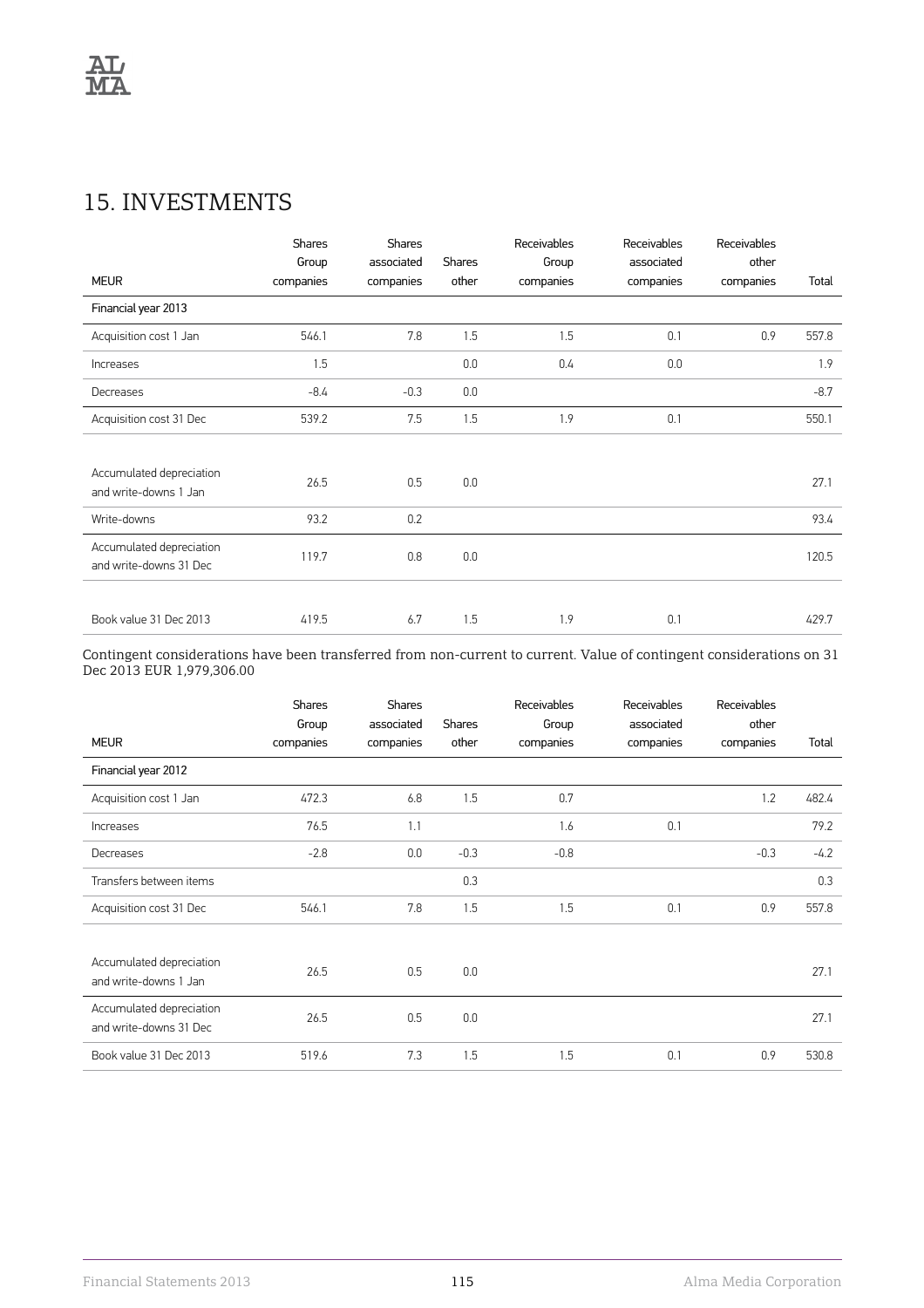

## Parent company holdings in Group companies and associated companies

| Company                             | Registered<br>office         | Holding<br>% | Share of votes % | Group<br>holding<br>% |
|-------------------------------------|------------------------------|--------------|------------------|-----------------------|
| Group companies                     |                              |              |                  |                       |
| Alma Manu Oy                        | Tampere,<br>Finland          | 100.00       | 100.00           | 100.00                |
| Alma Media Interactive<br>Russia Oy | Helsinki,<br>Finland         | 100.00       | 100.00           | 100.00                |
| Alma Media Kustannus Oy             | Helsinki,<br>Finland         | 100.00       | 100.00           | 100.00                |
| Alma Media Suomi Oy                 | Helsinki,<br>Finland         | 100.00       | 100.00           | 100.00                |
| Alma Media Ventures Oy              | Helsinki,<br>Finland         | 100.00       | 100.00           | 100.00                |
| Alma Mediapartners Oy               | Helsinki,<br>Finland         | 65.00        | 65.00            | 65.00                 |
| AS Kinnisvaraportaal                | Tallinn,<br>Estonia          | 100.00       | 100.00           | 100.00                |
| CV-Online Estonia OÜ                | Tallinn,<br>Estonia          | 100.00       | 100.00           | 100.00                |
| CV Online Holding OÜ                | Tallinn,<br>Estonia          | 100.00       | 100.00           | 100.00                |
| E-kontakti Oy                       | Helsinki,<br>Finland         | 100.00       | 100.00           | 100.00                |
| Karenstock Oy                       | Helsinki,<br>Finland         | 100.00       | 100.00           | 100.00                |
| Kauppalehti Oy                      | Helsinki,<br>Finland         | 100.00       | 100.00           | 100.00                |
| Kotikokki.net Oy                    | Helsinki,<br>Finland         | 65.00        | 65.00            | 65.00                 |
| LMC s.r.o                           | Prague,<br>Czech<br>Republic | 100.00       | 100.00           | 100.00                |
| Monster Oy                          | Helsinki,<br>Finland         | 75.00        | 75.00            | 75.00                 |
| Objektvision AB                     | Stockholm,<br>Sweden         | 100.00       | 100.00           | 100.00                |
| Profesia s.r.o                      | Bratislava,<br>Slovakia      | 100.00       | 100.00           | 100.00                |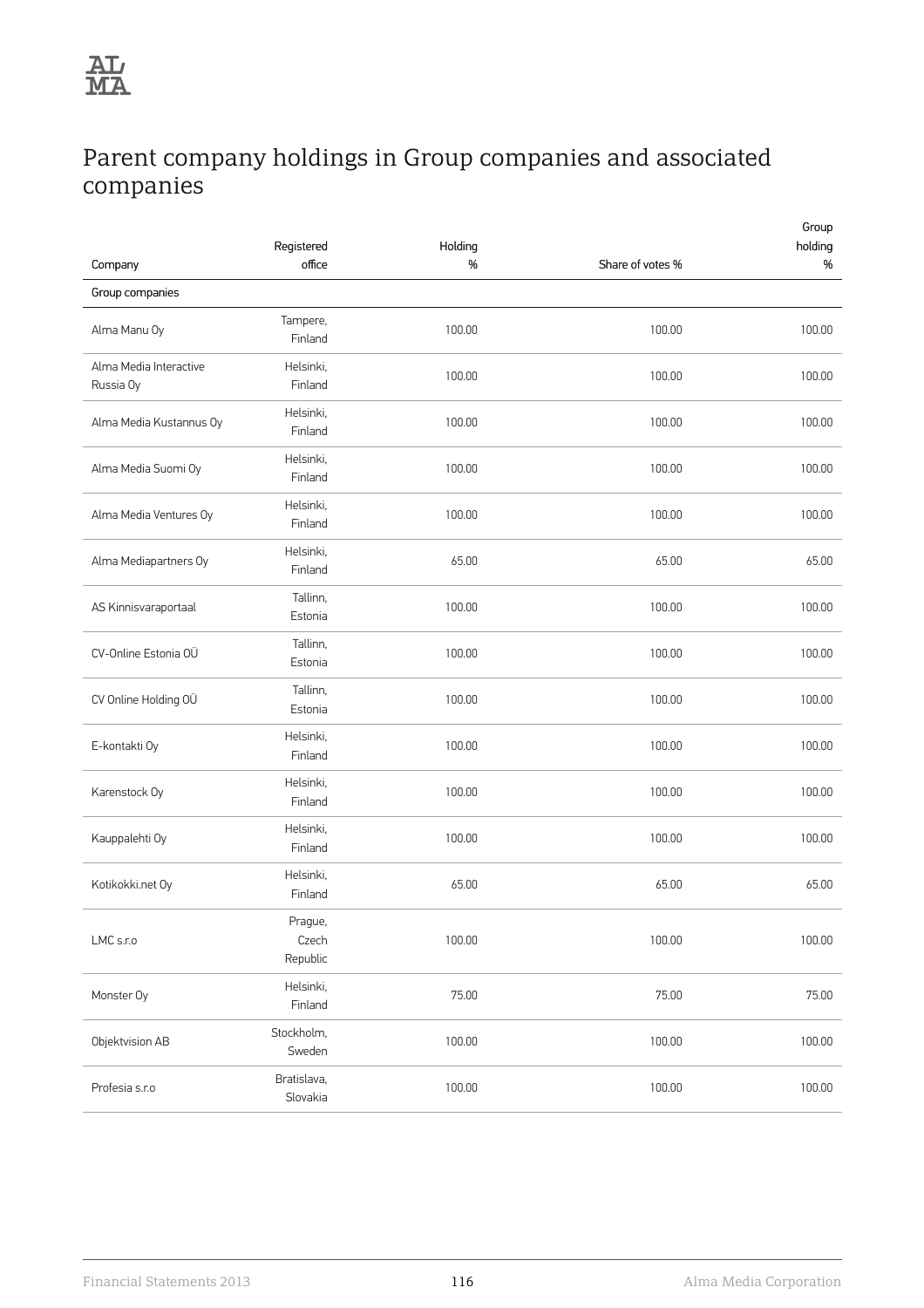

| Profesia s.r.o                                    | Prague,<br>Czech<br>Republic | 100.00 | 100.00 | 100.00 |
|---------------------------------------------------|------------------------------|--------|--------|--------|
| SIA City 24                                       | Riga, Latvia                 | 100.00 | 100.00 | 100.00 |
| SIA CV-Online Latvia                              | Riga, Latvia                 | 100.00 | 100.00 | 100.00 |
| Suomen Hankintakeskus<br>Oy                       | Tampere,<br>Finland          | 100.00 | 100.00 | 100.00 |
| TAU On-line d.o.o                                 | Zagreb,<br>Croatia           | 100.00 | 100.00 | 100.00 |
| UAB City 24                                       | Vilnius,<br>Lithuania        | 100.00 | 100.00 | 100.00 |
| UAB CV-Online LT                                  | Vilnius,<br>Lithuania        | 100.00 | 100.00 | 100.00 |
| Associated companies                              |                              |        |        |        |
| Alkali Oy                                         | Tuusula,<br>Finland          | 24.32  | 24.32  | 24.32  |
| Arena Interactive Oy                              | Vaasa,<br>Finland            | 35.00  | 35.00  | 35.00  |
| As Oy Vammalan Reku                               | Vammala,<br>Finland          | 21.00  | 21.00  | 21.00  |
| As Oy Lindemaninpiha                              | Jämsä,<br>Finland            | 22.56  | 22.56  | 22.56  |
| Development studio d.o.o.                         | Bosnia                       | 30.00  | 30.00  | 30.00  |
| Infostud 3 d.o.o.                                 | Serbia                       | 25.00  | 25.00  | 25.00  |
| JM Tieto Oy                                       | Vantaa,<br>Finland           | 20.00  | 20.00  | 20.00  |
| Kiinteistö Oy Oulaisten<br>Kulma                  | Oulainen,<br>Finland         | 35.00  | 35.00  | 35.00  |
| Kiinteistö Oy Keuruun<br>Tervaportti              | Keuruu,<br>Finland           | 28.20  | 28.20  | 28.20  |
| Kiinteistö Oy<br>Kylmäsenkulma                    | Kemijärvi,<br>Finland        | 20.26  | 20.26  | 20.26  |
| Kytöpirtti Oy                                     | Seinäjoki,<br>Finland        | 43.20  | 43.20  | 43.20  |
| Oppex Oy                                          | Helsinki,<br>Finland         | 20.00  | 20.00  | 20.00  |
| Nokian Uutistalo Oy                               | Nokia,<br>Finland            | 36.90  | 36.90  | 36.90  |
| Oy Suomen Tietotoimisto -<br>Finska Notisbyrån Ab | Helsinki,<br>Finland         | 24.07  | 24.07  | 24.07  |
| Talentum Oyj                                      | Helsinki,<br>Finland         | 2.34   | 2.34   | 32.64  |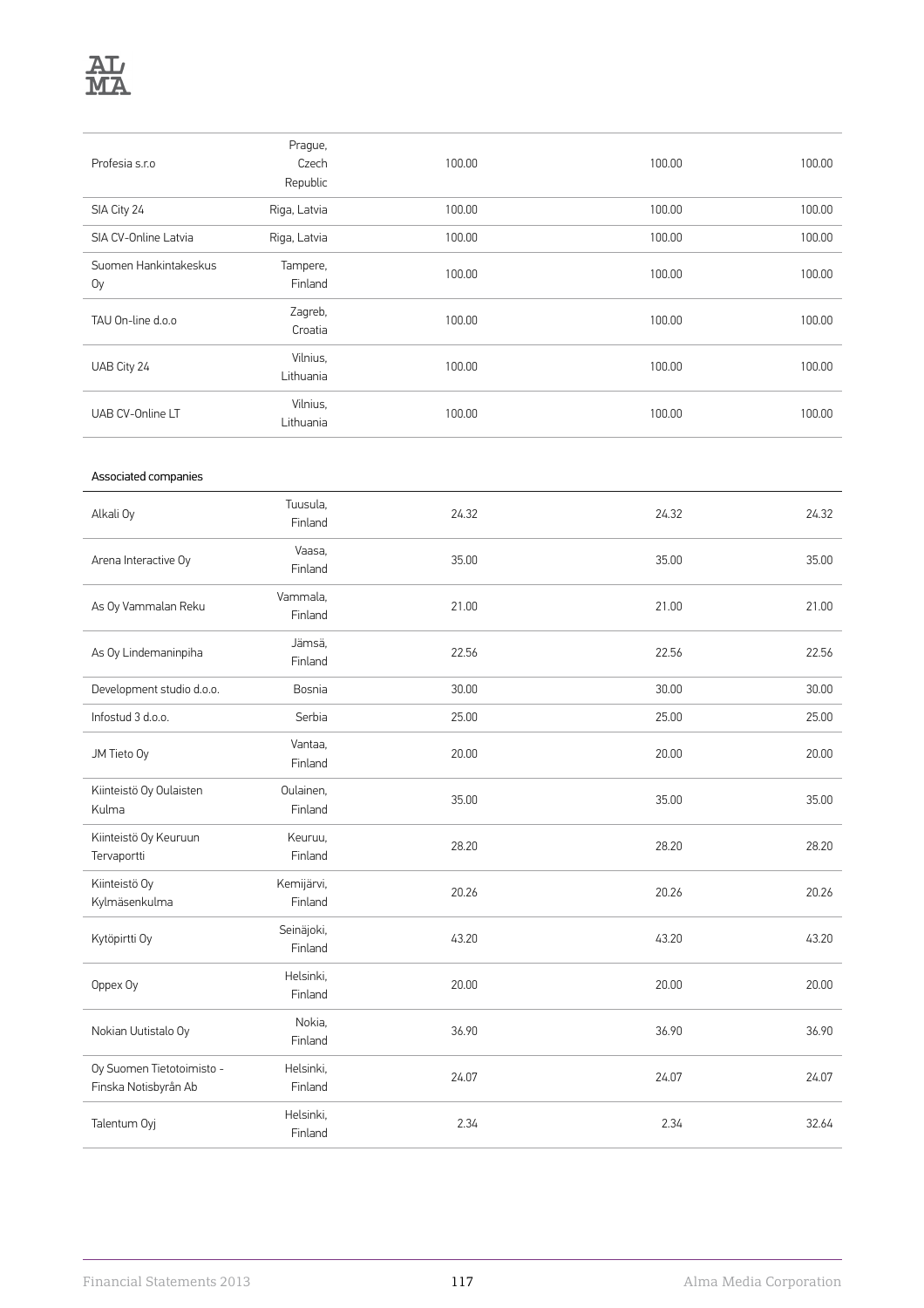| Tampereen Tietoverkko Ov | Jampere.<br>Finland | っに<br>◡◡. | つに<br>JJ. I≒ | っに<br>JJ.I |
|--------------------------|---------------------|-----------|--------------|------------|
|--------------------------|---------------------|-----------|--------------|------------|

## 16. RECEIVABLES

| <b>MEUR</b>                             | 2013 | 2012 |
|-----------------------------------------|------|------|
| Current receivables                     |      |      |
| Receivables from Group companies        |      |      |
| Trade receivables                       | 0.3  | 0.2  |
| Loan receivables *)                     | 22.5 | 24.5 |
| Prepaid expenses and accrued income     | 2.2  |      |
| Total                                   | 25.0 | 24.7 |
|                                         |      |      |
| Receivables from others                 |      |      |
| Trade receivables                       | 0.1  | 1.2  |
| Other receivables                       | 2.4  | 2.9  |
| Prepaid expenses and accrued income **) | 0.4  | 0.4  |
| Total                                   | 2.8  | 4.5  |
|                                         |      |      |
| Current receivables, total              | 27.8 | 29.2 |

\*) Cash and cash equivalents in Group bank accounts are included in loan receivables.

\*\*) Major balances in prepaid expenses and accrued income consist of rental accruals.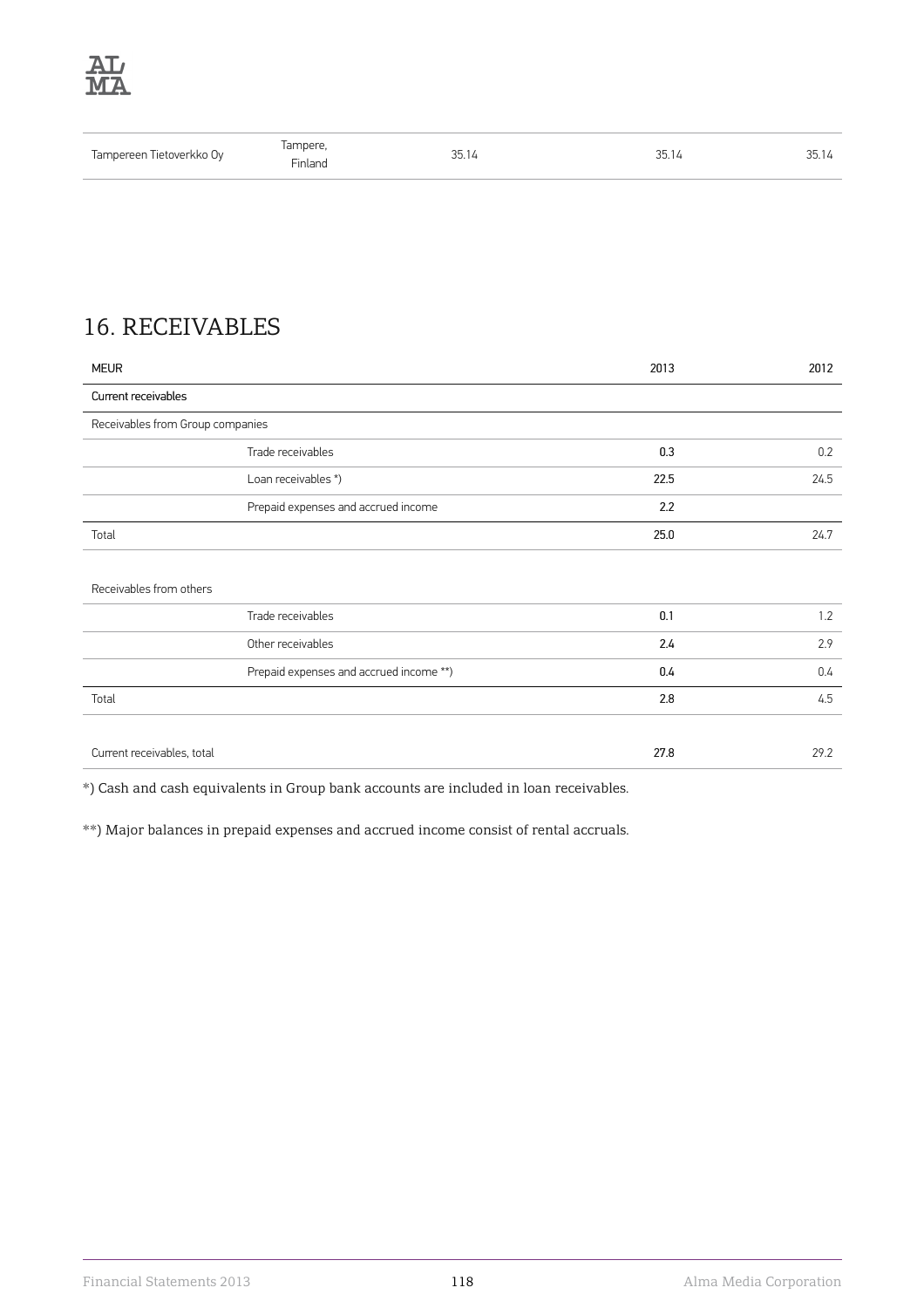# 17. SHAREHOLDERS' EQUITY

| <b>MEUR</b>                                                            | 2013     | 2012               |
|------------------------------------------------------------------------|----------|--------------------|
| Restricted shareholders' equity                                        |          |                    |
| Share capital 1 Jan                                                    | 45.3     | 45.3               |
| Share capital 31 Dec                                                   | 45.3     | 45.3               |
|                                                                        |          |                    |
| Share premium reserve 1 Jan                                            | 419.3    | 419.3              |
| Transfer to invested non-restricted equity fund                        | $-100.0$ |                    |
| Share premium reserve 31 Dec                                           | 319.3    | 419.3              |
|                                                                        |          |                    |
| Other reserves 1 Jan                                                   | 5.4      | 5.4                |
| Other reserves 31 Dec                                                  | 5.4      | 5.4                |
|                                                                        |          |                    |
| Restricted shareholders' equity total                                  | 369.9    | 469.9              |
|                                                                        |          |                    |
| Non-restricted shareholders' equity                                    |          |                    |
|                                                                        |          |                    |
| Invested non-restricted equity fund 1 Jan                              |          |                    |
| Transfer from share premium reserve                                    | 100.0    |                    |
| Invested non-restricted equity fund 31 Dec                             | 100.0    |                    |
|                                                                        |          |                    |
| Retained earnings 1 Jan                                                | 8.0      | 51.9               |
| Dividend payment                                                       | $-7.5$   | $-30.2$            |
| Dividend payment returned to Group                                     |          | 0.4                |
| Retained earnings 31 Dec                                               | 0.5      | 22.2               |
|                                                                        |          |                    |
| Profit for the period                                                  | $-76.6$  | $-14.2$            |
| Non-restricted shareholders' equity total                              | 23.9     | $\boldsymbol{8.0}$ |
| Shareholders' equity total                                             | 393.9    | 478.0              |
| Calculation of the parent company's distributable funds on December 31 | 2013     | 2012               |
|                                                                        |          |                    |
| Invested non-restricted equity fund                                    | 100.0    |                    |
| Profit from the previous year                                          | 0.5      | 22.2               |
| Profit for the period                                                  | $-76.6$  | $-14.2$            |
| Total                                                                  | 23.9     | 8.0                |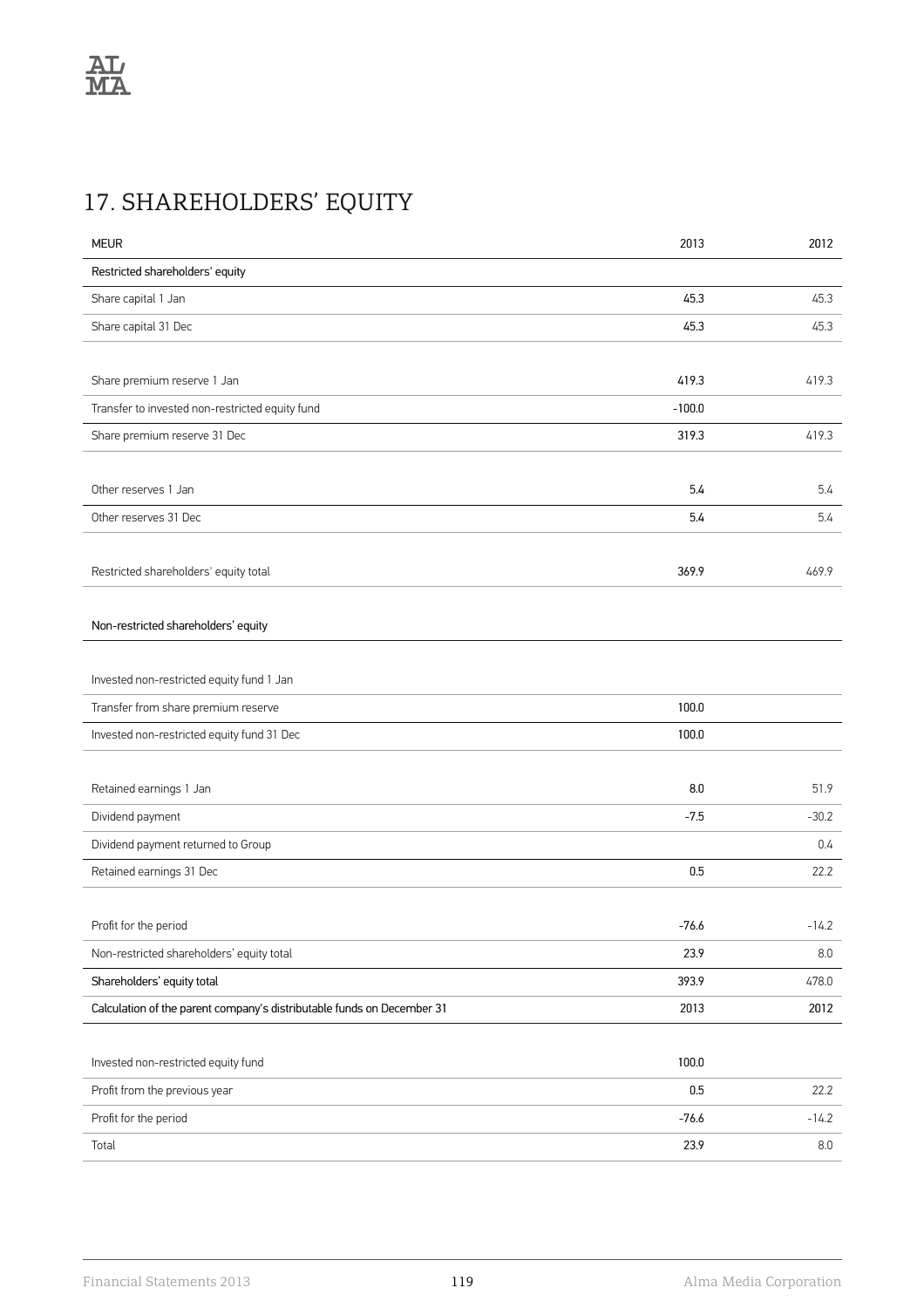

## 18. PROVISIONS

Provisions in 2013 and 2012 totalled EUR 242,000 and consisted of contingent considerations due to acquisitions.

### 19. NON-CURRENT LIABILITIES

| <b>MEUR</b>                   | 2013 | 2012 |
|-------------------------------|------|------|
| Other non-current liabilities | 1.6  | 1.8  |
| Total                         | 1.6  | l.8  |
| Debt due after five years     |      |      |
| Other non-current liabilities | 0.7  | 0.9  |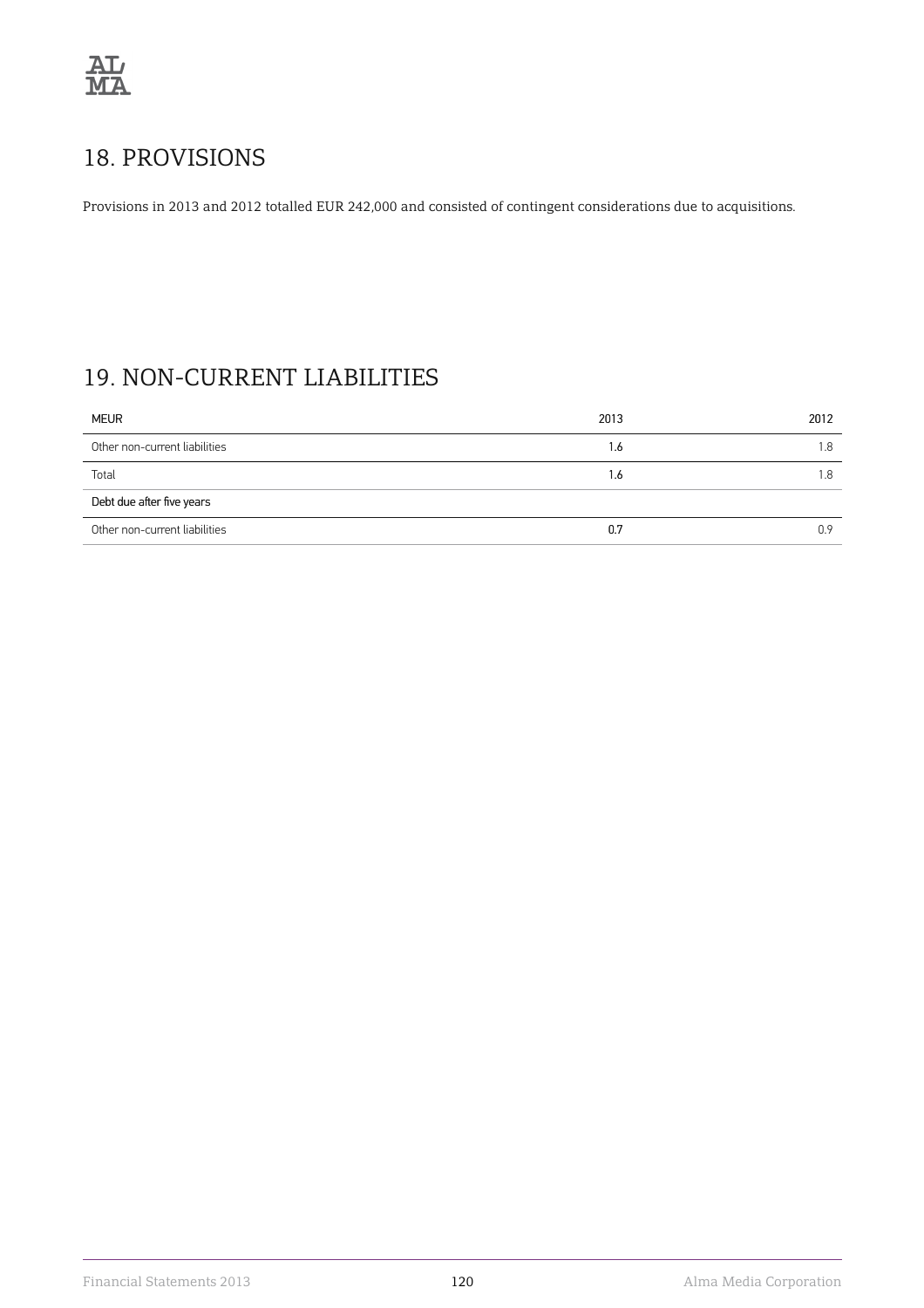# 20. CURRENT LIABILITIES

| <b>MEUR</b>                         | 2013    | 2012 |
|-------------------------------------|---------|------|
| Loans from credit institutions      | 35.0    | 52.0 |
| Trade payables                      | 0.9     | 1.8  |
| Total                               | 35.9    | 53.8 |
| Liabilities to Group companies      |         |      |
| Trade payables                      | 0.0     | 0.1  |
| Other liabilities                   | 36.5    | 33.2 |
| Accrued expenses and prepaid income | 0.2     |      |
| Total                               | 36.7    | 33.3 |
| Liabilities to associated companies |         |      |
| Trade payables                      | 0.0     |      |
| Total                               | $0.0\,$ |      |
| To others                           |         |      |
| Other current liabilities           | 0.2     | 2.2  |
| Accrued expenses and prepaid income | 2.5     | 3.9  |
| Total                               | 2.7     | 6.1  |
| Current liability total             | 75.4    | 93.2 |

Most of accrued expenses and prepaid income consist of allocated employee expenses.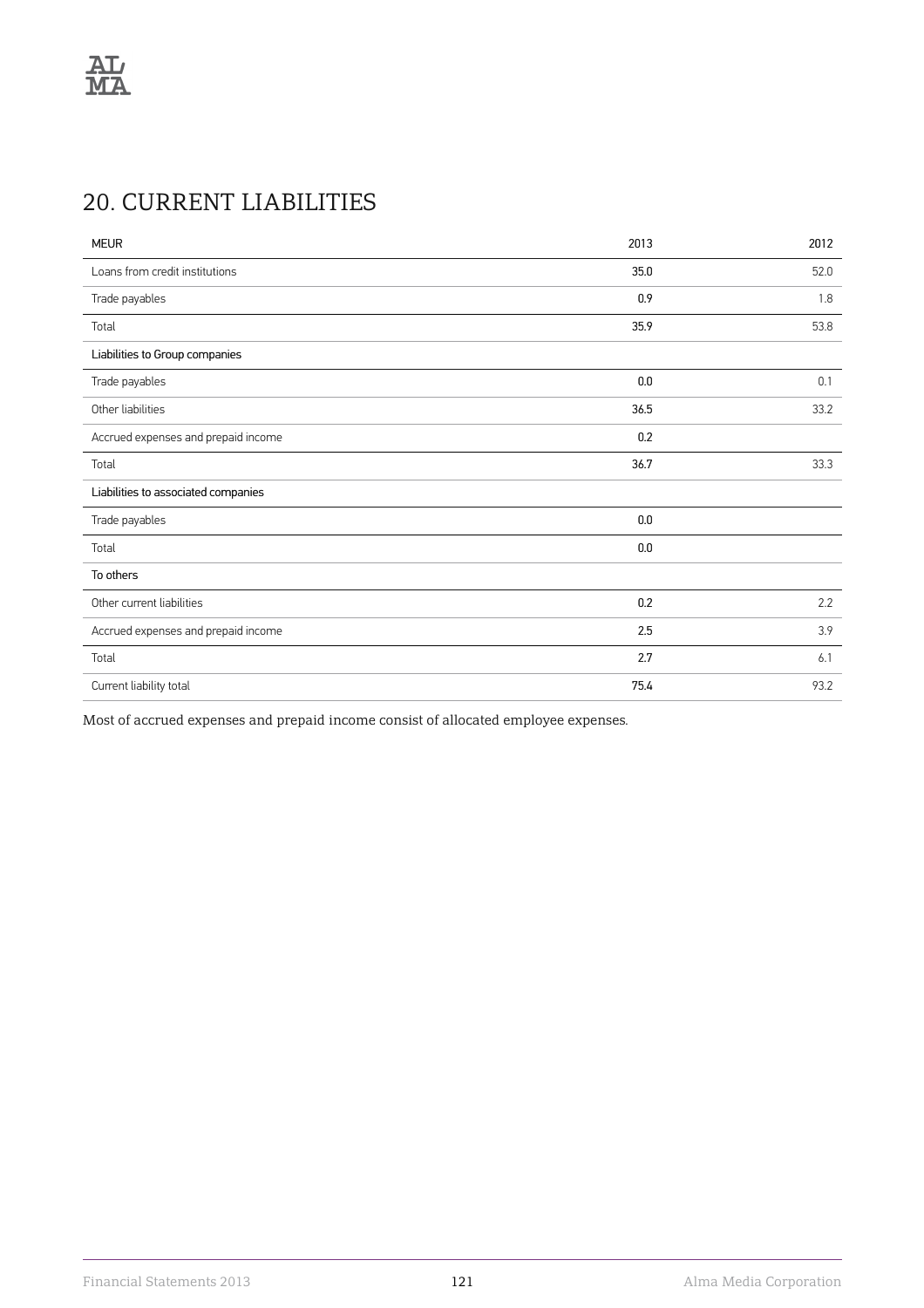#### 21. COMMITMENTS AND CONTINGENCIES

| <b>MEUR</b>                    |                                      | 2013  | 2012 |
|--------------------------------|--------------------------------------|-------|------|
| Collateral for own commitments |                                      |       |      |
|                                | Guarantees                           | 0.1   | 1.4  |
| Collateral for others          |                                      |       |      |
|                                | Guarantees                           | 1.3   | 1.3  |
| Other own commitments          |                                      |       |      |
|                                | Rental commitments - within one year | 8.6   | 5.7  |
|                                | Rental commitments - after one year  | 92.1  | 73.2 |
| Rental commitments total       |                                      | 100.6 | 78.8 |
|                                |                                      |       |      |
|                                | Other commitments                    |       | 0.2  |
|                                |                                      |       |      |
| Total                          |                                      |       |      |
|                                | Guarantees                           | 1.4   | 2.7  |
|                                | Other commitments                    | 100.6 | 79.0 |
| Commitments total              |                                      | 102.0 | 81.7 |
|                                |                                      |       |      |

On the balance sheet date, the company had a MEUR 100 commercial paper programme in Finland, under which it is permitted to issue papers to a total amount of MEUR 0–100. The unused part of the programme was MEUR 65.0 on 31 December 2013. In addition, the company may use the existing financing limit agreements for financing the need for working capital.

An operational leasing agreement has been made for the office and printing work building in Patamäenkatu, Tampere that is effective until 1 December 2027. Alma Media has agreed on termination conditions concerning equity and gearing commitments with the landlord.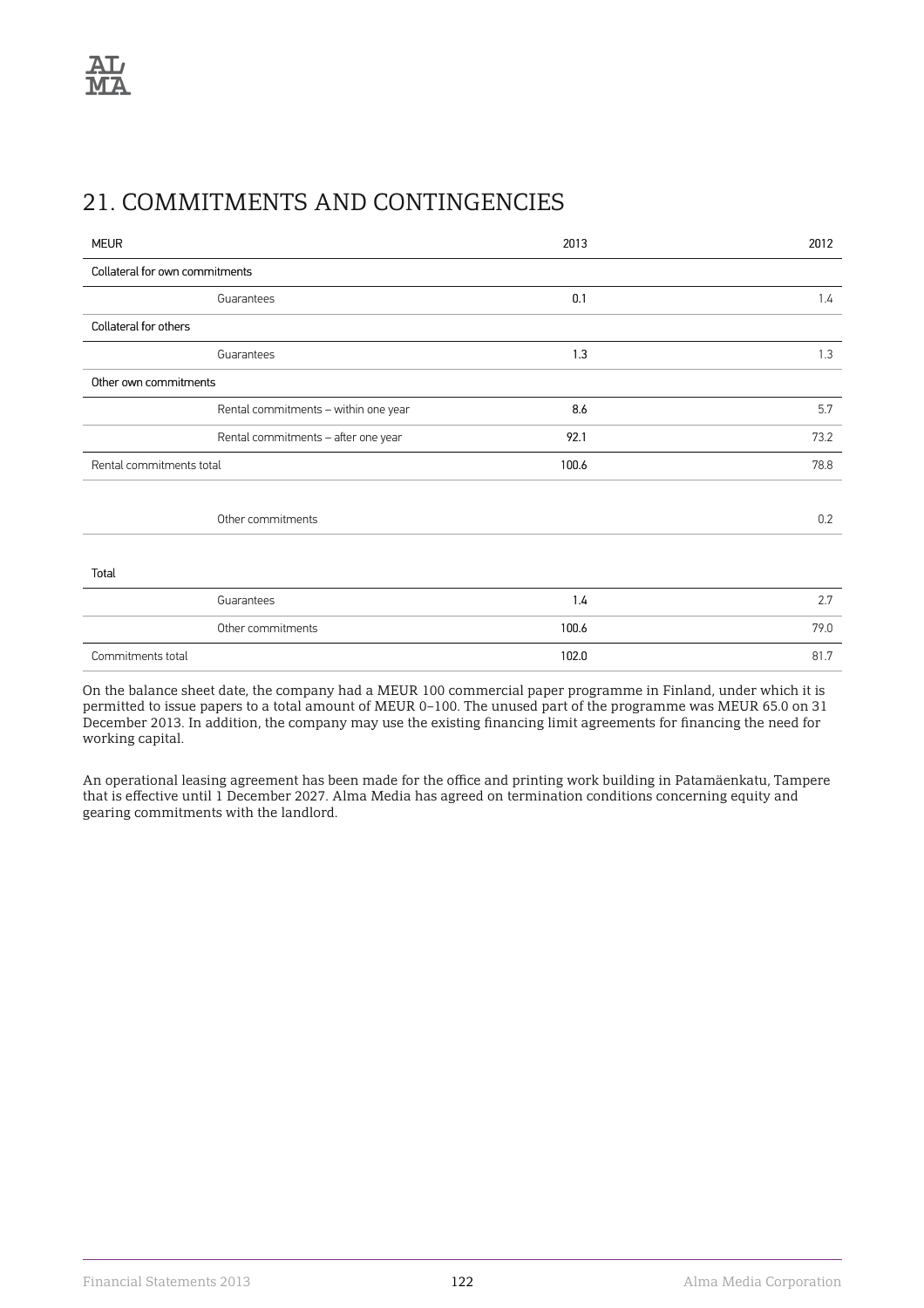# 22. DERIVATIVE CONTRACTS

| <b>MEUR</b>                                  | 2013   | 2012   |
|----------------------------------------------|--------|--------|
| Commodity derivatives (electricity forwards) |        |        |
| Fair value*                                  | $-0.1$ | $-0.1$ |
| Value of underlying instruments              | 0.6    | 0.8    |
| Interest rate derivatives                    |        |        |
| Fair value*                                  | $-0.2$ | $-0.4$ |
| Value of underlying instruments              | 15.9   | 24.0   |

\* The fair value represents the return that would have arisen if the derivative positions had been cleared on the balance sheet date.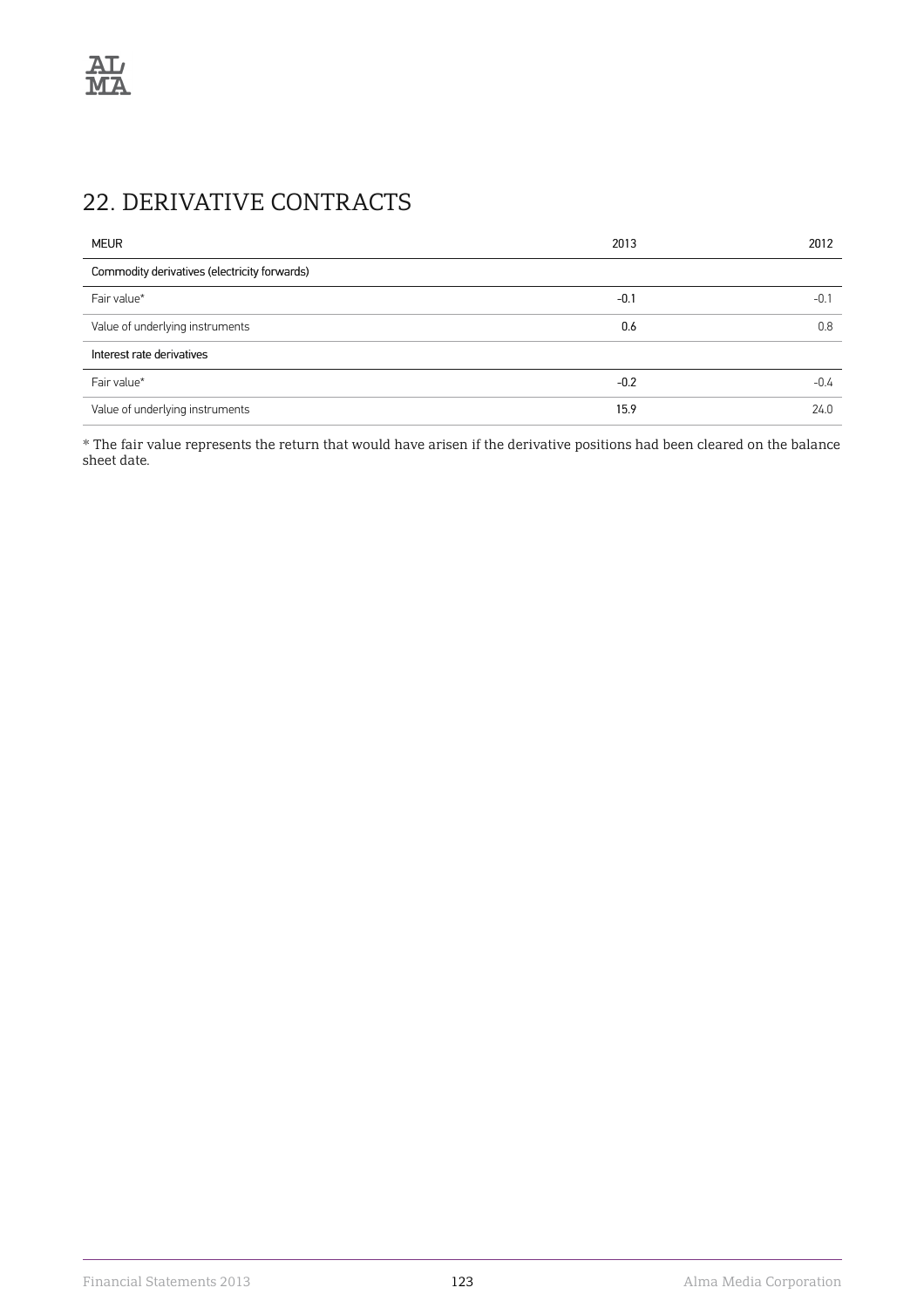# Board's proposal to the annual general meeting

On 31 December 2013, the Group's parent company had distributable funds totalling EUR 23,905,611 (8,014,054). The number of shares entitled to dividend is 75 486 853.

Alma Media's Board of Directors proposes that a total capital repayment for the 2013 financial year would be amount of EUR 7,548,685 (capital repayment of EUR 0.10 per share). In addition, the Board proposes to the Annual General Meeting that it be given an authorisation to decide on an additional capital repayment of no more than EUR 7,548,685 (capital repayment of EUR 0.10 per share).

Helsinki, Finland, 12 February 2014

Harri Suutari

Chairman of the Board

Petri Niemisvirta **Timo Aukia** Deputy Chairman of the Board **Board Chairman** of the Board member Niklas Herlin **Perttu Rinta** Board member Board member Kai Seikku **Erkki Solja** Board member and the Board member Catharina Stackelberg-Hammarén Kai Telanne Board member **Board member** President and CEO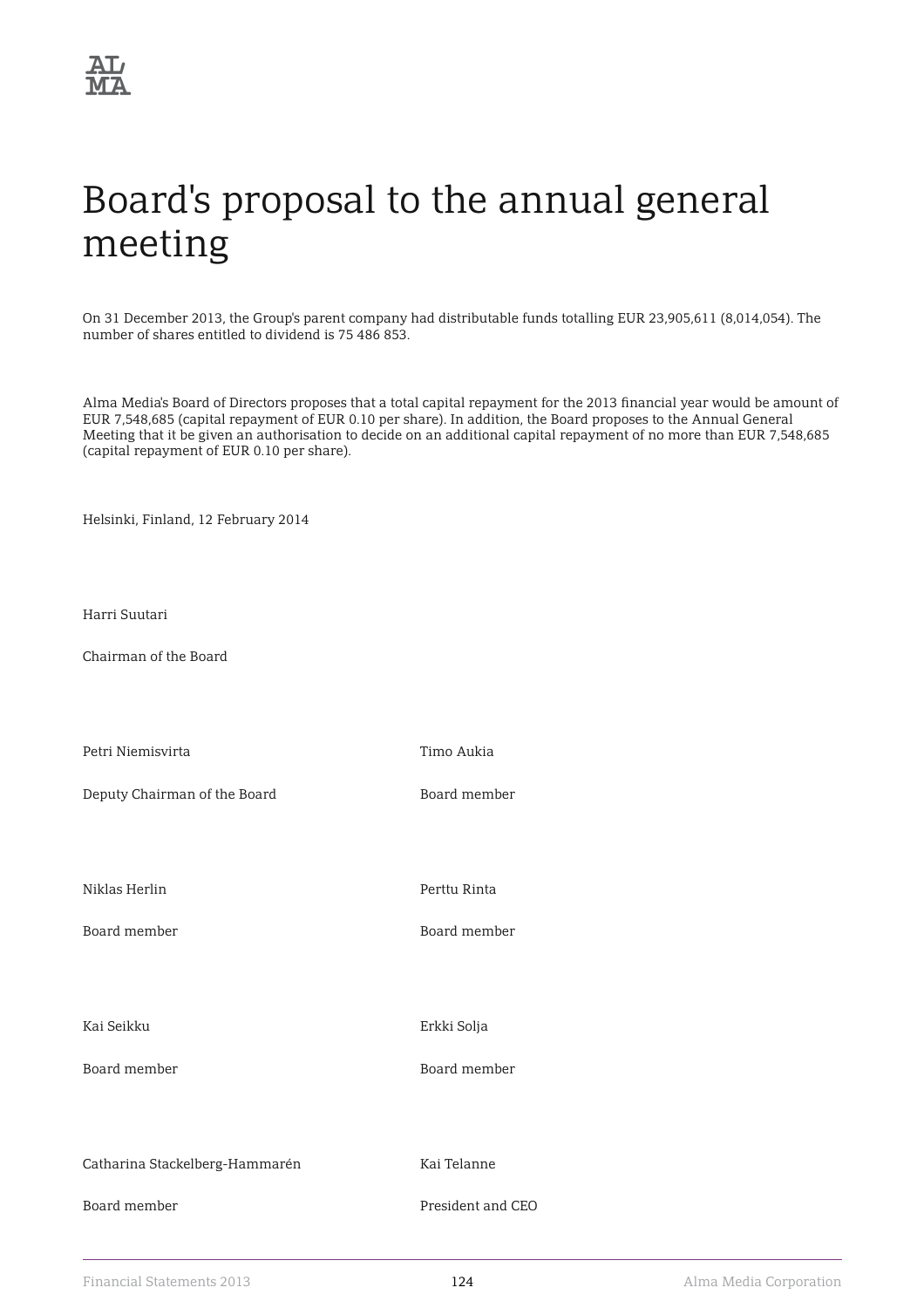

#### Auditor's note

A report on the audit carried out has been submitted today.

In Helsinki on 12 February 2014

Ernst & Young Oy

Authorised Public Accountants

Harri Pärssinen

Authorised Public Accountant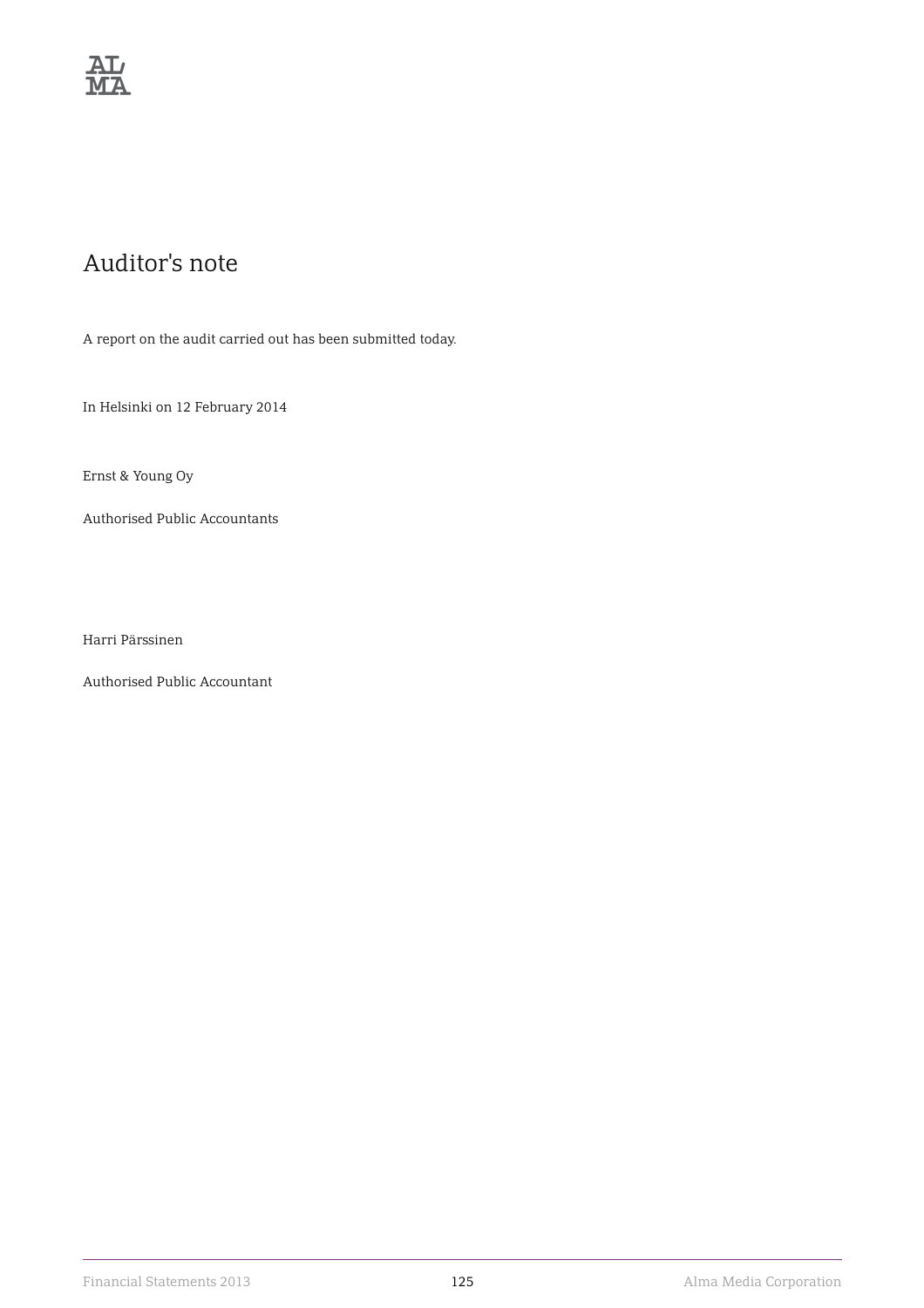

# Auditor's report

#### To the Annual General Meeting of Alma Media Oyj

We have audited the accounting records, the financial statements, the report of the Board of Directors, and the administration ofAlma Media Oyj for the year ended 31 December, 2013. The financial statements comprise the consolidated statement of financial position, income statement, statement of comprehensive income, statement of changes in equity and statement of cash flows, and notes to the consolidated financial statements, as well as the parent company's balance sheet, income statement, cash flow statement and notes to the financial statements.

#### Responsibility of the Board of Directors and the Managing Director

The Board of Directors and the Managing Director are responsible for the preparation of consolidated financial statements that give a true and fair view in accordance with International Financial Reporting Standards (IFRS) as adopted by the EU, as well as for the preparation of financial statements and the report of the Board of Directors that give a true and fair view in accordance with the laws and regulations governing the preparation of the financial statements and the report of the Board of Directors in Finland. The Board of Directors is responsible for the appropriate arrangement of the control of the company's accounts and finances, and the Managing Director shall see to it that the accounts of the company are in compliance with the law and that its financial affairs have been arranged in a reliable manner.

#### Auditor's Responsibility

Our responsibility is to express an opinion on the financial statements, on the consolidated financial statements and on the report of the Board of Directors based on our audit. The Auditing Act requires that we comply with the requirements of professional ethics. We conducted our audit in accordance with good auditing practice in Finland. Good auditing practice requires that we plan and perform the audit to obtain reasonable assurance about whether the financial statements and the report of the Board of Directors are free from material misstatement, and whether the members of the Board of Directors of the parent company or the Managing Director are guilty of an act or negligence which may result in liability in damages towards the company or have violated the Limited Liability Companies Act or the articles of association of the company.

An audit involves performing procedures to obtain audit evidence about the amounts and disclosures in the financial statements and the report of the Board of Directors. The procedures selected depend on the auditor's judgment, including the assessment of the risks of material misstatement, whether due to fraud or error. In making those risk assessments, the auditor considers internal control relevant to the entity's preparation of financial statements and report of the Board of Directors that give a true and fair view in order to design audit procedures that are appropriate in the circumstances, but not for the purpose of expressing an opinion on the effectiveness of the company's internal control. An audit also includes evaluating the appropriateness of accounting policies used and the reasonableness of accounting estimates made by management, as well as evaluating the overall presentation of the financial statements and the report of the Board of Directors.

We believe that the audit evidence we have obtained is sufficient and appropriate to provide a basis for our audit opinion.

#### Opinion on the consolidated financial statements

In our opinion, the consolidated financial statements give a true and fair view of the financial position, financial performance, and cash flows of the group in accordance with International Financial Reporting Standards (IFRS) as adopted by the EU.

#### Opinion on the company's financial statements and the report of the Board of **Directors**

In our opinion, the financial statements and the report of the Board of Directors give a true and fair view of both the consolidated and the parent company's financial performance and financial position in accordance with the laws and